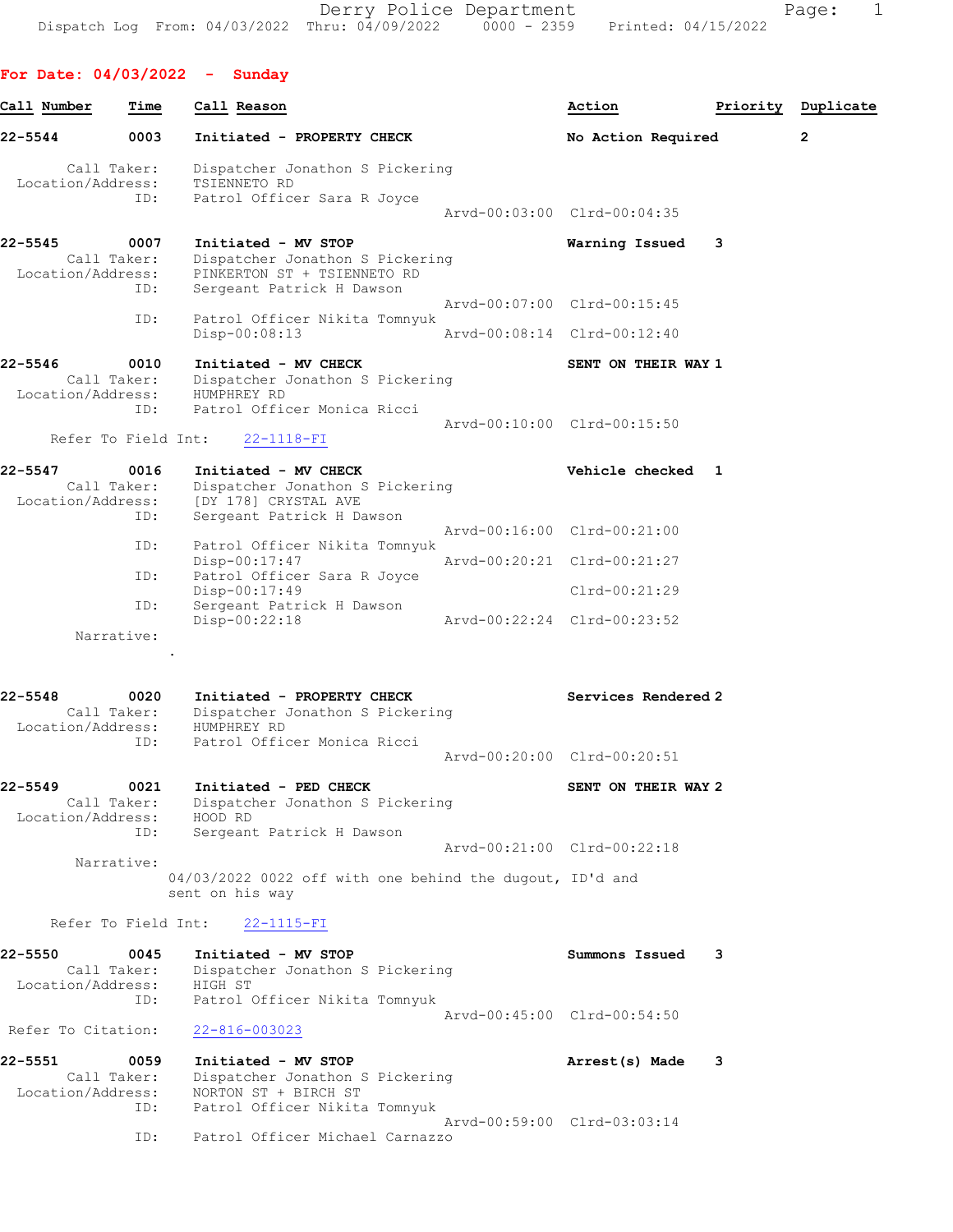Derry Police Department Page: 2 Dispatch Log From: 04/03/2022 Thru: 04/09/2022 0000 - 2359 Printed: 04/15/2022 Disp-01:03:08 Arvd-01:06:17 Clrd-01:42:15<br>TD: Sergeant Patrick H Dawson Sergeant Patrick H Dawson<br>Disp-01:16:08 Arvd-01:16:08 Clrd-01:36:31 Narrative: 04/03/2022 0108 432 checking sobriety Narrative: 04/03/2022 0116 one in custody for DWI Narrative: 04/03/2022 0117 next on the list requested for NH 4418307, Birch St unavailable, Spacetown assigned Narrative: 04/03/2022 0122 432 transporting to DPDHQ s/m: 56478.4 Narrative: 04/03/2022 0125 432 off at DPDHQ e/m: 56479.7 Narrative: 04/03/2022 0132 Subject Info: Warren Toups 15 Steeple Chase Rd Hampstead, NH DOB:11/2/94 Arrested for DWI Narrative: 04/03/2022 0134 Spacetown on scene Narrative: 04/03/2022 0138 432 transporting to PMC s/m: 56479.7 Narrative: 04/03/2022 0147 432 off at PMC e/m: 56481.4 Narrative: 04/03/2022 0212 432 transporting to DPDHQ s/m: 56481.4 Narrative: 04/03/2022 0216 432 off at DPDHQ e/m: 56482.9 Narrative: 04/03/2022 0302 released to a sober party, court date 4/28/22 per BC Mencis Refer To Arrest: 22-301-AR 22-5552 0100 Initiated - MV STOP Warning Issued 3 Call Taker: Dispatcher Jonathon S Pickering Location/Address: N MAIN ST<br>ID: Patrol Of: Patrol Officer Sara R Joyce Arvd-01:00:00 Clrd-01:04:30<br>22-1462-CN Refer To Citation: 22-5553 0155 Initiated - PROPERTY CHECK Services Rendered 2 Call Taker: Dispatcher Jonathon S Pickering Location/Address: ROLLINS ST Patrol Officer Michael Carnazzo Arvd-01:55:00 Clrd-02:01:38 22-5554 0159 Initiated - MV STOP Warning Issued 3 Call Taker: Dispatcher Jonathon S Pickering<br>ion/Address: [DY 278] S MAIN ST Location/Address:<br>ID: Patrol Officer Sara R Joyce Arvd-01:59:00 Clrd-02:03:57<br>22-1463-CN Refer To Citation: 22-5555 0211 Initiated - PROPERTY CHECK Services Rendered 2 Call Taker: Dispatcher Jonathon S Pickering Location/Address: PIERCE AVE ID: Patrol Officer Michael Carnazzo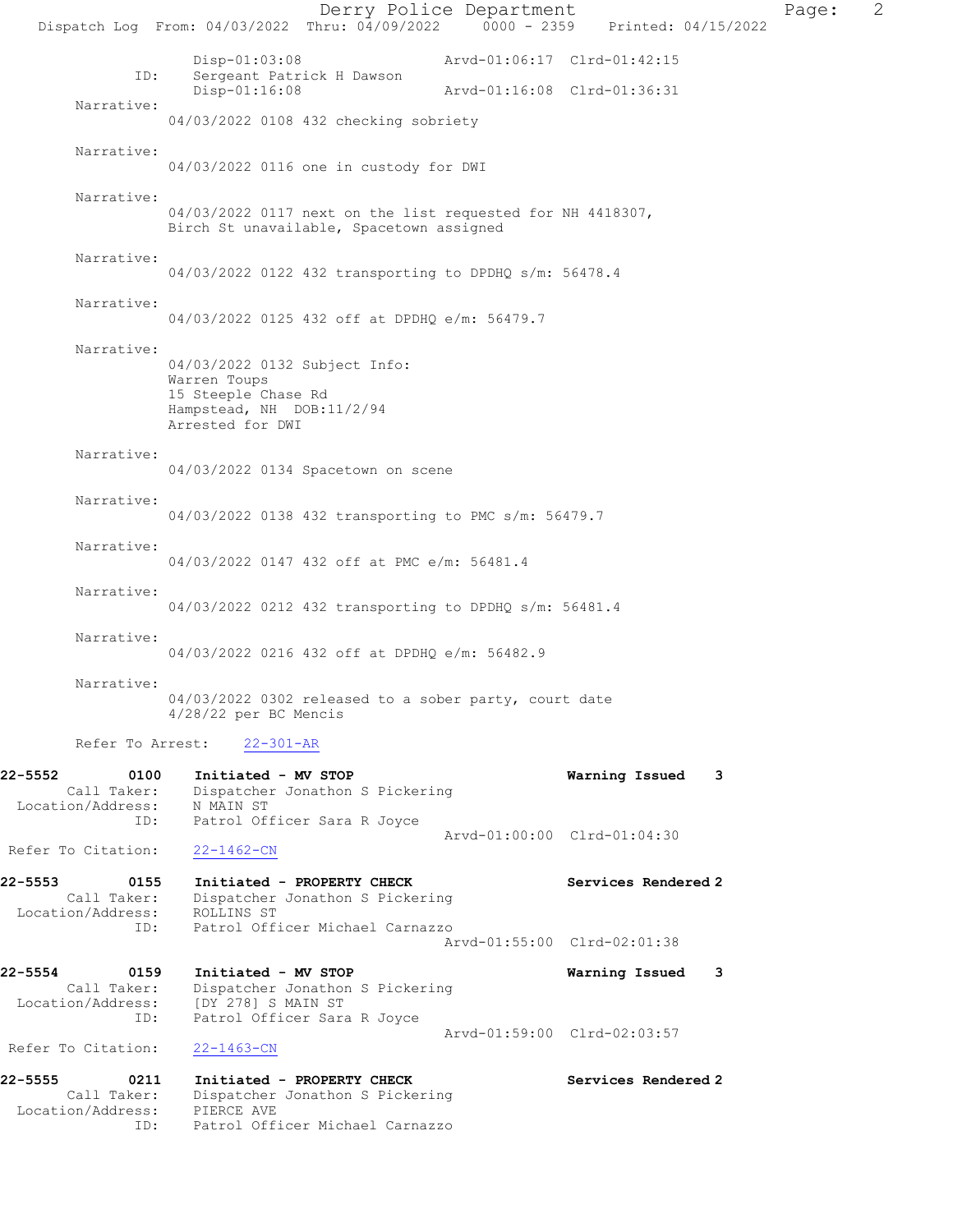Arvd-02:11:00 Clrd-02:12:06

| 22-5556            | 0214<br>Call Taker: | Initiated - PROPERTY CHECK                                                    |                             | Services Rendered 2         |                |
|--------------------|---------------------|-------------------------------------------------------------------------------|-----------------------------|-----------------------------|----------------|
| Location/Address:  |                     | Dispatcher Jonathon S Pickering<br>ROCKINGHAM RD                              |                             |                             |                |
|                    | ID:                 | Sergeant Patrick H Dawson                                                     |                             | Arvd-02:14:00 Clrd-02:15:58 |                |
|                    | ID:                 | Patrol Officer Monica Ricci<br>Disp-02:15:05                                  | Arvd-02:15:07 Clrd-02:15:56 |                             |                |
| 22-5557            | 0521                | Initiated - MV STOP                                                           |                             | Warning Issued              | 3              |
| Location/Address:  | Call Taker:         | Dispatcher Jonathon S Pickering<br>S MAIN ST                                  |                             |                             |                |
|                    | ID:                 | Patrol Officer Sara R Joyce                                                   |                             |                             |                |
| Refer To Citation: |                     | $22 - 1464 - CN$                                                              |                             | Aryd-05:21:00 Clrd-05:28:06 |                |
| 22-5558            | 0600                | Phone - ALARM, BURGLAR                                                        |                             | <b>False Alarm</b>          | 1              |
|                    | Call Taker:         | Dispatcher Jonathon S Pickering<br>Location/Address: [DY 3215] BEAVER LAKE RD |                             |                             |                |
|                    | ID:                 | Patrol Officer Sara R Joyce<br>Disp-06:01:23                                  |                             | Arvd-06:07:19 Clrd-06:11:22 |                |
|                    | ID:                 | Patrol Officer Monica Ricci<br>$Disp-06:01:23$                                |                             | Arvd-06:07:19 Clrd-06:11:23 |                |
|                    |                     |                                                                               |                             |                             |                |
| $22 - 5559$        | 0718<br>Call Taker: | Phone - SUSPICIOUS ACTIVITY<br>Dispatcher Jess W Arcand                       |                             | Services Rendered 2         |                |
| Location/Address:  | ID:                 | TREASURE LN<br>Patrol Officer Sara R Joyce                                    |                             |                             |                |
|                    | ID:                 | $Disp-07:19:02$<br>Patrol Officer Michael Carnazzo                            |                             | Arvd-07:21:37 Clrd-07:26:37 |                |
|                    | ID:                 | $Disp-07:19:04$<br>Detective Sergeant Ryan O'Rourke                           |                             | Arvd-07:21:35 Clrd-07:26:35 |                |
|                    |                     | Disp-07:22:13                                                                 |                             | Arvd-07:22:16 Clrd-07:26:38 |                |
|                    | Narrative:          | 04/03/2022 0722 PERSON FOUND ON THE GROUND                                    |                             |                             |                |
|                    | Narrative:          |                                                                               |                             |                             |                |
|                    |                     | 04/03/2022 0725 DETERMINED TO BE A SUBJECT SLEEPING. NO<br><b>ISSUES</b>      |                             |                             |                |
|                    |                     |                                                                               |                             |                             |                |
|                    | Refer To Field Int: | $22 - 1124 - FI$                                                              |                             |                             |                |
| $22 - 5560$        | 0912                | Initiated - FOLLOW-UP                                                         |                             | No Action Required          | 2              |
| Location/Address:  | Call Taker:         | Dispatcher Jess W Arcand<br>PERLEY RD                                         |                             |                             |                |
|                    | ID:                 | Patrol Officer Sara R Joyce                                                   |                             | Arvd-09:12:00 Clrd-09:19:20 |                |
|                    |                     |                                                                               |                             |                             |                |
| 22-5561            | 0922<br>Call Taker: | Phone - VIN CHECK<br>Dispatcher Jess W Arcand                                 |                             | Vehicle checked 3           |                |
| Location/Address:  | ID:                 | E DERRY RD<br>Patrol Officer Sara R Joyce                                     |                             |                             |                |
|                    | Refer To Field Int: | Disp-09:23:18<br>$22 - 1123 - FI$                                             |                             | Arvd-09:26:16 Clrd-09:37:14 |                |
|                    |                     |                                                                               |                             |                             |                |
| 22-5562            | 0936<br>Call Taker: | Initiated - MV STOP<br>Dispatcher Jess W Arcand                               |                             | Warning Issued              | 3              |
| Location/Address:  | ID:                 | <b>W BROADWAY</b><br>Patrol Officer Casey J Noyes                             |                             |                             |                |
|                    | ID:                 | Patrol Officer Michael Carnazzo                                               |                             | Arvd-09:36:00 Clrd-09:50:11 |                |
|                    |                     | Disp-09:44:46                                                                 |                             | Arvd-09:44:48 Clrd-09:50:09 |                |
| 22-5563            | 0939                | Initiated - FOLLOW-UP                                                         |                             | No Action Required          | $\overline{2}$ |
|                    | Call Taker:         | Dispatcher Jess W Arcand                                                      |                             |                             |                |
| Location/Address:  | ID:                 | PERLEY RD<br>Patrol Officer Sara R Joyce                                      |                             |                             |                |
|                    |                     |                                                                               |                             | Arvd-09:39:00 Clrd-09:44:50 |                |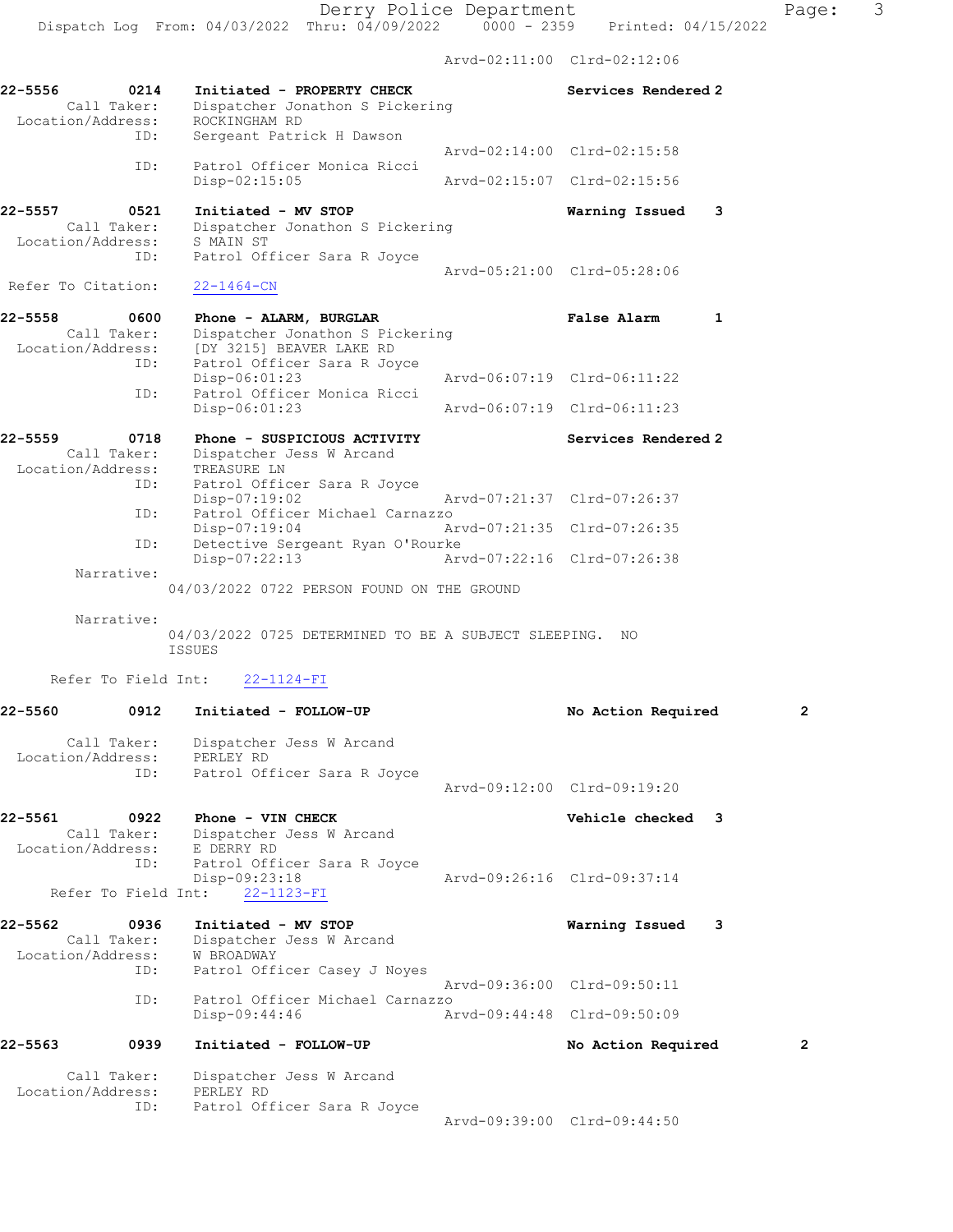Derry Police Department Fage: 4 Dispatch Log From:  $04/03/2022$  Thru:  $04/09/2022$  0000 - 2359 Printed: 04/15/2022 22-5564 0958 Initiated - MV STOP No Action Required 3 Call Taker: Dispatcher Jess W Arcand Location/Address: WALL ST ID: Patrol Officer Casey J Noyes Arvd-09:58:00 Clrd-10:01:33 22-5565 1005 Initiated - MV STOP Warning Issued 3 Call Taker: Dispatcher Jess W Arcand Location/Address: ENGLISH RANGE RD ID: Patrol Officer Michael Carnazzo Arvd-10:05:00 Clrd-10:09:34<br>22-1466-CN Refer To Citation: 22-5566 1018 Initiated - MV STOP Warning Issued 3 Call Taker: Dispatcher Jess W Arcand Location/Address: KENDALL POND RD ID: Patrol Officer Scott M Beegan Arvd-10:18:00 Clrd-10:23:51 Refer To Citation: 22-1467-CN 22-5567 1033 Initiated - MV STOP Warning Issued 3 Call Taker: Dispatcher Jess W Arcand Location/Address: BYPASS 28 ID: Patrol Officer Sara R Joyce Arvd-10:33:00 Clrd-10:38:59 Refer To Citation: 22-1470-CN Refer To Citation: 22-1469-CN 22-5568 1033 Initiated - MV STOP Warning Issued 3 Call Taker: Dispatcher Jess W Arcand Location/Address: WINDHAM RD + JEANNETTE LN ID: Patrol Officer Timothy J Underhill Arvd-10:33:00 Clrd-10:36:46 Refer To Citation: 22-1468-CN 22-5569 1057 Phone - SUSPICIOUS ACTIVITY Services Rendered 2 Call Taker: Dispatcher Jess W Arcand Location/Address: WINDHAM RD ID: Patrol Officer Timothy J Underhill Disp-10:58:14 Arvd-10:59:50 Clrd-11:10:17 Narrative: 04/03/2022 1057 SUSPICIOUS MALE NEAR THE ATM Narrative: 04/03/2022 1101 224 CHECKING NH 30761 Refer To Field Int: 22-1157-FI 22-5570 1102 Initiated - FOLLOW-UP No Action Required 2 Call Taker: Dispatcher Jess W Arcand Location/Address: ISLAND POND RD ID: Patrol Officer Sara R Joyce Arvd-11:02:00 Clrd-11:37:57 22-5571 1204 Initiated - MV STOP 1200 120 Report Taken 3 Call Taker: Detective Victoria M Kidd Location/Address: MCALLISTER CT ID: Patrol Officer Michael Carnazzo Arvd-12:04:00 Clrd-12:29:26 Cleared By: Dispatcher Jess W Arcand ID: Patrol Officer Casey J Noyes<br>Disp-12:06:14 Disp-12:06:14 Arvd-12:06:16 Clrd-12:29:01 Dispatched By: Dispatcher Jess W Arcand Arrived By: Dispatcher Jess W Arcand Cleared By: Dispatcher Jess W Arcand Refer To Citation: 22-1471-CN Narrative:

04/03/2022 1214 CONDUCTING CONSENT SEARCH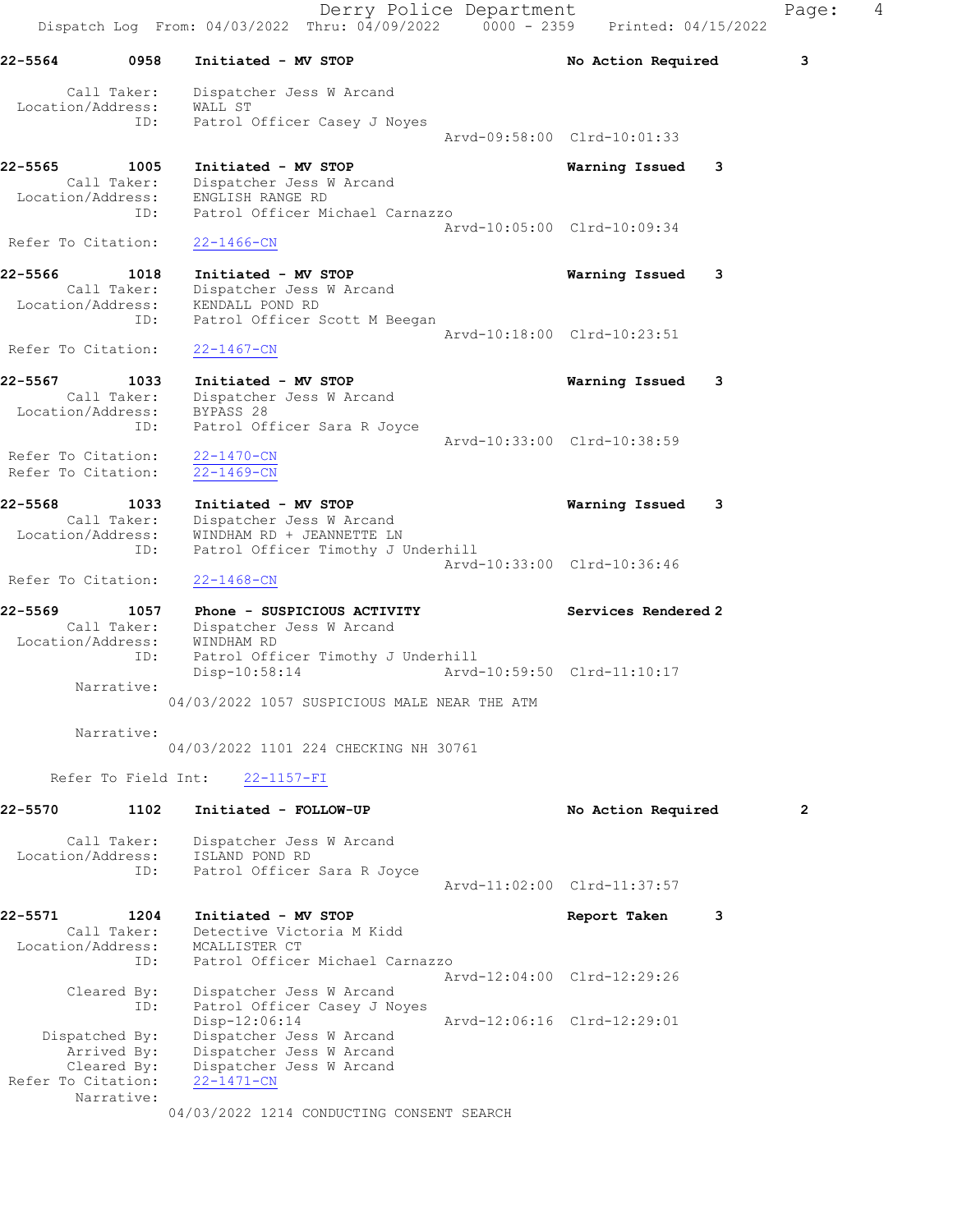Derry Police Department Fage: 5 Dispatch Log From: 04/03/2022 Thru: 04/09/2022 0000 - 2359 Printed: 04/15/2022 Refer To Summons: 22-302-AR 22-5572 1209 Phone - ERRATIC OPERATION Services Rendered 2 Call Taker: Dispatcher Jess W Arcand Location/Address: ADAMS POND RD ID: Patrol Officer Timothy J Underhill Disp-12:09:54 Arvd-12:14:33 Clrd-12:28:54 Narrative: 04/03/2022 1209 NH 2002915 Refer To Field Int: 22-1156-FI 22-5573 1232 Initiated - FOLLOW-UP No Action Required 2 Call Taker: Dispatcher Jess W Arcand Location/Address: MUNICIPAL DR ID: Patrol Officer Michael Carnazzo Arvd-12:32:00 Clrd-14:18:13 22-5574 1232 Phone - WELFARE CHECK Services Rendered 2 Call Taker: Dispatcher Jess W Arcand Location/Address: COVENTRY LN ID: Patrol Officer Scott M Beegan<br>Disp-12:34:08 Disp-12:34:08 Arvd-12:45:19 Clrd-13:13:22<br>
Disp-12:34:14 Arvd-12:43:05 Clrd-13:13:20<br>
Disp-12:34:14 Arvd-12:43:05 Clrd-13:13:20 Patrol Officer Sara R Joyce Disp-12:34:14 Arvd-12:43:05 Clrd-13:13:20 ID: Detective Sergeant Ryan O'Rourke<br>Disp-12:55:46 Art Arvd-13:08:32 Clrd-13:13:23 Narrative: 04/03/2022 1302 CHECKING RESIDENCE Refer To Incident: 22-561-OF 22-5575 1505 Phone - SUSPICIOUS ACTIVITY Transported to Hospital 2 Call Taker: Dispatcher Kaitlyn A Fitzgerald Location/Address: OLD AUBURN RD Patrol Officer Melissa M Houde<br>Disp-15:05:26 Disp-15:05:26 Arvd-15:09:49 Clrd-15:44:12 ID: Patrol Officer Michael P Accorto<br>Disp-15:05:27 Art Arvd-15:11:34 Clrd-15:23:14 ID: Patrol Officer Scott M Beegan<br>Disp-15:06:51 Arvd-15:10:39 Clrd-15:21:18 ID: Patrol Officer Nathan S Lavoie<br>Disp-15:06:53 Disp-15:06:53 Arvd-15:11:37 Clrd-15:21:50 ID: Lieutenant Shawn P O'Donaghue Arvd-15:19:31 Clrd-15:23:17 Narrative: 04/03/2022 1521 FIRE ON SCENE Narrative: 04/03/2022 1528 CLEARED THE RESIDENCE. 126 EN ROUTE TO PMC Narrative: 04/03/2022 1539 126 OFF AT PMC Narrative: 04/03/2022 1544 TRANSPORTED TO PMC VIA DFD Refer To Incident: 22-562-OF 22-5576 1519 Phone - SUSPICIOUS ACTIVITY Services Rendered 2 Call Taker: Dispatcher Christina L Power Location/Address: DOLORES AVE ID: Patrol Officer Nathan S Lavoie Disp-15:24:35 Arvd-15:30:55 Clrd-15:41:50 Dispatched By: Dispatcher Kaitlyn A Fitzgerald Arrived By: Dispatcher Kaitlyn A Fitzgerald Cleared By: Dispatcher Kaitlyn A Fitzgerald Narrative:

solicitor in the area going door/door.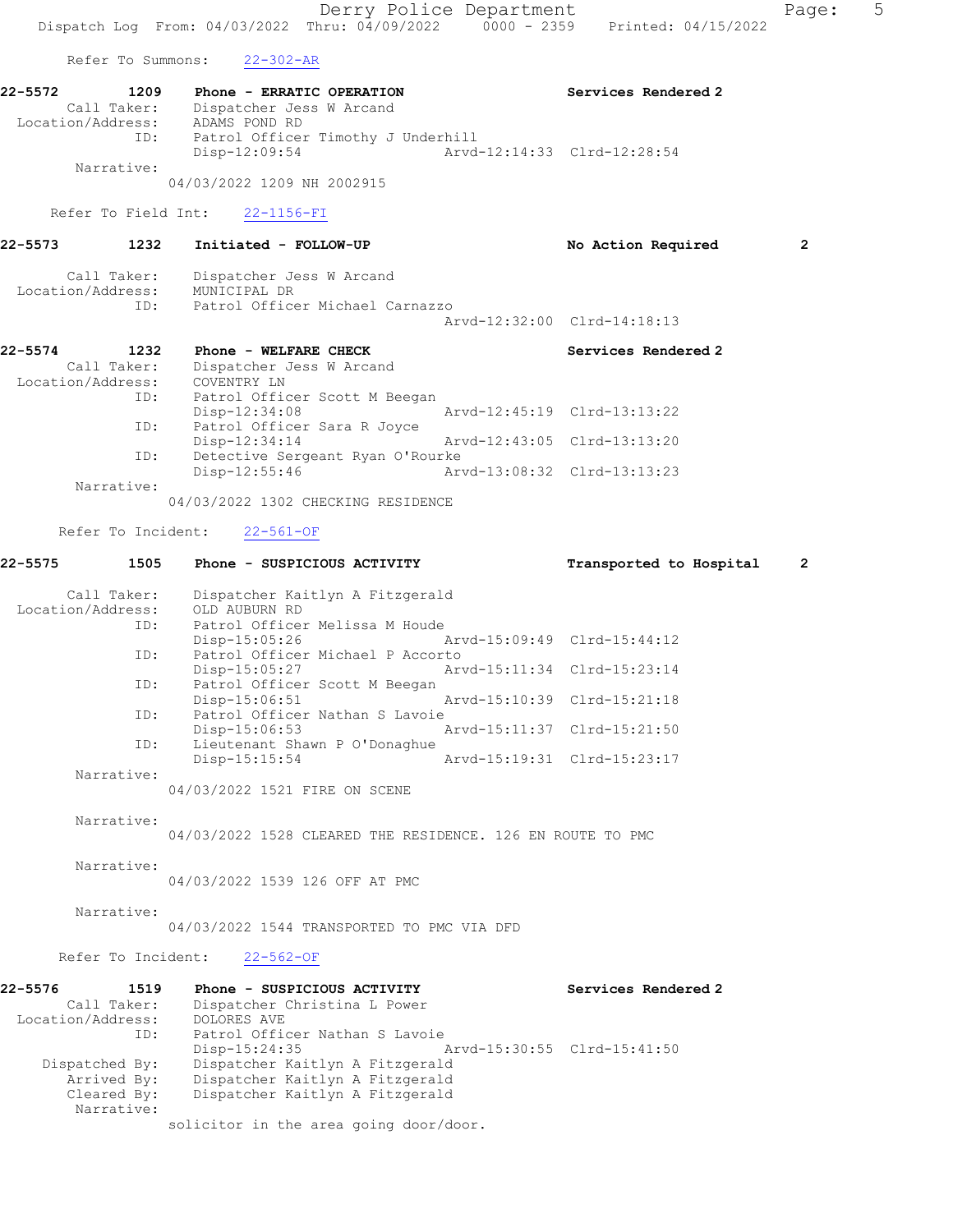Derry Police Department Fage: 6 Dispatch Log From: 04/03/2022 Thru: 04/09/2022 0000 - 2359 Printed: 04/15/2022 Narrative: 04/03/2022 1529 CHECKING NH AIYO Narrative: 04/03/2022 1532 OFF AT RAELYNN Narrative: 04/03/2022 1542 CONTACT MADE. NO ISSUES. Refer To Field Int: 22-1193-FI 22-5577 1519 Phone - SHOOTING COMPLAINT Services Rendered 2 Call Taker: Dispatcher Kaitlyn A Fitzgerald Location/Address: ALYSSA DR ID: Patrol Officer Michael P Accorto Disp-15:27:05 Arvd-15:35:34 Clrd-15:50:04 ID: Patrol Officer Casey J Noyes Disp-15:42:16 Arvd-15:50:08 Clrd-15:50:09 Narrative: 04/03/2022 1550 CHECKED AND NO PROBLEMS FOUND. Refer To Field Int: 22-1133-FI 22-5578 1547 Initiated - PED CHECK 1988 Services Rendered 2 Call Taker: Dispatcher Kaitlyn A Fitzgerald Location/Address: E BROADWAY ID: Patrol Officer Melissa M Houde Arvd-15:47:00 Clrd-15:51:52 Narrative: 04/03/2022 1552 CHECKED AND NO ISSUES. Refer To Field Int: 22-1134-FI 22-5579 1606 Phone - ERRATIC OPERATION Vehicle checked 2 Call Taker: Dispatcher Kaitlyn A Fitzgerald Location/Address: HAMPSTEAD RD ID: Patrol Officer Melissa M Houde Disp-16:06:50 Arvd-16:06:52 Clrd-16:11:10 Refer To Citation:  $\frac{22-1472-CN}{22}$  Narrative: 04/03/2022 1606 OFF WITH NH 4BRIGGS Narrative: 04/03/2022 1611 NEGATIVE 19 22-5580 1619 Initiated - MV STOP Warning Issued 3 Call Taker: Dispatcher Kaitlyn A Fitzgerald Location/Address: KILREA RD ID: Patrol Officer Michael P Accorto Arvd-16:19:00 Clrd-16:24:05 Refer To Citation: 22-1473-CN 22-5581 1629 Initiated - MV STOP Warning Issued 3 Call Taker: Dispatcher Kaitlyn A Fitzgerald Location/Address: E DERRY RD + NEWELL RD ID: Patrol Officer Melissa M Houde Arvd-16:29:00 Clrd-16:39:07 Refer To Citation: 22-1474-CN 22-5582 1651 Initiated - MV STOP Warning Issued 3 Call Taker: Dispatcher Kaitlyn A Fitzgerald Location/Address: TSIENNETO RD ID: Patrol Officer Melissa M Houde Arvd-16:51:00 Clrd-16:55:16 Refer To Citation: 22-1475-CN 22-5583 1654 Initiated - FOUND/LOST PROPERTY Report Taken 3 Call Taker: Detective Victoria M Kidd Location/Address: PINEHURST AVE ID: Detective Victoria M Kidd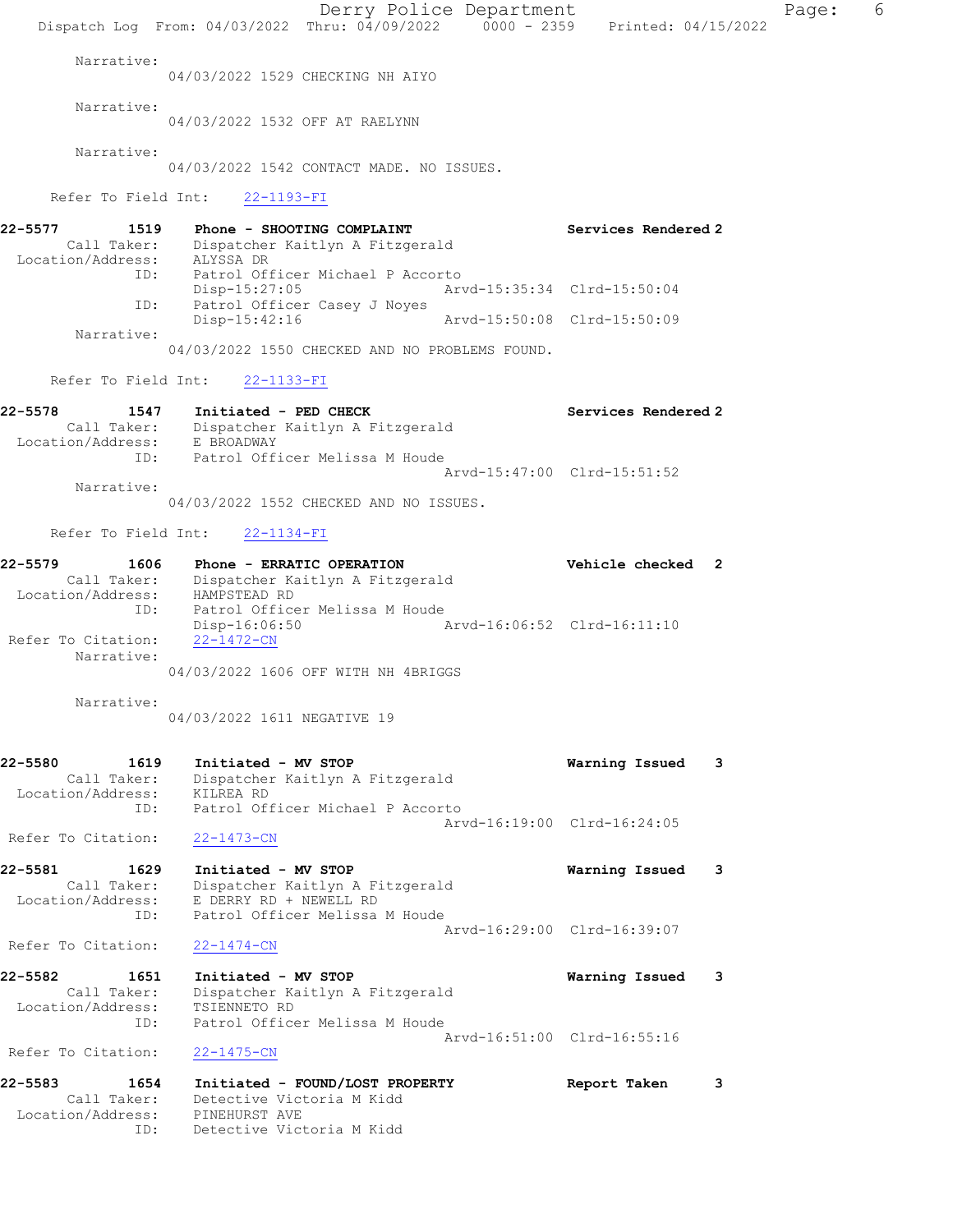Arvd-16:54:00 Clrd-16:54:39

Narrative:

driver's license

Refer To Incident: 22-563-OF

| $22 - 5584$       | 1659       | Phone - SUSPICIOUS ACTIVITY     |                             | Gone on Arrival<br>-2       |
|-------------------|------------|---------------------------------|-----------------------------|-----------------------------|
| Call Taker:       |            | Dispatcher Kaitlyn A Fitzgerald |                             |                             |
| Location/Address: |            | N MAIN ST                       |                             |                             |
|                   | ID:        | Patrol Officer Nathan S Lavoie  |                             |                             |
|                   |            | $Disp-17:02:00$                 | Arvd-17:05:53 Clrd-17:11:58 |                             |
|                   | ID:        | Patrol Officer Melissa M Houde  |                             |                             |
|                   |            | $Disp-17:02:13$                 |                             | Arvd-17:04:07 Clrd-17:12:15 |
| 22-5585           | 1704       | Initiated - PED CHECK           |                             | Services Rendered 2         |
| Call Taker:       |            | Dispatcher Kaitlyn A Fitzgerald |                             |                             |
| Location/Address: |            | CRYSTAL AVE + LENOX RD          |                             |                             |
|                   | ID:        | Patrol Officer Casey J Noyes    |                             |                             |
|                   |            |                                 |                             | Arvd-17:04:00 Clrd-17:05:40 |
|                   | Narrative: |                                 |                             |                             |

04/03/2022 1705 CHECKED. NO ISSUES.

| 22-5586            | 1707        | Initiated - MV STOP             | Warning Issued              | $\overline{\phantom{a}}$ 3 |
|--------------------|-------------|---------------------------------|-----------------------------|----------------------------|
|                    | Call Taker: | Dispatcher Kaitlyn A Fitzgerald |                             |                            |
| Location/Address:  |             | E DERRY RD                      |                             |                            |
|                    | ID:         | Patrol Officer Scott M Beegan   |                             |                            |
|                    |             |                                 | Aryd-17:07:00 Clrd-17:15:21 |                            |
| Refer To Citation: |             | 22-1476-CN                      |                             |                            |

22-5587 1709 Phone - DOMESTIC DISTURBANCE Verbal in Nature 1 Call Taker: Dispatcher Christina L Power Location/Address: BIRCH ST ID: Patrol Officer Michael P Accorto<br>Disp-17:10:50 Art Arvd-17:13:28 Clrd-17:52:26 Dispatched By: Dispatcher Kaitlyn A Fitzgerald Arrived By: Dispatcher Kaitlyn A Fitzgerald Cleared By: Dispatcher Kaitlyn A Fitzgerald ID: Patrol Officer Casey J Noyes Disp-17:10:54 Arvd-17:12:03 Clrd-17:52:25 Dispatched By: Dispatcher Kaitlyn A Fitzgerald Arrived By: Dispatcher Kaitlyn A Fitzgerald Cleared By: Dispatcher Kaitlyn A Fitzgerald Narrative:

between mother/daughter

Refer To Field Int: 22-1116-FI

| 22-5588           | 1716           | Phone - SHOPLIFTING                       |                             | Arrest(s) Made | 3 |
|-------------------|----------------|-------------------------------------------|-----------------------------|----------------|---|
|                   | Call Taker:    | Sergeant Michael W Hughes                 |                             |                |   |
| Location/Address: |                | [DY 146] ASHLEIGH DR                      |                             |                |   |
|                   | ID:            | Patrol Officer Nathan S Lavoie            |                             |                |   |
|                   |                | Disp-17:19:46                             | Arvd-17:22:06 Clrd-17:50:40 |                |   |
|                   | Dispatched By: | Dispatcher Kaitlyn A Fitzgerald           |                             |                |   |
|                   | Arrived By:    | Dispatcher Kaitlyn A Fitzgerald           |                             |                |   |
|                   | Cleared By:    | Dispatcher Kaitlyn A Fitzgerald           |                             |                |   |
|                   | ID:            | Patrol Officer Scott M Beegan             |                             |                |   |
|                   |                | Disp-17:19:52                             | Arvd-17:22:07 Clrd-18:46:03 |                |   |
|                   | Dispatched By: | Dispatcher Kaitlyn A Fitzgerald           |                             |                |   |
|                   | Arrived By:    | Dispatcher Kaitlyn A Fitzgerald           |                             |                |   |
|                   |                | Cleared By: Patrol Officer Scott M Beegan |                             |                |   |
|                   | ID:            | Lieutenant Shawn P O'Donaghue             |                             |                |   |
|                   |                | Disp-17:30:10                             | Arvd-17:30:13 Clrd-17:50:41 |                |   |
|                   | Dispatched By: | Dispatcher Kaitlyn A Fitzgerald           |                             |                |   |
|                   | Arrived By:    | Dispatcher Kaitlyn A Fitzgerald           |                             |                |   |
|                   | Cleared By:    | Dispatcher Kaitlyn A Fitzgerald           |                             |                |   |
|                   | ID:            | Patrol Officer Scott M Beegan             |                             |                |   |
|                   |                | Disp-18:46:24                             | Arvd-18:46:26 Clrd-19:05:47 |                |   |
|                   | Dispatched By: | Patrol Officer Scott M Beegan             |                             |                |   |
|                   | Arrived By:    | Patrol Officer Scott M Beegan             |                             |                |   |
|                   | Cleared By:    | Dispatcher Kaitlyn A Fitzgerald           |                             |                |   |
|                   | Narrative:     |                                           |                             |                |   |
|                   |                |                                           |                             |                |   |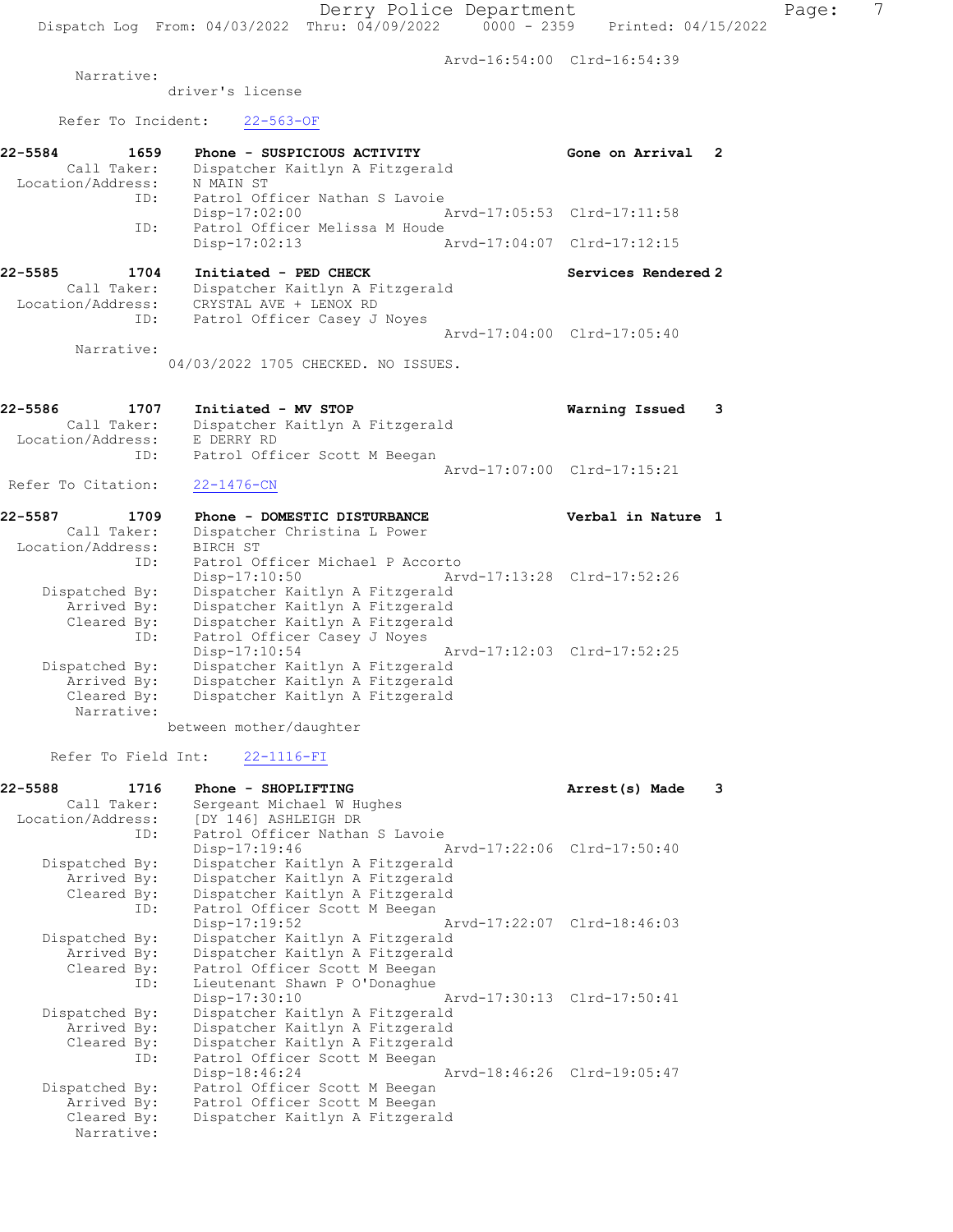|                              |                                          | Dispatch Log From: 04/03/2022 Thru: 04/09/2022 0000 - 2359 Printed: 04/15/2022                                                                                              |  | Derry Police Department     |                     |   | Page:        | 8 |
|------------------------------|------------------------------------------|-----------------------------------------------------------------------------------------------------------------------------------------------------------------------------|--|-----------------------------|---------------------|---|--------------|---|
|                              |                                          | 04/03/2022 1739 ONE IN CUSTODY FOR THEFT                                                                                                                                    |  |                             |                     |   |              |   |
|                              | Narrative:                               | 04/03/2022 1741 719 EN ROUTE TO DPDHQ S/M 42724.5                                                                                                                           |  |                             |                     |   |              |   |
|                              | Narrative:                               | 04/03/2022 1746 719 OFF AT DPDHQ E/M 42725.5 WITH:<br>CLEMENT, ESTHER<br>12 HAMPSHIRE DR<br>DERRY, NH<br>DOB: 05/19/1977                                                    |  |                             |                     |   |              |   |
|                              | Narrative:                               | 04/03/2022 1801 BC MENCIS NOTIFIED AND RESPONDING                                                                                                                           |  |                             |                     |   |              |   |
|                              | Narrative:                               | 04/03/2022 1810 SUBJECT PLACED IN CELL 1                                                                                                                                    |  |                             |                     |   |              |   |
|                              | Narrative:                               | 04/03/2022 1853 PRISIONER CHECKED                                                                                                                                           |  |                             |                     |   |              |   |
|                              | Narrative:                               | 04/03/2022 1857 BC MENCIS OFF AT DPDHQ                                                                                                                                      |  |                             |                     |   |              |   |
|                              | Narrative:                               | 04/03/2022 1905 SUBJECT RELEASED ON PR BAIL WITH A COURT<br>DATE OF 5/19/22.                                                                                                |  |                             |                     |   |              |   |
|                              | Refer To Arrest:                         | $22 - 303 - AR$<br>Refer To Incident: 22-564-OF                                                                                                                             |  |                             |                     |   |              |   |
|                              |                                          | 22-5589 1719 Phone - THEFT                                                                                                                                                  |  |                             | No Action Required  |   | $\mathbf{2}$ |   |
| Location/Address:            | Narrative:                               | Call Taker: Dispatcher Kaitlyn A Fitzgerald<br>ASHLEIGH DR<br>04/03/2022 1721 DUPLICATE CALL.                                                                               |  |                             |                     |   |              |   |
| 22-5590                      | 1720                                     | Phone - FOLLOW-UP                                                                                                                                                           |  |                             | No Action Required  |   | 2            |   |
| Location/Address:            | Call Taker:<br>ID:<br>Arrived By:<br>ID: | Dispatcher Kaitlyn A Fitzgerald<br>COLLETTES GROVE RD<br>Patrol Officer Michael P Accorto<br>$Disp-18:10:21$<br>Sergeant Michael W Hughes<br>Patrol Officer Melissa M Houde |  | Arvd-18:29:15 Clrd-18:44:46 |                     |   |              |   |
| 22-5591                      | 1819                                     | Disp-18:10:59<br>Phone - VIN CHECK                                                                                                                                          |  | Arvd-18:23:48 Clrd-18:44:47 | Services Rendered 3 |   |              |   |
| Location/Address:            | Call Taker:<br>ID:                       | Dispatcher Kaitlyn A Fitzgerald<br>WINDHAM DEPOT RD<br>Patrol Officer Michael P Accorto<br>$Disp-18:46:23$                                                                  |  | Arvd-18:56:44 Clrd-19:04:10 |                     |   |              |   |
| 22-5592                      | 1843                                     | Initiated - FOLLOW-UP                                                                                                                                                       |  |                             | No Action Required  |   | $\mathbf{2}$ |   |
| Location/Address:            | Call Taker:<br>ID:                       | Dispatcher Kaitlyn A Fitzgerald<br>MUNICIPAL DR<br>Patrol Officer Nathan S Lavoie                                                                                           |  | Arvd-18:43:00 Clrd-19:37:54 |                     |   |              |   |
| 22-5593<br>Location/Address: | 1911<br>Call Taker:<br>ID:               | Phone - MEDICAL EMERGENCY<br>Dispatcher Kaitlyn A Fitzgerald<br>ASHLEIGH DR<br>Patrol Officer Casey J Noyes                                                                 |  |                             | Services Rendered 1 |   |              |   |
|                              | Refer To Field Int:                      | Disp-19:11:56<br>22-1117-FI                                                                                                                                                 |  | Arvd-19:16:36 Clrd-19:27:16 |                     |   |              |   |
| 22-5594                      | 2217<br>Call Taker:                      | Initiated - MV CHECK<br>Dispatcher Kaitlyn A Fitzgerald                                                                                                                     |  |                             | Report Taken        | 1 |              |   |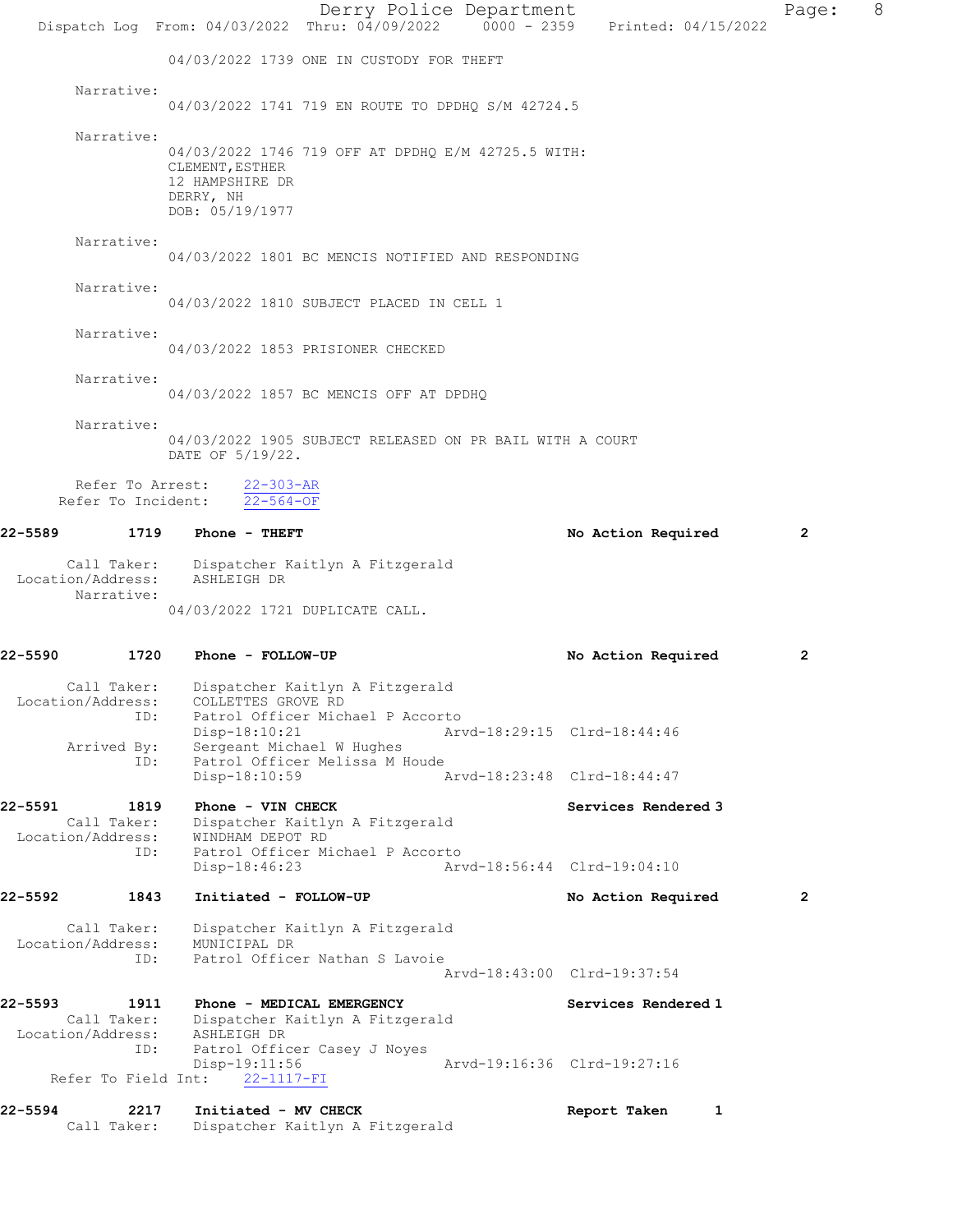|                              |                                        | Derry Police Department<br>Dispatch Log From: 04/03/2022 Thru: 04/09/2022 0000 - 2359                     | 9<br>Page:<br>Printed: 04/15/2022 |
|------------------------------|----------------------------------------|-----------------------------------------------------------------------------------------------------------|-----------------------------------|
| Location/Address:            | ID:                                    | YOUNG RD<br>Patrol Officer Melissa M Houde                                                                | Arvd-22:17:00 Clrd-22:37:28       |
|                              | ID:                                    | Patrol Officer Nathan S Lavoie                                                                            |                                   |
|                              | Refer To Summons:<br>Refer To Summons: | Disp-22:23:48<br>$22 - 304 - AR$<br>$22 - 305 - AR$                                                       | Arvd-22:29:09 Clrd-22:37:26       |
| 22-5595                      | 2256                                   | Phone - NOISE COMPLAINT                                                                                   | Cancelled Prior to Arrival 2      |
| Location/Address:            | Call Taker:<br>ID:                     | Patrol Officer Scott M Beegan<br>ELM ST + BEACON ST<br>Patrol Officer Michael Carnazzo                    |                                   |
|                              | ID:                                    | $Disp-22:57:58$<br>Patrol Officer Awess Abdulkadir                                                        | $Clrd-23:02:41$                   |
|                              |                                        | Disp-22:58:00                                                                                             | $Clrd-23:02:44$                   |
| 22-5596                      | 2313                                   | Initiated - PROPERTY CHECK<br>Call Taker: Dispatcher Christine D Carlson<br>Location/Address: HUMPHREY RD | Services Rendered 2               |
|                              | ID:                                    | Patrol Officer Nikita Tomnyuk                                                                             | Arvd-23:13:00 Clrd-23:13:26       |
| 22-5597                      | 2326                                   | Initiated - PROPERTY CHECK<br>Call Taker: Dispatcher Christine D Carlson<br>Location/Address: PIERCE AVE  | Services Rendered 2               |
|                              | ID:                                    | Patrol Officer Michael Carnazzo                                                                           | Arvd-23:26:00 Clrd-23:27:07       |
| 22-5598<br>Location/Address: | 2334<br>Call Taker:                    | Initiated - PED CHECK<br>Dispatcher Christine D Carlson<br>E BROADWAY                                     | Services Rendered 2               |
|                              | ID:<br>ID:                             | Patrol Officer Michael Carnazzo<br>Sergeant James M Belanger                                              | Arvd-23:34:00 Clrd-23:46:00       |
|                              |                                        | Disp-23:39:33                                                                                             | Arvd-23:39:34 Clrd-23:45:58       |
|                              |                                        | For Date: $04/04/2022 -$ Monday                                                                           |                                   |
| 22-5599<br>Location/Address: | 0010                                   | Initiated - PROPERTY CHECK<br>Call Taker: Dispatcher Christine D Carlson<br>ROLLINS ST                    | Services Rendered 2               |
|                              | ID:                                    | Patrol Officer Michael Carnazzo                                                                           | Arvd-00:10:00 Clrd-00:26:20       |
| 22-5600<br>Location/Address: | 0026<br>Call Taker:<br>ID:             | Initiated - MV STOP<br>Dispatcher Christine D Carlson<br>BIRCH ST<br>Patrol Officer Awess Abdulkadir      | Warning Issued<br>-3              |
| Refer To Citation:           |                                        | $22 - 1478 - CN$                                                                                          | Arvd-00:26:00 Clrd-00:33:37       |
| 22-5601<br>Location/Address: | 0039<br>Call Taker:<br>ID:             | Initiated - MV STOP<br>Dispatcher Christine D Carlson<br>PARKLAND DR<br>Patrol Officer Michael Carnazzo   | Warning Issued<br>- 3             |
|                              | ID:                                    | Patrol Officer Michael Carnazzo                                                                           | Arvd-00:39:00 Clrd-00:39:50       |
|                              | ID:                                    | Disp-00:39:55<br>Patrol Officer Awess Abdulkadir                                                          | Arvd-00:39:56 Clrd-00:44:15       |
| Refer To Citation:           |                                        | Disp-00:39:57<br>$22 - 1479 - CN$                                                                         | Arvd-00:39:58 Clrd-00:41:48       |

22-5602 0103 Initiated - MV CHECK Vehicle checked 1 Call Taker: Dispatcher Christine D Carlson Location/Address: ABBOTT CT ID: Patrol Officer Melissa M Houde Arvd-01:03:00 Clrd-01:08:02 ID: Patrol Officer Michael Carnazzo Disp-01:05:00 Arvd-01:05:01 Clrd-01:07:59 Refer To Field Int: 22-1137-FI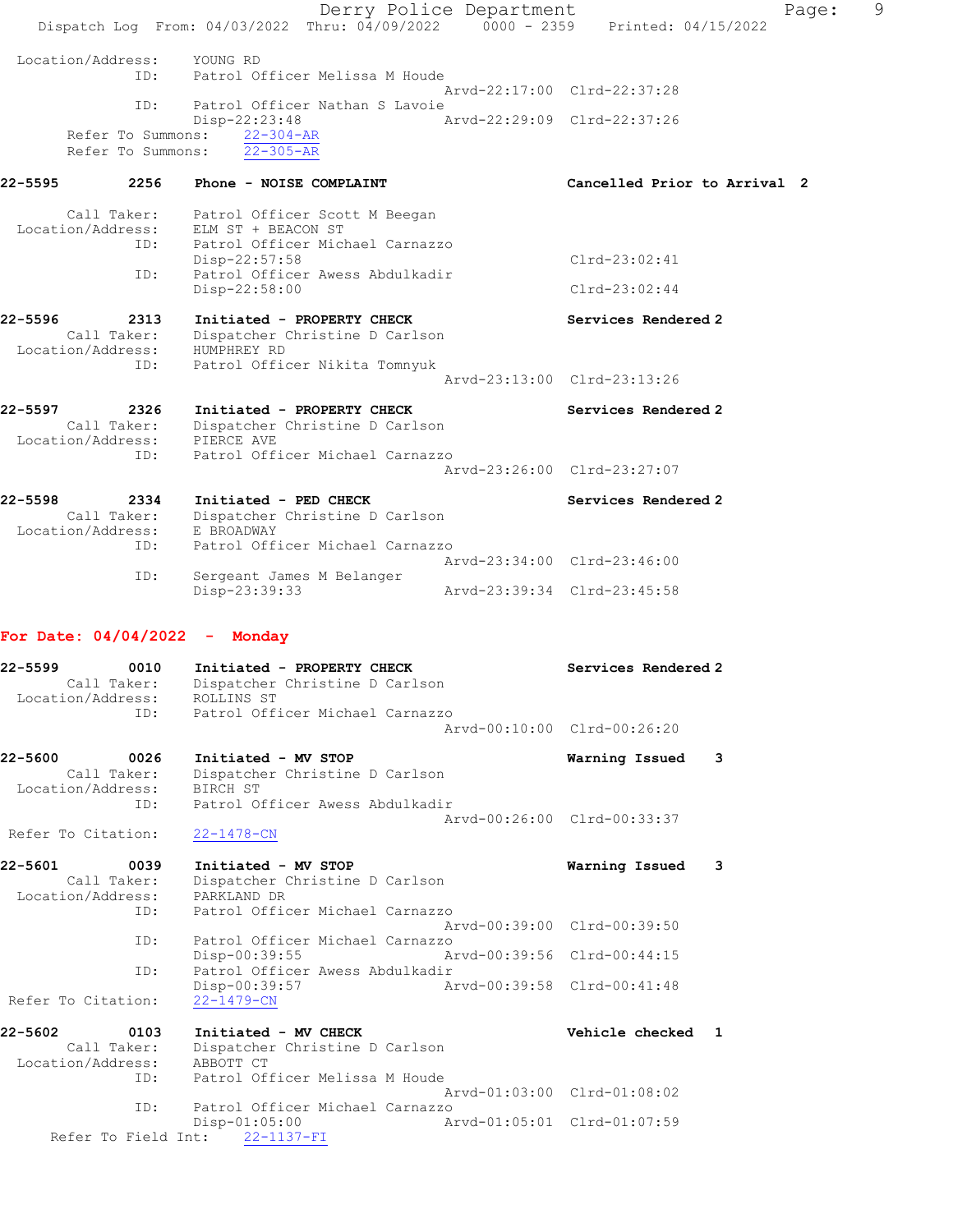Derry Police Department Fage: 10 Dispatch Log From: 04/03/2022 Thru: 04/09/2022 0000 - 2359 Printed: 04/15/2022 22-5603 0118 Initiated - MV CHECK Vehicle checked 1 Call Taker: Dispatcher Christine D Carlson Location/Address: CRYSTAL AVE ID: Patrol Officer Awess Abdulkadir Arvd-01:18:00 Clrd-01:21:01 22-5604 0125 Initiated - MV CHECK SENT ON THEIR WAY 1 Call Taker: Dispatcher Christine D Carlson Location/Address: [DY 146] ASHLEIGH DR ID: Patrol Officer Melissa M Houde Arvd-01:25:00 Clrd-01:31:05 ID: Patrol Officer Michael Carnazzo Disp-01:27:39 Arvd-01:27:40 Clrd-01:31:03 Refer To Field Int: 22-1138-FI 22-5605 0711 Initiated - MV STOP Warning Issued 3 Call Taker: Dispatcher Jonathon S Pickering Location/Address: N MAIN ST ID: Patrol Officer James M McClafferty Arvd-07:11:00 Clrd-07:17:44 22-5606 0814 Phone - SUSPICIOUS ACTIVITY Vehicle checked 2 Call Taker: Dispatcher Jonathon S Pickering Location/Address: FROST RD ID: Patrol Officer Timothy J Underhill Disp-08:14:22 Arvd-08:17:57 Clrd-08:25:11 ID: Sergeant Jared Knox Disp-08:20:13 Arvd-08:20:21 Clrd-08:25:10 Narrative: 04/04/2022 0825 suspicious truck in front of house, checked with no problems found Refer To Field Int: 22-1155-FI 22-5607 0835 Phone - ASSIST OTHER AGENCY **Assistance Rendered** 3 Call Taker: Dispatcher Jonathon S Pickering Location/Address: PEABODY RD ANX ID: Patrol Officer Charles L Doherty Disp-08:35:58 Arvd-08:38:36 Clrd-08:53:10 Narrative: 04/04/2022 0838 off with DFD, fire alarms sounding 22-5608 0916 Phone - WELFARE CHECK Services Rendered 2 Call Taker: Dispatcher Jonathon S Pickering Location/Address: LAWRENCE RD ID: Patrol Officer Timothy J Underhill Disp-09:18:33 Arvd-09:29:42 Clrd-09:32:00 Cleared By: Lieutenant Robert F Smith ID: Patrol Officer Nicholas M Granville Disp-09:18:34 Arvd-09:23:23 Clrd-09:33:01 Refer To Field Int: 22-1131-FI 22-5609 0953 Phone - ASSIST CITIZEN Assistance Rendered 3 Call Taker: Dispatcher Jonathon S Pickering Location/Address: CRYSTAL AVE ID: Patrol Officer Blake A Martineau Disp-09:54:13 Arvd-09:54:14 Clrd-10:02:37 Narrative: 04/04/2022 0954 maintenance worker set off alarms 22-5610 1006 Phone - WARRANT ARREST Arrest(s) Made 2 Call Taker: Dispatcher Jonathon S Pickering Location/Address: [DY 2] MUNICIPAL DR

 Narrative: 04/04/2022 1007 subject turning himself in on a warrant

Disp-10:07:09 Arvd-10:07:10 Clrd-11:01:36

ID: Patrol Officer Collin Kennedy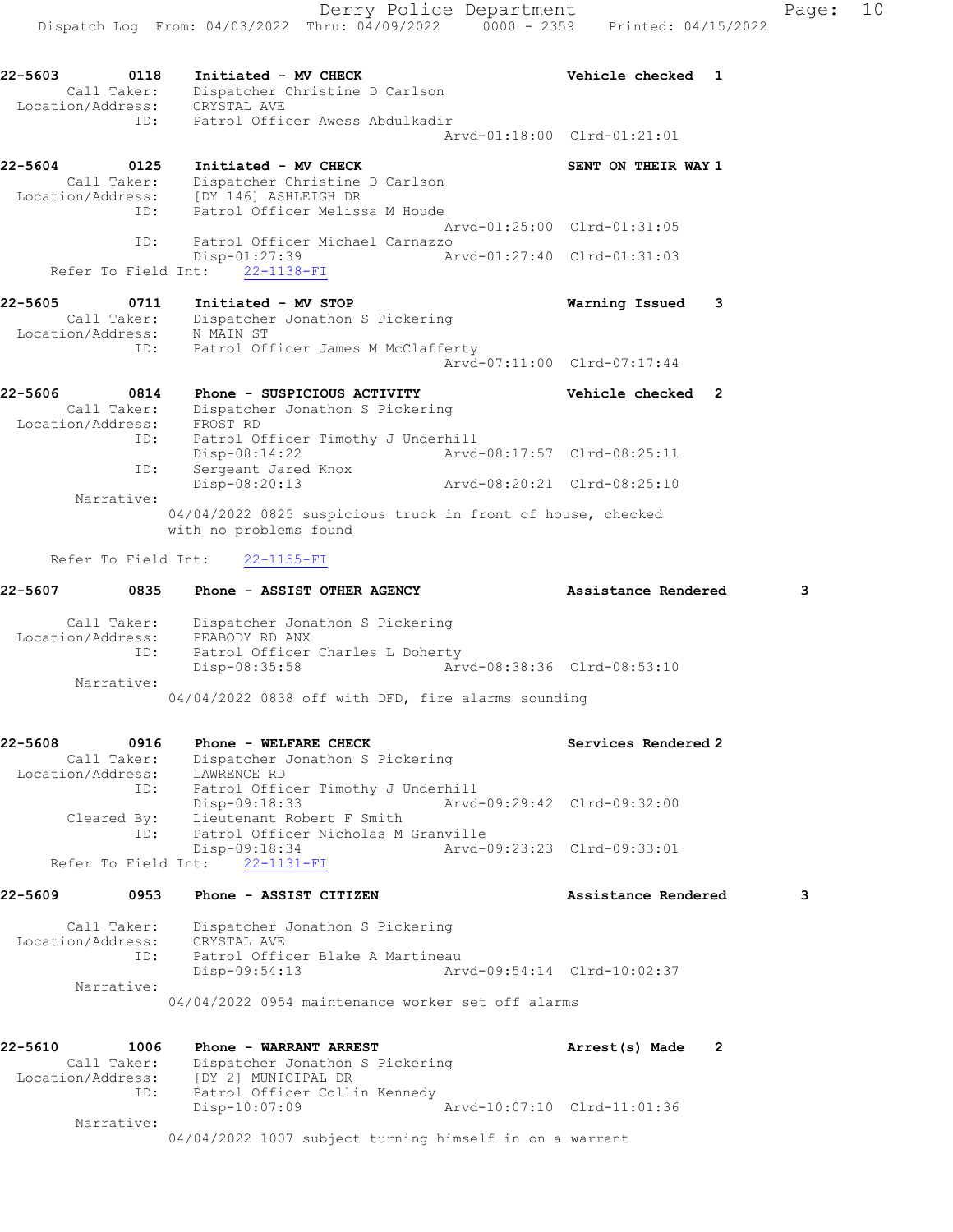Derry Police Department Page: 11 Dispatch Log From: 04/03/2022 Thru: 04/09/2022 0000 - 2359 Printed: 04/15/2022 Narrative: 04/04/2022 1024 Subject Info: Brian Morehouse 148 Turkey Hill Rd Merrimack, NH DOB:6/20/99 Arrested for Aggravated Felonious Sexual Assault (5 counts) Narrative: 04/04/2022 1031 placed in cell #3 Narrative: 04/04/2022 1057 prisoner checked Narrative:

04/04/2022 1140 released on \$1000 PR bail, court date 5/5/22 per BC Mencis

Refer To Arrest: 22-306-AR

- 22-5611 1111 Initiated IDENTITY THEFT Services Rendered 2 Call Taker: Dispatcher Jonathon S Pickering Location/Address: [DY 2] MUNICIPAL DR ID: Patrol Officer Collin Kennedy Arvd-11:11:00 Clrd-11:11:43 Refer To Incident: 22-565-OF
- 22-5612 1139 Phone VANDALISM **Report Taken** 3 Call Taker: Dispatcher Jonathon S Pickering Location/Address: HUMPHREY RD Patrol Officer James M McClafferty Disp-11:41:30 Arvd-11:55:21 Clrd-12:17:34 Narrative:

04/04/2022 1217 playground equipment drawn on

Refer To Incident: 22-566-OF

- 22-5613 1207 Initiated FOLLOW-UP Services Rendered 2 Call Taker: Dispatcher Jonathon S Pickering Location/Address: [DY 146] ASHLEIGH DR ID: Patrol Officer Charles L Doherty Arvd-12:07:00 Clrd-12:08:22
- 22-5614 1218 Initiated FOLLOW-UP No Action Required 2 Call Taker: Dispatcher Jonathon S Pickering Location/Address: [DY 749] W RUNNING BROOK LN ID: Patrol Officer James M McClafferty Arvd-12:18:00 Clrd-12:55:48<br>ID: Patrol Officer Blake A Martineau Patrol Officer Blake A Martineau<br>Disp-12:55:46 Arv Disp-12:55:46 Arvd-12:55:47 Clrd-12:55:48
- 22-5615 1309 Phone SUSPICIOUS ACTIVITY ADVICE GIVEN 2 Call Taker: Dispatcher Jonathon S Pickering Location/Address: CHASES GROVE RD ID: Patrol Officer James M McClafferty<br>Disp-13:41:58 Arvd-Arvd-13:58:41 Clrd-14:32:55 Narrative: 04/04/2022 1429 advice given in regards to unwanted phone calls

Refer To Field Int: 22-1132-FI

| 22-5616           | 1341        | Phone - SUSPICIOUS ACTIVITY |                                     |                             | Services Rendered 2 |
|-------------------|-------------|-----------------------------|-------------------------------------|-----------------------------|---------------------|
|                   | Call Taker: |                             | Dispatcher Jonathon S Pickering     |                             |                     |
| Location/Address: |             | [DY 146] ASHLEIGH DR        |                                     |                             |                     |
|                   | ID:         |                             | Patrol Officer Charles L Doherty    |                             |                     |
|                   |             | Disp-13:41:46               |                                     | Arvd-13:43:36 Clrd-13:52:07 |                     |
|                   | Cleared By: | Sergeant Jared Knox         |                                     |                             |                     |
|                   | ID:         |                             | Patrol Officer Nicholas M Granville |                             |                     |
|                   |             | $Disp-13:41:51$             |                                     | Arvd-13:45:10 Clrd-13:52:17 |                     |
|                   | Cleared By: | Sergeant Jared Knox         |                                     |                             |                     |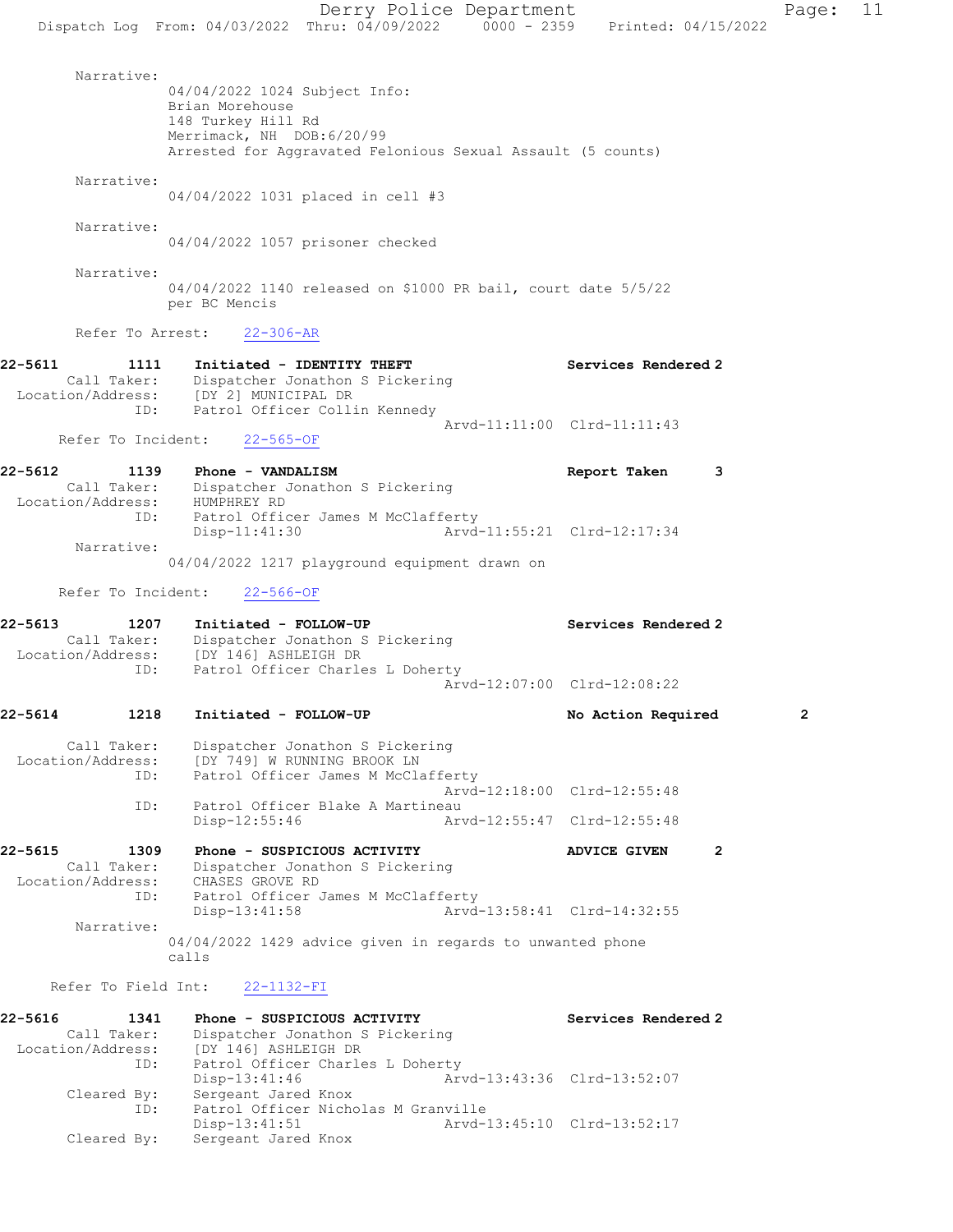Derry Police Department Page: 12 Dispatch Log From: 04/03/2022 Thru: 04/09/2022 0000 - 2359 Printed: 04/15/2022 Narrative: 04/04/2022 1343 reported female with a coat hanger, attempting to gain access to a vehicle Narrative: 04/04/2022 1343 off with NH 4624485 Refer To Field Int: 22-1191-FI 22-5617 1425 Phone - FOUND/LOST PROPERTY Report Taken 3 Call Taker: Dispatcher Jonathon S Pickering Location/Address: BYPASS 28 ID: Patrol Officer Melissa M Houde Disp-15:17:57 Arvd-15:24:09 Clrd-16:06:34 Dispatched By: Dispatcher Jess W Arcand Arrived By: Dispatcher Jess W Arcand Cleared By: Dispatcher Jess W Arcand Narrative: 04/04/2022 1452 found bicycle Refer To Incident: 22-568-OF 22-5618 1427 Phone - SUSPICIOUS ACTIVITY Summons Issued 2 Call Taker: Dispatcher Jonathon S Pickering Location/Address: [DY 146] ASHLEIGH DR ID: Patrol Officer Charles L Doherty Disp-14:28:13 Arvd-14:32:02 Clrd-14:57:47 ID: Patrol Officer Nicholas M Granville<br>Disp-14:28:16 Arvd-1 Disp-14:28:16 Arvd-14:35:32 Clrd-14:57:46 ID: Patrol Officer Brian J Landry Disp-14:35:44 Clrd-14:39:21 Narrative: 04/04/2022 1432 report of a male subject nodding off in the driver's seat Refer To Summons: 22-307-AR 22-5619 1439 Phone - SUSPICIOUS ACTIVITY TRANSPORTED 2 Call Taker: Dispatcher Jonathon S Pickering Location/Address: [DY 2532] ROCKINGHAM RD ID: Patrol Officer Brian J Landry Disp-14:40:02 Arvd-14:46:51 Clrd-14:52:46 ID: Patrol Officer James M McClafferty Disp-14:40:24 Arvd-14:42:20 Clrd-14:52:48 Narrative: 04/04/2022 1442 female stumbling in the road Narrative: 04/04/2022 1447 702 transporting subject to Frost Rd s/m: 111074, determined to be a teenage male subject Narrative: 04/04/2022 1449 702 off on Frost Rd e/m: 111075 Narrative: 04/04/2022 1452 released to parent 22-5620 1452 Phone - WARRANT ARREST **Arrest(s)** Made 2 Call Taker: Dispatcher Jonathon S Pickering Location/Address: [DY 2] MUNICIPAL DR ID: Patrol Officer Collin Kennedy<br>Disp-14:53:19 Disp-14:53:19 Disp-14:53:19 Dispatcher Jess W Arcand Cleared By: Dispatcher Jess W Arcand Dispatcher Jess W Arcand Narrative: 04/04/2022 1453 subject turning himself in on a warrant Narrative: 04/04/2022 1515 IDENTIFIED AS: VINCENT NATALE 17 LINLEW DR APT 9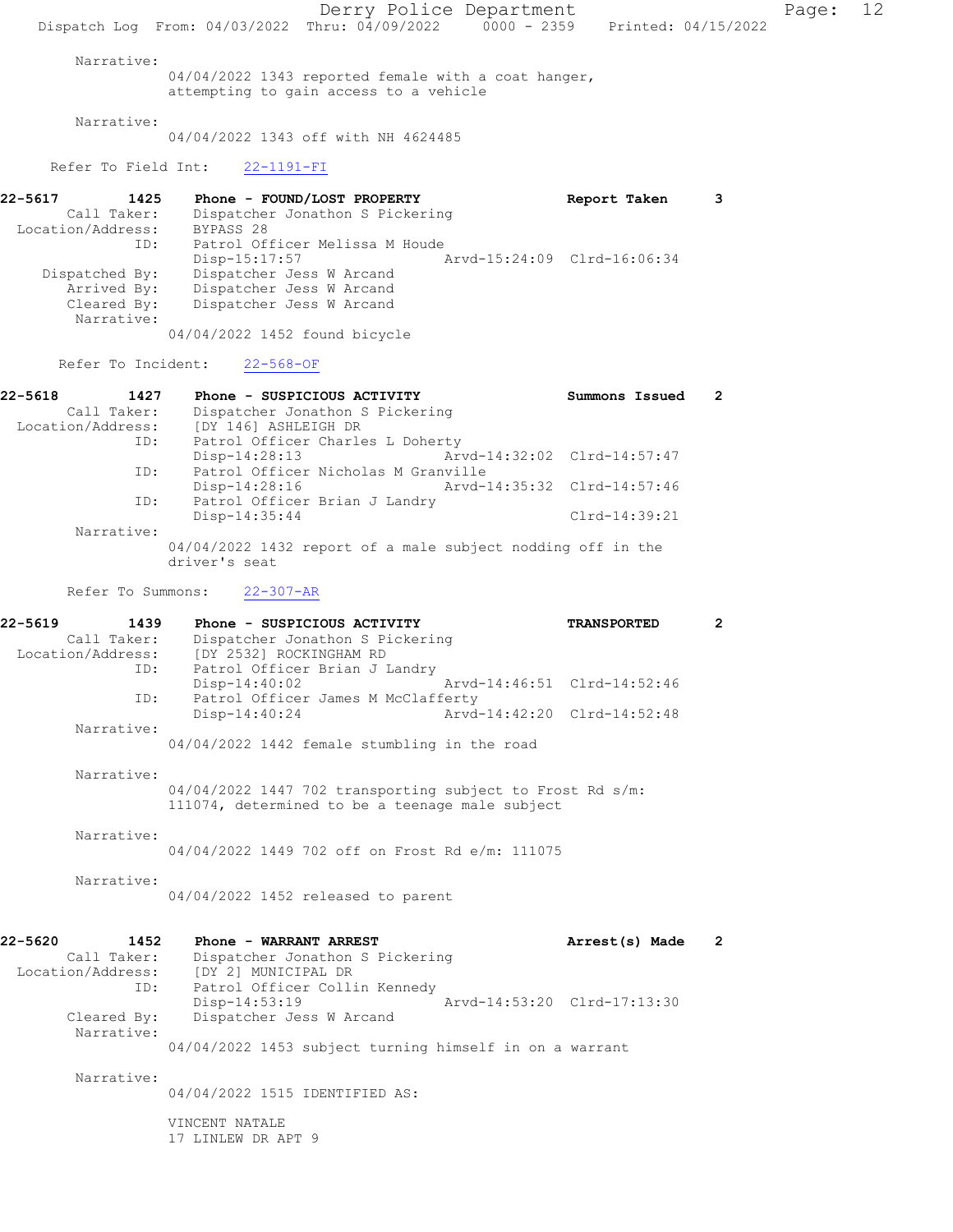Derry Police Department Page: 13 Dispatch Log From:  $04/03/2022$  Thru:  $04/09/2022$  0000 - 2359 Printed:  $04/15/2022$ DERRY NH DOB 6/30/47 CHARGED WITH RECKLESS CONDUCT Narrative: 04/04/2022 1522 PLACED IN CELL 3 Narrative: 04/04/2022 1551 SUBJECT CHECKED Narrative: 04/04/2022 1627 SUBJECT CHECKED Narrative: 04/04/2022 1713 RELEASED ON PR BAIL WITH COURT 5/19/22 PER BC MENCIS Refer To Arrest: 22-308-AR 22-5621 1454 Initiated - ASSIST OTHER AGENCY Report Taken 3 Call Taker: Dispatcher Jonathon S Pickering Location/Address: [DY 2] MUNICIPAL DR ID: Patrol Officer Cody Johnson Arvd-14:54:00 Clrd-14:54:53 Refer To Incident: 22-567-OF 22-5622 1540 Initiated - MV STOP<br>Call Taker: Dispatcher Jess W Arcand Call Taker: Dispatcher Jess W Arcand Location/Address: LENOX RD ID: Patrol Officer Brian J Landry Arvd-15:40:00 Clrd-16:00:54 Refer To Citation: 22-816-001015 Refer To Summons: 22-309-AR 22-5623 1543 Phone - VANDALISM Report Taken 3 Call Taker: Dispatcher Jess W Arcand Location/Address: FORDWAY ST ID: Patrol Officer Casey J Noyes Disp-15:44:12 Arvd-15:57:23 Clrd-16:10:25 ID: Sergeant Jared Knox Disp-15:57:33 Arvd-15:57:35 Clrd-16:07:18 Refer To Incident: 22-569-OF 22-5624 1554 911 - JUVENILE OFFENSES Services Rendered 2 Call Taker: Dispatcher Jess W Arcand Location/Address: PARKLAND DR ID: Patrol Officer Charles L Doherty Disp-15:57:19 Arvd-15:59:00 Clrd-16:45:52 ID: Patrol Officer Brian J Landry Disp-16:01:17 Arvd-16:06:07 Clrd-16:46:09 ID: Sergeant Jared Knox Disp-16:11:03 Arvd-16:11:07 Clrd-16:46:13 Refer To Field Int:  $22-1190-FI$ 22-5625 1623 Initiated - MV STOP Summons Issued 3 Call Taker: Dispatcher Jess W Arcand Location/Address: BYPASS 28 + LINLEW DR ID: Patrol Officer Melissa M Houde Arvd-16:23:00 Clrd-16:31:39 Refer To Citation: 22-816-000014 22-5626 1642 Phone - JUVENILE OFFENSES Services Rendered 2 Call Taker: Dispatcher Jess W Arcand Location/Address: OLD CHESTER RD<br>ID: Patrol Officer Patrol Officer Melissa M Houde<br>Disp-16:42:39 1 Arvd-16:45:10 Clrd-17:59:56 ID: Patrol Officer Casey J Noyes<br>Disp-16:42:42 Arvd-16:47:35 Clrd-17:05:31 ID: Sergeant Jared Knox<br>Disp-16:46:49 Arvd-16:52:23 Clrd-17:03:31 Refer To Field Int: 22-1189-FI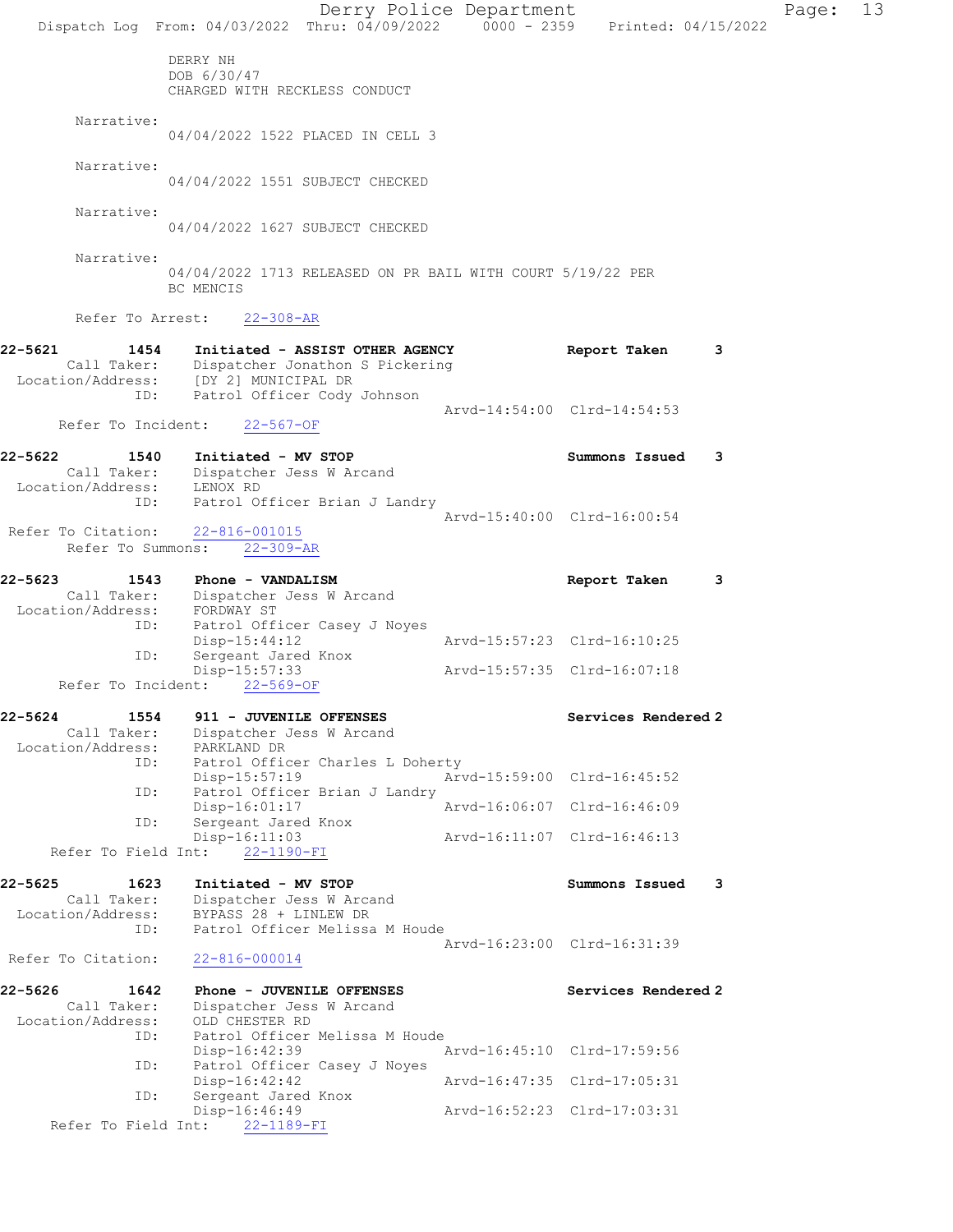| 22-5628           | 1703        | $Phone - FIGHT$               | Gone on Arrival 2           |  |
|-------------------|-------------|-------------------------------|-----------------------------|--|
|                   | Call Taker: | Dispatcher Jess W Arcand      |                             |  |
| Location/Address: |             | TSIENNETO RD                  |                             |  |
|                   | ID:         | Patrol Officer Brian J Landry |                             |  |
|                   |             | $Disp-17:03:53$               | Arvd-17:05:22 Clrd-17:10:38 |  |
|                   | ID:         | Sergeant Jared Knox           |                             |  |
|                   |             | Disp-17:03:57                 | Clrd-17:10:35               |  |
|                   | ID:         | Patrol Officer Casey J Noyes  |                             |  |
|                   |             | Disp-17:05:36                 | Clrd-17:10:32               |  |
|                   | Narrative:  |                               |                             |  |

04/04/2022 1703 BETWEEN JUVENILES

## Refer To Field Int: 22-1136-FI

| 22-5629<br>1731   | Walk-In - WARRANT ARREST                                    | Arrest(s) Made              |  |
|-------------------|-------------------------------------------------------------|-----------------------------|--|
| Call Taker:       | Dispatcher Jess W Arcand                                    |                             |  |
| Location/Address: | MUNICIPAL DR                                                |                             |  |
| ID:               | Patrol Officer Collin Kennedy                               |                             |  |
|                   | Disp-17:37:40                                               | Arvd-17:37:42 Clrd-17:56:36 |  |
| Narrative:        |                                                             |                             |  |
|                   | 04/04/2022 1747 SUBJECT IN THE LOBBY ON A DERRY WARRANT FOR |                             |  |

UNAUTHORIZED USE OF A FIREARM

Narrative:

04/04/2022 1748 IDENTIFIED AS:

JONATHAN COY 31 AMHERST DR DERRY NH DOB 4/21/99

Narrative:

04/04/2022 1748 RELEASED ON A SUMMONS WITH COURT 5/19/22

Refer To Summons: 22-310-AR

| 22-5630 | 1733                | Initiated - FOLLOW-UP                                                                                                                          | No Action Required          |                | $\overline{2}$ |
|---------|---------------------|------------------------------------------------------------------------------------------------------------------------------------------------|-----------------------------|----------------|----------------|
|         | Call Taker:         | Dispatcher Jess W Arcand<br>Location/Address: HILLSIDE AVE                                                                                     |                             |                |                |
|         |                     | ID: Patrol Officer Casey J Noyes                                                                                                               | Arvd-17:33:00 Clrd-17:49:29 |                |                |
| 22-5631 | 1825<br>Call Taker: | Phone - ALARM, BURGLAR<br>Dispatcher Jess W Arcand<br>Location/Address: [DY 523] REBECCA LN<br>ID: Patrol Officer Collin Kennedy               | <b>False Alarm</b>          | 1              |                |
|         | ID:                 | Disp-18:25:29<br>Patrol Officer Charles L Doherty                                                                                              | Arvd-18:31:06 Clrd-18:47:50 |                |                |
|         |                     | Disp-18:25:33                                                                                                                                  | Arvd-18:30:51 Clrd-18:47:48 |                |                |
| 22-5632 | 1850<br>Call Taker: | Initiated - SERVE RESTRAINING ORDER<br>Dispatcher Jess W Arcand<br>Location/Address: ENGLISH RANGE RD<br>ID: Patrol Officer Melissa M Houde    | Served                      | $\overline{2}$ |                |
|         |                     |                                                                                                                                                | Aryd-18:50:00 Clrd-19:04:04 |                |                |
| 22-5633 | ID:                 | 1853 Phone - ASSIST OTHER AGENCY<br>Call Taker: Patrol Officer Kevin L Davies<br>Location/Address: PARKLAND DR<br>Patrol Officer Casey J Noyes | Services Rendered 3         |                |                |
|         | Cleared By:<br>ID:  | Disp-18:54:35<br>Dispatcher Jess W Arcand<br>Patrol Officer Collin Kennedy                                                                     | Arvd-18:54:37 Clrd-19:34:27 |                |                |
|         |                     | $Disp-18:54:40$                                                                                                                                | Arvd-18:56:24 Clrd-19:34:27 |                |                |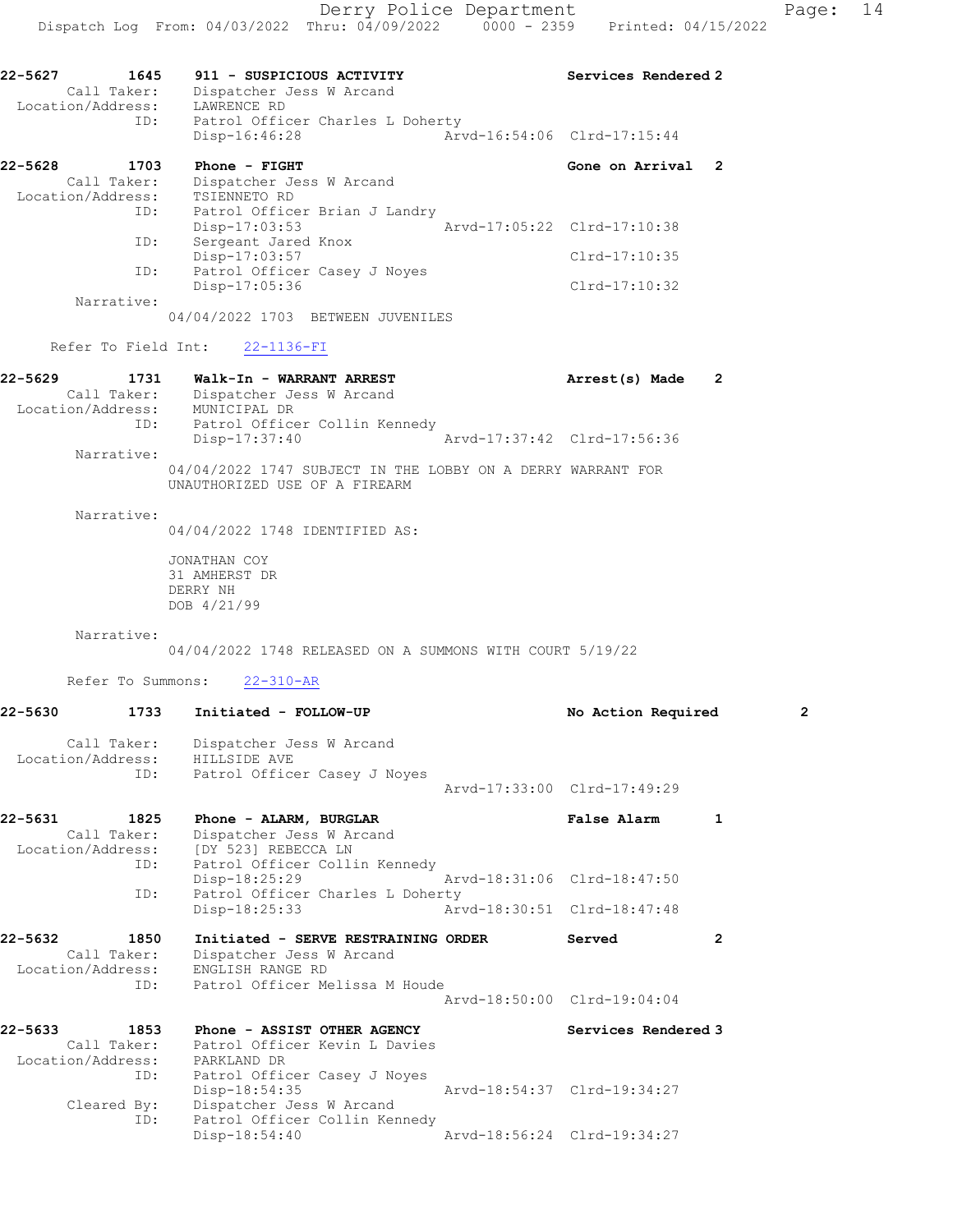|                                | Dispatch Log From: 04/03/2022 Thru: 04/09/2022 0000 - 2359 Printed: 04/15/2022 | Derry Police Department |                             | Page: | 15 |
|--------------------------------|--------------------------------------------------------------------------------|-------------------------|-----------------------------|-------|----|
| Arrived By:<br>Cleared By:     | Dispatcher Jess W Arcand<br>Dispatcher Jess W Arcand                           |                         |                             |       |    |
| ID:                            | Patrol Officer Charles L Doherty<br>$Disp-18:56:45$                            |                         | Arvd-18:56:48 Clrd-19:34:27 |       |    |
| Dispatched By:                 | Dispatcher Jess W Arcand                                                       |                         |                             |       |    |
| Arrived By:<br>Cleared By:     | Dispatcher Jess W Arcand<br>Dispatcher Jess W Arcand                           |                         |                             |       |    |
| ID:                            | Sergeant Jared Knox                                                            |                         |                             |       |    |
|                                | Disp-19:05:05                                                                  |                         | Arvd-19:05:07 Clrd-19:34:27 |       |    |
| Dispatched By:                 | Dispatcher Jess W Arcand                                                       |                         |                             |       |    |
| Arrived By:<br>Cleared By:     | Dispatcher Jess W Arcand<br>Dispatcher Jess W Arcand                           |                         |                             |       |    |
| Narrative:                     |                                                                                |                         |                             |       |    |
|                                | 04/04/2022 1909 731 ON A PED CHECK                                             |                         |                             |       |    |
| Narrative:                     |                                                                                |                         |                             |       |    |
|                                | 04/04/2022 1913 731 CLEAR PED CHECK                                            |                         |                             |       |    |
| 22-5634<br>1949<br>Call Taker: | 911 - NEIGHBORHOOD DISPUTE<br>Dispatcher Jess W Arcand                         |                         | Services Rendered 2         |       |    |
| Location/Address: BEDARD AVE   |                                                                                |                         |                             |       |    |
| ID:                            | Patrol Officer Charles L Doherty                                               |                         |                             |       |    |
| Arrived By:                    | $Disp-19:51:42$<br>Patrol Officer Kevin L Davies                               |                         | Arvd-19:56:55 Clrd-20:21:46 |       |    |
| Refer To Field Int:            | $22 - 1192 - FI$                                                               |                         |                             |       |    |
| 22-5635<br>1956                | Radio - MV STOP                                                                |                         | Warning Issued<br>3         |       |    |
| Call Taker:                    | Patrol Officer Kevin L Davies                                                  |                         |                             |       |    |
| Location/Address:              | BIRCH ST                                                                       |                         |                             |       |    |
| ID:                            | Patrol Officer Collin Kennedy<br>Disp-19:56:52                                 |                         | Arvd-19:56:54 Clrd-20:03:32 |       |    |
| Cleared By:                    | Dispatcher Jess W Arcand                                                       |                         |                             |       |    |
| Refer To Citation:             | $22 - 1483 - CN$                                                               |                         |                             |       |    |
|                                |                                                                                |                         |                             |       |    |
| 22-5636<br>2007                | Phone - WELFARE CHECK                                                          |                         | Services Rendered 2         |       |    |
| Call Taker:                    | Patrol Officer Kevin L Davies                                                  |                         |                             |       |    |
| Location/Address:<br>ID:       | LAWRENCE RD<br>Patrol Officer Collin Kennedy                                   |                         |                             |       |    |
|                                | Disp-20:08:50                                                                  |                         | Arvd-20:16:31 Clrd-20:26:05 |       |    |
| Arrived By:<br>Cleared By:     | Dispatcher Jess W Arcand<br>Dispatcher Jess W Arcand                           |                         |                             |       |    |
| ID:                            | Patrol Officer Charles L Doherty                                               |                         |                             |       |    |
|                                | Disp-20:23:43                                                                  |                         | Arvd-20:23:47 Clrd-20:26:07 |       |    |
| Dispatched By:<br>Arrived By:  | Dispatcher Jess W Arcand<br>Dispatcher Jess W Arcand                           |                         |                             |       |    |
| Cleared By:                    | Dispatcher Jess W Arcand                                                       |                         |                             |       |    |
| 22-5637<br>2050                | Phone - MEDICAL EMERGENCY                                                      |                         | Services Rendered 1         |       |    |
| Call Taker:                    | Patrol Officer Kevin L Davies                                                  |                         |                             |       |    |
| Location/Address:<br>ID:       | CRYSTAL AVE                                                                    |                         |                             |       |    |
|                                | Patrol Officer Collin Kennedy<br>Disp-20:51:44                                 |                         | Arvd-20:51:52 Clrd-22:28:50 |       |    |
| Cleared By:                    | Dispatcher Jess W Arcand                                                       |                         |                             |       |    |
| ID:                            | Patrol Officer Brian J Landry<br>Disp-20:51:47                                 |                         | Arvd-20:52:24 Clrd-21:30:55 |       |    |
| Cleared By:                    | Dispatcher Jess W Arcand                                                       |                         |                             |       |    |
| ID:                            | Sergeant Jared Knox                                                            |                         |                             |       |    |
| Cleared By:                    | Disp-20:54:10<br>Dispatcher Jess W Arcand                                      |                         | Arvd-20:54:12 Clrd-22:28:52 |       |    |
| ID:                            | Patrol Officer Casey J Noyes                                                   |                         |                             |       |    |
|                                | $Disp-21:03:53$                                                                |                         | Arvd-21:04:26 Clrd-21:28:50 |       |    |
| Dispatched By:<br>Arrived By:  | Dispatcher Jess W Arcand<br>Dispatcher Jess W Arcand                           |                         |                             |       |    |
| Cleared By:                    | Dispatcher Jess W Arcand                                                       |                         |                             |       |    |
| ID:                            | Patrol Officer Charles L Doherty<br>$Disp-21:03:55$                            |                         | Arvd-21:04:28 Clrd-21:19:46 |       |    |
| Dispatched By:                 | Dispatcher Jess W Arcand                                                       |                         |                             |       |    |
| Arrived By:                    | Dispatcher Jess W Arcand                                                       |                         |                             |       |    |
| Cleared By:<br>ID:             | Dispatcher Jess W Arcand<br>Patrol Officer Charles L Doherty<br>Disp-22:14:45  |                         | Arvd-22:15:23 Clrd-22:28:48 |       |    |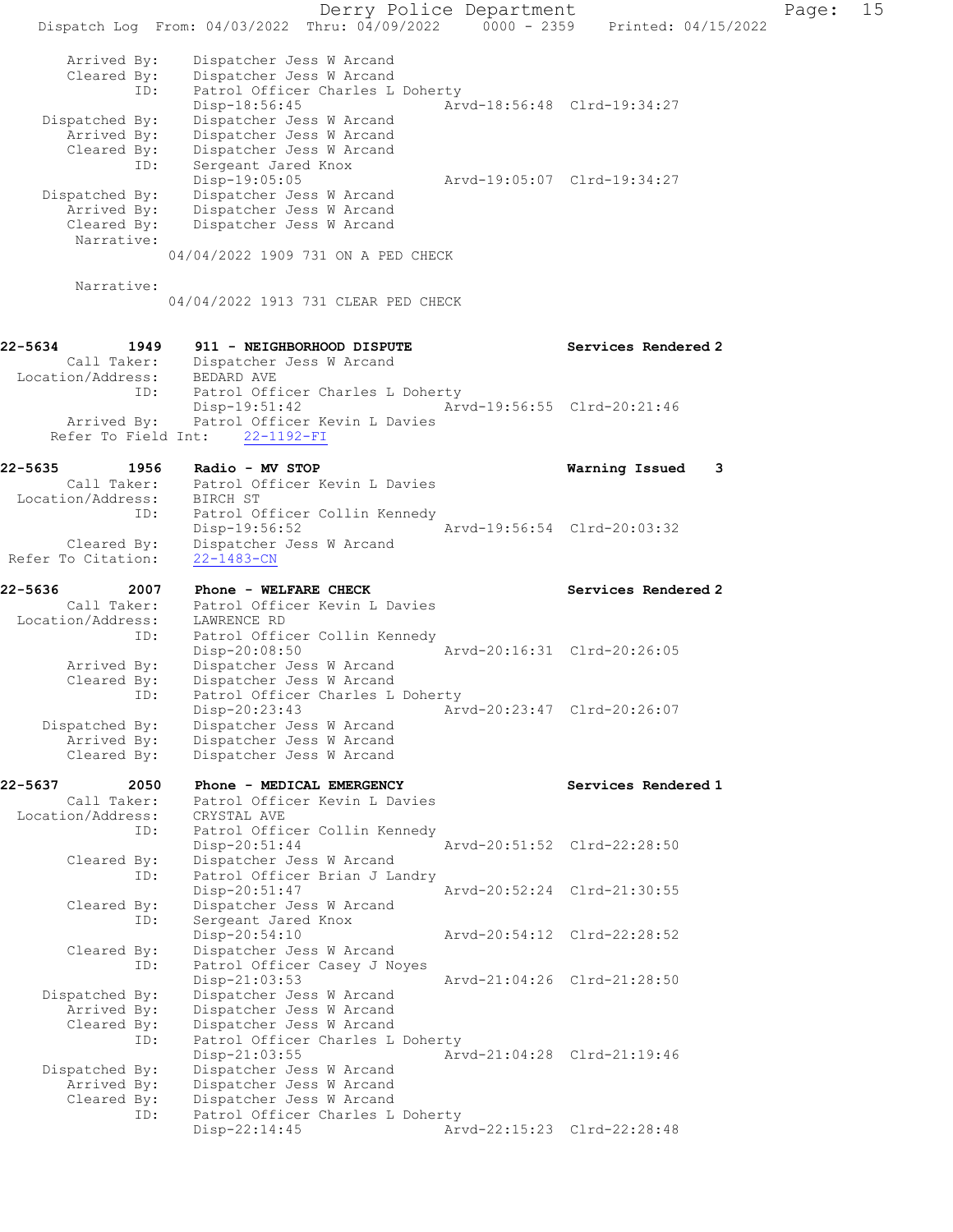Derry Police Department Page: 16 Dispatch Log From: 04/03/2022 Thru: 04/09/2022 0000 - 2359 Printed: 04/15/2022 Dispatched By: Dispatcher Jess W Arcand Arrived By: Dispatcher Jess W Arcand Cleared By: Dispatcher Jess W Arcand Narrative: 04/04/2022 2111 DFD NOTIFIED AND ON SCENE Narrative: 04/04/2022 2121 DFD TRANSPORTED TO PMC WITH 731 Refer To Field Int: 22-1135-FI 22-5638 2103 Phone - ALARM, BURGLAR False Alarm 1 Call Taker: Patrol Officer Kevin L Davies Location/Address: SOUTH AVE ID: Patrol Officer Melissa M Houde<br>Disp-21:28:20 Arvd-21:33:01 Clrd-21:40:45 Disp-21:28:20 Arvd-21:33:01 Clrd-21:40:45 Dispatched By: Dispatcher Jess W Arcand Arrived By: Dispatcher Jess W Arcand Cleared By: Dispatcher Jess W Arcand ID: Patrol Officer Casey J Noyes Disp-21:28:53 Arvd-21:31:39 Clrd-21:40:43 Dispatched By: Dispatcher Jess W Arcand Arrived By: Dispatcher Jess W Arcand Cleared By: Dispatcher Jess W Arcand Narrative: shipping/overhead door 22-5639 2137 Phone - WELFARE CHECK Services Rendered 2 Call Taker: Dispatcher Jess W Arcand Location/Address: BEAVER LAKE AVE ID: Patrol Officer Melissa M Houde Disp-22:09:26 Arvd-22:15:15 Clrd-22:21:57<br>ID: Patrol Officer Casey J Noyes Patrol Officer Casey J Noyes<br>Disp-22:09:29 Arvd-22:16:47 Clrd-22:21:59 22-5640 2139 Phone - SUSPICIOUS ACTIVITY TREPORT Taken 2 Call Taker: Dispatcher Jess W Arcand Location/Address: ASHLEIGH DR ID: Patrol Officer Brian J Landry<br>Disp-21:40:16 Disp-21:40:16 Arvd-21:40:25 Clrd-22:08:06 ID: Patrol Officer Melissa M Houde<br>Disp-21:41:16 A Arvd-21:46:32 Clrd-22:08:17 Refer To Incident: 22-570-OF 22-5641 2148 Phone - MV REPO<br>Call Taker: Dispatcher Jess W Arcand<br>All Call Taker: Dispatcher Jess W Arcand Call Taker: Dispatcher Jess W Arcand Location/Address: LAWRENCE RD ID: Dispatcher Jess W Arcand Disp-21:49:25 Arvd-21:49:28 Clrd-21:49:53 Narrative: 04/04/2022 2149 2015 HONDA ACCORD. OWNER AWARE 22-5642 2315 Initiated - MV STOP Warning Issued 3 Call Taker: Dispatcher Christine D Carlson Location/Address: BIRCH ST ID: Patrol Officer Andrew R Kennedy Arvd-23:15:00 Clrd-23:21:13<br>22-1484-CN Refer To Citation: 22-5643 2315 Initiated - PROPERTY CHECK Services Rendered 2 Call Taker: Dispatcher Christine D Carlson Location/Address: HUMPHREY RD ID: Patrol Officer Nikita Tomnyuk Arvd-23:15:00 Clrd-23:15:49 22-5644 2330 Initiated - MV STOP Warning Issued 3 Call Taker: Dispatcher Christine D Carlson Location/Address: RT 28 ID: Patrol Officer Awess Abdulkadir Arvd-23:30:00 Clrd-23:38:25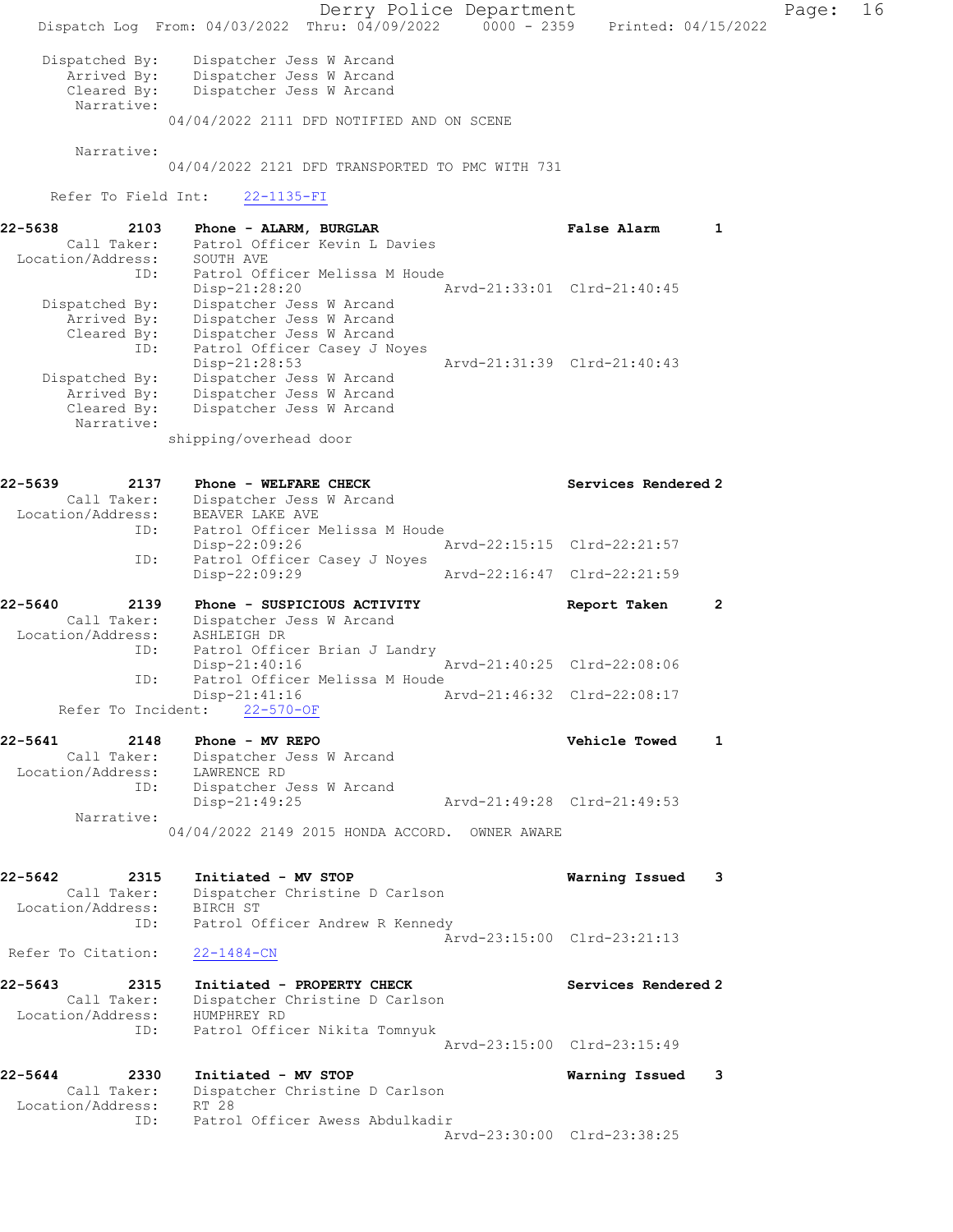Derry Police Department Fage: 17 Dispatch Log From: 04/03/2022 Thru: 04/09/2022 0000 - 2359 Printed: 04/15/2022 Refer To Citation: 22-1485-CN 22-5645 2343 Initiated - PROPERTY CHECK Services Rendered 2 Call Taker: Dispatcher Christine D Carlson Location: VETS FIELD ID: Patrol Officer Andrew R Kennedy Arvd-23:43:00 Clrd-23:43:40 22-5646 2354 Initiated - MV STOP Warning Issued 3 Call Taker: Dispatcher Christine D Carlson Location/Address: CRYSTAL AVE ID: Patrol Officer Awess Abdulkadir Arvd-23:54:00 Clrd-04/05/2022 @ 00:02:39 Refer To Citation: 22-1486-CN For Date: 04/05/2022 - Tuesday 22-5647 0000 911 - ABANDONED 911 Services Rendered 1 Call Taker: Dispatcher Christine D Carlson Location/Address: PEABODY RD Narrative: 04/05/2022 0000 Spoke w/ nursing mgr, she will take care of 22-5648 0025 Initiated - MV STOP Warning Issued 3 Call Taker: Dispatcher Christine D Carlson Location/Address: CRYSTAL AVE ID: Patrol Officer Awess Abdulkadir Arvd-00:25:00 Clrd-00:32:38 Refer To Citation: 22-1487-CN 22-5649 0032 Initiated - MV STOP Warning Issued 3 Call Taker: Dispatcher Christine D Carlson Location/Address: RT 28 ID: Patrol Officer Nikita Tomnyuk Arvd-00:32:00 Clrd-00:39:20 Refer To Citation: 22-1488-CN 22-5650 0048 Initiated - MV STOP Warning Issued 3 Call Taker: Dispatcher Christine D Carlson Location/Address: MANCHESTER RD ID: Sergeant James M Belanger Arvd-00:48:00 Clrd-00:52:30 Refer To Citation: 22-1489-CN 22-5651 0053 Phone - ASSIST OTHER AGENCY Services Rendered 3 Call Taker: Dispatcher Christine D Carlson Location/Address: PARKLAND DR ID: Patrol Officer Andrew R Kennedy Disp-00:54:06 Arvd-00:56:33 Clrd-01:07:00 Narrative: 04/05/2022 0057 Drug paraphernalia on a patient Refer To Field Int: 22-1149-FI 22-5652 0421 Initiated - MV CHECK SENT ON THEIR WAY 1 Call Taker: Dispatcher Christine D Carlson Location/Address: [DY 1516] ROCKINGHAM RD ID: Patrol Officer Andrew R Kennedy Arvd-04:21:00 Clrd-04:33:01 ID: Patrol Officer Awess Abdulkadir<br>Disp-04:22:37 Ar Disp-04:22:37 Arvd-04:24:24 Clrd-04:32:59 Refer To Field Int: 22-1148-FI 22-5653 0559 Initiated - FOLLOW-UP Services Rendered 2 Call Taker: Dispatcher Christine D Carlson Location/Address: MANCHESTER RD ID: Patrol Officer Andrew R Kennedy Arvd-05:59:00 Clrd-06:19:38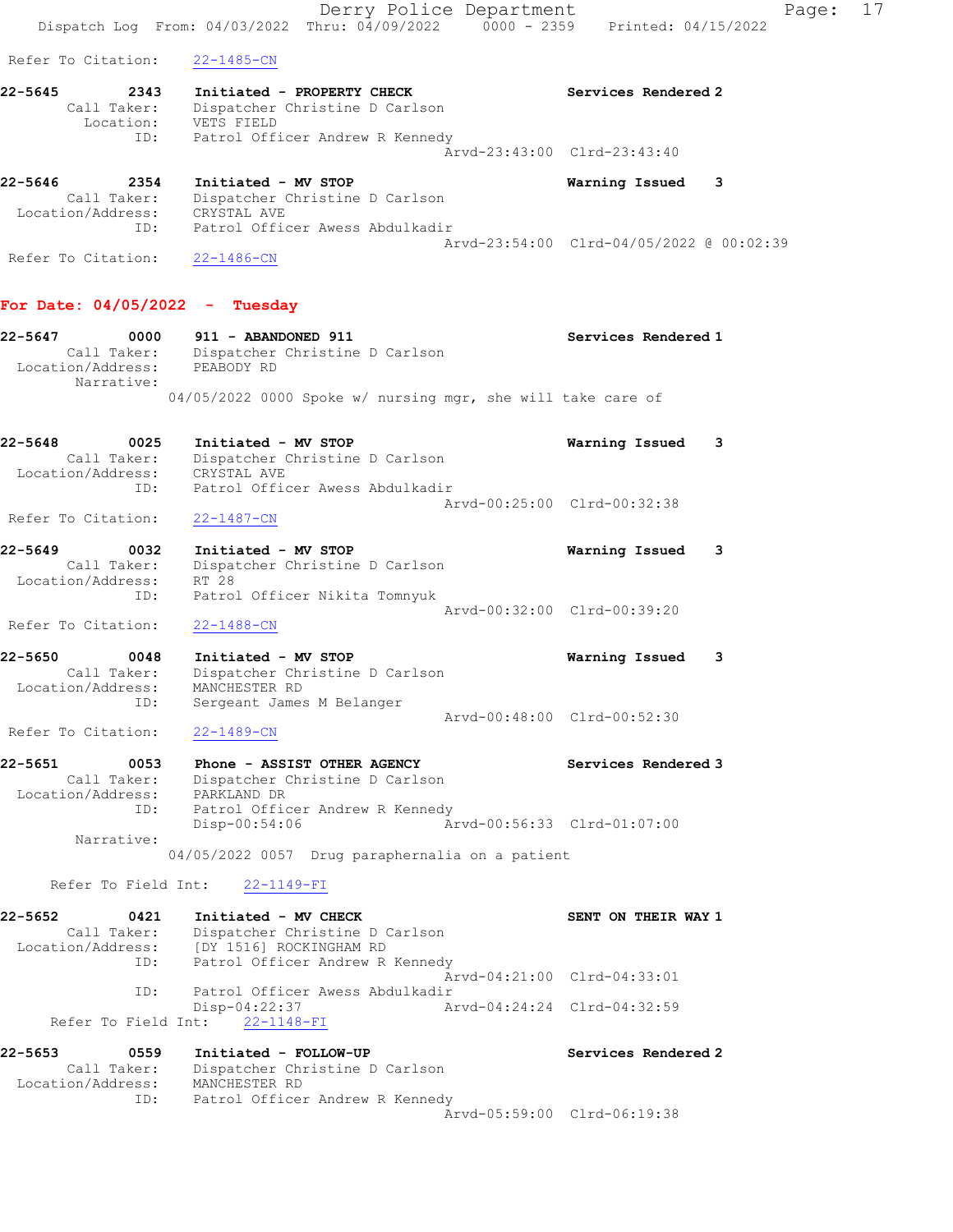Derry Police Department Fage: 18 Dispatch Log From:  $04/03/2022$  Thru:  $04/09/2022$  0000 - 2359 Printed: 04/15/2022 22-5654 0623 Phone - NEIGHBORHOOD DISPUTE ADVICE GIVEN 2 Call Taker: Lieutenant Michael T Muncey Location/Address: FORDWAY EXT ID: Patrol Officer Andrew R Kennedy Disp-06:24:31 Arvd-06:28:33 Clrd-07:04:17 Arrived By: Dispatcher Christine D Carlson Cleared By: Dispatcher Jonathon S Pickering Refer To Field Int: 22-1194-FI 22-5655 0707 Phone - WELFARE CHECK Services Rendered 2 Call Taker: Dispatcher Jonathon S Pickering Location/Address: TSIENNETO RD ID: Patrol Officer Charles L Doherty<br>Disp-07:07:16 Art Disp-07:07:16 Arvd-07:10:20 Clrd-07:42:26 ID: Detective Sergeant Ryan O'Rourke Disp-07:28:15 Arvd-07:28:15 Clrd-07:42:26 Narrative: 04/05/2022 0727 DFD requested and responding to gain entry Narrative: 04/05/2022 0733 DFD on scene Narrative: 04/05/2022 0743 checked on elderly female, no issues found 22-5656 0742 Phone - SUSPICIOUS ACTIVITY ADVICE GIVEN 2 Call Taker: Dispatcher Jonathon S Pickering Location/Address: SABRA CIR ID: Patrol Officer Charles L Doherty Disp-07:44:14 Arvd-07:50:53 Clrd-08:11:04 Narrative: 04/05/2022 0811 advice given in regards to a phishing email, no crimes occurred 22-5657 0752 Initiated - MV STOP Warning Issued 3 Call Taker: Dispatcher Jonathon S Pickering Location/Address: WINDHAM RD + WILLOW ST ID: Patrol Officer Timothy J Underhill Arvd-07:52:00 Clrd-07:56:35 Refer To Citation: 22-1490-CN 22-5658 0806 Phone - ASSIST OTHER AGENCY Assistance Rendered 3 Call Taker: Dispatcher Jonathon S Pickering Location/Address: [DY 526] TRANSFER LN ID: Patrol Officer Samuel J Troy Disp-08:07:15 Arvd-08:11:03 Clrd-08:52:19 Narrative: 04/05/2022 0807 dumpster fire Narrative: 04/05/2022 0852 extinguished by DFD 22-5659 0815 Phone - SUSPICIOUS ACTIVITY Services Rendered 2 Call Taker: Lieutenant Robert F Smith Location/Address: MARY JO LN ID: Patrol Officer Timothy J Underhill<br>Disp-08:17:42 Arvd-08:23:53 Clrd-08:32:30 Disp-08:17:42 Arvd-08:23:53 Clrd-08:32:30 Arrived By: Dispatcher Jonathon S Pickering Cleared By: Dispatcher Jonathon S Pickering Narrative: A gray Mazda sedan parked in cul de sac with a male sleeping inside. Refer To Field Int: 22-1154-FI 22-5660 0846 Phone - SUSPICIOUS ACTIVITY Could Not Locate 2 Call Taker: Dispatcher Jonathon S Pickering

Location/Address: [DY 250] PINKERTON ST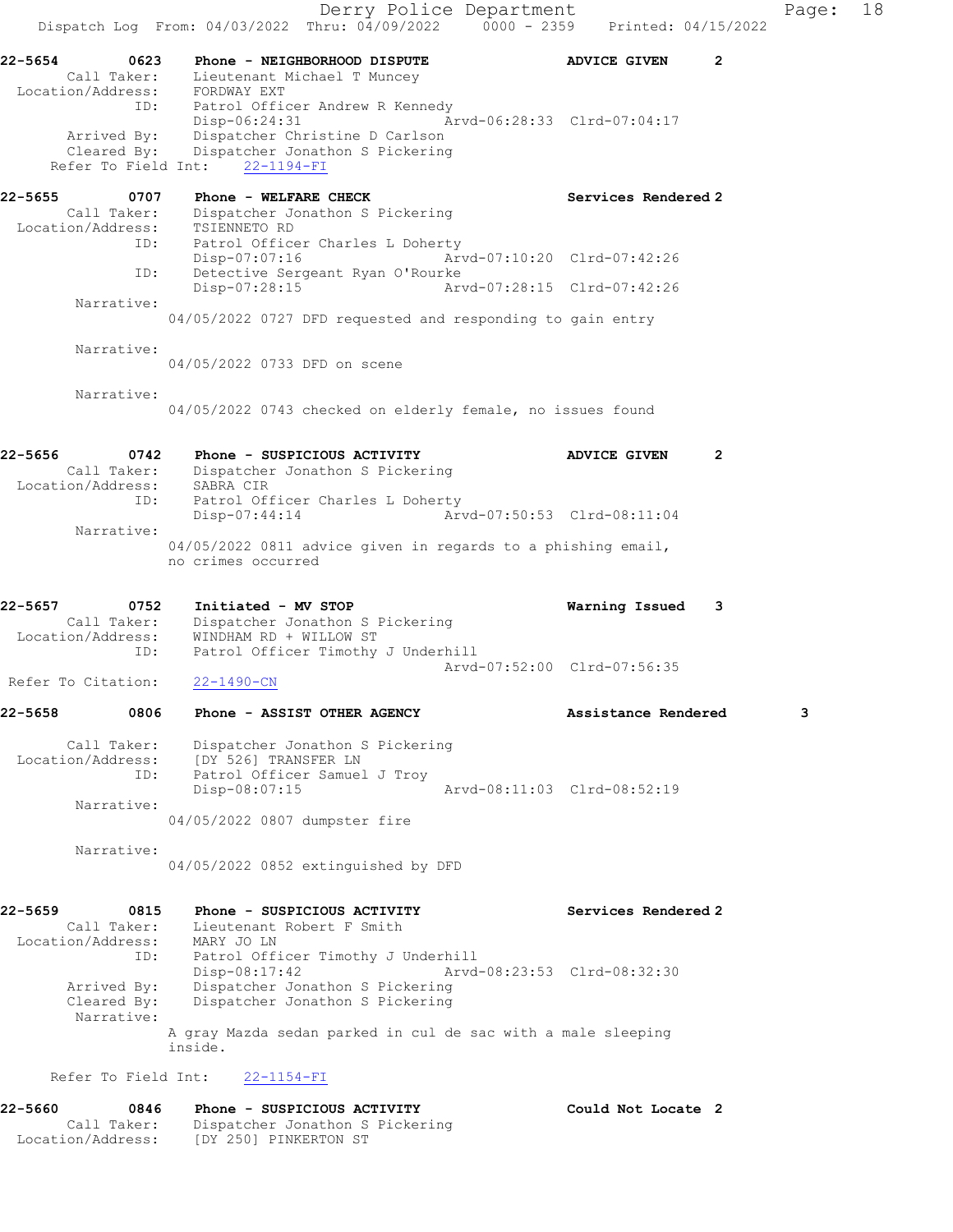Derry Police Department Fage: 19 Dispatch Log From:  $04/03/2022$  Thru:  $04/09/2022$  0000 - 2359 Printed: 04/15/2022 ID: Patrol Officer Melissa M Houde Disp-08:47:20 Arvd-08:52:18 Clrd-08:58:43 Narrative: 04/05/2022 0858 report of car backfiring in the area, unable to locate, no issues found 22-5661 0854 Phone - MV CHECK ADVICE GIVEN 1 Call Taker: Dispatcher Jonathon S Pickering Location/Address: [DY 129] COURTHOUSE LN ID: Patrol Officer Samuel J Troy Disp-08:56:06 Arvd-08:58:41 Clrd-09:10:30 Narrative: 04/05/2022 0856 report of vehicle leaking fluid Refer To Field Int: 22-1182-FI 22-5662 0919 Initiated - SUBPOENA DELIVERY Served 1 Call Taker: Dispatcher Jonathon S Pickering Location/Address: HOLIDAY AVE ID: Patrol Officer Melissa M Houde Arvd-09:19:00 Clrd-09:22:19 22-5663 0952 Initiated - MV STOP Warning Issued 3 Call Taker: Dispatcher Jonathon S Pickering Location/Address: CRYSTAL AVE ID: Patrol Officer Samuel J Troy Arvd-09:52:00 Clrd-10:01:04 Refer To Citation: 22-1491-CN 22-5664 1004 Initiated - MV STOP Warning Issued 3 Call Taker: Dispatcher Jonathon S Pickering Location/Address: WINDHAM RD + BOWERS RD ID: Patrol Officer Timothy J Underhill Arvd-10:04:00 Clrd-10:14:06 Refer To Citation: 22-1492-CN 22-5665 1020 Initiated - SUBPOENA DELIVERY Served 51 Call Taker: Dispatcher Jonathon S Pickering Location/Address: E BROADWAY ID: Patrol Officer Samuel J Troy Arvd-10:20:00 Clrd-10:27:12 22-5666 1034 Initiated - SUBPOENA DELIVERY Not Served 1 Call Taker: Dispatcher Jonathon S Pickering Location/Address: [DY 1424] ELM ST ID: Patrol Officer Samuel J Troy Arvd-10:34:00 Clrd-10:40:34 22-5667 1035 Initiated - ATTEMPTED PAPER SERVICE Not Served 2 Call Taker: Dispatcher Jonathon S Pickering Location/Address: PINGREE HILL RD ID: Patrol Officer Melissa M Houde Arvd-10:35:00 Clrd-10:42:18 22-5668 1042 Phone - DRUG OVERDOSE National Services Rendered 2 Call Taker: Dispatcher Jonathon S Pickering Location/Address: [DY 250] PINKERTON ST ID: Patrol Officer Melissa M Houde Disp-10:42:25 Arvd-10:44:00 Clrd-10:53:47<br>ID: Patrol Officer Charles L Doherty Patrol Officer Charles L Doherty<br>Disp-10:42:27 Art Disp-10:42:27 Arvd-10:43:58 Clrd-11:40:18<br>ID: Detective Sergeant Ryan O'Rourke Detective Sergeant Ryan O'Rourke Disp-10:42:28 Arvd-10:46:05 Clrd-10:46:31 ID: Detective Sergeant Ryan O'Rourke<br>Disp-10:46:32 Arvd-10:49:42 Clrd-11:02:12 Disp-10:46:32 Arvd-10:49:42 Clrd-11:02:12 ID: Patrol Officer Brian J Landry Disp-11:02:00 Arvd-11:02:00 Clrd-11:02:11 Narrative: 04/05/2022 1042 DFD responding

Narrative: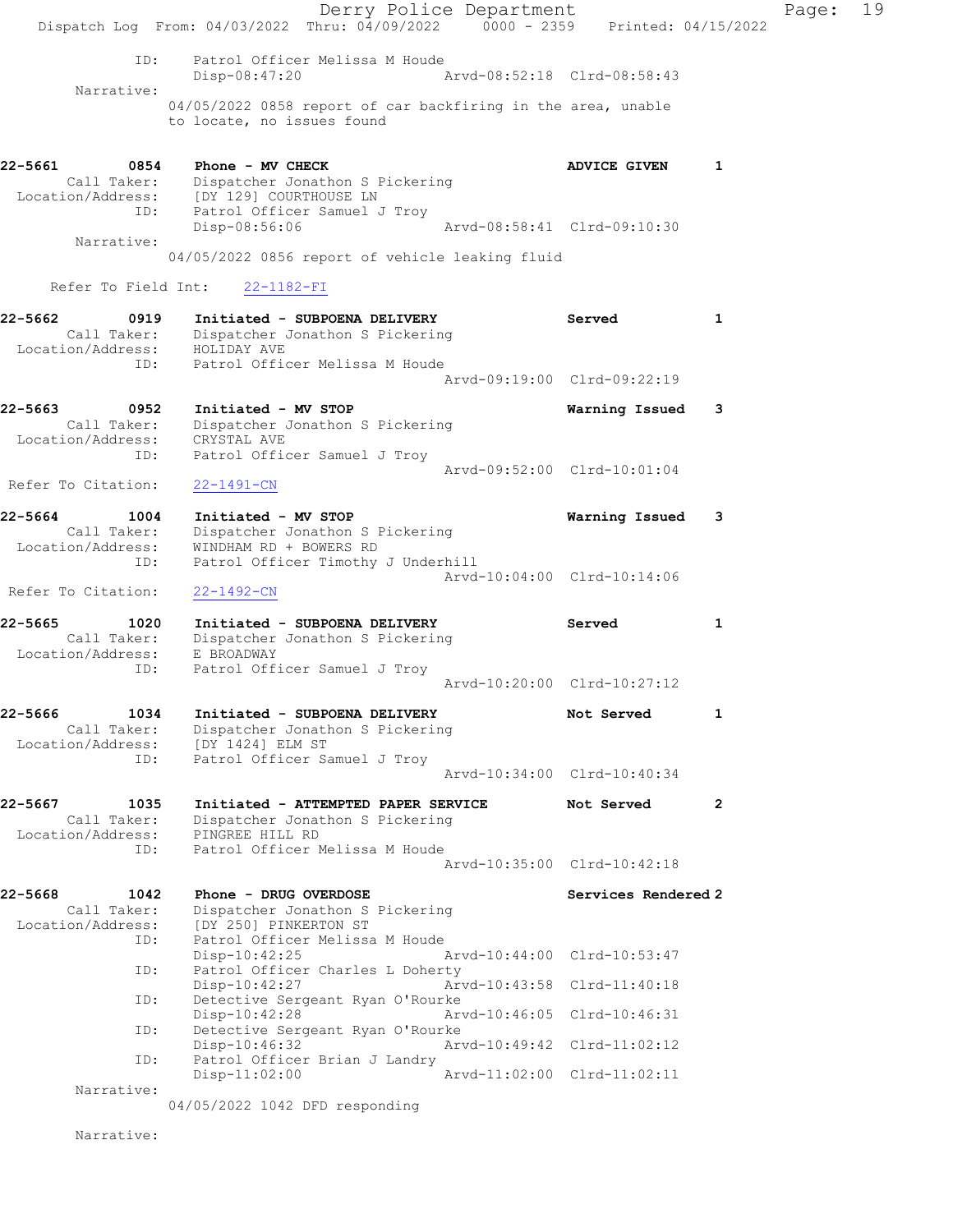Derry Police Department Fage: 20 Dispatch Log From: 04/03/2022 Thru: 04/09/2022 0000 - 2359 Printed: 04/15/2022 04/05/2022 1046 DFD on scene Refer To Incident: 22-571-OF 22-5669 1106 Initiated - ASSIST OTHER AGENCY Assistance Rendered 3 Call Taker: Dispatcher Jonathon S Pickering Location/Address: [DY 2] MUNICIPAL DR ID: Detective Peter A Houlis Arvd-11:06:00 Clrd-11:07:49 Refer To Field Int: 22-1140-FI 22-5670 1115 Initiated - ASSIST CITIZEN Assistance Rendered 3 Call Taker: Dispatcher Jonathon S Pickering Location/Address: MANCHESTER RD ID: Patrol Officer Melissa M Houde Arvd-11:15:00 Clrd-11:30:44 22-5671 1139 Phone - MV ACCIDENT Report Taken 1 Call Taker: Dispatcher Jonathon S Pickering Location/Address: MANCHESTER RD + TSIENNETO RD ID: Patrol Officer Charles L Doherty Disp-11:40:25 Arvd-11:42:14 Clrd-12:17:11 ID: Patrol Officer Melissa M Houde Disp-11:40:27 Arvd-11:42:13 Clrd-11:44:33 Refer To Citation: 22-1505-CN Narrative: 04/05/2022 1144 off with NH 4968991 and NH 329589 Refer To Accident: 22-180-AC 22-5672 1140 Phone - Loose Dog Complaint Could Not Locate 2 Call Taker: Dispatcher Jonathon S Pickering Location/Address: ROLLINS ST ID: Patrol Officer Timothy J Underhill<br>Disp-11:40:54 Arvd-Arvd-11:47:59 Clrd-11:55:34 22-5673 1153 Phone - ASSIST OTHER AGENCY Assistance Rendered 3 Call Taker: Dispatcher Jonathon S Pickering Location/Address: SETTLERS LN ID: Patrol Officer Samuel J Troy Disp-11:54:21 Arvd-12:08:15 Clrd-14:14:11 Arrived By: Administrative Lieutenant David Michaud ID: Patrol Officer Timothy J Underhill Disp-12:25:51 Arvd-12:29:36 Clrd-13:52:07 ID: Detective Daniel J McCarthy Disp-13:50:02 Arvd-13:50:07 Clrd-13:50:42 Narrative: 04/05/2022 1230 propane leak Narrative: 04/05/2022 1237 Gas Company on scene Refer To Field Int: 22-1184-FI 22-5674 1155 Initiated - MV STOP Warning Issued 3 Call Taker: Dispatcher Jonathon S Pickering Location/Address: BIRCH ST ID: Patrol Officer Timothy J Underhill Arvd-11:55:00 Clrd-11:58:41 22-5675 1212 Phone - PARKING COMPLAINT Gone on Arrival 1 Call Taker: Dispatcher Jonathon S Pickering Location/Address: SCOBIE POND RD ID: Patrol Officer Melissa M Houde Disp-12:13:15 Arvd-12:13:16 Clrd-12:13:17 Narrative: 04/05/2022 1213 large box truck stuck in road, GOA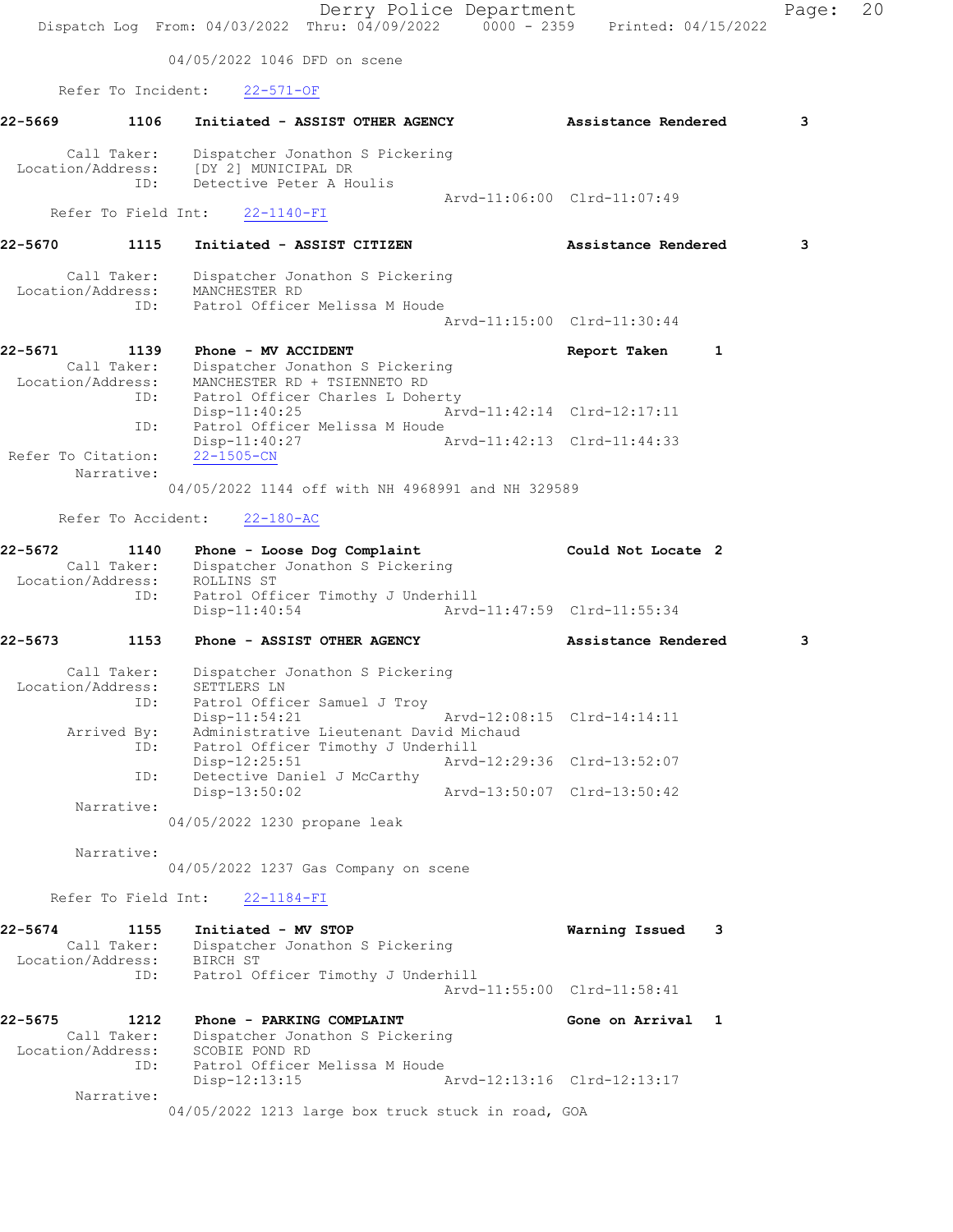Derry Police Department Fage: 21 Dispatch Log From: 04/03/2022 Thru: 04/09/2022 0000 - 2359 Printed: 04/15/2022 22-5676 1236 Initiated - SEXUAL OFFENDER REGISTRATION Services Rendered 1 Call Taker: Dispatcher Jonathon S Pickering Location/Address: [DY 2] MUNICIPAL DR ID: Detective Peter A Houlis Arvd-12:36:00 Clrd-12:37:27 22-5677 1236 Phone - VIN CHECK Services Rendered 3 Call Taker: Dispatcher Jonathon S Pickering Location/Address: JAMES ST ID: Patrol Officer Melissa M Houde Disp-13:35:44 Clrd-13:49:35 22-5678 1306 Phone - FOUND/LOST PROPERTY The Report Taken 3 Call Taker: Dispatcher Jonathon S Pickering Location/Address: [DY 2] MUNICIPAL DR

Disp-13:08:06 Arvd-13:08:07 Clrd-13:08:45

04/05/2022 1307 lost trailer plate

Refer To Incident: 22-572-OF

Narrative:

ID: Dispatcher Jonathon S Pickering

| 22-5679 | 1312                                    | Initiated - FOLLOW-UP                                                                       | No Action Required          | $\overline{2}$ |
|---------|-----------------------------------------|---------------------------------------------------------------------------------------------|-----------------------------|----------------|
|         | Call Taker:<br>Location/Address:<br>ID: | Dispatcher Jonathon S Pickering<br>[DY 146] ASHLEIGH DR<br>Patrol Officer Charles L Doherty | Arvd-13:12:00 Clrd-13:37:23 |                |
| 22-5680 | 1348<br>Call Taker:                     | Phone - MV ACCIDENT<br>Dispatcher Jonathon S Pickering                                      | Report Taken<br>1           |                |

| CATT TARET.       | preparenter condenon a rickering             |               |
|-------------------|----------------------------------------------|---------------|
| Location/Address: | CRYSTAL AVE                                  |               |
| ID:               | Patrol Officer Charles L Doherty             |               |
|                   | Disp-13:49:31                                | Clrd-13:50:28 |
| ID:               | Patrol Officer Timothy J Underhill           |               |
|                   | Disp-14:12:22<br>Arvd-14:22:50 Clrd-14:45:05 |               |
| Narrative:        |                                              |               |
|                   |                                              |               |

04/05/2022 1444 Skinner vs. Nieves - full report

Refer To Accident: 22-182-AC

| $22 - 5681$<br>1350 | Phone - MV ACCIDENT                                          |                             | Report Taken                | $\mathbf{1}$ |
|---------------------|--------------------------------------------------------------|-----------------------------|-----------------------------|--------------|
| Call Taker:         | Dispatcher Jonathon S Pickering                              |                             |                             |              |
|                     | Location/Address: [DY 3059] MANCHESTER RD                    |                             |                             |              |
| ID:                 | Patrol Officer Charles L Doherty                             |                             |                             |              |
|                     | $Disp-13:51:09$                                              |                             | Arvd-13:51:10 Clrd-14:53:58 |              |
| ID:                 | Detective Daniel J McCarthy                                  |                             |                             |              |
|                     | Disp-13:51:15                                                | Arvd-13:51:17 Clrd-14:24:54 |                             |              |
| ID:                 | Patrol Officer Melissa M Houde                               |                             |                             |              |
|                     | $Disp-13:51:28$                                              | Arvd-13:58:51 Clrd-14:53:59 |                             |              |
| ID:                 | Patrol Officer Timothy J Underhill                           |                             |                             |              |
|                     | Disp-13:52:12                                                | Arvd-13:56:16 Clrd-14:12:18 |                             |              |
| ID:                 | Detective Sergeant Ryan O'Rourke                             |                             |                             |              |
|                     | Disp-13:54:29                                                |                             | Arvd-13:54:31 Clrd-14:54:00 |              |
| ID:                 | Captain Vernon L Thomas                                      |                             |                             |              |
|                     | Disp-14:06:39                                                |                             | Arvd-14:06:41 Clrd-14:24:55 |              |
| ID:                 | Detective Kevin G Ruppel                                     |                             |                             |              |
|                     | $Disp-14:24:50$                                              |                             | Arvd-14:24:52 Clrd-14:24:53 |              |
| Narrative:          |                                                              |                             |                             |              |
|                     | 04/05/2022 1351 CPR in progress                              |                             |                             |              |
|                     |                                                              |                             |                             |              |
| Narrative:          |                                                              |                             |                             |              |
|                     | 04/05/2022 1400 next on the list for NH 3B018 (MC), Recovery |                             |                             |              |
|                     | assigned                                                     |                             |                             |              |
|                     |                                                              |                             |                             |              |
| Narrative:          |                                                              |                             |                             |              |
|                     | 04/05/2022 1439 wrecker on scene                             |                             |                             |              |
|                     |                                                              |                             |                             |              |
| Narrative:          |                                                              |                             |                             |              |
|                     | $04/05/2022$ 1453 Lafontaine v roadside - full report        |                             |                             |              |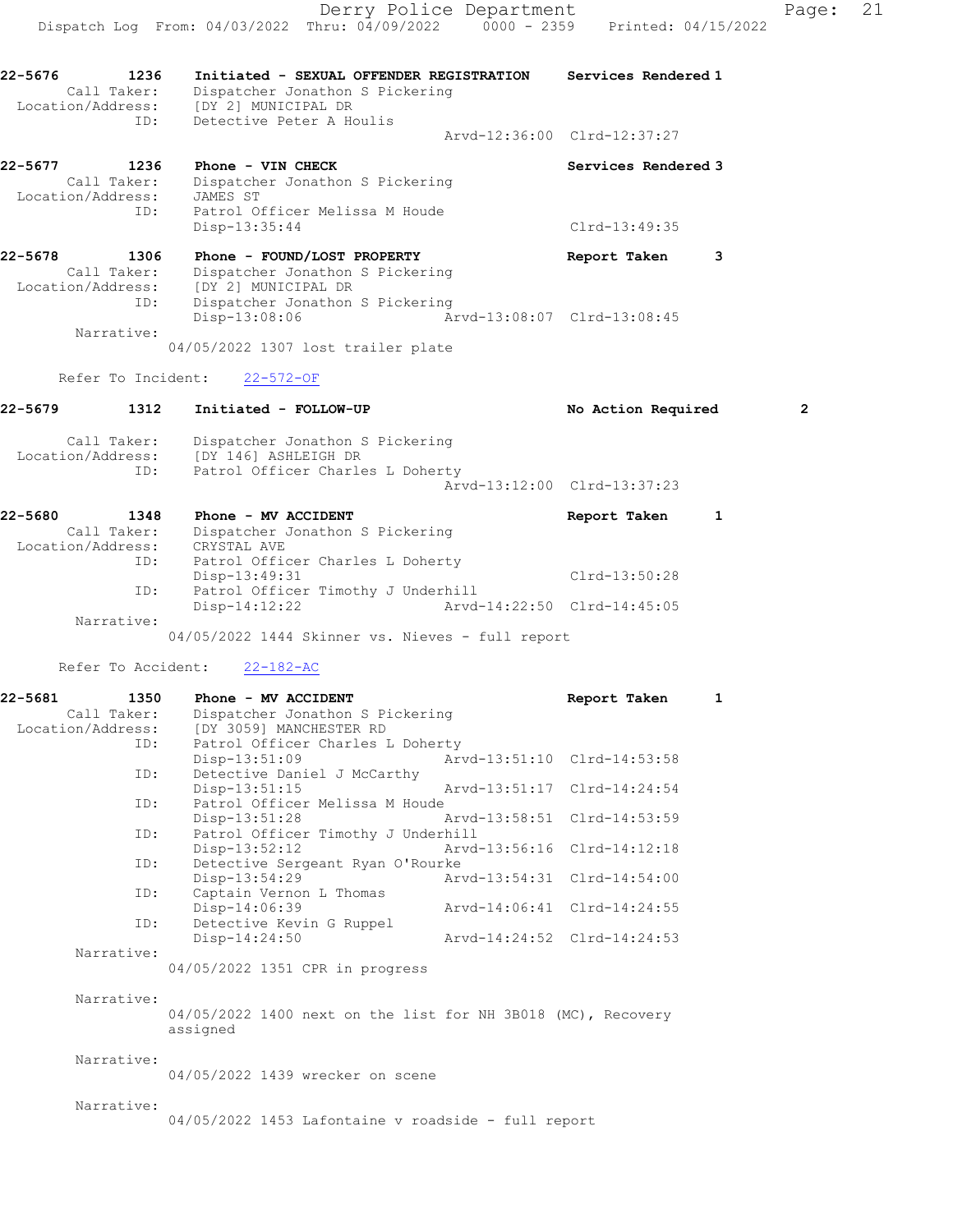Derry Police Department Fage: 22 Dispatch Log From: 04/03/2022 Thru: 04/09/2022 0000 - 2359 Printed: 04/15/2022 Refer To Accident: 22-181-AC 22-5682 1414 Initiated - CRIMINAL THREAT Report Taken 2 Call Taker: Dispatcher Jonathon S Pickering Location/Address: SETTLERS LN ID: Patrol Officer Samuel J Troy Arvd-14:14:00 Clrd-14:16:33 Refer To Incident: 22-573-OF 22-5683 1415 Initiated - SUSPICIOUS ACTIVITY ADVICE GIVEN 2 Call Taker: Dispatcher Jonathon S Pickering Location/Address: SOUTH AVE ID: Patrol Officer Collin Kennedy Arvd-14:15:00 Clrd-14:15:35 Narrative: 04/05/2022 1415 possible no contact order violation, no crimes found Refer To Field Int: 22-1161-FI 22-5684 1417 Initiated - SUSPICIOUS ACTIVITY ADVICE GIVEN 2 Call Taker: Dispatcher Jonathon S Pickering Location/Address: STONEGATE LN ID: Patrol Officer Collin Kennedy Arvd-14:17:00 Clrd-14:18:13 Narrative: 04/05/2022 1417 fake dog listing, no crimes reported, advice given Refer To Field Int: 22-1162-FI 22-5685 1420 Phone - DISTURBANCE SENT ON THEIR WAY 1 Call Taker: Dispatcher Jonathon S Pickering Location/Address: E BROADWAY ID: Patrol Officer Samuel J Troy<br>Disp-14:20:33 Disp-14:20:33 Arvd-14:27:04 Clrd-14:45:55 ID: Patrol Officer James M McClafferty<br>Disp-14:22:44 Arvd-14:28:22 Clrd-14:45:54 Disp-14:22:44 Arvd-14:28:22 Clrd-14:45:54 Arrived By: Patrol Officer Collin Kennedy Narrative: 04/05/2022 1428 report of subject who walked into pharmacy area Narrative: 04/05/2022 1428 off with male subject Narrative: 04/05/2022 1442 no crimes reported by store, subject counseled on his behavior Refer To Field Int: 22-1188-FI 22-5686 1448 Phone - FIRE,BRUSH Services Rendered 1 Call Taker: Dispatcher Jonathon S Pickering Location/Address: LEDGEWOOD DR ID: Patrol Officer Samuel J Troy<br>Disp-14:49:10 Arvd-14:55:46 Clrd-15:39:51 Cleared By: Patrol Officer Collin Kennedy ID: Patrol Officer Melissa M Houde Disp-15:07:48 Arvd-15:07:52 Clrd-15:08:10 Dispatched By: Patrol Officer Robert Corwin Arrived By: Patrol Officer Robert Corwin Cleared By: Patrol Officer Robert Corwin ID: Patrol Officer Joshua W Morse Disp-15:17:25 Clrd-15:17:33 Dispatched By: Patrol Officer Collin Kennedy Cleared By: Patrol Officer Collin Kennedy

04/05/2022 1457 DFD on scene

Refer To Field Int: 22-1186-FI

Narrative: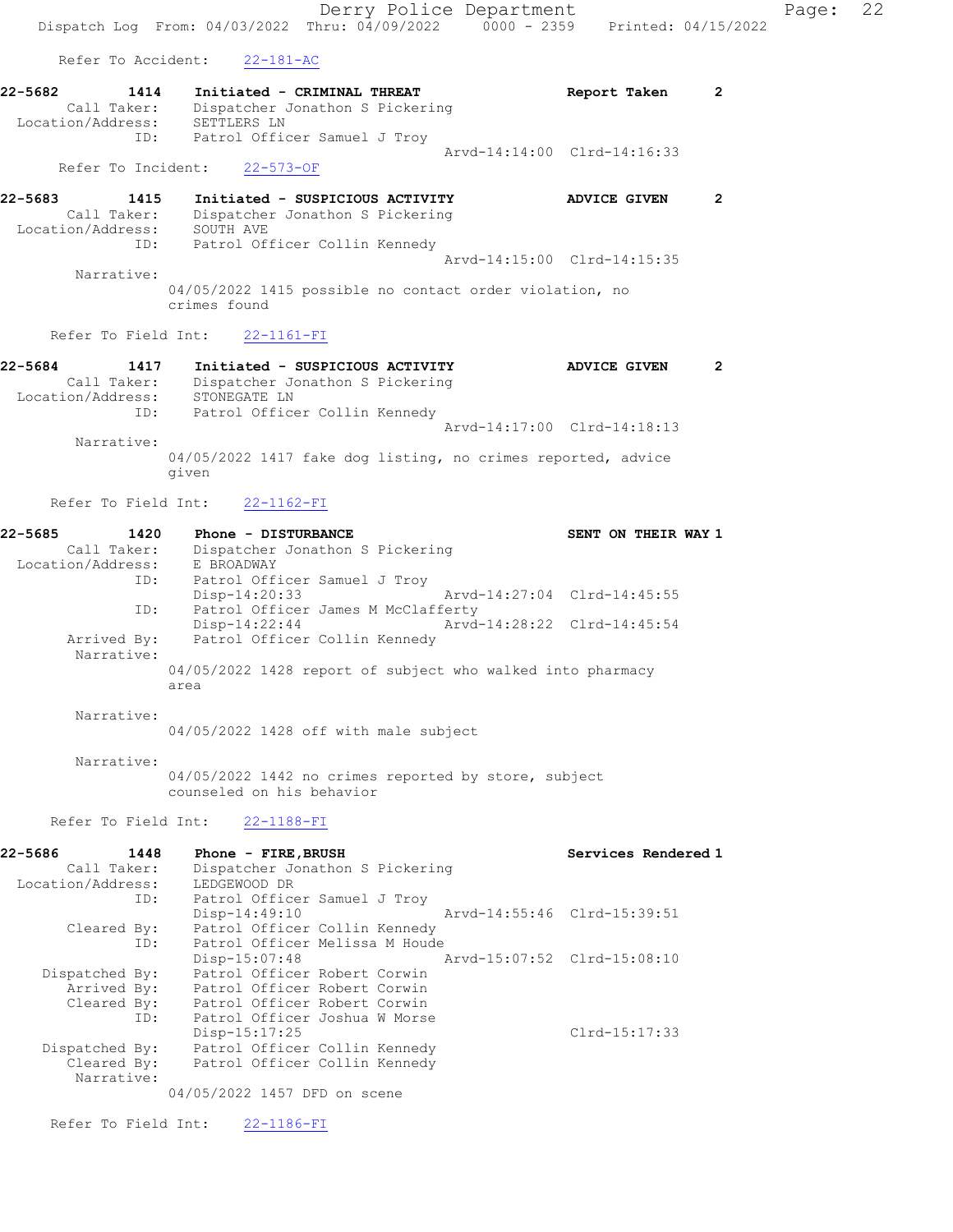22-5687 1534 Phone - SUSPICIOUS ACTIVITY No Action Required 2 Call Taker: Patrol Officer Robert Corwin Location/Address: FORDWAY EXT ID: Patrol Officer Ryan M Panaro Disp-15:38:06 Arvd-15:41:41 Clrd-15:42:58 Narrative: green SUV in wood line 22-5688 1619 Walk-In - PAPER SERVICE Served Served 3 Call Taker: Patrol Officer Robert Corwin Location/Address: [DY 2] MUNICIPAL DR ID: Patrol Officer Melissa M Houde Disp-16:20:14 Arvd-16:27:36 Clrd-16:36:15 22-5689 1627 Phone - NEIGHBORHOOD DISPUTE 1988 Matter Mediated 2 Call Taker: Patrol Officer Robert Corwin Location/Address: PEABODY RD ANX ID: Patrol Officer Samuel J Troy Disp-16:28:16 Arvd-16:30:50 Clrd-16:57:10 ID: Patrol Officer Ryan M Panaro Disp-16:28:19 Arvd-16:36:11 Clrd-16:57:12 Disp-16:28:19<br>Refer To Field Int: 22-1187-FI 22-5690 1630 Phone - JUVENILE OFFENSES Report Taken 2 Call Taker: Lieutenant Shawn P O'Donaghue Location/Address: [DY 278] S MAIN ST ID: Patrol Officer Joshua W Morse Disp-16:37:55 Arvd-16:44:16 Clrd-16:56:28 Arrived By: Patrol Officer Robert Corwin Cleared By: Patrol Officer Robert Corwin ID: Sergeant Jared Knox Disp-16:44:28 Arvd-16:44:30 Clrd-16:56:31 Dispatched By: Patrol Officer Robert Corwin Arrived By: Patrol Officer Robert Corwin Cleared By: Patrol Officer Robert Corwin Refer To Incident: 22-574-OF 22-5691 1637 Phone - SUSPICIOUS ACTIVITY SENT ON THEIR WAY 2 Call Taker: Patrol Officer Robert Corwin Location/Address: ROLLINS ST ID: Patrol Officer Melissa M Houde Disp-16:38:07 Arvd-16:44:18 Clrd-16:47:00 ID: Detective Scott A Tompkins Disp-16:39:32 Arvd-16:44:20 Clrd-16:46:55 Narrative: DOGS ON COURT Refer To Field Int: 22-1160-FI 22-5692 1709 Initiated - TRAFFIC CONTROL Cleared 3 Call Taker: Patrol Officer Robert Corwin Location/Address: ADAMS POND RD ID: Patrol Officer Melissa M Houde Arvd-17:09:00 Clrd-18:10:00 22-5693 1724 Phone - ASSIST CITIZEN ADVICE GIVEN 3 Call Taker: Patrol Officer Robert Corwin Location/Address: W BROADWAY ID: Patrol Officer Ryan M Panaro Disp-17:27:50 Arvd-17:32:45 Clrd-17:44:11 22-5694 1746 Initiated - MV STOP 1746 Narning Issued 3<br>Call Taker: Patrol Officer Robert Corwin Call Taker: Patrol Officer Robert Corwin Location/Address: RT 28 ID: Patrol Officer Joshua W Morse Arvd-17:46:00 Clrd-17:51:24 Refer To Citation: 22-1495-CN 22-5695 1753 Initiated - PAPER SERVICE Cleared 3

Derry Police Department Fage: 23 Dispatch Log From: 04/03/2022 Thru: 04/09/2022 0000 - 2359 Printed: 04/15/2022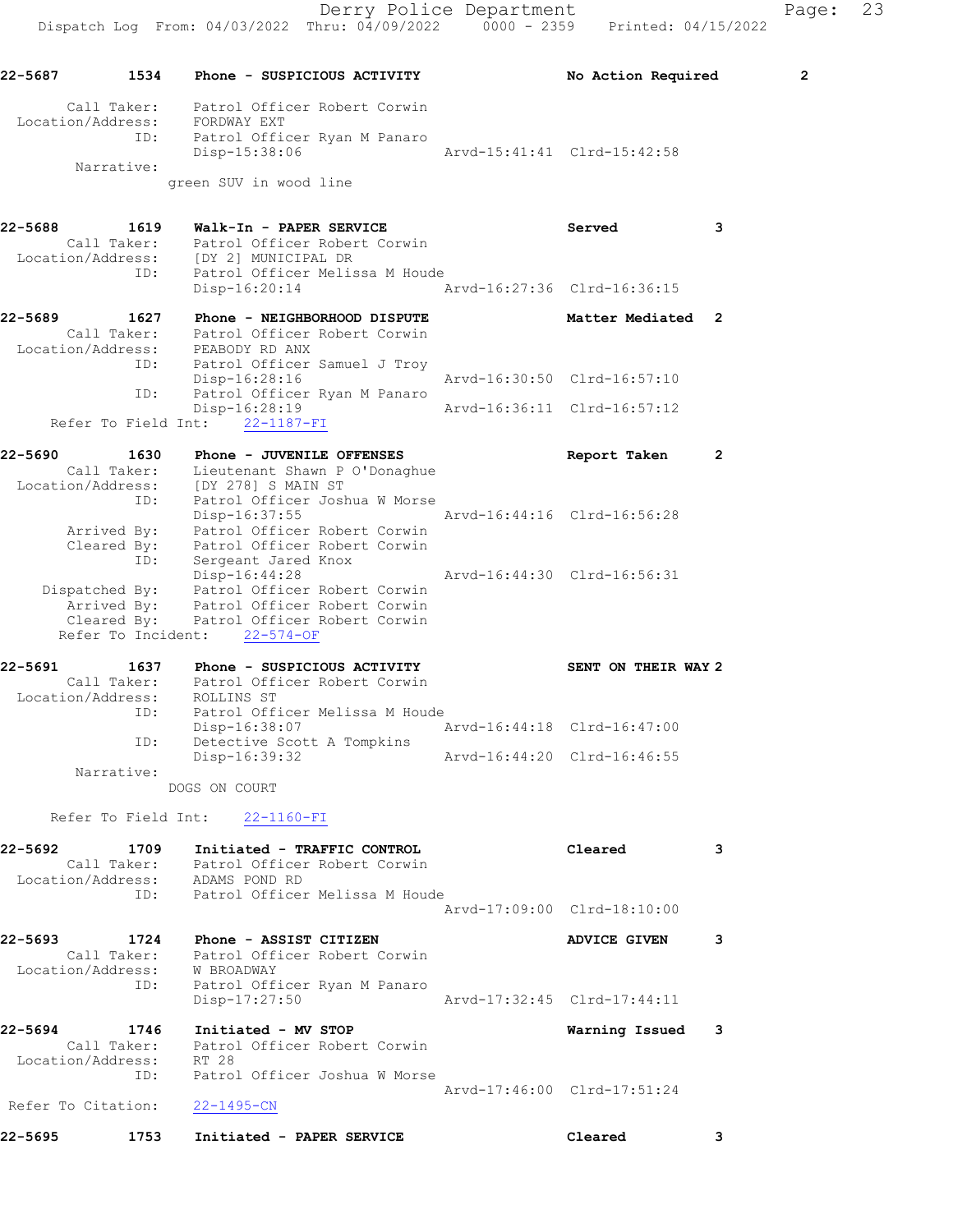Derry Police Department Fage: 24 Dispatch Log From: 04/03/2022 Thru: 04/09/2022 0000 - 2359 Printed: 04/15/2022 Call Taker: Patrol Officer Robert Corwin Location/Address: STARK RD ID: Patrol Officer Joshua W Morse Arvd-17:53:00 Clrd-18:01:56 22-5696 1803 911 - NEIGHBORHOOD DISPUTE 1988 Matter Mediated 2 Call Taker: Patrol Officer Robert Corwin Location/Address: PEABODY RD ANX ID: Patrol Officer Samuel J Troy Disp-18:04:27 Arvd-18:07:07 Clrd-18:19:32 ID: Patrol Officer Kevin L Davies Disp-18:04:33 Arvd-18:07:25 Clrd-18:19:34 Refer To Field Int: 22-1185-FI 22-5697 1806 Walk-In - ASSIST CITIZEN ADVICE GIVEN 3 Call Taker: Lieutenant Shawn P O'Donaghue Location/Address: [DY 2] MUNICIPAL DR ID: Lieutenant Shawn P O'Donaghue Disp-18:07:31 Arvd-18:07:33 Clrd-18:07:36 Refer To Field Int: 22-1146-FI 22-5698 1812 Initiated - MV STOP Warning Issued 3 Call Taker: Patrol Officer Robert Corwin Location/Address: OLD CHESTER RD ID: Patrol Officer Melissa M Houde Arvd-18:12:00 Clrd-18:18:10 Refer To Citation: 22-1496-CN 22-5699 1818 Phone - ASSIST OTHER AGENCY Services Rendered 3 Call Taker: Patrol Officer Robert Corwin Location: SALEM PD ID: Patrol Officer Melissa M Houde Disp-18:19:27 Arvd-18:41:20 Clrd-18:55:14 Arrived By: Patrol Officer Collin Kennedy Cleared By: Patrol Officer Collin Kennedy ID: Detective Sergeant Ryan O'Rourke Disp-19:48:34 Arvd-19:48:38 Clrd-19:49:12 Refer To Incident: 22-575-OF 22-5700 1826 Initiated - MV STOP Warning Issued 3 Call Taker: Patrol Officer Robert Corwin Location/Address: S MAIN ST ID: Patrol Officer Joshua W Morse Arvd-18:26:00 Clrd-18:30:00 Refer To Citation: 22-1497-CN 22-5701 1839 Initiated - PAPER SERVICE Served 3 Call Taker: Patrol Officer Collin Kennedy Location/Address: [DY 1050] W BROADWAY ID: Patrol Officer Ryan M Panaro Arvd-18:39:39 Clrd-18:49:56 ID: Patrol Officer Kevin L Davies Disp-18:40:17 Arvd-18:40:19 Clrd-18:49:54 22-5702 1841 Phone - SUSPICIOUS ACTIVITY Services Rendered 2 Call Taker: Patrol Officer Collin Kennedy Location/Address: [DY 1435] SOUTH AVE ID: Patrol Officer Joshua W Morse Disp-18:46:21 Arvd-18:49:40 Clrd-18:54:21 22-5703 1858 Phone - ASSIST OTHER AGENCY Nether Rectified 3 Call Taker: Patrol Officer Collin Kennedy Location/Address: [DY 3432] ROCKINGHAM RD ID: Patrol Officer Kevin L Davies Disp-18:59:12 Arvd-19:06:06 Clrd-19:10:36 22-5704 1915 Initiated - MV STOP Warning Issued 3 Call Taker: Patrol Officer Collin Kennedy Location/Address: S MAIN ST ID: Patrol Officer Kevin L Davies Arvd-19:15:00 Clrd-19:17:06 Refer To Citation: 22-1498-CN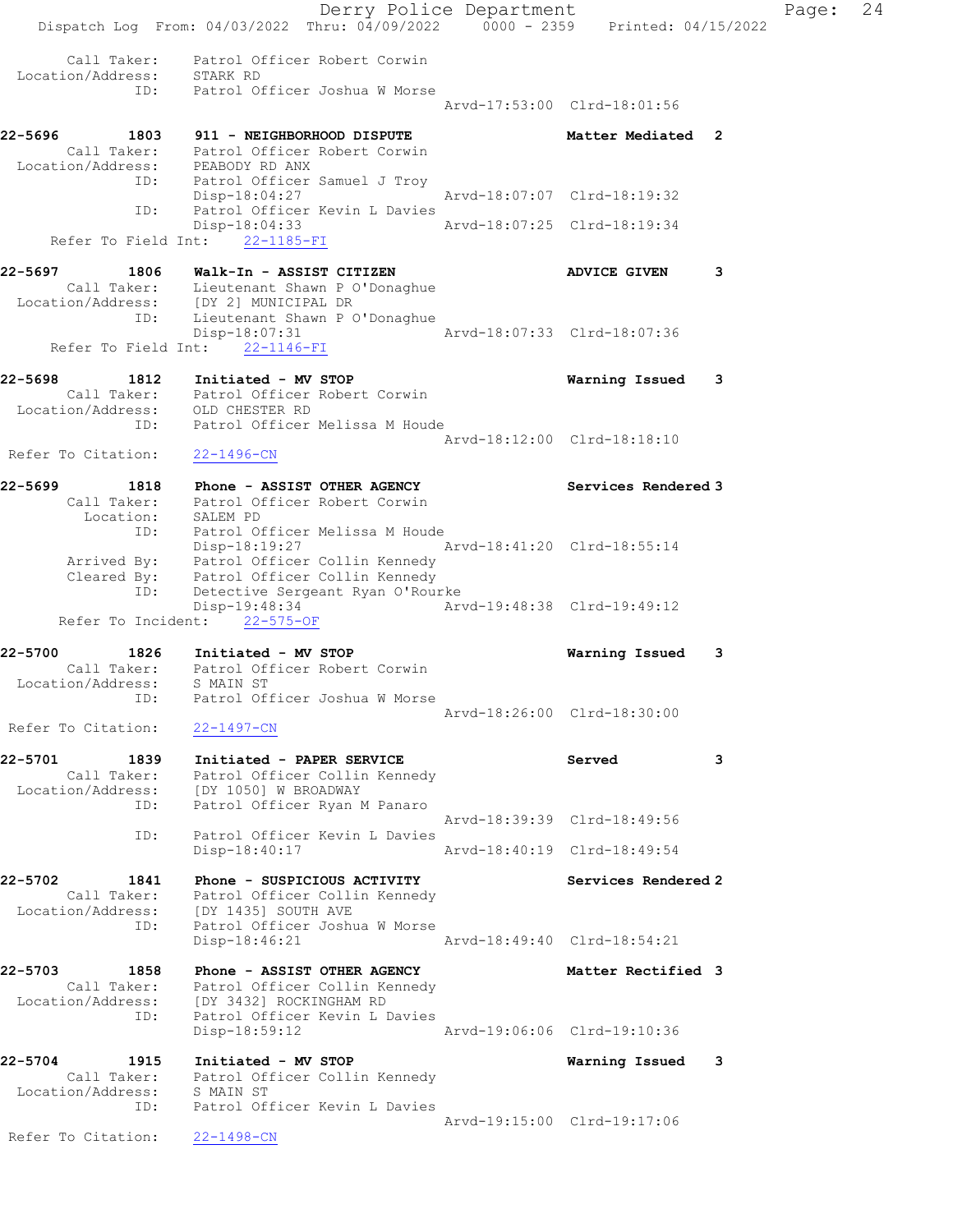Refer To Field Int: 22-1183-FI 22-5706 1933 Phone - SUSPICIOUS ACTIVITY **1956 Matter Rectified** 2 Call Taker: Patrol Officer Collin Kennedy Location/Address: LAWRENCE RD ID: Patrol Officer Joshua W Morse Disp-19:39:46 Arvd-19:39:48 Clrd-20:10:08 Cleared By: Patrol Officer Robert Corwin ID: Patrol Officer Kevin L Davies Disp-19:50:52 Arvd-19:59:35 Clrd-20:10:09 Cleared By: Patrol Officer Robert Corwin Refer To Field Int: 22-1181-FI 22-5707 1935 Initiated - PED CHECK SENT ON THEIR WAY 2 Call Taker: Patrol Officer Robert Corwin

### Location/Address: CRYSTAL AVE ID: Patrol Officer Melissa M Houde Arvd-19:35:00 Clrd-19:47:18 ID: Patrol Officer Kevin L Davies<br>Disp-19:37:08 Disp-19:37:08 Arvd-19:37:09 Clrd-19:47:21 Dispatched By: Patrol Officer Collin Kennedy Arrived By: Patrol Officer Collin Kennedy Refer To Field Int: 22-1180-FI

# 22-5708 1957 Initiated - NOISE COMPLAINT Notater Rectified 2 Call Taker: Patrol Officer Robert Corwin Location/Address: LARAWAY CT ID: Patrol Officer Samuel J Troy Arvd-19:57:00 Clrd-20:05:34

22-5709 2007 Other - ANIMAL COMPLAINT Report Taken 1 Call Taker: Sergeant Jeffrey M Dawe Location/Address: HOPE HILL RD ID: Patrol Officer Ryan M Panaro Disp-20:08:35 Arvd-20:08:37 Clrd-20:15:51 Cleared By: Patrol Officer Robert Corwin Refer To Incident: 22-576-OF

| 22-5710        | 2013 | Phone - SUSPICIOUS ACTIVITY                 | Arrest(s) Made              | $\overline{2}$ |
|----------------|------|---------------------------------------------|-----------------------------|----------------|
| Call Taker:    |      | Patrol Officer Collin Kennedy               |                             |                |
|                |      | Location/Address: [DY 146] ASHLEIGH DR      |                             |                |
|                | ID:  | Patrol Officer Kevin L Davies               |                             |                |
|                |      | $Disp-20:14:38$                             | Arvd-20:18:59 Clrd-21:56:14 |                |
| Arrived By:    |      | Patrol Officer Robert Corwin                |                             |                |
|                |      | Cleared By: Patrol Officer Robert Corwin    |                             |                |
|                | ID:  | Patrol Officer Melissa M Houde              |                             |                |
|                |      | $Disp-20:14:41$                             | Arvd-20:18:57 Clrd-20:23:56 |                |
|                |      | Arrived By: Patrol Officer Robert Corwin    |                             |                |
|                |      | Cleared By: Patrol Officer Robert Corwin    |                             |                |
|                | ID:  | Sergeant Jared Knox                         |                             |                |
|                |      | Disp-20:19:03                               | Arvd-20:21:45 Clrd-21:51:13 |                |
| Dispatched By: |      | Patrol Officer Robert Corwin                |                             |                |
| Arrived By:    |      | Patrol Officer Robert Corwin                |                             |                |
|                |      | Cleared By: Patrol Officer Robert Corwin    |                             |                |
|                | ID:  | Patrol Officer Ryan M Panaro                |                             |                |
|                |      | $Disp-20:21:41$                             | Arvd-20:24:50 Clrd-21:25:39 |                |
|                |      | Dispatched By: Patrol Officer Robert Corwin |                             |                |
| Arrived By:    |      | Patrol Officer Robert Corwin                |                             |                |
|                |      | Cleared By: Patrol Officer Robert Corwin    |                             |                |
|                | ID:  | Patrol Officer Kevin L Davies               |                             |                |
|                |      | Disp-22:53:17                               | Arvd-22:53:19 Clrd-23:00:42 |                |
| Dispatched By: |      | Dispatcher Christine D Carlson              |                             |                |
|                |      | Arrived By: Dispatcher Christine D Carlson  |                             |                |
| Cleared By:    |      | Dispatcher Christine D Carlson              |                             |                |
| Narrative:     |      |                                             |                             |                |
|                |      | 04/05/2022 2113 one in custody              |                             |                |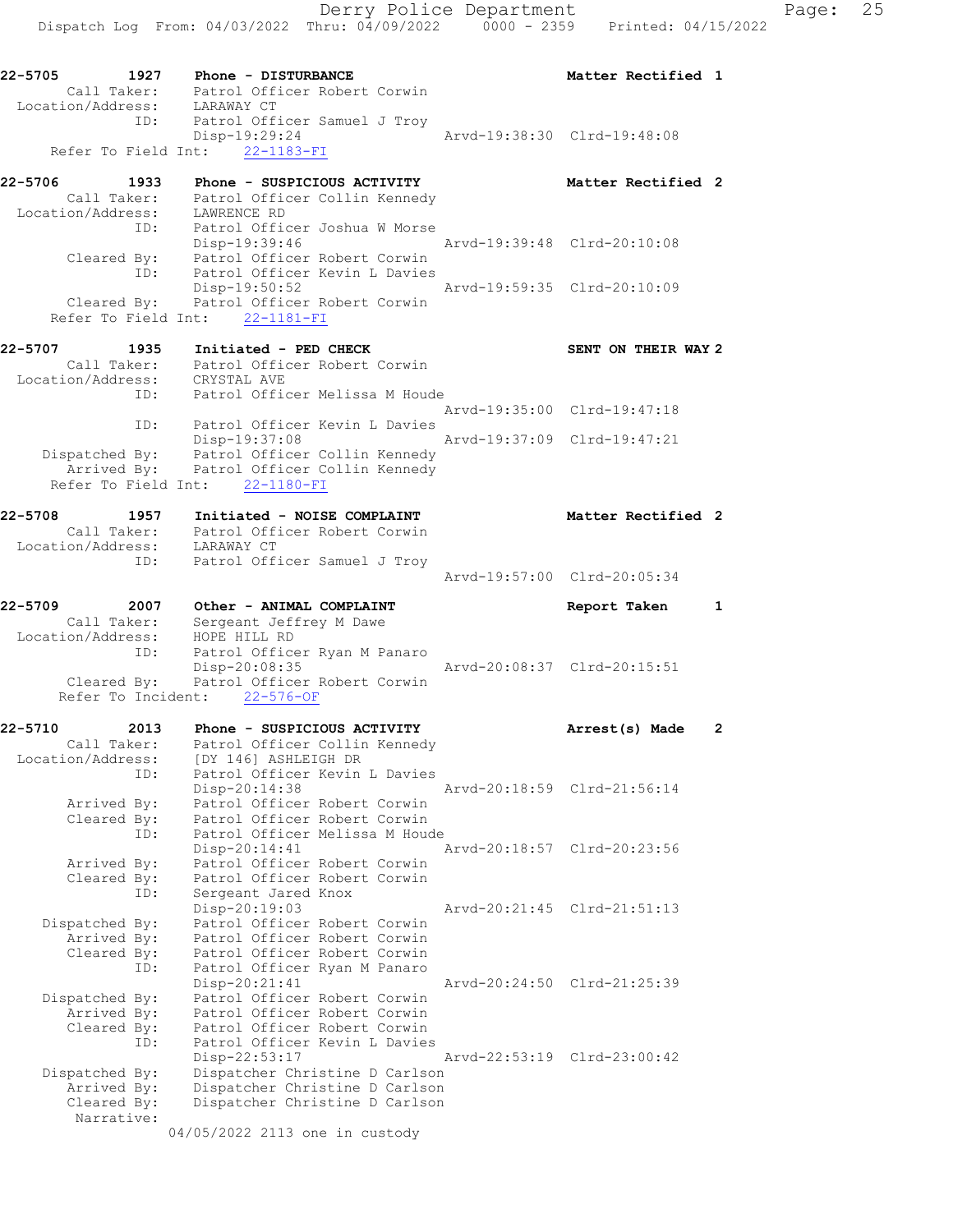Derry Police Department Page: 26 Dispatch Log From: 04/03/2022 Thru: 04/09/2022 0000 - 2359 Printed: 04/15/2022 Narrative: 04/05/2022 2119 one female to DPD s/m 42774.5 Narrative: 04/05/2022 2123 off at PD e/m 42775.6 Narrative: 04/05/2022 2155 female placed in Cell #1 Narrative: 04/05/2022 2155 BC called/responding Narrative: 04/05/2022 2222 one female in custody: Name: Jaworski, Arianna DOB: 03/08/1995 Address: 1 Tsienneto Rd. #23 Charges: Wilfull Concealment Narrative: 04/05/2022 2236 Released on PR Bail. Court date 05/19/22 Narrative: 04/05/2022 2254 720 transporting subject to Walmart, s/m: 42,781.3 Narrative: 04/05/2022 2257 720 off at Walmart, e/m: 42,782.2 Refer To Arrest: 22-312-AR Refer To Incident: 22-613-OF 22-5711 2014 Phone - MV CHECK 20 No Action Required 1 Call Taker: Patrol Officer Collin Kennedy Location/Address: ROLLINS ST ID: Patrol Officer Joshua W Morse Disp-20:16:18 Arvd-20:20:41 Clrd-20:27:27 Arrived By: Patrol Officer Robert Corwin Cleared By: Patrol Officer Robert Corwin 22-5712 2023 Initiated - MV CHECK 2001 1 Arrest(s) Made 1 Call Taker: Patrol Officer Robert Corwin Location/Address: ASHLEIGH DR ID: Patrol Officer Melissa M Houde Arvd-20:23:00 Clrd-21:27:47 Narrative: 04/05/2022 2029 one in custody Narrative: 04/05/2022 2039 one male to HQ s/m 73947.5 Narrative: 04/05/2022 2041 off at HQ e/m 73948.5 Narrative: 04/05/2022 2052 LBP on scene Narrative: 04/05/2022 2102 One male in custody: Name: Jimenez, Noel DOB: 11/13/2001 Address: 19 Pillsbury Rd. Londonderry, NH Charges: Minor in Poss. A/B Transporting of A/B by minor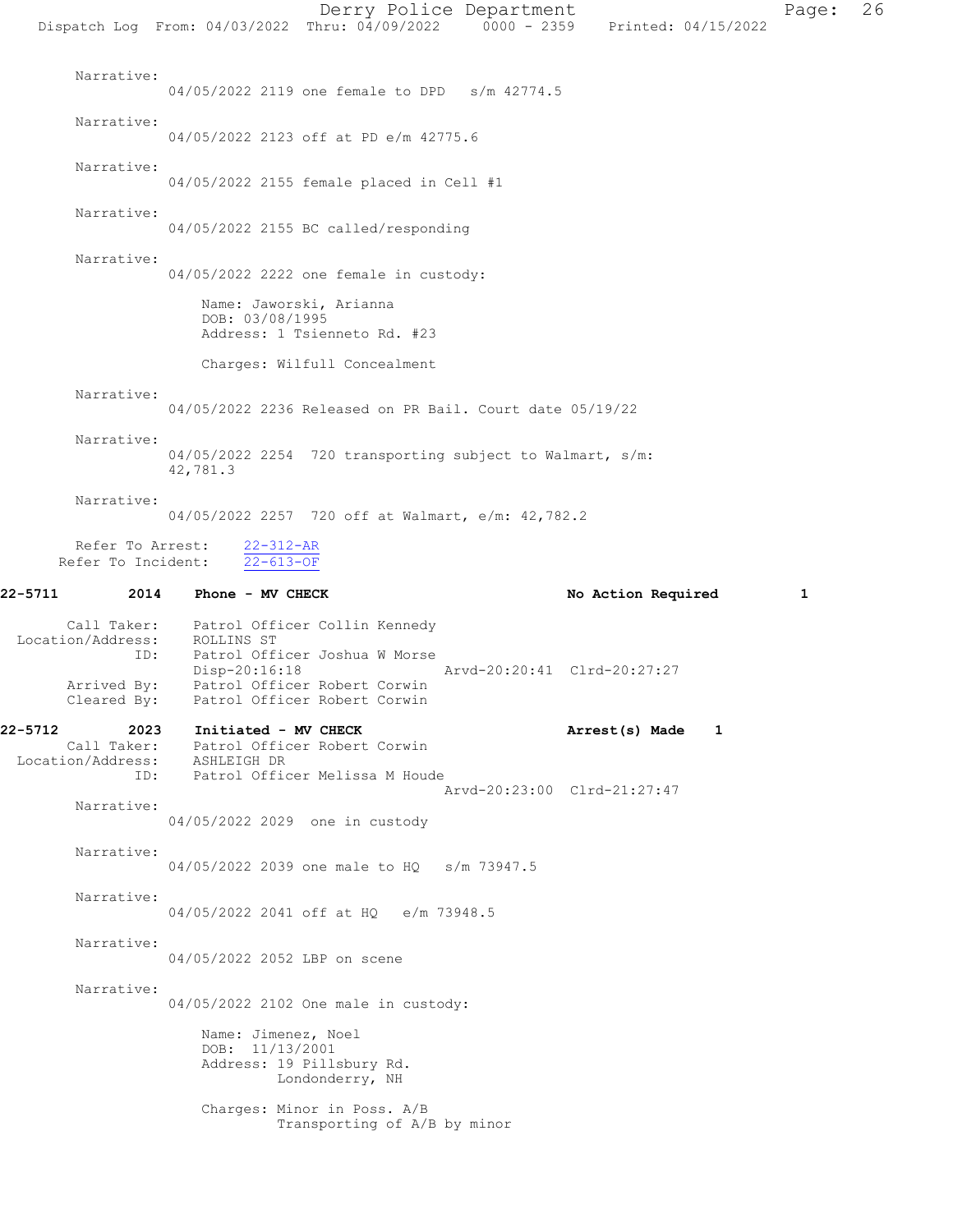04/05/2022 2104 LBP towed vehicle

Narrative:

 Narrative: 04/05/2022 2126 released on blue book summons with court date of 05/19/22 Refer To Arrest: 22-311-AR 22-5713 2025 Phone - ASSAULT Report Taken 1 Call Taker: Patrol Officer Robert Corwin Location/Address: KINGSBURY ST ID: Patrol Officer Samuel J Troy<br>Disp-20:26:09 Disp-20:26:09 Arvd-20:40:21 Clrd-21:20:59 ID: Patrol Officer Joshua W Morse Disp-20:27:35 Arvd-20:40:19 Clrd-21:21:01 Narrative: 04/05/2022 2105 off at 15 Windham Depot #29 Refer To Incident: 22-577-OF 22-5714 2100 Phone - ASSIST OTHER AGENCY Services Rendered 3 Call Taker: Patrol Officer Robert Corwin Location/Address: PEMIGEWASSET CIR ID: Patrol Officer Joshua W Morse Disp-21:29:32 Arvd-21:34:09 Clrd-22:08:26 Arrived By: Sergeant Jeffrey M Dawe Refer To Field Int: 22-1147-FI 22-5715 2147 Phone - DOMESTIC DISTURBANCE Arrest(s) Made 1 Call Taker: Patrol Officer Robert Corwin Location/Address: BIRCH ST ID: Patrol Officer Melissa M Houde<br>Disp-21:50:51 Disp-21:50:51 Arvd-21:50:54 Clrd-22:35:51<br>ID: Patrol Officer Ryan M Panaro Patrol Officer Ryan M Panaro Disp-21:50:58 Arvd-21:51:01 Clrd-22:50:07 Cleared By: Dispatcher Christine D Carlson ID: Patrol Officer Samuel J Troy<br>Disp-21:51:07 Disp-21:51:07 <br>
D: Sergeant Jared Knox<br>
D: Sergeant Jared Knox Sergeant Jared Knox Disp-21:51:17 Arvd-21:51:21 Clrd-22:35:49 ID: Patrol Officer Kevin L Davies<br>Disp-21:56:23 Disp-21:56:23 Arvd-22:02:12 Clrd-22:36:00 ID: Patrol Officer Kevin L Davies Disp-23:20:46 Arvd-23:20:47 Clrd-23:41:01<br>Dispatched By: Dispatcher Christine D Carlson Dispatched By: Dispatcher Christine D Carlson Arrived By: Dispatcher Christine D Carlson Cleared By: Dispatcher Christine D Carlson Narrative: 04/05/2022 2215 one male enroute to PD s/m 42777.9 Narrative: 04/05/2022 2219 off at PD e/m 42781.2 Narrative: 04/05/2022 2241 One male in custody: Name: St. Onge, Steven DOB: 09/19/1957 Address: 2 Midridge Cir Londonderry, NH 03053 Charges: DV Simple Assault Narrative: 04/05/2022 2257 Subject released on \$1,000 PR w/ court date of 5/19/22 per b/c Mencis Narrative: 04/05/2022 2307 PMC notified of CBPO at this time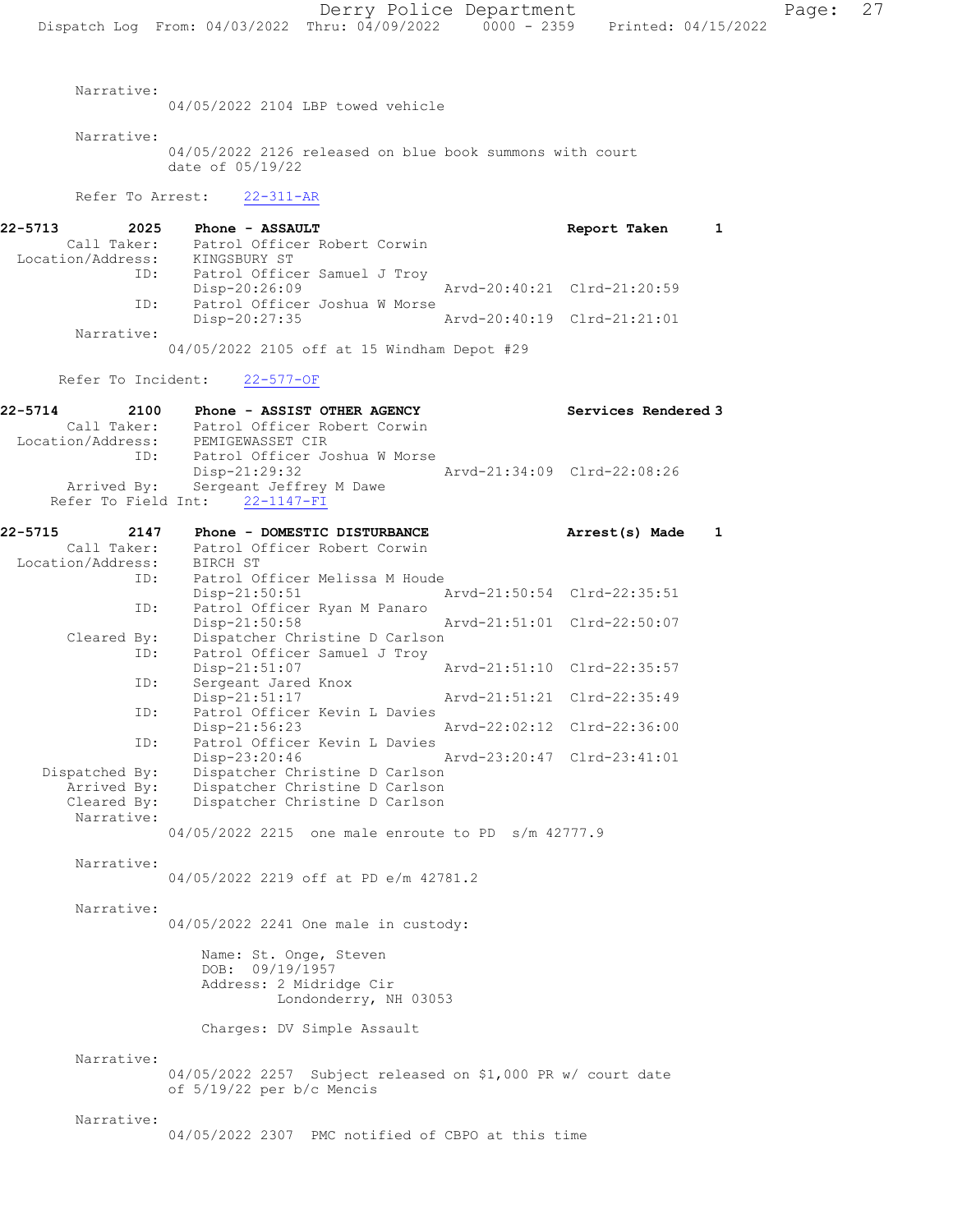Derry Police Department Page: 28 Dispatch Log From:  $04/03/2022$  Thru:  $04/09/2022$  0000 - 2359 Printed: 04/15/2022 Narrative: 04/05/2022 2324 720 transporting subject to PMC, s/m: 42,783.2 Narrative: 04/05/2022 2327 720 off at PMC, e/m: 42,784.7 Refer To Arrest: 22-313-AR Refer To Incident: 22-578-OF 22-5716 2322 Initiated - PROPERTY CHECK Services Rendered 2 Call Taker: Dispatcher Christine D Carlson Location/Address: HUMPHREY RD ID: Patrol Officer Nikita Tomnyuk Arvd-23:22:00 Clrd-23:22:37 22-5717 2326 Initiated - PROPERTY CHECK Services Rendered 2 Call Taker: Dispatcher Christine D Carlson Location: VET'S FIELD ID: Patrol Officer Andrew R Kennedy Arvd-23:26:00 Clrd-23:26:42 22-5718 2329 Initiated - MV STOP Warning Issued 3 Call Taker: Dispatcher Christine D Carlson Location/Address: S MAIN ST ID: Patrol Officer Awess Abdulkadir Arvd-23:29:00 Clrd-23:35:40 Refer To Citation: 22-1499-CN 22-5719 2335 Initiated - MV STOP Warning Issued 3 Call Taker: Dispatcher Christine D Carlson Location/Address: E BROADWAY ID: Patrol Officer Nikita Tomnyuk Arvd-23:35:00 Clrd-23:38:58 Refer To Citation: 22-1500-CN 22-5720 2336 Phone - ATTEMPT TO LOCATE Arrest(s) Made 2 Call Taker: Dispatcher Christine D Carlson Location/Address: PEMIGEWASSET CIR ID: Patrol Officer Nikita Tomnyuk Arvd-23:47:32 Clrd-04/06/2022 @ 00:25:44 ID: Patrol Officer Kevin L Davies<br>Disp-23:41:09 Disp-23:41:09 Arvd-23:53:20 Clrd-04/06/2022 @ 00:04:42 ID: Sergeant Patrick H Dawson<br>Disp-23:52:33 Disp-23:52:33 Arvd-23:53:19 Clrd-04/06/2022 @ 00:04:41 Narrative: 04/06/2022 0001 S7 advising one in custody at this time Narrative: 04/06/2022 0002 232 transporting subject to HQ, s/m: 75,498.1 Narrative: 04/06/2022 0002 Subject information: (for Manchester PD on 12hour): Michelle Brennan 215 Eastern Ave #28 Manchester NH DOB: 6/25/93 Narrative: 04/06/2022 0013 232 off at HQ, e/m: 75,503.5 Narrative: 04/06/2022 0027 Placed in cell 1 Narrative: 04/06/2022 0027 MPD notified Narrative: 04/06/2022 0041 MPD off at HQ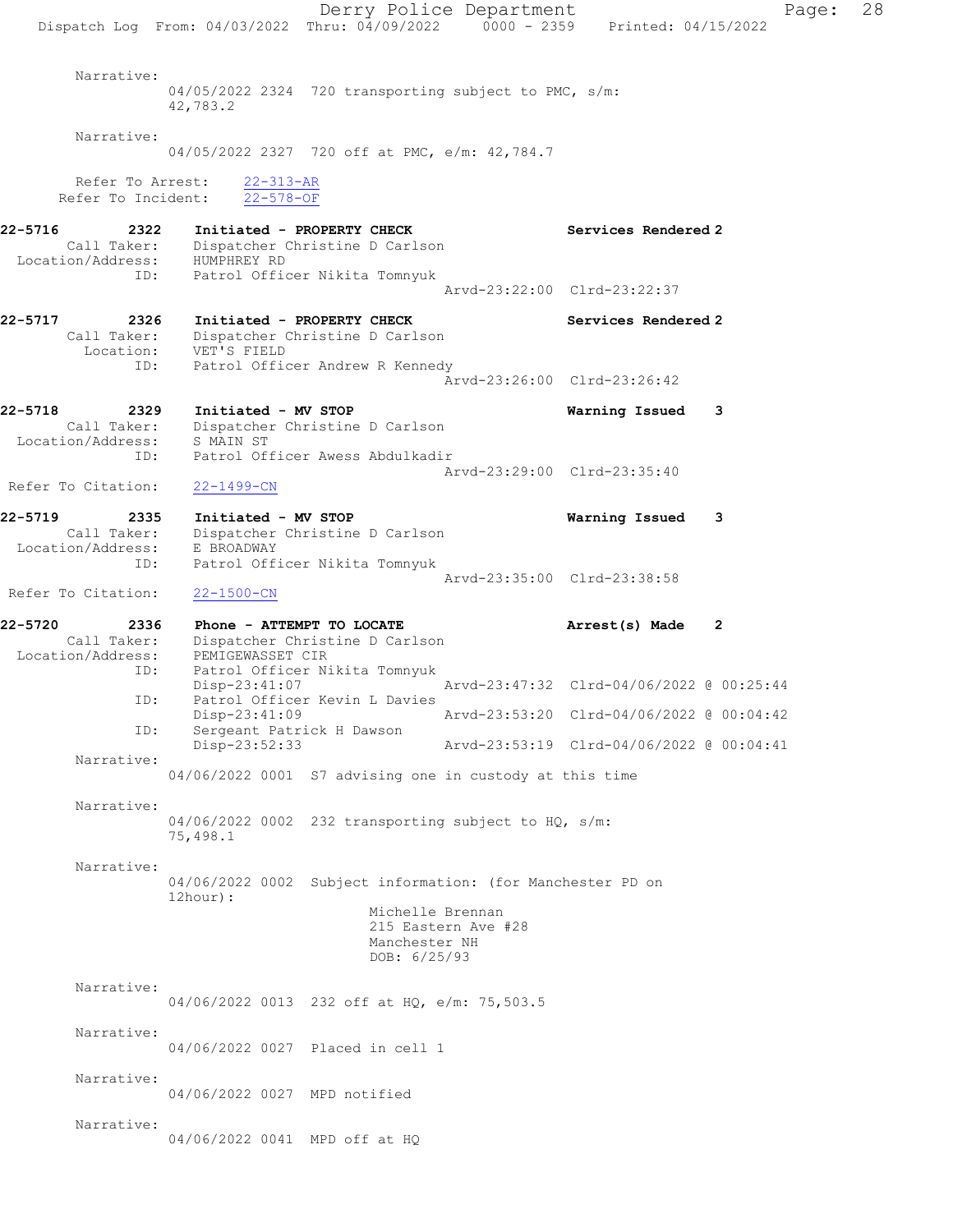|                                                            | Derry Police Department                                                                                                                                |                             | 29<br>Page:  |
|------------------------------------------------------------|--------------------------------------------------------------------------------------------------------------------------------------------------------|-----------------------------|--------------|
|                                                            | Dispatch Log From: 04/03/2022 Thru: 04/09/2022 0000 - 2359 Printed: 04/15/2022                                                                         |                             |              |
| Narrative:                                                 | 04/06/2022 0043 Subject released to MPD at this time                                                                                                   |                             |              |
|                                                            | Refer To Arrest: 22-314-AR                                                                                                                             |                             |              |
| 22-5721<br>2344                                            | Initiated - PROPERTY CHECK                                                                                                                             | Services Rendered 2         |              |
| Location/Address: ROLLINS ST                               | Call Taker: Dispatcher Christine D Carlson                                                                                                             |                             |              |
|                                                            | ID: Patrol Officer Awess Abdulkadir                                                                                                                    | Arvd-23:44:00 Clrd-23:44:17 |              |
| For Date: $04/06/2022 -$ Wednesday                         |                                                                                                                                                        |                             |              |
| 22-5722<br>0003                                            | Initiated - PED CHECK<br>Call Taker: Dispatcher Christine D Carlson                                                                                    | SENT ON THEIR WAY 2         |              |
|                                                            | Location/Address: FORDWAY ST + AIKEN ST<br>ID: Patrol Officer Andrew R Kennedy                                                                         |                             |              |
|                                                            |                                                                                                                                                        | Arvd-00:03:00 Clrd-00:06:47 |              |
| 22-5723<br>0214<br>Location/Address:                       | Initiated - MV STOP<br>Call Taker: Dispatcher Christine D Carlson<br>W BROADWAY                                                                        | Warning Issued 3            |              |
| ID:<br>Refer To Citation:                                  | Patrol Officer Andrew R Kennedy<br>22-1501-CN                                                                                                          | Arvd-02:14:00 Clrd-02:20:21 |              |
| 22-5724<br>0454<br>ID:                                     | Initiated - MV STOP<br>Call Taker: Dispatcher Christine D Carlson<br>Location/Address: KENDALL POND RD + GAMACHE RD<br>Patrol Officer Andrew R Kennedy | Warning Issued 3            |              |
| Refer To Citation:                                         | $22 - 1502 - CN$                                                                                                                                       | Arvd-04:54:00 Clrd-05:01:27 |              |
| 22-5725<br>0551<br>Location/Address: MANCHESTER RD<br>ID:  | Initiated - FOLLOW-UP<br>Call Taker: Dispatcher Christine D Carlson<br>Patrol Officer Andrew R Kennedy                                                 | Services Rendered 2         |              |
|                                                            |                                                                                                                                                        | Arvd-05:51:00 Clrd-06:04:42 |              |
| 22-5726<br>0637<br>Location/Address:<br>ID:                | Phone - ALARM, BURGLAR<br>Call Taker: Dispatcher Christine D Carlson<br>[DY 163] PINKERTON ST<br>Patrol Officer Nikita Tomnyuk                         | False Alarm<br>1            |              |
| ID:                                                        | Disp-06:38:37<br>Patrol Officer Awess Abdulkadir                                                                                                       | Arvd-06:42:02 Clrd-06:43:04 |              |
| Narrative:                                                 | Disp-06:38:38                                                                                                                                          | Arvd-06:41:57 Clrd-06:43:05 |              |
|                                                            | 04/06/2022 0637 Entry/exit area                                                                                                                        |                             |              |
| Refer To Field Int:                                        | $22 - 1239 - FI$                                                                                                                                       |                             |              |
| 22-5727<br>0711<br>Call Taker:<br>Location/Address:<br>ID: | 911 - CUSTOMER PROBLEM<br>Dispatcher Jess W Arcand<br>MANCHESTER RD<br>Patrol Officer James M McClafferty                                              | Services Rendered 2         |              |
|                                                            | $Disp-07:15:11$                                                                                                                                        | Arvd-07:19:08 Clrd-07:19:10 |              |
| 22-5728<br>0745                                            | Initiated - FOLLOW-UP                                                                                                                                  | No Action Required          | $\mathbf{2}$ |
| Call Taker:<br>Location/Address:<br>ID:                    | Dispatcher Jess W Arcand<br>S MAIN ST<br>Patrol Officer Timothy J Underhill                                                                            | Arvd-07:45:00 Clrd-07:53:29 |              |
| 22-5729<br>0748                                            | Initiated - Parking Enforcement                                                                                                                        | Vehicle checked 1           |              |
| Call Taker:<br>Location/Address: CORWIN DR<br>ID:          | Dispatcher Jess W Arcand<br>Patrol Officer James M McClafferty                                                                                         |                             |              |
|                                                            |                                                                                                                                                        | Arvd-07:48:00 Clrd-07:50:04 |              |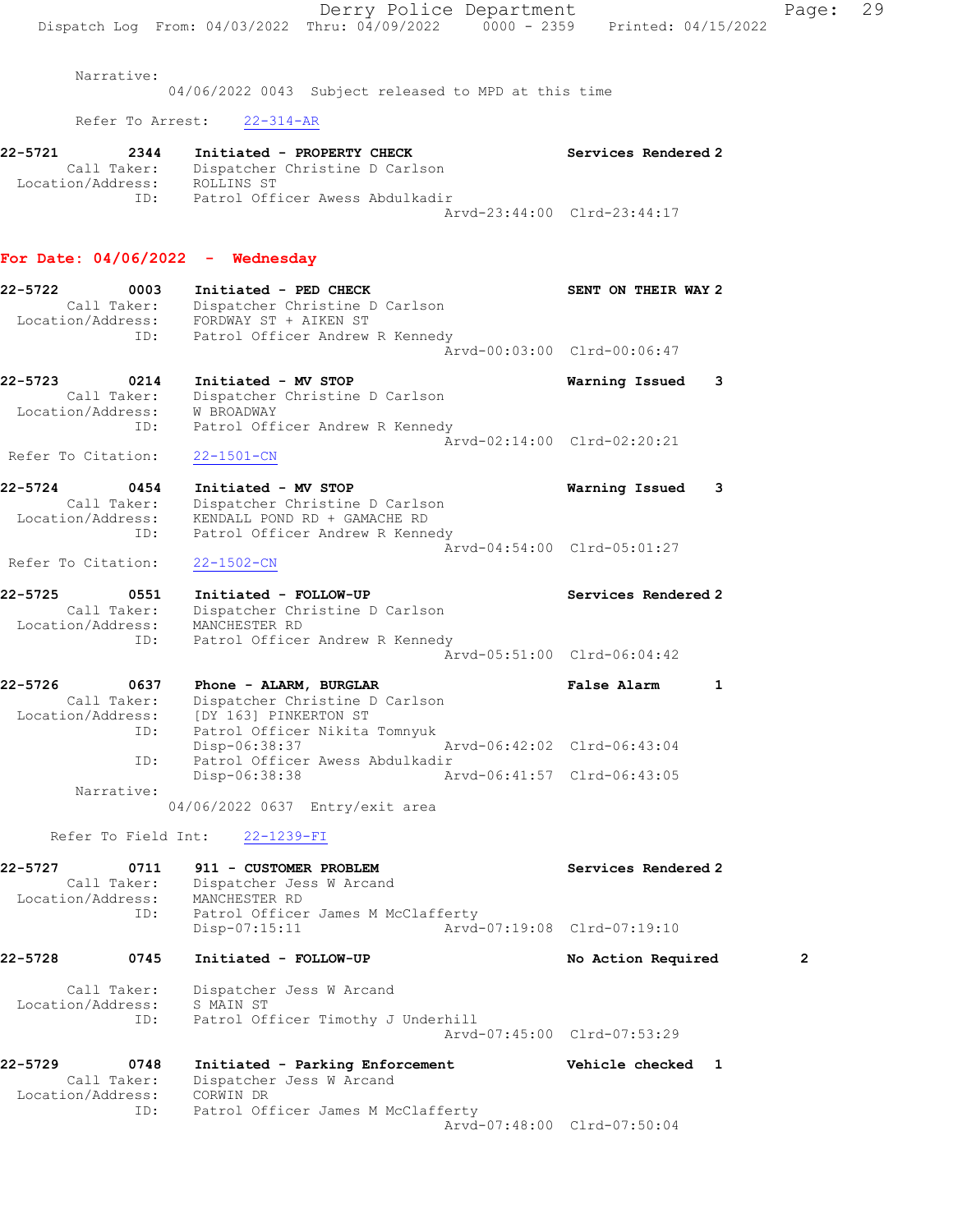Derry Police Department Fage: 30 Dispatch Log From: 04/03/2022 Thru: 04/09/2022 0000 - 2359 Printed: 04/15/2022 22-5730 0801 Initiated - FOLLOW-UP No Action Required 2 Call Taker: Dispatcher Jess W Arcand Location/Address: MUNICIPAL DR ID: Patrol Officer Timothy J Underhill Arvd-08:01:00 Clrd-08:18:22 22-5731 0805 Initiated - MV STOP Summons Issued 3 Call Taker: Dispatcher Jess W Arcand Location/Address: BEAVER LAKE RD ID: Patrol Officer Sara R Joyce Arvd-08:05:00 Clrd-08:37:33 Refer To Citation: 22-1503-CN Refer To Summons: 22-315-AR 22-5732 0820 Initiated - PROPERTY CHECK Services Rendered 2 Call Taker: Dispatcher Jess W Arcand Location/Address: FORDWAY ST ID: Patrol Officer Nicholas M Granville Arvd-08:20:00 Clrd-08:24:37 22-5733 0827 Phone - Loose Dog Complaint Cancelled Prior to Arrival 2 Call Taker: Dispatcher Jess W Arcand Location/Address: POND RD + CHESTER RD ID: Patrol Officer James M McClafferty Disp-08:27:33 Clrd-08:28:43 22-5734 0847 Initiated - FOLLOW-UP No Action Required 2 Call Taker: Dispatcher Jess W Arcand Location/Address: S MAIN ST ID: Patrol Officer Timothy J Underhill Arvd-08:47:00 Clrd-09:01:18 22-5735 0900 Initiated - Child Advocacy Center No Action Required 3 Call Taker: Dispatcher Jess W Arcand Location/Address: BIRCH ST ID: Detective Peter A Houlis Arvd-09:00:00 Clrd-10:13:25 22-5736 0900 Initiated - ATTEMPTED PAPER SERVICE Not Served 2 Call Taker: Dispatcher Jess W Arcand Location/Address: FAIRWAY DR ID: Patrol Officer James M McClafferty Arvd-09:00:00 Clrd-09:07:09 22-5737 0901 Initiated - FOLLOW-UP No Action Required 2 Call Taker: Dispatcher Jess W Arcand Location/Address: S MAIN ST ID: Patrol Officer Timothy J Underhill Arvd-09:01:00 Clrd-09:13:31 22-5738 0918 Initiated - FOLLOW-UP No Action Required 2 Call Taker: Dispatcher Jess W Arcand

 Location/Address: TSIENNETO RD ID: Patrol Officer Sara R Joyce Arvd-09:18:00 Clrd-09:35:28 22-5739 0919 Initiated - SUBPOENA DELIVERY Services Rendered 1

 Call Taker: Dispatcher Jess W Arcand Location/Address: LINLEW DR ID: Patrol Officer James M McClafferty Arvd-09:19:00 Clrd-09:35:03

22-5740 0935 Initiated - SUBPOENA DELIVERY Not Served 1 Call Taker: Dispatcher Jess W Arcand Location/Address: TSIENNETO RD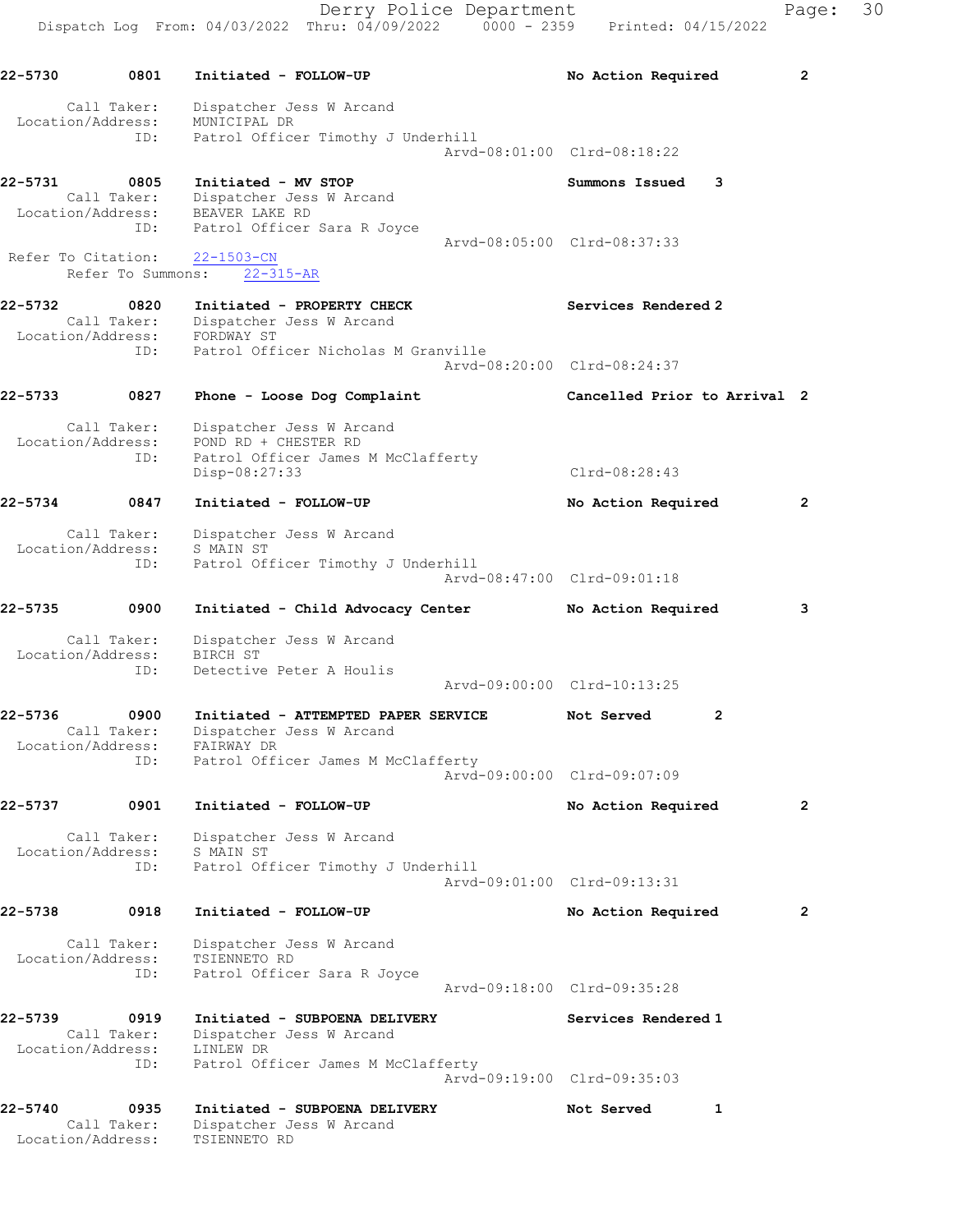|                                                     | Dispatch Log From: 04/03/2022 Thru: 04/09/2022                                                   | Derry Police Department<br>$0000 - 2359$ |                                          | Pac            |
|-----------------------------------------------------|--------------------------------------------------------------------------------------------------|------------------------------------------|------------------------------------------|----------------|
|                                                     |                                                                                                  |                                          | Printed: 04/15/2022                      |                |
| ID:                                                 | Patrol Officer James M McClafferty                                                               |                                          | Arvd-09:35:00 Clrd-09:43:28              |                |
| 22-5741<br>0945<br>Call Taker:<br>Location/Address: | Initiated - MV STOP<br>Dispatcher Jess W Arcand<br>BYPASS 28                                     |                                          | Warning Issued                           | 3              |
| ID:                                                 | Patrol Officer Sara R Joyce                                                                      |                                          | Arvd-09:45:00 Clrd-09:48:31              |                |
| Refer To Citation:                                  | $22 - 1504 - CN$                                                                                 |                                          |                                          |                |
| 22-5742<br>0955<br>Call Taker:<br>Location/Address: | Initiated - MV STOP<br>Dispatcher Jess W Arcand<br>WINDHAM RD + WILLOW ST                        |                                          | Summons Issued                           | 3              |
| ID:<br>Refer To Citation:                           | Patrol Officer Timothy J Underhill<br>$22 - 816 - 001016$                                        |                                          | Arvd-09:55:00 Clrd-10:02:07              |                |
| 22-5743<br>1000                                     | Phone - ATTEMPTED PAPER SERVICE                                                                  |                                          | Not Served                               | $\overline{2}$ |
| Call Taker:<br>Location/Address:                    | Dispatcher Jess W Arcand<br>N SHORE (BL) RD                                                      |                                          |                                          |                |
| ID:<br>ID:                                          | Patrol Officer Sara R Joyce<br>$Disp-10:00:44$<br>Patrol Officer James M McClafferty             |                                          | Arvd-10:09:18 Clrd-10:22:16              |                |
| ID:                                                 | Disp-10:00:47<br>Lieutenant Michael T Muncey                                                     |                                          | Arvd-10:09:16 Clrd-10:22:16              |                |
|                                                     | Disp-10:00:52                                                                                    |                                          | Arvd-10:09:12 Clrd-10:22:16              |                |
| 22-5744<br>1037<br>Call Taker:<br>Location/Address: | Initiated - SUBPOENA DELIVERY<br>Dispatcher Jess W Arcand<br>ROCKINGHAM RD                       |                                          | Served                                   | 1              |
| ID:                                                 | Patrol Officer Timothy J Underhill                                                               |                                          | Arvd-10:37:00 Clrd-10:42:39              |                |
| 22-5745<br>1039<br>Call Taker:<br>Location/Address: | Phone - ALARM, BURGLAR<br>Dispatcher Jess W Arcand<br>[DY 2113] CRYSTAL AVE                      |                                          | False Alarm                              | 1              |
| ID:<br>ID:                                          | Patrol Officer James M McClafferty<br>$Disp-10:41:00$<br>Patrol Officer Sara R Joyce             |                                          | Arvd-10:44:10 Clrd-10:46:50              |                |
| Refer To Field Int:                                 | Disp-10:41:16<br>$22 - 1159 - FI$                                                                | Arvd-10:44:08 Clrd-10:46:52              |                                          |                |
| 22-5746<br>1120<br>Call Taker:<br>Location/Address: | Phone - ALARM, BURGLAR<br>Dispatcher Jess W Arcand<br>[DY 2294] DIANA RD                         |                                          | False Alarm                              | 1              |
| ID:                                                 | Patrol Officer Timothy J Underhill<br>$Disp-11:21:31$                                            |                                          | Arvd-11:28:12 Clrd-11:33:01              |                |
| ID:                                                 | Patrol Officer James M McClafferty<br>$Disp-11:21:33$                                            |                                          | Arvd-11:28:10 Clrd-11:33:02              |                |
| 22-5747<br>1148                                     | Initiated - FOLLOW-UP                                                                            |                                          | No Action Required                       | 2              |
| Call Taker:<br>Location/Address:<br>ID:             | Dispatcher Jess W Arcand<br>MUNICIPAL DR<br>Patrol Officer Nicholas M Granville                  |                                          | Arvd-11:48:00 Clrd-12:10:28              |                |
| 22-6194<br>1200                                     | Phone - ERRATIC OPERATION                                                                        |                                          | Services Rendered 2                      |                |
| Call Taker:<br>Location/Address:<br>ID:             | Dispatcher Kaitlyn A Fitzgerald<br>N MAIN ST<br>Patrol Officer Brian J Landry<br>$Disp-09:24:00$ |                                          | Arvd-09:24:03 Clrd-04/13/2022 @ 09:24:38 |                |
| Refer To Field Int:                                 | $22 - 1264 - FI$                                                                                 |                                          |                                          |                |
| 22-5748<br>1203<br>Call Taker:<br>Location/Address: | Initiated - ASSIST CITIZEN<br>Detective Victoria M Kidd<br>[DY 2] MUNICIPAL DR                   |                                          | Cleared                                  | 3              |
| ID:<br>Refer To Field Int:                          | Detective Victoria M Kidd<br>22-1280-FI                                                          |                                          | Arvd-12:03:00 Clrd-12:09:09              |                |

22-5749 1219 Initiated - FOLLOW-UP Cleared 2

 $Page: 31$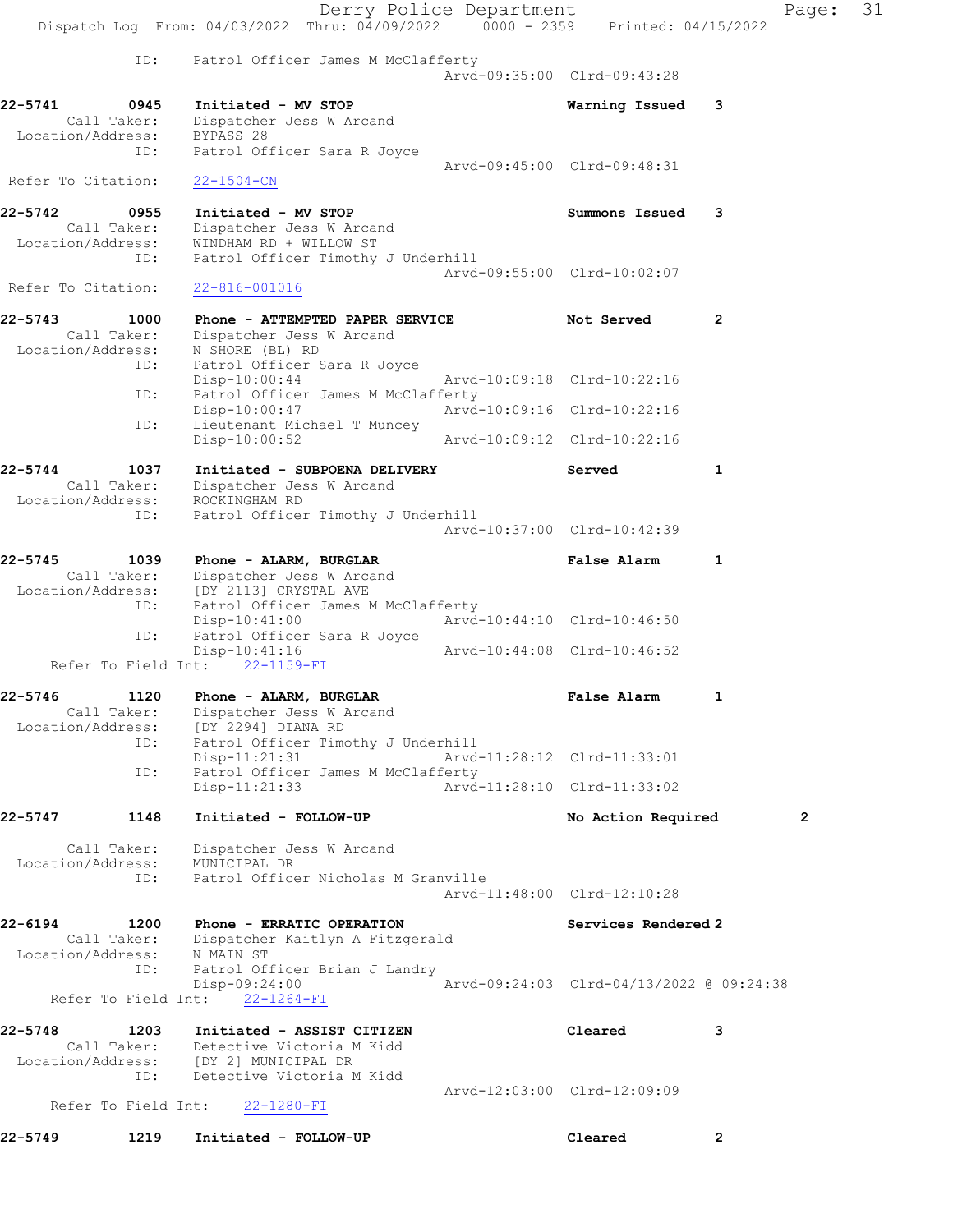Derry Police Department Page: 32 Dispatch Log From: 04/03/2022 Thru: 04/09/2022 0000 - 2359 Printed: 04/15/2022 Call Taker: Dispatcher Jess W Arcand Location/Address: ALADDIN CIR ID: Patrol Officer Nicholas M Granville Arvd-12:19:00 Clrd-12:59:59 22-5750 1223 Initiated - FOLLOW-UP Cleared 2 Call Taker: Dispatcher Jess W Arcand Location/Address: MUNICIPAL DR ID: Patrol Officer Sara R Joyce Arvd-12:23:00 Clrd-12:32:10 22-5751 1230 911 - MV ACCIDENT **Report Taken** 1 Call Taker: Dispatcher Jess W Arcand Location/Address: [DY 1787] CHESTER RD<br>TD: Patrol Officer Sara R Patrol Officer Sara R Joyce Disp-12:32:21 Arvd-12:35:43 Clrd-13:09:29 ID: Patrol Officer Timothy J Underhill<br>Disp-12:32:26 Arvd Disp-12:32:26 Arvd-12:34:54 Clrd-13:04:48 Refer To Citation: Narrative: 04/06/2022 1236 DFD on scene Narrative: 136 off with NH 4991049 & CT DOGS4 Narrative: 04/06/2022 1246 Birch St. Collision responding for 4991049 at Owner's Request Narrative: 04/06/2022 1256 Birch St. Collision on scene Narrative: Robert v. Garone. Full Report. Refer To Accident: 22-183-AC 22-5752 1300 911 - FIGHT Services Rendered 2 Call Taker: Dispatcher Jess W Arcand Location/Address: CRYSTAL AVE ID: Patrol Officer Nicholas M Granville<br>Disp-13:00:49 Arvd-1 Disp-13:00:49 Arvd-13:03:04 Clrd-13:13:21<br>ID: Patrol Officer Timothy J Underhill Patrol Officer Timothy J Underhill<br>Disp-13:04:52 Arvd Disp-13:04:52 Arvd-13:09:38 Clrd-13:13:23 22-5753 1344 Phone - WELFARE CHECK Services Rendered 2 Call Taker: Dispatcher Jess W Arcand Location/Address: ASHLEIGH DR<br>ID: Patrol Officer<br>Disp-13:45:26 Patrol Officer James M McClafferty Arvd-13:51:03 Clrd-13:59:51 ID: Patrol Officer Sara R Joyce<br>Disp-13:45:28 Arvd-13:51:01 Clrd-13:59:49 22-5754 1404 Initiated - FOLLOW-UP No Action Required 2 Call Taker: Dispatcher Jess W Arcand Location/Address: ASHLEIGH DR ID: Patrol Officer Sara R Joyce Arvd-14:04:00 Clrd-14:04:59 22-5755 1419 Phone - ALARM, BURGLAR 1 1 False Alarm 1 Call Taker: Dispatcher Jess W Arcand Location/Address: [DY 1348] ISLAND POND RD ID: Patrol Officer Timothy J Underhill<br>Disp-14:19:58 Arvd-Disp-14:19:58 Arvd-14:29:29 Clrd-14:32:51<br>ID: Patrol Officer Sara R Joyce Patrol Officer Sara R Joyce Disp-14:20:00 Clrd-14:32:49 22-5756 1420 Initiated - ASSAULT 1 22-5756 Report Taken 1 Call Taker: Detective Victoria M Kidd Location/Address: KENDALL POND RD ID: Detective Victoria M Kidd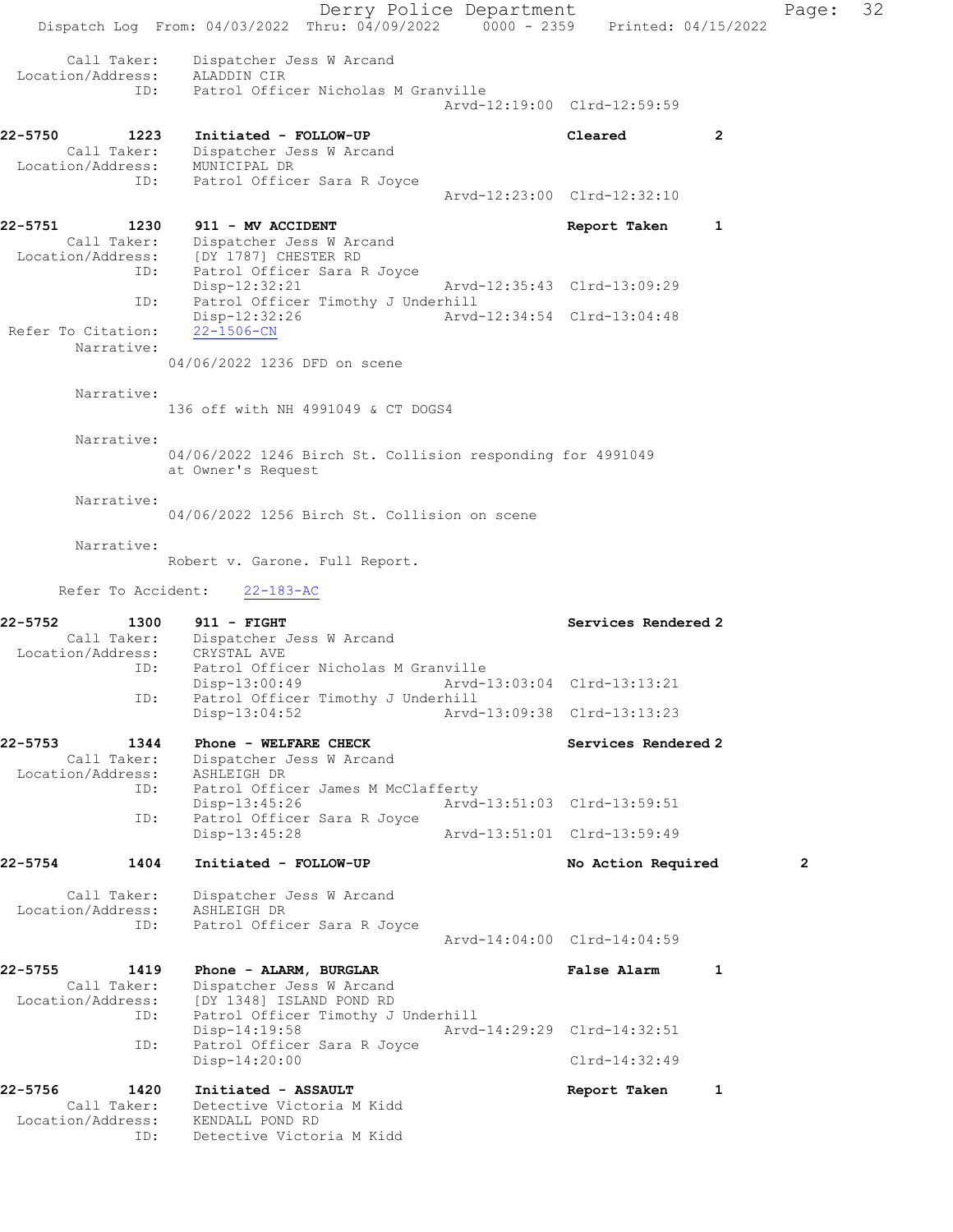Arvd-14:20:00 Clrd-14:51:51

 Cleared By: Dispatcher Jess W Arcand Refer To Incident: 22-579-OF

| 22-5757<br>1436<br>Call Taker:<br>Location/Address: | Initiated - MV STOP<br>Dispatcher Jess W Arcand<br>PEARL ST      | Arrest(s) Made              | 3 |
|-----------------------------------------------------|------------------------------------------------------------------|-----------------------------|---|
|                                                     | ID: Patrol Officer Nicholas M Granville                          |                             |   |
|                                                     |                                                                  | Arvd-14:36:00 Clrd-15:02:25 |   |
| Cleared By:                                         | Dispatcher Kaitlyn A Fitzgerald                                  |                             |   |
|                                                     | Patrol Officer James M McClafferty<br>ID:                        |                             |   |
|                                                     | $Disp-14:36:25$                                                  | Arvd-14:36:28 Clrd-14:44:02 |   |
|                                                     | Detective Victoria M Kidd<br>ID:                                 |                             |   |
|                                                     | $Disp-14:55:40$                                                  | Arvd-14:55:42 Clrd-15:45:04 |   |
| Cleared By:<br>Narrative:                           | Dispatcher Kaitlyn A Fitzgerald                                  |                             |   |
|                                                     | 04/06/2022 1441 ONE IN CUSTODY FOR OPERATING AFTER<br>SUSPENSION |                             |   |
| Narrative:                                          | 04/06/2022 1443 309 EN ROUTE TO HO WITH ONE SM 52787.2           |                             |   |
| Narrative:                                          | 04/06/2022 1446 OFF AT HO EM 52788.1                             |                             |   |

### Narrative:

04/06/2022 1454 IDENTIFIED AS:

LAURIE CIMIN 4 PEARL ST APT 4A DERRY NH DOB 3/19/68

#### Narrative:

04/06/2022 1544 SUBJECT RELEASED ON PR BAIL PER BC MENIS WITH A COURT DATE OF 5/19/2022.

Refer To Arrest: 22-316-AR

| 22-5758<br>1449   | Initiated - ATTEMPTED PAPER SERVICE             | Services Rendered 2         |
|-------------------|-------------------------------------------------|-----------------------------|
| Call Taker:       | Dispatcher Jess W Arcand                        |                             |
| Location/Address: | FAIRWAY DR                                      |                             |
| ID:               | Detective Kimberly M Bouse                      |                             |
|                   |                                                 | Arvd-14:49:00 Clrd-15:11:34 |
| Cleared By:       | Dispatcher Kaitlyn A Fitzgerald                 |                             |
| ID:               | Detective Mark Borgatti                         |                             |
|                   | Disp-14:49:39                                   | Arvd-14:49:41 Clrd-15:11:36 |
| Cleared By:       | Dispatcher Kaitlyn A Fitzgerald                 |                             |
| Narrative:        |                                                 |                             |
|                   | 04/06/2022 1454 DET EXECUTING SEARCHING WARRANT |                             |

 Narrative: 04/06/2022 1502 search warrant end time

| 22-5759           | 1516        | Initiated - MV STOP             | Warning Issued 3            |  |
|-------------------|-------------|---------------------------------|-----------------------------|--|
|                   | Call Taker: | Dispatcher Kaitlyn A Fitzgerald |                             |  |
| Location/Address: |             | E DERRY RD                      |                             |  |
|                   | ID:         | Patrol Officer Scott M Beegan   |                             |  |
|                   |             |                                 | Arvd-15:16:00 Clrd-15:22:02 |  |

## Refer To Citation: 22-1507-CN

| 22-5760           | 1517        | Initiated - PROPERTY CHECK      |                             | Services Rendered 2 |  |
|-------------------|-------------|---------------------------------|-----------------------------|---------------------|--|
|                   | Call Taker: | Dispatcher Kaitlyn A Fitzgerald |                             |                     |  |
| Location/Address: |             | CRYSTAL AVE                     |                             |                     |  |
|                   | ID:         | Patrol Officer Samuel J Troy    |                             |                     |  |
|                   |             |                                 | Arvd-15:17:00 Clrd-15:43:37 |                     |  |
|                   | ID:         | Sergeant Jared Knox             |                             |                     |  |
|                   |             | $Disp-15:17:41$                 | Arvd-15:17:53 Clrd-15:43:40 |                     |  |
|                   | ID:         | Patrol Officer Ryan M Panaro    |                             |                     |  |
|                   |             | $Disp-15:20:25$                 | Arvd-15:20:26 Clrd-15:43:33 |                     |  |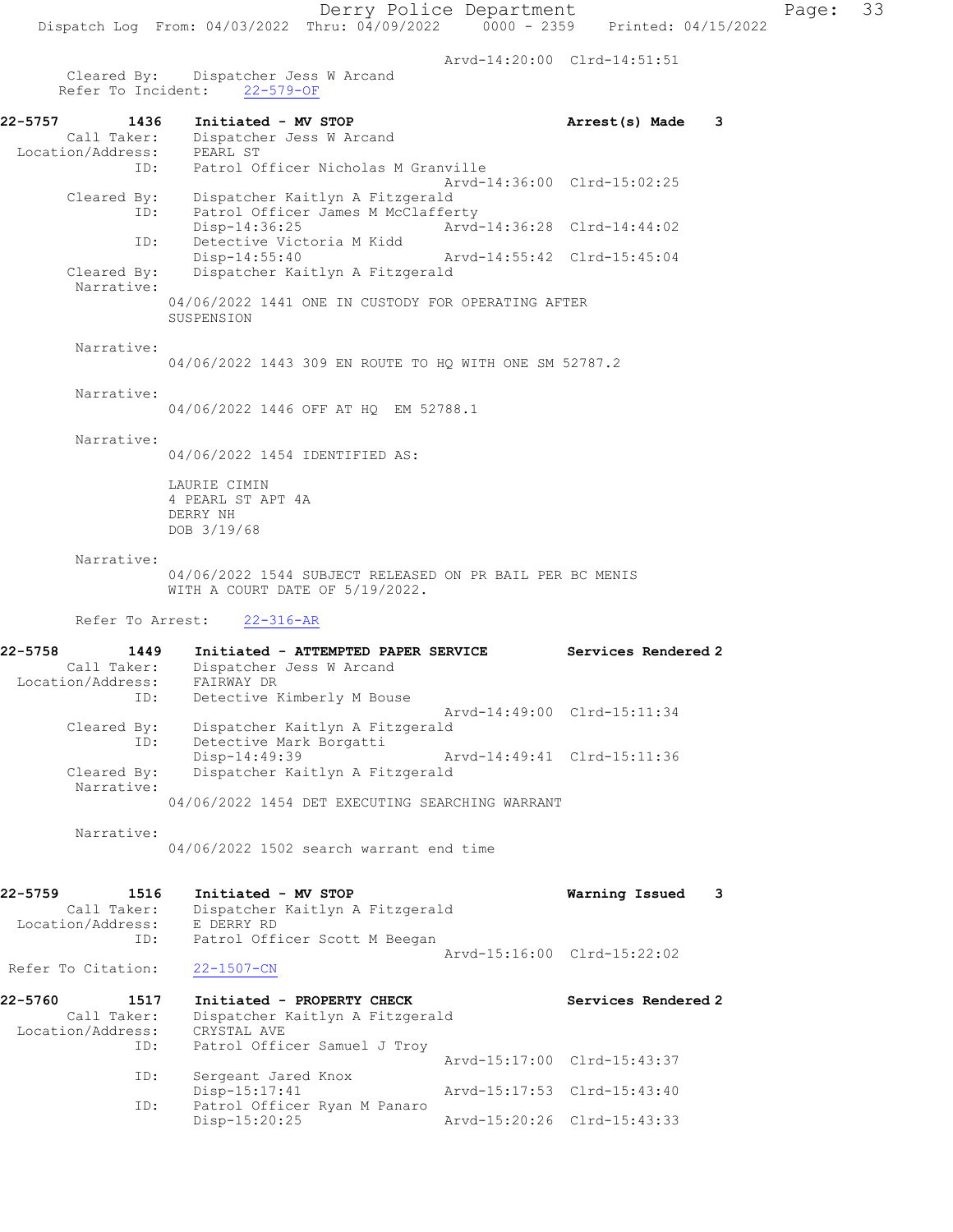Derry Police Department The Rage: 34 Dispatch Log From: 04/03/2022 Thru: 04/09/2022 0000 - 2359 Printed: 04/15/2022 22-5761 1523 Initiated - MV STOP Warning Issued 3 Call Taker: Dispatcher Kaitlyn A Fitzgerald Location/Address: OLD CHESTER RD ID: Patrol Officer Scott M Beegan Arvd-15:23:00 Clrd-15:29:12 Refer To Citation: 22-1508-CN 22-5762 1540 Initiated - MV STOP Warning Issued 3 Call Taker: Dispatcher Kaitlyn A Fitzgerald Location/Address: CRYSTAL AVE ID: Patrol Officer Cody Johnson Arvd-15:40:00 Clrd-15:43:24 22-5763 1543 Initiated - DISABLED MV 1980 Services Rendered 3 Call Taker: Dispatcher Kaitlyn A Fitzgerald Location/Address: LAWRENCE RD + DUCK POND RD ID: Patrol Officer Joshua W Morse Arvd-15:43:00 Clrd-15:57:48 Narrative: 04/06/2022 1550 COURTESY TRANSPORT TO BEAVER LAKE AVE S/M 75610.3 Narrative: 04/06/2022 1557 237 OFF AT BEAVER LAKE AVE E/M 75613.0 Refer To Field Int: 22-1177-FI 22-5764 1545 Initiated - FOLLOW-UP 12 No Action Required 2 Call Taker: Dispatcher Kaitlyn A Fitzgerald Location/Address: MUNICIPAL DR ID: Detective Victoria M Kidd Arvd-15:45:00 Clrd-16:38:33 22-5765 1547 Initiated - MV STOP Warning Issued 3 Call Taker: Dispatcher Kaitlyn A Fitzgerald Location/Address: HAMPSTEAD RD ID: Patrol Officer Scott M Beegan Arvd-15:47:00 Clrd-15:51:43 Refer To Citation: 22-1509-CN 22-5766 1553 Initiated - MV STOP Warning Issued 3 Call Taker: Dispatcher Kaitlyn A Fitzgerald Location/Address: HAMPSTEAD RD + SENTER COVE RD ID: Patrol Officer Nathan S Lavoie Arvd-15:53:00 Clrd-16:00:12 Refer To Citation: 22-1510-CN 22-5767 1555 Phone - LANDLORD/TENANT DISPUTE 158 Matter Mediated 2 Call Taker: Dispatcher Kaitlyn A Fitzgerald Location/Address: FORDWAY ST ID: Patrol Officer Ryan M Panaro Disp-15:57:02 Arvd-15:59:25 Clrd-16:43:44 ID: Patrol Officer Samuel J Troy Disp-15:57:07 Arvd-16:00:56 Clrd-16:43:41 ID: Sergeant Jared Knox Disp-15:57:13 Arvd-16:00:52 Clrd-16:43:47 Refer To Field Int: 22-1167-FI 22-5768 1559 Phone - SUSPICIOUS ACTIVITY AND ADVICE GIVEN 2 Call Taker: Dispatcher Kaitlyn A Fitzgerald Location/Address: PINE ISLE DR ID: Patrol Officer Samuel J Troy Disp-16:45:15 Arvd-16:55:52 Clrd-17:37:05 Narrative: 04/06/2022 1737 OCCURED OUT OF JURISDICTION Refer To Field Int: 22-1245-FI 22-5769 1603 Initiated - MV STOP Warning Issued 3

Call Taker: Dispatcher Kaitlyn A Fitzgerald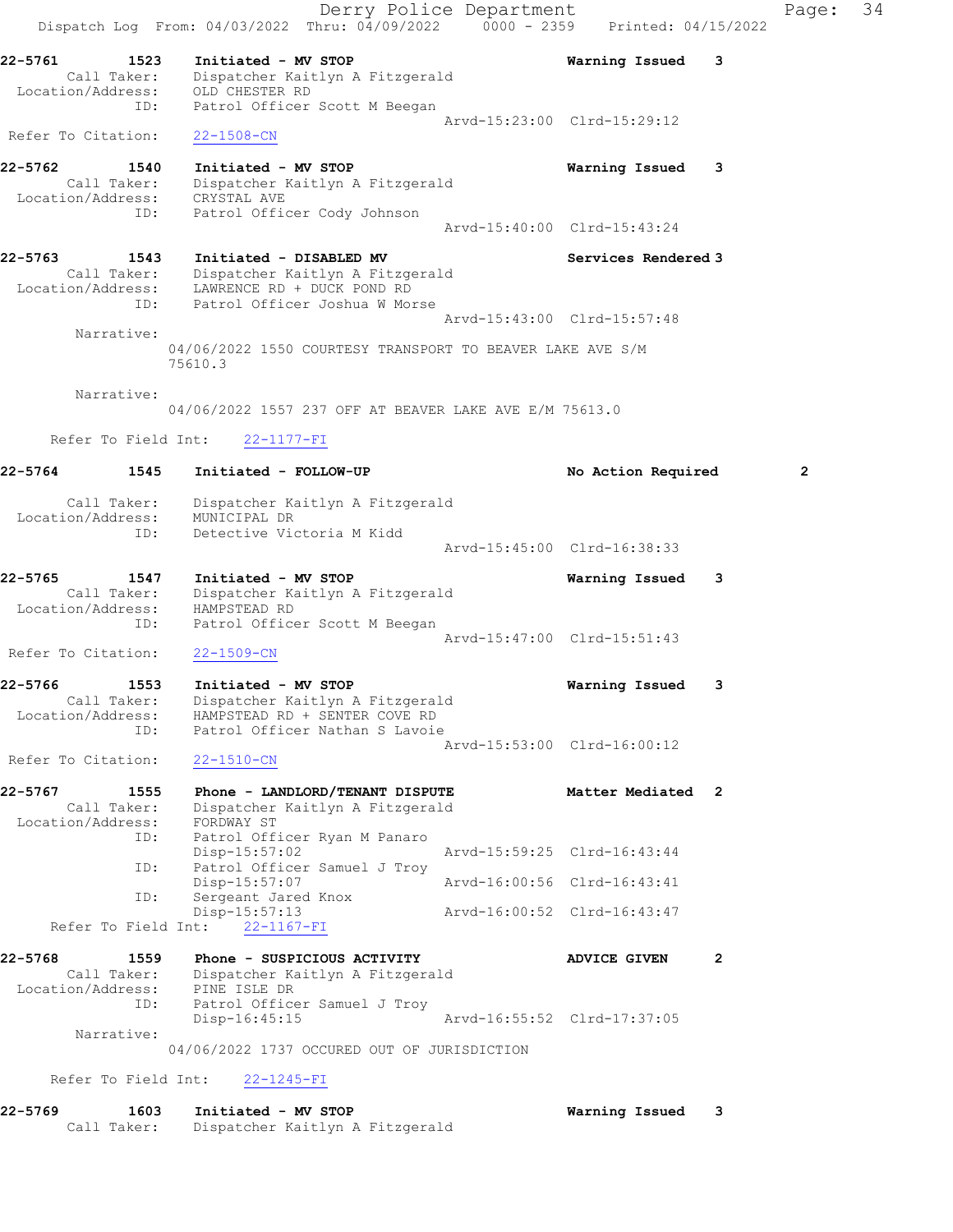Derry Police Department The Page: 35 Dispatch Log From: 04/03/2022 Thru: 04/09/2022 0000 - 2359 Printed: 04/15/2022 Location/Address: HAMPSTEAD RD ID: Patrol Officer Scott M Beegan Arvd-16:03:00 Clrd-16:07:54 Refer To Citation: 22-1511-CN 22-5770 1613 Initiated - MV STOP Summons Issued 3 Call Taker: Dispatcher Kaitlyn A Fitzgerald Location/Address: WINDHAM RD + WILLOW ST ID: Patrol Officer Joshua W Morse Arvd-16:13:00 Clrd-16:23:21 Cleared By: Dispatcher Christina L Power Refer To Citation: 22-816-001017 22-5771 1620 Phone - ASSIST CITIZEN 1620 Services Rendered 3 Call Taker: Dispatcher Kaitlyn A Fitzgerald Location/Address: E BROADWAY ID: Patrol Officer Joshua W Morse Patrol Officer Joshua W Morse<br>Disp-16:36:31 Arvd-16:43:18 Clrd-17:14:12 ID: Patrol Officer Ryan M Panaro Disp-16:50:37 Arvd-16:50:40 Clrd-16:56:21 ID: Sergeant Jared Knox Disp-16:50:47 Arvd-16:50:49 Clrd-17:14:14 Narrative: 04/06/2022 1656 237 AND S6 OFF AT GRANITE HOUSE FOR A KEEP THE PEACE Refer To Field Int: 22-1178-FI 22-5772 1622 Walk-In - SEXUAL OFFENDER REGISTRATION Services Rendered 1 Call Taker: Dispatcher Kaitlyn A Fitzgerald Location/Address: MUNICIPAL DR ID: Detective Mark Borgatti Disp-16:25:03 Arvd-16:25:06 Clrd-16:25:27 22-5773 1628 Initiated - MV STOP Warning Issued 3 Call Taker: Dispatcher Kaitlyn A Fitzgerald Location/Address: W BROADWAY ID: Patrol Officer Scott M Beegan Arvd-16:28:00 Clrd-16:33:35 Refer To Citation: 22-1513-CN 22-5774 1652 Initiated - MV STOP Warning Issued 3 Call Taker: Dispatcher Kaitlyn A Fitzgerald Location/Address: OLD CHESTER RD ID: Patrol Officer Scott M Beegan Arvd-16:52:00 Clrd-16:57:12 Refer To Citation: 22-1512-CN 22-5775 1716 Phone - SUSPICIOUS ACTIVITY Taken to Family/Guardian/Other 2 Call Taker: Dispatcher Kaitlyn A Fitzgerald Location/Address: LAWRENCE RD ID: Patrol Officer Joshua W Morse Disp-17:17:21 Arvd-17:24:12 Clrd-17:38:38 Narrative: 04/06/2022 2011 CHECKING ON A ELDERLY FEMALE WITH COGNITIVE ISSUES Refer To Field Int: 22-1179-FI 22-5776 1720 Initiated - MV STOP Warning Issued 3 Call Taker: Dispatcher Kaitlyn A Fitzgerald Location/Address: ROCKINGHAM RD ID: Patrol Officer Scott M Beegan Arvd-17:20:00 Clrd-17:25:56 Refer To Citation: 22-1514-CN 22-5777 1728 Radio - MV STOP Warning Issued 3 Call Taker: Dispatcher Kaitlyn A Fitzgerald Location/Address: S MAIN ST

ID: Deputy Chief George R Feole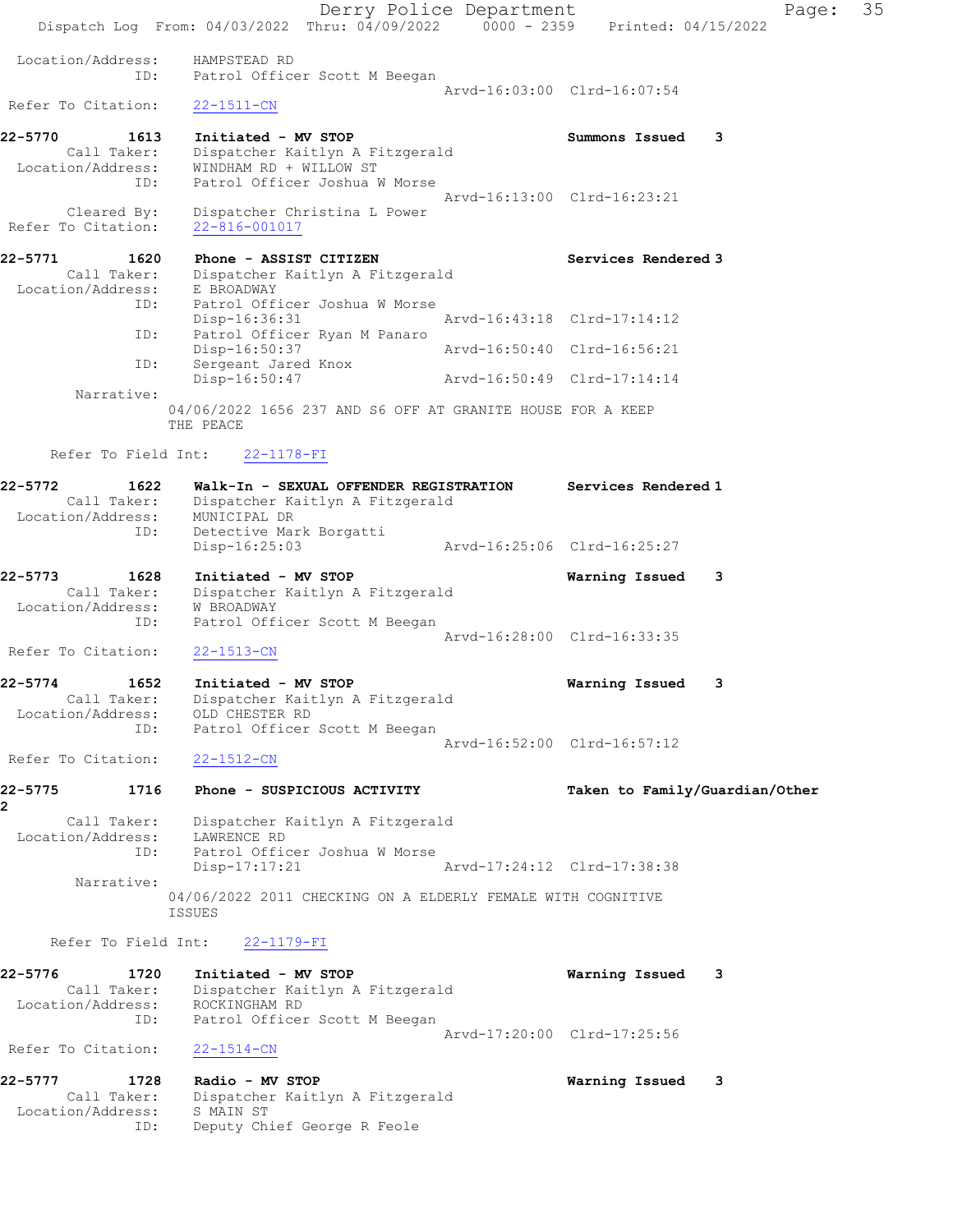|                                                               | Dispatch Log From: 04/03/2022 Thru: 04/09/2022 0000 - 2359 Printed: 04/15/2022                                                        | Derry Police Department |                             |                | Page:        | 36 |
|---------------------------------------------------------------|---------------------------------------------------------------------------------------------------------------------------------------|-------------------------|-----------------------------|----------------|--------------|----|
|                                                               | Disp-17:29:44                                                                                                                         |                         | Arvd-17:29:58 Clrd-17:32:47 |                |              |    |
| ID:                                                           | Patrol Officer Ryan M Panaro<br>Disp-17:29:51                                                                                         |                         | Arvd-17:31:40 Clrd-17:31:42 |                |              |    |
| ID:<br>Refer To Citation:                                     | Sergeant Jared Knox<br>Disp-17:30:14<br>$22 - 1515 - CN$                                                                              |                         | Arvd-17:30:18 Clrd-17:32:50 |                |              |    |
| 22-5778<br>1741                                               | Initiated - MV STOP                                                                                                                   |                         | Warning Issued              | 3              |              |    |
| Call Taker:<br>Location/Address:<br>ID:<br>Refer To Citation: | Dispatcher Kaitlyn A Fitzgerald<br>HOOD RD<br>Patrol Officer Scott M Beegan<br>$22 - 1517 - CN$                                       |                         | Arvd-17:41:00 Clrd-17:46:58 |                |              |    |
| 22-5779<br>1751                                               | Initiated - MV STOP                                                                                                                   |                         | Warning Issued              | 3              |              |    |
| Call Taker:<br>Location/Address: E DERRY RD<br>ID:            | Dispatcher Kaitlyn A Fitzgerald<br>Patrol Officer Scott M Beegan                                                                      |                         | Arvd-17:51:00 Clrd-17:56:05 |                |              |    |
| Refer To Citation:                                            | $22 - 1518 - CN$                                                                                                                      |                         |                             |                |              |    |
| 22-5780<br>1757                                               | Initiated - FOLLOW-UP                                                                                                                 |                         | No Action Required          |                | $\mathbf{2}$ |    |
| Call Taker:<br>Location/Address:                              | Dispatcher Kaitlyn A Fitzgerald<br>ASHLEIGH DR                                                                                        |                         |                             |                |              |    |
| ID:                                                           | Patrol Officer Kevin L Davies                                                                                                         |                         | Arvd-17:57:00 Clrd-18:06:39 |                |              |    |
| 22-5781<br>1757<br>Call Taker:<br>Location/Address:           | Initiated - SUBPOENA DELIVERY<br>Dispatcher Kaitlyn A Fitzgerald<br>WARNER HILL RD                                                    |                         | Not Served                  | 1              |              |    |
| ID:                                                           | Patrol Officer Joshua W Morse                                                                                                         |                         | Arvd-17:57:00 Clrd-18:01:41 |                |              |    |
| 22-5782<br>1801<br>Call Taker:<br>Location/Address:<br>ID:    | Initiated - MV STOP<br>Dispatcher Kaitlyn A Fitzgerald<br>FOREST RIDGE RD<br>Patrol Officer Scott M Beegan                            |                         | Warning Issued              | 3              |              |    |
| Refer To Citation:                                            | $22 - 1519 - CN$                                                                                                                      |                         | Arvd-18:01:00 Clrd-18:07:15 |                |              |    |
| 22-5783<br>1809<br>Location/Address:<br>ID:                   | Initiated - MV STOP<br>Call Taker: Dispatcher Kaitlyn A Fitzgerald<br>ISLAND POND RD + FEATHERBED LN<br>Patrol Officer Joshua W Morse |                         | Warning Issued              | 3              |              |    |
| Refer To Citation:                                            | $22 - 1520 - CN$                                                                                                                      |                         | Arvd-18:09:00 Clrd-18:16:15 |                |              |    |
| 22-5784<br>1814<br>Call Taker:<br>Location/Address:<br>ID:    | Phone - UNATTENDED DEATH<br>Dispatcher Kaitlyn A Fitzgerald<br>FRANKLIN ST<br>Patrol Officer Samuel J Troy                            |                         | Report Taken                | $\overline{2}$ |              |    |
| ID:                                                           | Disp-18:14:36<br>Patrol Officer Ryan M Panaro                                                                                         |                         | Arvd-18:16:56 Clrd-21:03:00 |                |              |    |
| ID:                                                           | Disp-18:14:39<br>Sergeant Jared Knox                                                                                                  |                         | Arvd-18:15:56 Clrd-19:12:21 |                |              |    |
| Narrative:                                                    | Disp-18:19:14                                                                                                                         |                         | Arvd-18:19:15 Clrd-21:03:02 |                |              |    |
|                                                               | 04/06/2022 1938 A3 NOTIFIED                                                                                                           |                         |                             |                |              |    |
| Narrative:                                                    | 04/06/2022 1941 A2 NOTIFIED                                                                                                           |                         |                             |                |              |    |
| Narrative:                                                    | 04/06/2022 1945 NOTIFIED RCSO FOR THE ME AND CA TO BE PAGED                                                                           |                         |                             |                |              |    |
| Narrative:                                                    | 04/06/2022 1949 ME NOTIFIED AND DECLINED (HEAD)                                                                                       |                         |                             |                |              |    |
| Narrative:                                                    | 04/06/2022 1952 CA NOTIFIED (GOODLANDER)                                                                                              |                         |                             |                |              |    |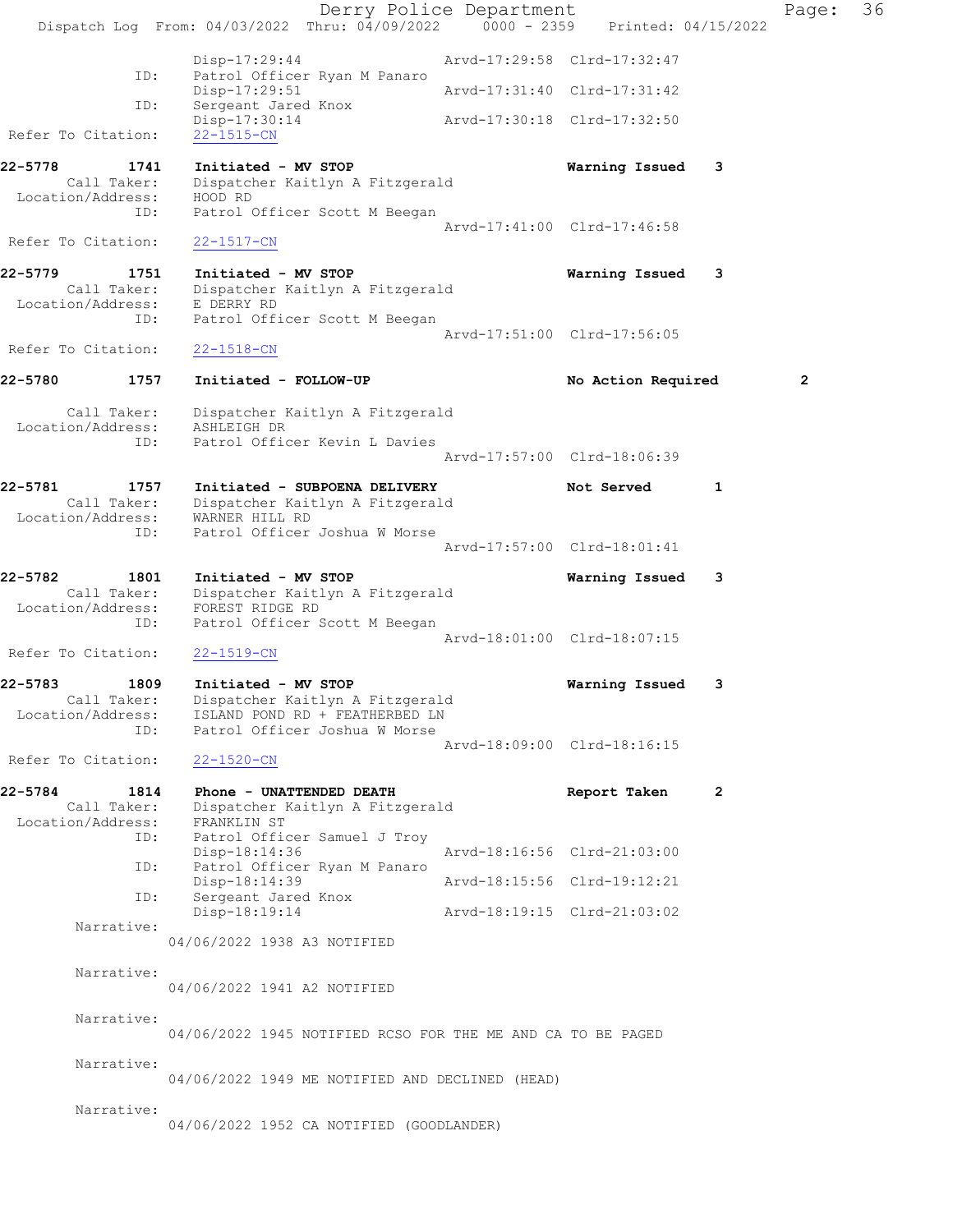|                    |                                  |                                                                                | Derry Police Department |                             | Page: | 37 |
|--------------------|----------------------------------|--------------------------------------------------------------------------------|-------------------------|-----------------------------|-------|----|
|                    |                                  | Dispatch Log From: 04/03/2022 Thru: 04/09/2022 0000 - 2359 Printed: 04/15/2022 |                         |                             |       |    |
|                    | Narrative:                       |                                                                                |                         |                             |       |    |
|                    |                                  | 04/06/2022 2001 PEABODYS NOTIFIED                                              |                         |                             |       |    |
|                    | Narrative:                       | 04/06/2022 2012 PEABODYS RESPONDING                                            |                         |                             |       |    |
|                    | Narrative:                       | 04/06/2022 2048 PEABODYS ON SCENE                                              |                         |                             |       |    |
|                    | Refer To Incident:               | $22 - 580 - OF$                                                                |                         |                             |       |    |
| 22-5785            | 1817                             | Initiated - MV STOP                                                            |                         | Warning Issued<br>3         |       |    |
|                    | Call Taker:<br>Location/Address: | Dispatcher Kaitlyn A Fitzgerald<br>ALADDIN CIR                                 |                         |                             |       |    |
|                    | ID:                              | Patrol Officer Scott M Beegan                                                  |                         |                             |       |    |
| Refer To Citation: |                                  | $22 - 1521 - CN$                                                               |                         | Arvd-18:17:00 Clrd-18:27:21 |       |    |
|                    |                                  |                                                                                |                         |                             |       |    |
| 22-5786            | 1838<br>Call Taker:              | Initiated - MV STOP<br>Dispatcher Kaitlyn A Fitzgerald                         |                         | Warning Issued<br>3         |       |    |
|                    | Location/Address:                | BIRCH ST                                                                       |                         |                             |       |    |
|                    | ID:                              | Patrol Officer Scott M Beegan                                                  |                         | Arvd-18:38:00 Clrd-18:43:26 |       |    |
| Refer To Citation: |                                  | $22 - 1522 - CN$                                                               |                         |                             |       |    |
| 22-5787            | 1901                             | Initiated - FOLLOW-UP                                                          |                         | No Action Required          | 2     |    |
|                    | Call Taker:                      | Dispatcher Kaitlyn A Fitzgerald                                                |                         |                             |       |    |
|                    | Location/Address:<br>ID:         | MUNICIPAL DR<br>Patrol Officer Nathan S Lavoie                                 |                         |                             |       |    |
|                    |                                  |                                                                                |                         | Arvd-19:01:00 Clrd-19:25:09 |       |    |
| 22-5788            | 1908                             | Phone - SUSPICIOUS ACTIVITY                                                    |                         | Services Rendered 2         |       |    |
|                    | Call Taker:<br>Location/Address: | Dispatcher Christina L Power<br>W BROADWAY                                     |                         |                             |       |    |
|                    | ID:                              | Patrol Officer Kevin L Davies                                                  |                         |                             |       |    |
|                    | Arrived By:                      | Disp-19:09:42<br>Dispatcher Kaitlyn A Fitzgerald                               |                         | Arvd-19:12:33 Clrd-19:27:46 |       |    |
|                    | Cleared By:                      | Dispatcher Kaitlyn A Fitzgerald                                                |                         |                             |       |    |
|                    | ID:                              | Patrol Officer Ryan M Panaro                                                   |                         |                             |       |    |
|                    | Dispatched By:                   | Disp-19:16:36<br>Dispatcher Kaitlyn A Fitzgerald                               |                         | Arvd-19:16:37 Clrd-19:25:01 |       |    |
|                    | Arrived By:                      | Dispatcher Kaitlyn A Fitzgerald                                                |                         |                             |       |    |
|                    | Cleared By:<br>Narrative:        | Dispatcher Kaitlyn A Fitzgerald                                                |                         |                             |       |    |
|                    |                                  | green subaru passing by the business numerous times                            |                         |                             |       |    |
|                    | Refer To Field Int:              | $22 - 1168 - FI$                                                               |                         |                             |       |    |
| 22-5789            | 1922                             | Phone - PROPERTY CHECK                                                         |                         | Services Rendered 2         |       |    |
|                    | Call Taker:<br>Location/Address: | Dispatcher Kaitlyn A Fitzgerald<br>MANCHESTER RD                               |                         |                             |       |    |
|                    | ID:                              | Patrol Officer Nathan S Lavoie                                                 |                         |                             |       |    |
|                    | ID:                              | Disp-19:25:18<br>Patrol Officer Ryan M Panaro                                  |                         | Arvd-19:27:56 Clrd-19:35:18 |       |    |
|                    |                                  | Disp-19:25:21                                                                  |                         | $Clrd-19:35:34$             |       |    |
|                    | Narrative:                       | 04/06/2022 1929 117 MADE CONTACT WITH AN EMPLOYEE                              |                         |                             |       |    |
|                    | Refer To Field Int:              | $22 - 1176 - FI$                                                               |                         |                             |       |    |
| 22-5790            | 1931                             | Phone - WELFARE CHECK                                                          |                         | Services Rendered 2         |       |    |
|                    | Call Taker:                      | Sergeant Michael W Hughes                                                      |                         |                             |       |    |
|                    | Location/Address:<br>ID:         | HIGHLAND AVE<br>Patrol Officer Nathan S Lavoie                                 |                         |                             |       |    |
|                    |                                  | Disp-19:36:58                                                                  |                         | $Clrd-19:37:31$             |       |    |
|                    | Dispatched By:                   | Dispatcher Kaitlyn A Fitzgerald                                                |                         |                             |       |    |
|                    | Cleared By:<br>ID:               | Dispatcher Kaitlyn A Fitzgerald<br>Patrol Officer Ryan M Panaro                |                         |                             |       |    |
|                    |                                  | Disp-19:37:01                                                                  |                         | Arvd-19:41:54 Clrd-20:37:48 |       |    |
|                    | Dispatched By:                   | Dispatcher Kaitlyn A Fitzgerald                                                |                         |                             |       |    |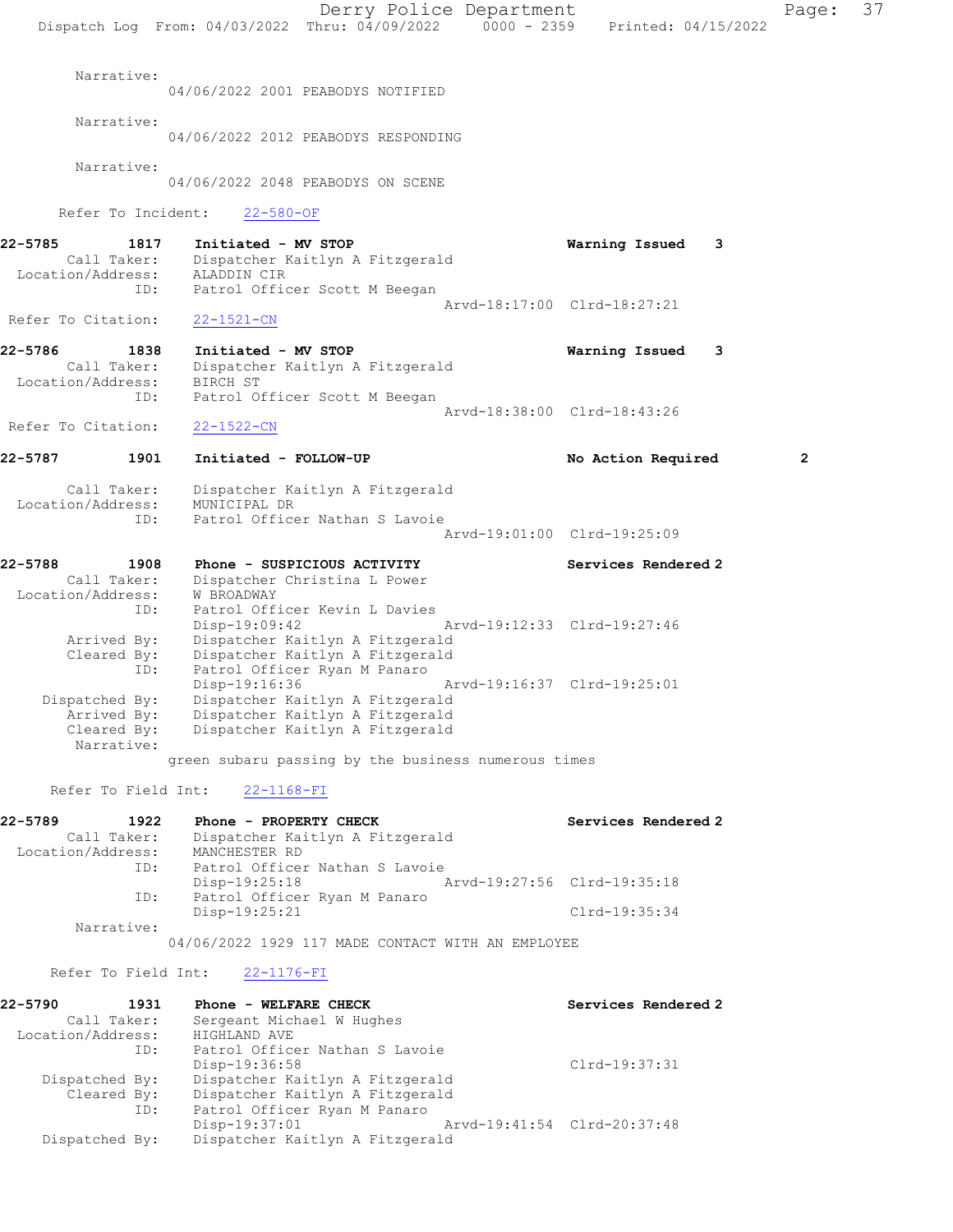Derry Police Department Fage: 38 Dispatch Log From: 04/03/2022 Thru: 04/09/2022 0000 - 2359 Printed: 04/15/2022 Arrived By: Dispatcher Kaitlyn A Fitzgerald Cleared By: Dispatcher Kaitlyn A Fitzgerald ID: Patrol Officer Kevin L Davies Disp-19:37:24 Arvd-19:41:56 Clrd-20:37:51 Dispatched By: Dispatcher Kaitlyn A Fitzgerald Arrived By: Dispatcher Kaitlyn A Fitzgerald Cleared By: Dispatcher Kaitlyn A Fitzgerald Narrative: 04/06/2022 2006 DFD NOTIFIED AND RESPONDING Narrative: 04/06/2022 2012 DFD ON SCENE Narrative: 04/06/2022 2038 DFD TRANSPORTING TO PMC Refer To Field Int: 22-1169-FI 22-5791 1941 Phone - MV ACCIDENT Report Taken 1 Call Taker: Dispatcher Kaitlyn A Fitzgerald Location/Address: S MAIN ST ID: Patrol Officer Nathan S Lavoie<br>Disp-19:41:36 Arvd-19:43:14 Clrd-20:27:14 Disp-19:41:36 Arvd-19:43:14 Clrd-20:27:14 ID: Patrol Officer Joshua W Morse Disp-19:41:41 Arvd-19:43:17 Clrd-20:29:39 Narrative: 04/06/2022 1947 OFF WITH NH 4894474 AND 2221750 Narrative: 04/06/2022 1956 NEXT ON THE LIST NOTIFIED. BIRCH ST FOR 489 4474 AND SPACETOWN FOR 2221750 Narrative: 04/06/2022 2011 SPACETOWN ON SCENE Narrative: 04/06/2022 2013 BIRCH ST ON SCENE Narrative: 04/06/2022 2020 SPACETOWN CLEAR Narrative: 04/06/2022 2029 BIRCH ST CLEAR Narrative: 04/06/2022 2030 GOLDBERG VS MUGARIRI. REPORTABLE. Refer To Accident: 22-184-AC

| 22-5792 | 2001              | Phone - ASSIST CITIZEN                      |                             | Assistance Rendered | 3 |  |
|---------|-------------------|---------------------------------------------|-----------------------------|---------------------|---|--|
|         |                   | Call Taker: Dispatcher Christina L Power    |                             |                     |   |  |
|         | Location/Address: | FAIRWAY DR                                  |                             |                     |   |  |
|         | ID:               | Patrol Officer Nathan S Lavoie              |                             |                     |   |  |
|         |                   | Disp-20:28:18                               |                             |                     |   |  |
|         | Dispatched By:    | Dispatcher Kaitlyn A Fitzgerald             |                             |                     |   |  |
|         |                   | Arrived By: Dispatcher Kaitlyn A Fitzgerald |                             |                     |   |  |
|         |                   | Cleared By: Dispatcher Kaitlyn A Fitzgerald |                             |                     |   |  |
|         |                   | Refer To Field Int: 22-1175-FI              |                             |                     |   |  |
| 22-5793 | 2122              | Phone - KEEP THE PEACE                      |                             | Matter Mediated 2   |   |  |
|         | Call Taker:       | Dispatcher Christina L Power                |                             |                     |   |  |
|         |                   | Location/Address: E BROADWAY                |                             |                     |   |  |
|         | ID:               | Patrol Officer Ryan M Panaro                |                             |                     |   |  |
|         |                   | $Disp-21:23:25$                             | Arvd-21:31:44 Clrd-21:50:36 |                     |   |  |
|         | Arrived By:       | Sergeant Michael W Hughes                   |                             |                     |   |  |
|         |                   | Cleared By: Dispatcher Kaitlyn A Fitzgerald |                             |                     |   |  |
|         | ID:               | Patrol Officer Kevin L Davies               |                             |                     |   |  |
|         |                   | Disp-21:23:27                               | Arvd-21:31:41 Clrd-21:50:39 |                     |   |  |
|         | Arrived By:       | Sergeant Michael W Hughes                   |                             |                     |   |  |
|         |                   |                                             |                             |                     |   |  |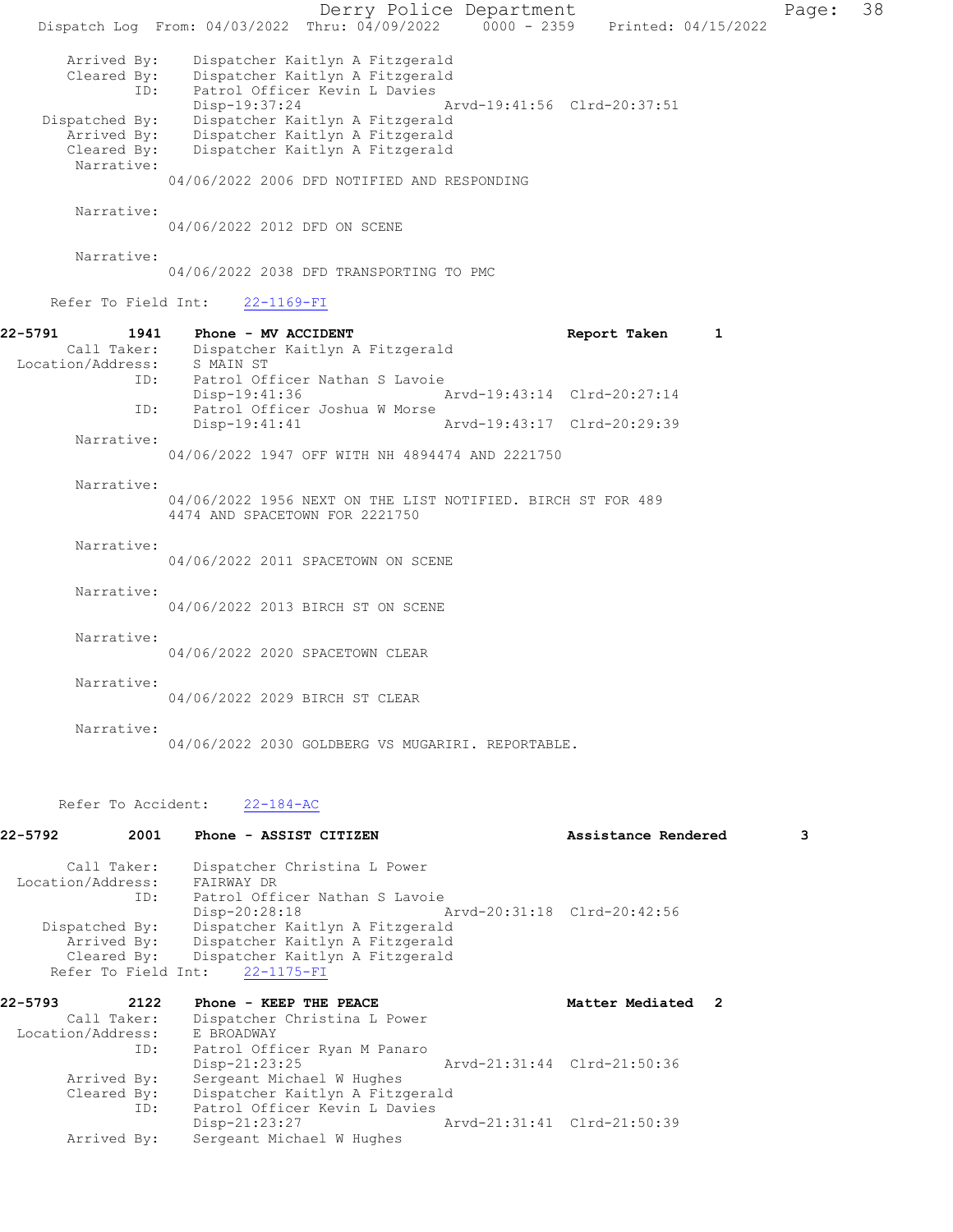Derry Police Department Fage: 39 Dispatch Log From: 04/03/2022 Thru: 04/09/2022 0000 - 2359 Printed: 04/15/2022 Cleared By: Dispatcher Kaitlyn A Fitzgerald 22-5794 2155 Phone - DOMESTIC DISTURBANCE Report Taken 1 Call Taker: Dispatcher Kaitlyn A Fitzgerald Location/Address: SHILAH DR ID: Patrol Officer Ryan M Panaro Disp-21:56:23 Arvd-21:57:46 Clrd-22:11:50 ID: Patrol Officer Joshua W Morse Disp-21:56:24 Arvd-21:58:51 Clrd-22:11:51 ID: Sergeant Jared Knox Disp-21:56:38 Arvd-21:59:45 Clrd-22:11:48 Refer To Incident: 22-581-OF 22-5795 2229 Phone - Wildlife Complaint Services Rendered 2 Call Taker: Dispatcher Kaitlyn A Fitzgerald Location/Address: CHANCELLOR DR ID: Patrol Officer Kevin L Davies Disp-22:38:05 Arvd-22:52:19 Clrd-23:03:41 Arrived By: Dispatcher Christine D Carlson Cleared By: Dispatcher Christine D Carlson Narrative: 04/06/2022 2234 INJURED PORCUPINE 22-5796 2319 Initiated - MV CHECK SENT ON THEIR WAY 1 Call Taker: Dispatcher Christine D Carlson Location/Address: [DY 130] N MAIN ST ID: Sergeant Patrick H Dawson Arvd-23:19:00 Clrd-23:19:55 22-5797 2320 Initiated - PROPERTY CHECK Services Rendered 2 Call Taker: Dispatcher Christine D Carlson Location/Address: ROLLINS ST ID: Patrol Officer Awess Abdulkadir Arvd-23:20:00 Clrd-23:20:29 22-5798 2324 Initiated - PROPERTY CHECK Services Rendered 2 Call Taker: Dispatcher Christine D Carlson Location/Address: HUMPHREY RD ID: Patrol Officer Michael Carnazzo Arvd-23:24:00 Clrd-23:25:13 22-5799 2328 Initiated - MV CHECK Services Rendered 1 Call Taker: Dispatcher Christine D Carlson Location/Address: RT 28 ID: Patrol Officer Michael Carnazzo Arvd-23:28:00 Clrd-23:30:00 22-5800 2329 Initiated - PROPERTY CHECK Services Rendered 2 Call Taker: Dispatcher Christine D Carlson Location/Address: PIERCE AVE ID: Patrol Officer Andrew R Kennedy Arvd-23:29:00 Clrd-23:29:51 22-5801 2330 Initiated - PROPERTY CHECK Services Rendered 2 Call Taker: Dispatcher Christine D Carlson Location/Address: RT 28 ID: Patrol Officer Michael Carnazzo Arvd-23:30:00 Clrd-23:35:03 22-5802 2351 Initiated - MV CHECK SENT ON THEIR WAY 1 Call Taker: Dispatcher Christine D Carlson Location/Address: CRYSTAL AVE ID: Patrol Officer Andrew R Kennedy Arvd-23:51:00 Clrd-04/07/2022 @ 00:04:22<br>ID: Patrol Officer Kevin L Davies Patrol Officer Kevin L Davies<br>Disp-23:55:09 Disp-23:55:09 Arvd-23:55:10 Clrd-04/07/2022 @ 00:04:20 Refer To Field Int: 22-1205-FI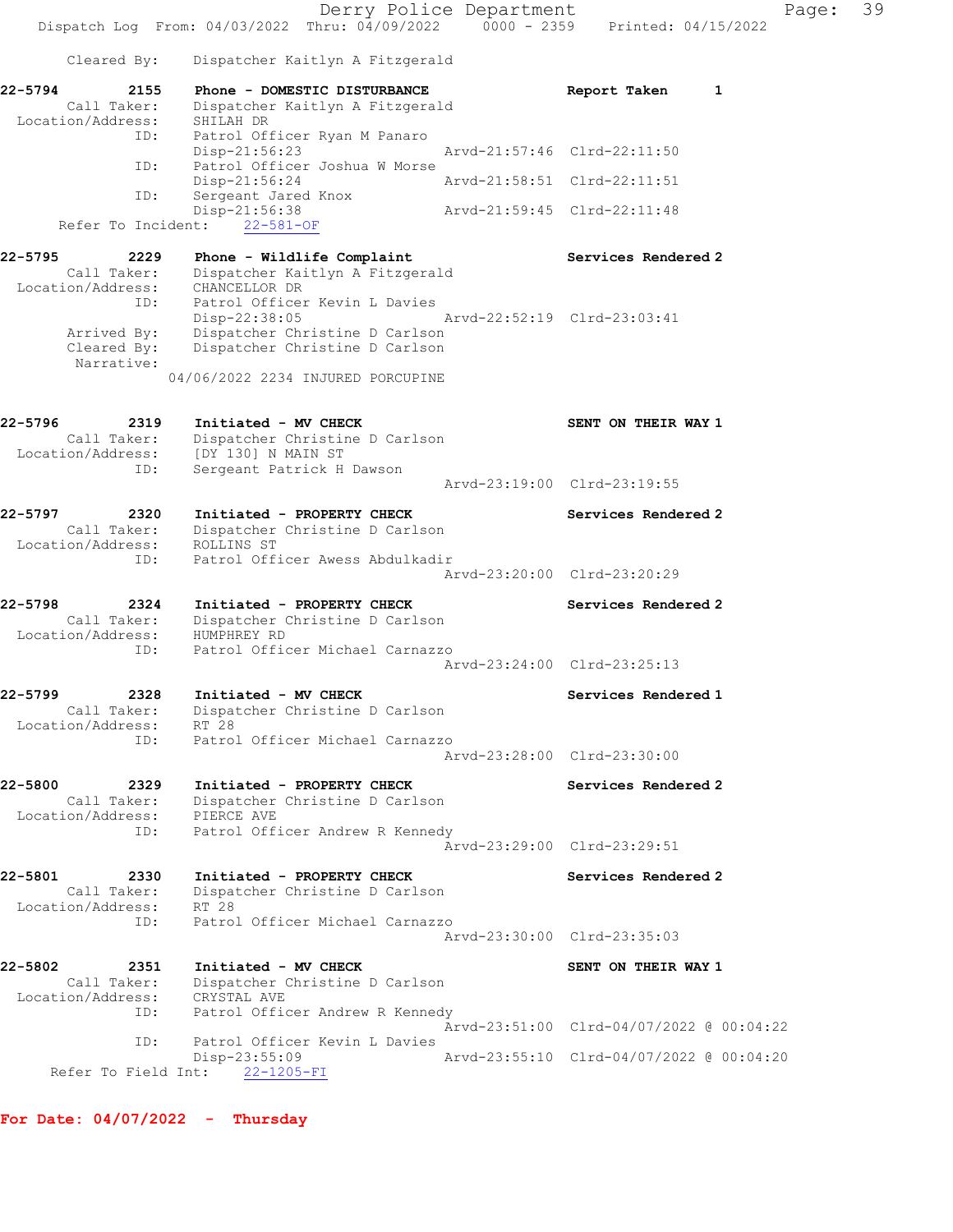|                                                     | Derry Police Department<br>Dispatch Log From: 04/03/2022 Thru: 04/09/2022<br>$0000 - 2359$ | Printed: 04/15/2022         |  |
|-----------------------------------------------------|--------------------------------------------------------------------------------------------|-----------------------------|--|
| 22-5803<br>0013<br>Call Taker:<br>Location/Address: | Initiated - MV STOP<br>Dispatcher Christine D Carlson<br>TSIENNETO RD + N MAIN ST          | Warning Issued<br>3         |  |
| ID:                                                 | Patrol Officer Awess Abdulkadir                                                            |                             |  |
| Refer To Citation:                                  | $22 - 1523 - CN$                                                                           | Arvd-00:13:00 Clrd-00:25:19 |  |
| $22 - 5804$<br>0024                                 | Initiated - MV STOP                                                                        | Warning Issued<br>3         |  |
| Call Taker:<br>Location/Address:                    | Dispatcher Christine D Carlson<br>FORDWAY ST                                               |                             |  |
| ID:                                                 | Patrol Officer Michael Carnazzo                                                            |                             |  |
| Refer To Citation:                                  | $22 - 1524 - CN$                                                                           | Arvd-00:24:00 Clrd-00:32:48 |  |
| 22-5805<br>0119                                     | Phone - DOMESTIC DISTURBANCE                                                               | Report Taken<br>1           |  |
| Call Taker:<br>Location/Address:                    | Patrol Officer Robert Corwin<br>RAILROAD AVE                                               |                             |  |
| ID:                                                 | Patrol Officer Andrew R Kennedy                                                            |                             |  |
| Arrived By:                                         | Disp-01:20:02<br>Dispatcher Christine D Carlson                                            | Arvd-01:22:16 Clrd-02:59:12 |  |
| Cleared By:                                         | Dispatcher Christine D Carlson                                                             |                             |  |
| ID:                                                 | Patrol Officer Awess Abdulkadir                                                            |                             |  |
|                                                     | $Disp-01:20:04$                                                                            | Arvd-01:21:45 Clrd-02:59:10 |  |
| Arrived By:                                         | Dispatcher Christine D Carlson                                                             |                             |  |
| Cleared By:<br>ID:                                  | Dispatcher Christine D Carlson<br>Patrol Officer Kevin L Davies                            |                             |  |
|                                                     | Disp-01:21:05                                                                              | Arvd-01:22:50 Clrd-01:50:24 |  |
| Dispatched By:                                      | Dispatcher Christine D Carlson                                                             |                             |  |
| Arrived By:                                         | Dispatcher Christine D Carlson                                                             |                             |  |
| Cleared By:                                         | Dispatcher Christine D Carlson                                                             |                             |  |
| ID:                                                 | Sergeant Patrick H Dawson<br>Disp-01:25:02                                                 | Arvd-01:25:03 Clrd-01:51:03 |  |
| Dispatched By:                                      | Dispatcher Christine D Carlson                                                             |                             |  |
| Arrived By:                                         | Dispatcher Christine D Carlson                                                             |                             |  |
| Cleared By:                                         | Dispatcher Christine D Carlson                                                             |                             |  |
| ID:                                                 | Patrol Officer Michael Carnazzo                                                            |                             |  |
|                                                     | Disp-01:36:30                                                                              | Arvd-01:36:31 Clrd-01:50:55 |  |
| Dispatched By:<br>Arrived By:                       | Dispatcher Christine D Carlson<br>Dispatcher Christine D Carlson                           |                             |  |
| Cleared By:                                         | Dispatcher Christine D Carlson                                                             |                             |  |
| Narrative:                                          |                                                                                            |                             |  |
|                                                     | 04/07/2022 0136 S7, 720 234 off on Sunset Cir                                              |                             |  |
| Narrative:                                          | 04/07/2022 0259 Subject released to sober party on scene                                   |                             |  |
| Refer To Incident:                                  | $22 - 583 - OF$                                                                            |                             |  |
| Refer To Incident:                                  | $22 - 584 - OF$                                                                            |                             |  |
| 22-5806<br>0159<br>Call Taker:                      | Phone - DRUG OVERDOSE<br>Dispatcher Christine D Carlson                                    | Report Taken<br>2           |  |
|                                                     |                                                                                            |                             |  |
|                                                     | Location/Address: N MAIN ST<br>ID: Patrol Officer Michael Carnazzo<br>Disp-02:00:12        | Arvd-02:08:21 Clrd-02:37:16 |  |
| ID:                                                 | Sergeant Patrick H Dawson<br>Disp-02:02:14<br>Arvd-02:08:23 Clrd-02:37:12                  |                             |  |
| Narrative:                                          |                                                                                            |                             |  |
|                                                     | 04/07/2022 0222 S7, 234 off at PMC                                                         |                             |  |
| Refer To Incident:                                  | 22-582-OF                                                                                  |                             |  |
| 22-5807<br>0323                                     | Phone - WELFARE CHECK                                                                      | Services Rendered 2         |  |
| Call Taker:<br>Location/Address: BALSAM PL          | Dispatcher Christine D Carlson                                                             |                             |  |
|                                                     |                                                                                            |                             |  |
| ID:                                                 | Patrol Officer Michael Carnazzo<br>Disp-03:25:04                                           | Arvd-03:33:04 Clrd-03:46:35 |  |
| ID:                                                 | Patrol Officer Awess Abdulkadir                                                            |                             |  |
|                                                     | Disp-03:25:05                                                                              | Arvd-03:37:05 Clrd-03:46:33 |  |
| Narrative:                                          |                                                                                            |                             |  |
|                                                     | 04/07/2022 0349 No issue                                                                   |                             |  |
| Refer To Field Int:                                 | $22 - 1202 - FI$                                                                           |                             |  |
|                                                     |                                                                                            |                             |  |

Page: 40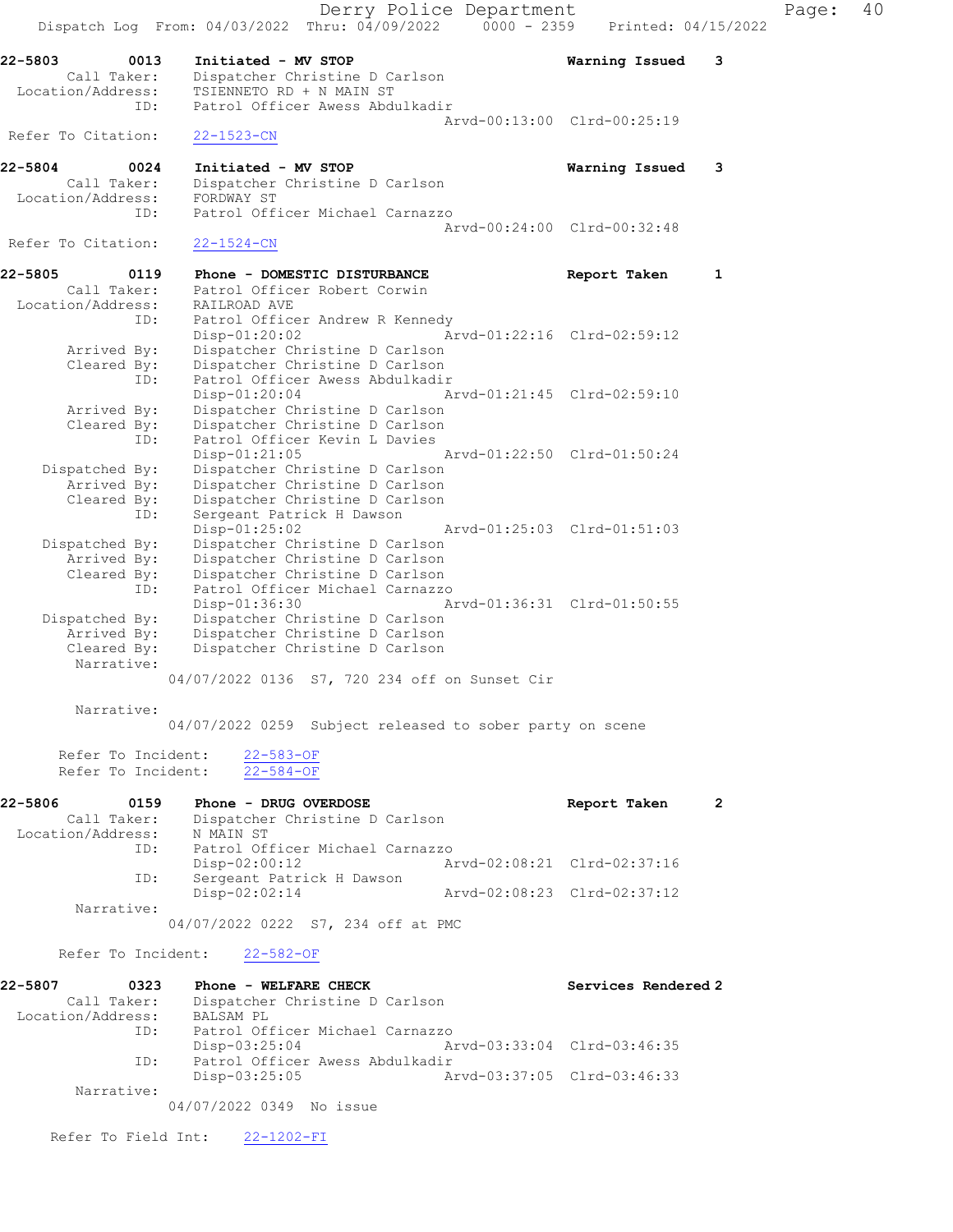| 22-5808                      | 0338                                      | Phone - DISTURBANCE                                                                             | Quieted on Request          | 1 |
|------------------------------|-------------------------------------------|-------------------------------------------------------------------------------------------------|-----------------------------|---|
| Location/Address:<br>ID:     | Call Taker:                               | Dispatcher Christine D Carlson<br>LINWOOD AVE                                                   |                             |   |
|                              |                                           | Patrol Officer Awess Abdulkadir<br>$Disp-03:46:41$                                              | Arvd-03:55:06 Clrd-04:04:28 |   |
|                              | ID:<br>Narrative:                         | Patrol Officer Michael Carnazzo<br>$Disp-03:46:42$                                              | Arvd-03:55:07 Clrd-04:04:26 |   |
|                              |                                           | 04/07/2022 0339 Neighbors throwing things around                                                |                             |   |
|                              | Refer To Field Int:                       | $22 - 1203 - FI$                                                                                |                             |   |
| 22-5809                      | 0641<br>Call Taker:                       | Phone - ANIMAL COMPLAINT<br>Dispatcher Christine D Carlson                                      | Could Not Locate 1          |   |
| Location/Address:            | ID:                                       | ISLAND POND RD<br>Patrol Officer James M McClafferty                                            |                             |   |
|                              | Dispatched By:                            | $Disp-07:04:20$<br>Dispatcher Jess W Arcand                                                     | Arvd-07:19:17 Clrd-07:21:26 |   |
|                              | Arrived By:<br>Cleared By:<br>Narrative:  | Dispatcher Jess W Arcand<br>Dispatcher Jess W Arcand                                            |                             |   |
|                              |                                           | 04/07/2022 0642 Small Yorkie running loose in lot                                               |                             |   |
| 22-5810                      | 0710                                      | Phone - NOISE COMPLAINT                                                                         | Services Rendered 2         |   |
| Location/Address:            | Call Taker:<br>ID:                        | Dispatcher Jess W Arcand<br>N HIGH ST<br>Patrol Officer Blake A Martineau                       |                             |   |
|                              |                                           | Disp-07:11:20                                                                                   | Arvd-07:17:11 Clrd-07:20:24 |   |
| 22-5811<br>Location/Address: | 0731<br>Call Taker:                       | Initiated - PROPERTY CHECK<br>Dispatcher Jess W Arcand<br>FORDWAY ST                            | Services Rendered 2         |   |
|                              | ID:                                       | Patrol Officer Nicholas M Granville                                                             | Arvd-07:31:00 Clrd-07:39:47 |   |
| 22-5812<br>Location/Address: | 0758<br>Call Taker:                       | Initiated - MV STOP<br>Dispatcher Jess W Arcand<br>ELM ST                                       | Warning Issued              | 3 |
|                              | ID:                                       | Patrol Officer Nicholas M Granville                                                             | Arvd-07:58:00 Clrd-08:01:58 |   |
| Refer To Citation:           |                                           | $22 - 1525 - CN$                                                                                |                             |   |
| 22-5813<br>Location/Address: | 0806<br>Call Taker:                       | Initiated - MV STOP<br>Dispatcher Jess W Arcand<br>E DERRY RD                                   | Warning Issued              | 3 |
|                              | ID:                                       | Patrol Officer Sara R Joyce                                                                     | Arvd-08:06:00 Clrd-08:11:58 |   |
| Refer To Citation:           |                                           | $22 - 1526 - CN$                                                                                |                             |   |
| 22-5814                      | 0826                                      | Phone - CRIMINAL THREAT                                                                         | Report Taken                | 2 |
|                              | Call Taker:<br>ID:                        | Dispatcher Jess W Arcand<br>Location/Address: W BROADWAY<br>Patrol Officer Nicholas M Granville |                             |   |
|                              | Refer To Field Int:<br>Refer To Incident: | $Disp-10:34:22$<br>22-1252-FI<br>$22 - 586 - OF$                                                | Arvd-10:36:15 Clrd-11:02:07 |   |
| 22-5815                      | 0826                                      | Other - SUSPICIOUS ACTIVITY                                                                     | Services Rendered 2         |   |
| Location/Address:            | Call Taker:<br>ID:                        | Dispatcher Jess W Arcand<br>MANCHESTER RD<br>Patrol Officer Blake A Martineau                   |                             |   |
|                              | Refer To Field Int:                       | Disp-09:43:29<br>22-1170-FI                                                                     | Arvd-09:43:31 Clrd-10:33:59 |   |
| 22-5816                      | 0827                                      | Phone - DISTURBANCE                                                                             | Arrest(s) Made              | 1 |
| Location/Address:            | Call Taker:<br>ID:                        | Dispatcher Jess W Arcand<br>MANCHESTER RD<br>Patrol Officer Blake A Martineau                   |                             |   |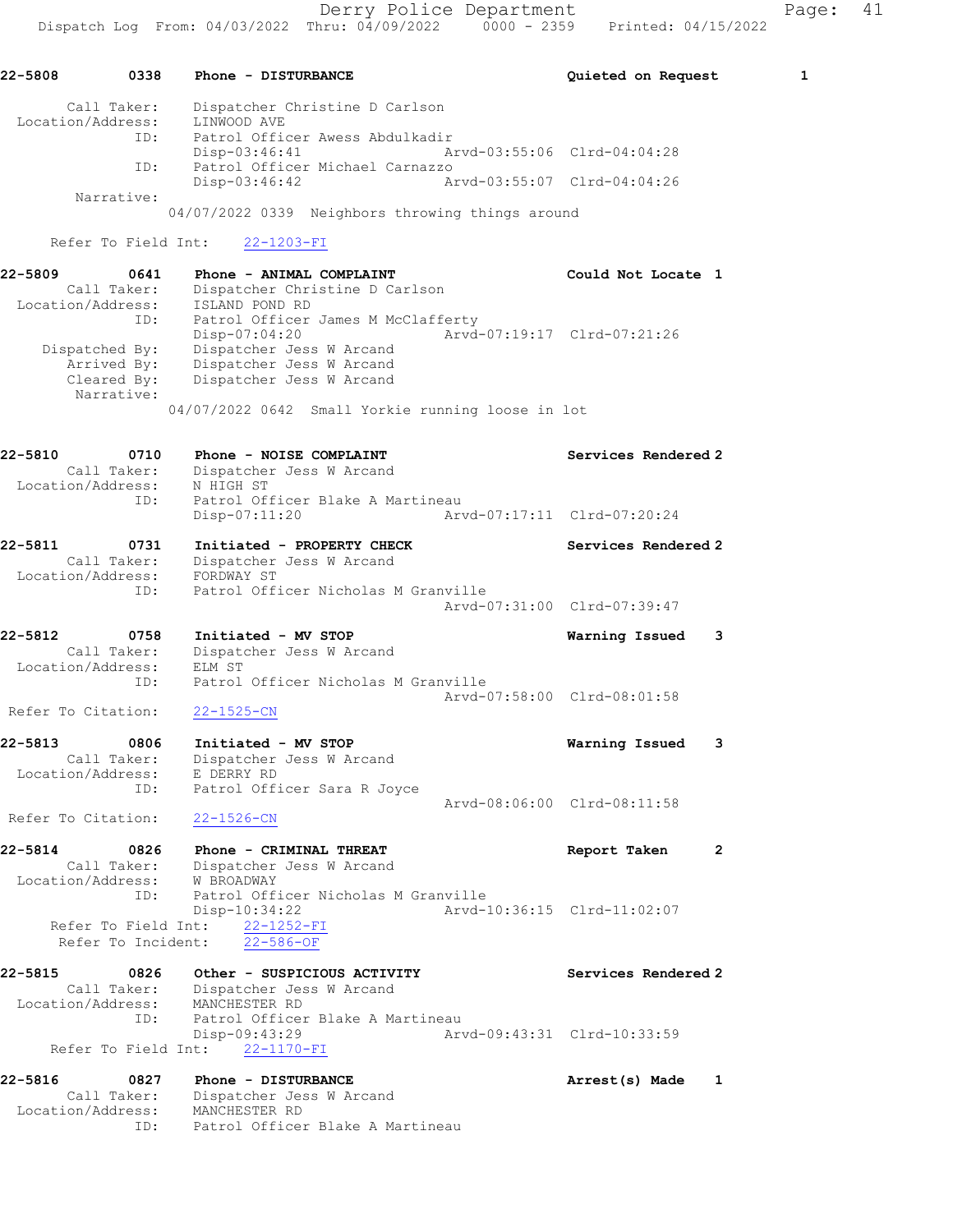Derry Police Department Fage: 42 Dispatch Log From: 04/03/2022 Thru: 04/09/2022 0000 - 2359 Printed: 04/15/2022

|            | Disp-08:28:17<br>Arvd-08:28:47 Clrd-09:35:59                                                     |  |
|------------|--------------------------------------------------------------------------------------------------|--|
| ID:        | Sergeant Patrick H Dawson<br>Disp-08:28:20<br>Arvd-08:28:22 Clrd-10:35:47                        |  |
| ID:        | Patrol Officer Sara R Joyce                                                                      |  |
| ID:        | $Disp-08:28:26$<br>Arvd-08:28:45 Clrd-09:43:37<br>Patrol Officer Nicholas M Granville            |  |
| ID:        | Disp-08:29:30<br>Arvd-08:29:44 Clrd-08:43:00<br>Patrol Officer James M McClafferty               |  |
| ID:        | Disp-08:37:28<br>Arvd-08:41:11 Clrd-10:35:50<br>Patrol Officer Nicholas M Granville              |  |
|            | Disp-08:44:26<br>Arvd-08:44:32 Clrd-09:01:49                                                     |  |
| ID:        | Detective Victoria M Kidd<br>Disp-09:21:24<br>Arvd-09:21:26 Clrd-10:35:52                        |  |
| ID:        | Patrol Officer Blake A Martineau<br>$Disp-11:26:07$<br>Arvd-11:26:14 Clrd-13:08:41               |  |
| ID:        | Detective Victoria M Kidd<br>Disp-11:26:12<br>Arvd-11:26:15 Clrd-11:46:57                        |  |
| Narrative: | 04/07/2022 0828 S7 ONE IN CUSTODY                                                                |  |
|            |                                                                                                  |  |
| Narrative: | 04/07/2022 0835 136 EN ROUTE TO HQ WITH ONE SM 74094.7                                           |  |
| Narrative: |                                                                                                  |  |
|            | 04/07/2022 0837 OFF AT HQ EM 74095.1                                                             |  |
| Narrative: |                                                                                                  |  |
|            | 04/07/2022 0841 NEXT ON LIST RECOVERY SOLUTIONS NOTIFIED AND<br>RESPONDING FOR NH 4908766        |  |
| Narrative: |                                                                                                  |  |
|            | 04/07/2022 0846 RECOVERY ON SCENE                                                                |  |
| Narrative: | 04/07/2022 0918 IDENTIFIED AS:                                                                   |  |
|            | MICHAEL TALIADOROS                                                                               |  |
|            | 38 KRISTIN DR                                                                                    |  |
|            | DERRY NH<br>DOB 7/28/93                                                                          |  |
|            | CHARGED WITH: RESISTING ARREST, FALSIFYING PHYSICAL<br>EVIDENCE, AND ASSAULT ON A POLICE OFFICER |  |
| Narrative: |                                                                                                  |  |
|            | 04/07/2022 0926 PLACED IN CELL 3                                                                 |  |
| Narrative: |                                                                                                  |  |
|            | 04/07/2022 1001 SUBJECT CHECKED                                                                  |  |
| Narrative: | 04/07/2022 1030 SUBJECT CHECKED                                                                  |  |
|            |                                                                                                  |  |
| Narrative: | 04/07/2022 1104 SUBJECT CHECKED                                                                  |  |
| Narrative: |                                                                                                  |  |
|            | 04/07/2022 1124 SUBJECT HELD ON A 72HR HOLD PER PROBATION                                        |  |
| Narrative: |                                                                                                  |  |
|            |                                                                                                  |  |
|            | 04/07/2022 1142 SUBJECT HELD ON PREVENTATIVE DETENTION PER<br>BC MENCIS                          |  |
|            |                                                                                                  |  |
| Narrative: | 04/07/2022 1146 425 TRANSPORTING ONE TO BRENTWOOD SM                                             |  |
|            | 56990.9                                                                                          |  |
| Narrative: |                                                                                                  |  |
| Narrative: | 04/07/2022 1220 OFF AT BRENTWOOD EM 57012.5                                                      |  |

04/07/2022 1246 SUBJECT RELEASED TO RC HOC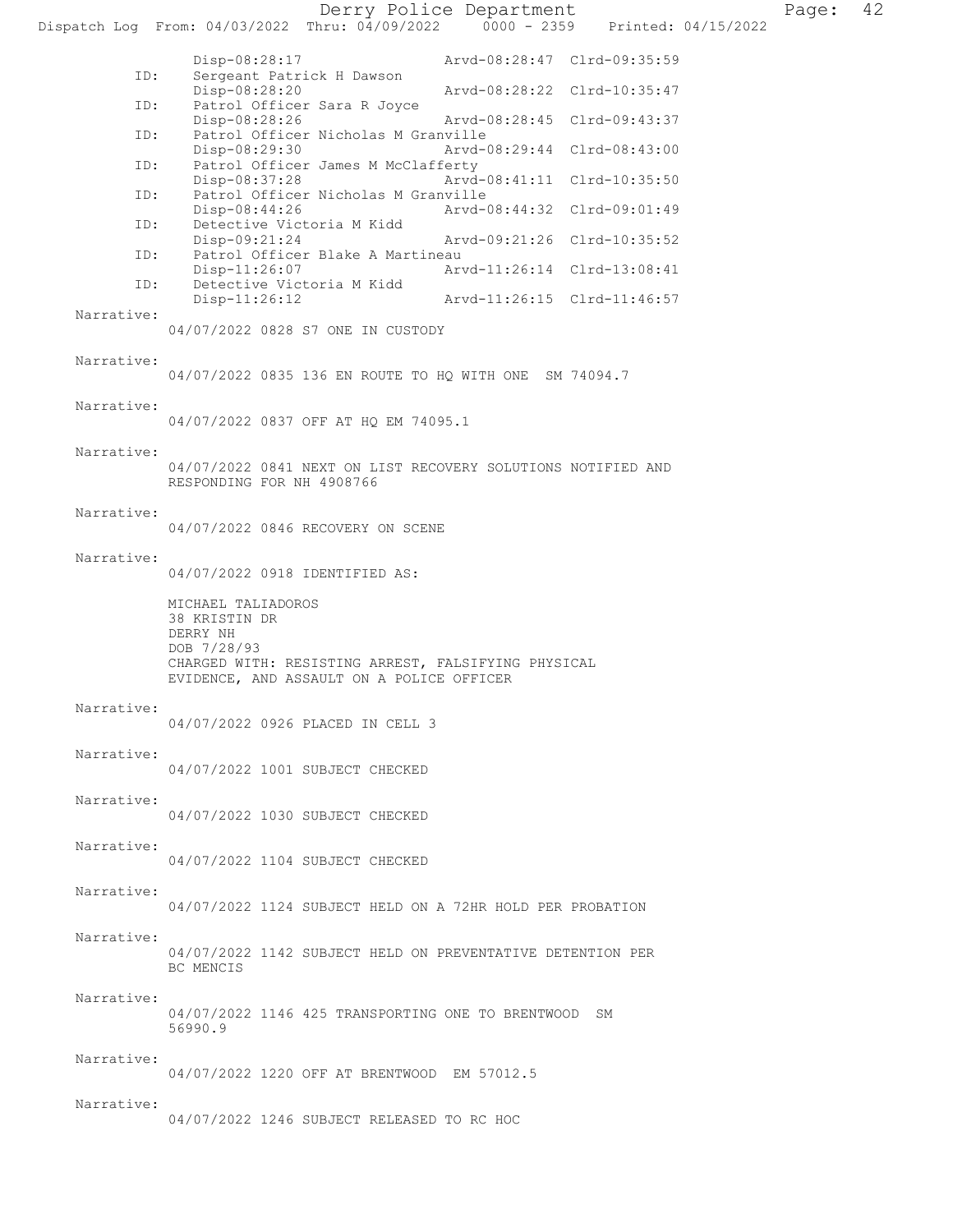Derry Police Department Fage: 43 Dispatch Log From: 04/03/2022 Thru: 04/09/2022 0000 - 2359 Printed: 04/15/2022 Refer To Arrest: 22-317-AR 22-5817 0843 Initiated - FOUND/LOST PROPERTY Report Taken 3 Call Taker: Dispatcher Jess W Arcand Location/Address: MANCHESTER RD ID: Patrol Officer Nicholas M Granville Arvd-08:43:00 Clrd-08:44:26 Narrative: 04/07/2022 0844 FOUND WALLET Refer To Incident: 22-585-OF 22-5818 0901 Initiated - FOLLOW-UP No Action Required 2 Call Taker: Dispatcher Jess W Arcand Location/Address: COURTHOUSE LN ID: Patrol Officer Nicholas M Granville Arvd-09:01:00 Clrd-09:38:44 22-5819 1022 Initiated - FOLLOW-UP 12 No Action Required 2 Call Taker: Dispatcher Jess W Arcand Location/Address: ASHLEIGH DR ID: Patrol Officer Sara R Joyce Arvd-10:22:00 Clrd-10:27:31 22-5820 1044 Initiated - MV STOP Summons Issued 3 Call Taker: Dispatcher Jess W Arcand Location/Address: CRYSTAL AVE ID: Patrol Officer Jeffrey R Pike Arvd-10:44:00 Clrd-10:52:24 Refer To Citation: 22-816-010023 22-5821 1045 Initiated - MV STOP Warning Issued 3 Call Taker: Dispatcher Jess W Arcand Location/Address: MANCHESTER RD ID: Patrol Officer Blake A Martineau Arvd-10:45:00 Clrd-10:51:16 Refer To Citation: 22-1527-CN 22-5822 1047 Initiated - MV STOP Summons Issued 3 Call Taker: Dispatcher Jess W Arcand Location/Address: HAMPSTEAD RD ID: Patrol Officer Sara R Joyce Arvd-10:47:00 Clrd-10:55:47 Refer To Citation: 22-816-000015 22-5823 1051 Phone - WELFARE CHECK Services Rendered 2 Call Taker: Dispatcher Jess W Arcand Location/Address: LAWRENCE RD ID: Patrol Officer James M McClafferty Disp-11:00:06 Arvd-11:05:00 Clrd-11:22:51 Refer To Field Int: 22-1171-FI 22-5824 1105 Initiated - MV STOP Summons Issued 3 Call Taker: Dispatcher Jess W Arcand Location/Address: W BROADWAY ID: Patrol Officer Jeffrey R Pike Arvd-11:05:00 Clrd-11:11:09 Refer To Citation: 22-816-010024 22-5825 1112 Initiated - SUBPOENA DELIVERY Served 1 Call Taker: Dispatcher Jess W Arcand Location/Address: MANNING ST ID: Patrol Officer Blake A Martineau Arvd-11:12:00 Clrd-11:21:06 22-5826 1118 Initiated - MV STOP Summons Issued 3 Call Taker: Dispatcher Jess W Arcand Location/Address: W BROADWAY ID: Patrol Officer Jeffrey R Pike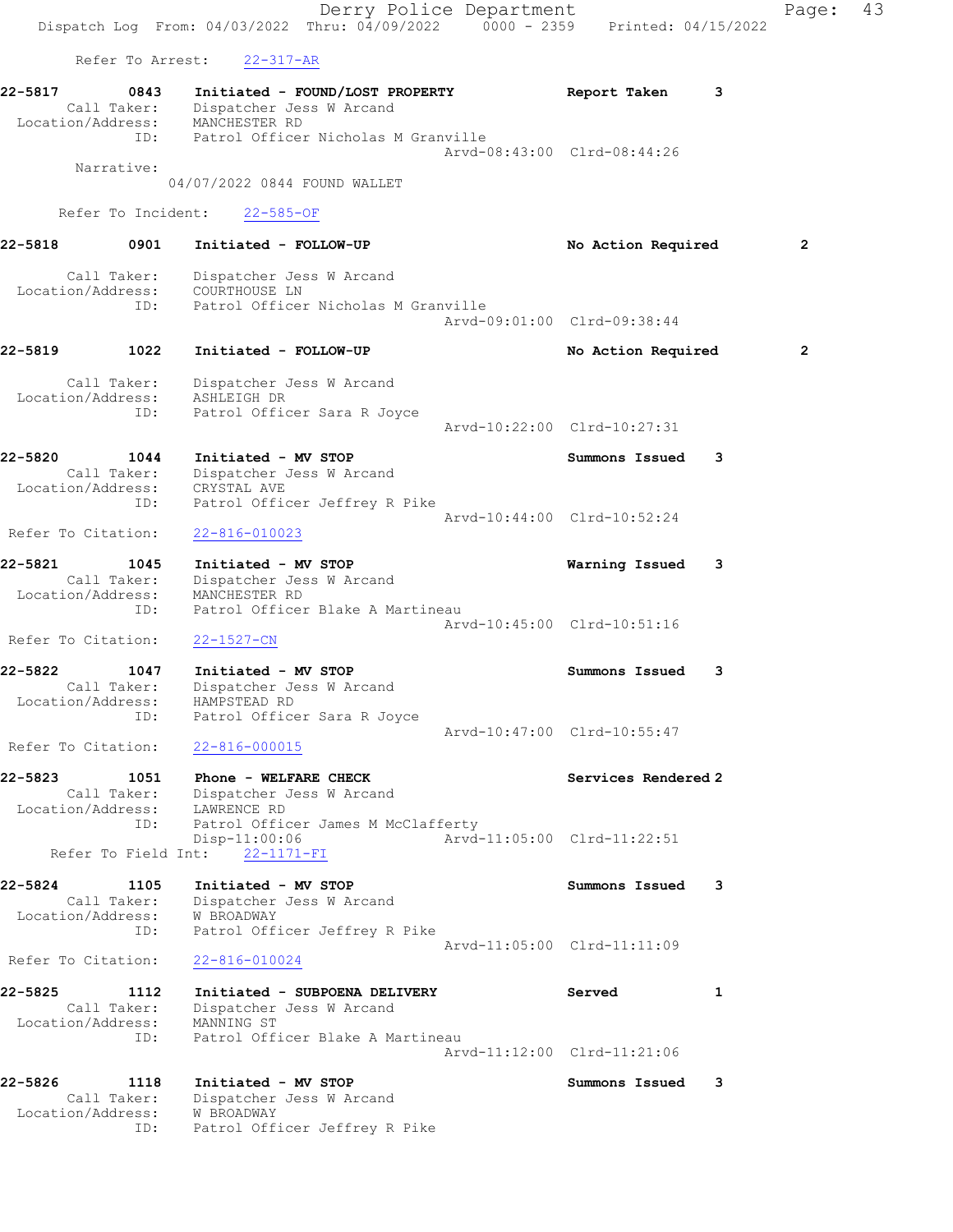Refer To Citation: 22-816-010025

Arvd-11:18:00 Clrd-11:26:17

22-5827 1119 Initiated - JUVENILE OFFENSES Report Taken 2 Call Taker: Dispatcher Jess W Arcand Location/Address: PINKERTON ST ID: Patrol Officer Brian J Landry Arvd-11:19:00 Clrd-11:59:21 ID: Patrol Officer Charles L Doherty<br>Disp-11:25:14 Arv Disp-11:25:14 Arvd-11:25:21 Clrd-11:59:15 ID: Patrol Officer Sara R Joyce<br>Disp-11:25:26 Disp-11:25:26 Clrd-11:25:49 ID: Patrol Officer James M McClafferty Disp-11:25:45 Arvd-11:38:43 Clrd-12:25:31 Narrative: 04/07/2022 1153 SUBJECT DETAINED IDENTIFIED AS IEA Refer To P/C: 22-318-AR 22-5828 1135 Initiated - MV STOP Warning Issued 3 Call Taker: Dispatcher Jess W Arcand Location/Address: W BROADWAY + ELM ST ID: Patrol Officer Jeffrey R Pike Arvd-11:35:00 Clrd-11:43:16 Refer To Citation: 22-1529-CN 22-5829 1149 Initiated - MV STOP Warning Issued 3 Call Taker: Dispatcher Jess W Arcand Location/Address: W BROADWAY ID: Patrol Officer Jeffrey R Pike Arvd-11:49:00 Clrd-11:54:13 Refer To Citation: 22-1530-CN 22-5830 1151 Initiated - FOLLOW-UP No Action Required 2 Call Taker: Dispatcher Jess W Arcand Location/Address: MUNICIPAL DR ID: Patrol Officer Nicholas M Granville Arvd-11:51:00 Clrd-12:01:13 22-5831 1202 Initiated - MV STOP Warning Issued 3 Call Taker: Dispatcher Jess W Arcand Location/Address: E BROADWAY ID: Patrol Officer Jeffrey R Pike Arvd-12:02:00 Clrd-12:11:17 Refer To Citation: 22-1531-CN 22-5832 1203 Walk-In - ASSIST CITIZEN ADVICE GIVEN 3 Call Taker: Dispatcher Jess W Arcand Location/Address: MUNICIPAL DR ID: Patrol Officer Sara R Joyce Disp-12:04:05 Arvd-12:04:18 Clrd-12:04:29 Refer To Field Int: 22-1204-FI 22-5833 1223 Initiated - MV STOP Warning Issued 3 Call Taker: Dispatcher Jess W Arcand Location/Address: E BROADWAY + RAILROAD AVE ID: Patrol Officer Jeffrey R Pike Arvd-12:23:00 Clrd-12:32:34 Refer To Citation: 22-1532-CN 22-5834 1232 Initiated - MV STOP Warning Issued 3 Call Taker: Dispatcher Jess W Arcand Location/Address: E BROADWAY ID: Patrol Officer Jeffrey R Pike Arvd-12:32:00 Clrd-12:39:24 Cleared By: Patrol Officer Jeffrey R Pike Refer To Citation: 22-1533-CN 22-5835 1250 Initiated - MV STOP Warning Issued 3 Call Taker: Dispatcher Jess W Arcand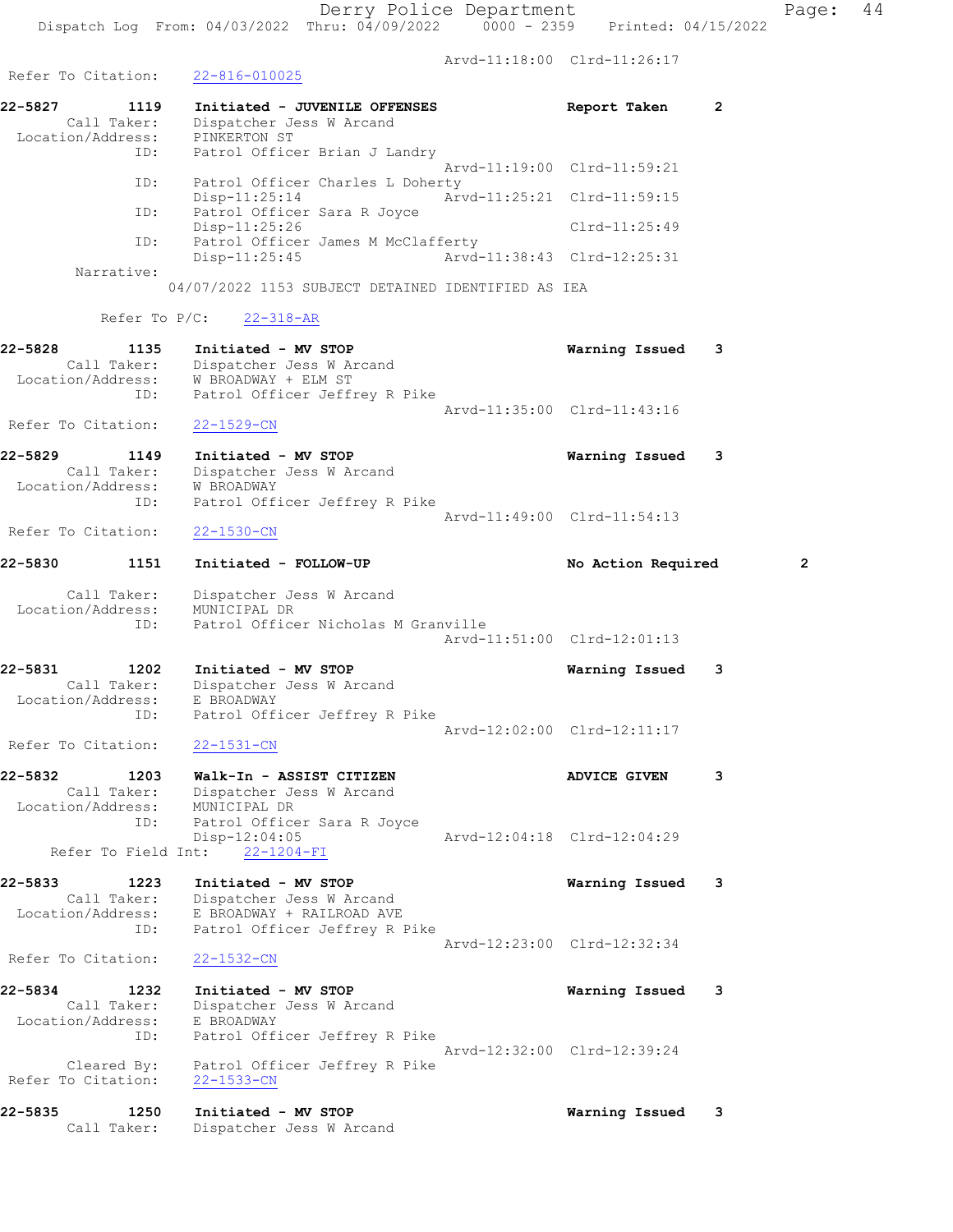Derry Police Department The Page: 45 Dispatch Log From: 04/03/2022 Thru: 04/09/2022 0000 - 2359 Printed: 04/15/2022 Location/Address: W BROADWAY ID: Patrol Officer Jeffrey R Pike Arvd-12:50:00 Clrd-13:00:08 Refer To Citation: 22-1534-CN 22-6112 1300 Walk-In - Emergency Information Services Rendered 2 Call Taker: Patrol Officer Erin E Sullivan Location/Address: [DY 2] MUNICIPAL DR ID: Patrol Officer Erin E Sullivan Disp-12:35:26 Arvd-12:35:31 Clrd-04/11/2022 @ 12:35:55 Narrative: Safety Net Registration Refer To Field Int: 22-1227-FI 22-5836 1301 Initiated - Child Advocacy Center No Action Required 3 Call Taker: Dispatcher Jess W Arcand Location/Address: BIRCH ST ID: Detective Peter A Houlis Arvd-13:01:00 Clrd-14:32:08 22-5837 1302 Initiated - MV STOP Summons Issued 3 Call Taker: Dispatcher Jess W Arcand Location/Address: FORDWAY ST + AIKEN ST ID: Patrol Officer Jeffrey R Pike Arvd-13:02:00 Clrd-13:12:13 Refer To Citation: 22-1535-CN 22-5838 1307 Initiated - SUSPICIOUS ACTIVITY Report Taken 2 Call Taker: Detective Victoria M Kidd Location/Address: SENTER COVE RD ID: Detective Victoria M Kidd Arvd-13:07:00 Clrd-13:39:48 Refer To Incident: 22-587-OF 22-5839 1319 Initiated - MV STOP Warning Issued 3 Call Taker: Dispatcher Jess W Arcand Location/Address: W BROADWAY ID: Patrol Officer Jeffrey R Pike Arvd-13:19:00 Clrd-13:25:03 Refer To Citation: 22-1536-CN 22-5840 1325 Initiated - FOLLOW-UP No Action Required 2 Call Taker: Dispatcher Jess W Arcand Location/Address: ASHLEIGH DR ID: Patrol Officer Sara R Joyce Arvd-13:25:00 Clrd-13:34:52 22-5861 1326 Initiated - ASSIST CITIZEN Assistance Rendered 3 Call Taker: Detective Victoria M Kidd Location/Address: [DY 2] MUNICIPAL DR ID: Detective Victoria M Kidd Arvd-13:26:00 Clrd-16:37:06 Refer To Field Int: 22-1174-FI 22-5841 1327 Initiated - MV STOP Summons Issued 3 Call Taker: Dispatcher Jess W Arcand Location/Address: W BROADWAY ID: Patrol Officer Jeffrey R Pike Arvd-13:27:00 Clrd-13:35:35 Refer To Citation: 22-816-010026 22-5842 1330 Phone - WELFARE CHECK 1120 Phone 2 Call Taker: Dispatcher Jess W Arcand Location/Address: FAIRWAY DR ID: Patrol Officer James M McClafferty Disp-13:35:13 Arvd-13:40:56 Clrd-13:48:40 ID: Patrol Officer Sara R Joyce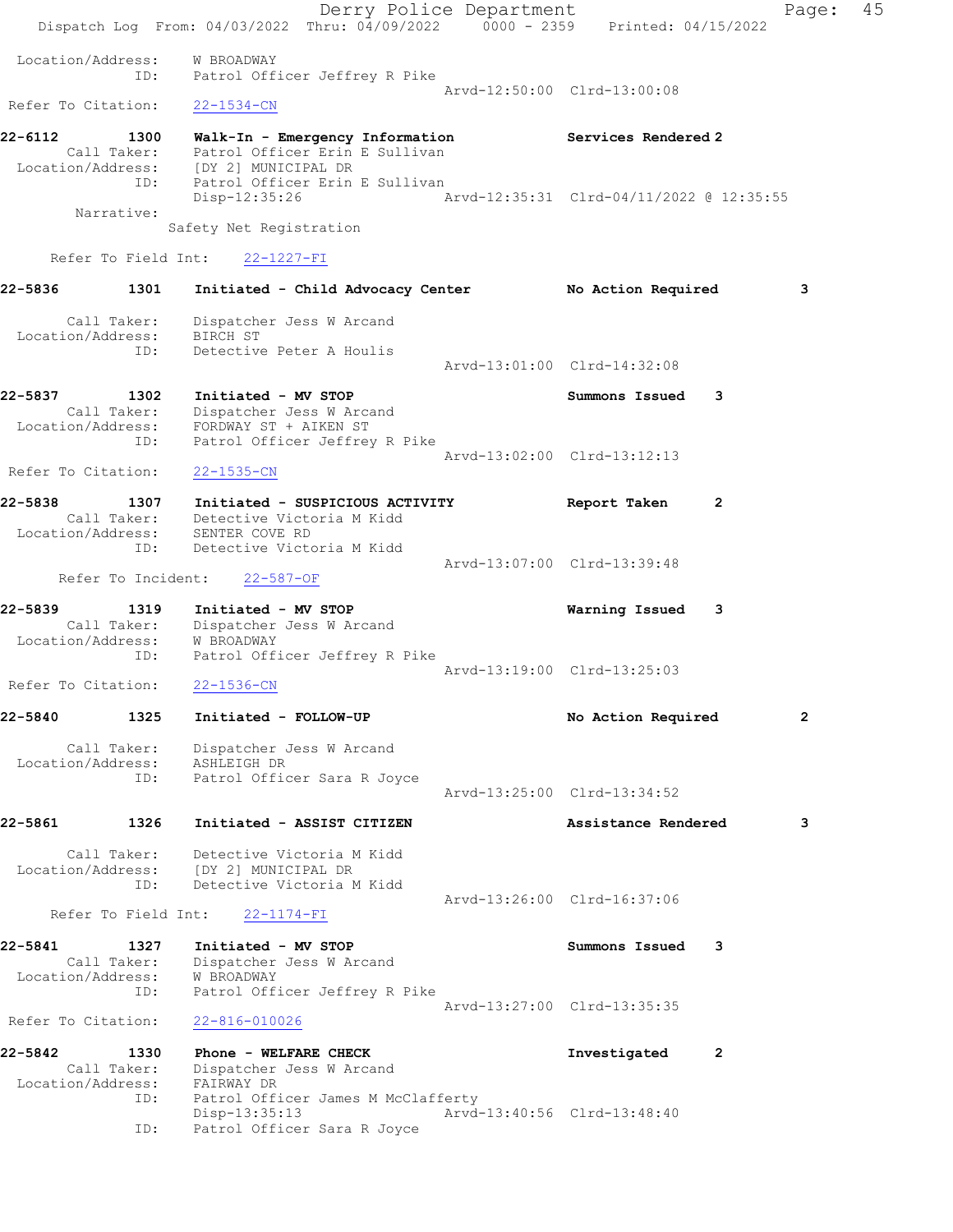Derry Police Department Fage: 46 Dispatch Log From: 04/03/2022 Thru: 04/09/2022 0000 - 2359 Printed: 04/15/2022 Disp-13:35:22 Arvd-13:40:58 Clrd-13:49:40 22-5843 1344 Initiated - PARKING COMPLAINT **Parking Ticket Issued** 1 Call Taker: Dispatcher Jess W Arcand Location/Address: MAPLE ST ID: Patrol Officer Jeffrey R Pike Arvd-13:44:00 Clrd-13:46:04 22-5844 1347 Initiated - MV STOP Warning Issued 3 Call Taker: Dispatcher Jess W Arcand Location/Address: FRANKLIN ST + HOWARD ST ID: Patrol Officer Jeffrey R Pike Arvd-13:47:00 Clrd-13:51:58 Refer To Citation: 22-1538-CN 22-5845 1355 Initiated - MV STOP Warning Issued 3 Call Taker: Dispatcher Jess W Arcand Location/Address: LENOX RD ID: Patrol Officer Jeffrey R Pike Arvd-13:55:00 Clrd-14:03:33 Refer To Citation: 22-1539-CN 22-5846 1404 Initiated - MV STOP Warning Issued 3 Call Taker: Dispatcher Jess W Arcand Location/Address: PARKLAND DR ID: Patrol Officer Jeffrey R Pike Arvd-14:04:00 Clrd-14:07:29 Refer To Citation: 22-1540-CN 22-5847 1407 Phone - ASSIST CITIZEN Services Rendered 3 Call Taker: Dispatcher Jess W Arcand Location/Address: FAIRWAY DR ID: Patrol Officer James M McClafferty Disp-14:11:49 Arvd-14:11:51 Clrd-14:16:12 22-5848 1413 Initiated - MV STOP Warning Issued 3 Call Taker: Dispatcher Jess W Arcand Location/Address: E BROADWAY ID: Patrol Officer Jeffrey R Pike Arvd-14:13:00 Clrd-14:21:49 Refer To Citation: 22-1541-CN 22-5849 1422 Initiated - MV STOP Warning Issued 3 Call Taker: Dispatcher Jess W Arcand Location/Address: E DERRY RD ID: Patrol Officer Sara R Joyce Arvd-14:22:00 Clrd-14:26:55 Refer To Citation: 22-1542-CN 22-5850 1423 Initiated - PED CHECK SENT ON THEIR WAY 2 Call Taker: Dispatcher Jess W Arcand Location/Address: E BROADWAY + CRYSTAL AVE ID: Patrol Officer Jeffrey R Pike Arvd-14:23:00 Clrd-14:33:51 ID: Patrol Officer James M McClafferty<br>Disp-14:23:28 Arvd-Disp-14:23:28 Arvd-14:26:09 Clrd-14:33:51<br>ID: Patrol Officer Blake A Martineau Patrol Officer Blake A Martineau Disp-14:26:19 Arvd-14:26:21 Clrd-14:33:51 22-5851 1434 Initiated - MV STOP Warning Issued 3 Call Taker: Dispatcher Jess W Arcand Location/Address: CRYSTAL AVE ID: Patrol Officer Nicholas M Granville Arvd-14:34:00 Clrd-14:37:21 Refer To Citation: 22-1543-CN 22-5852 1519 Phone - NEIGHBORHOOD DISPUTE Services Rendered 2 Call Taker: Dispatcher Kaitlyn A Fitzgerald Location/Address: BELMONT TER

ID: Patrol Officer Nathan S Lavoie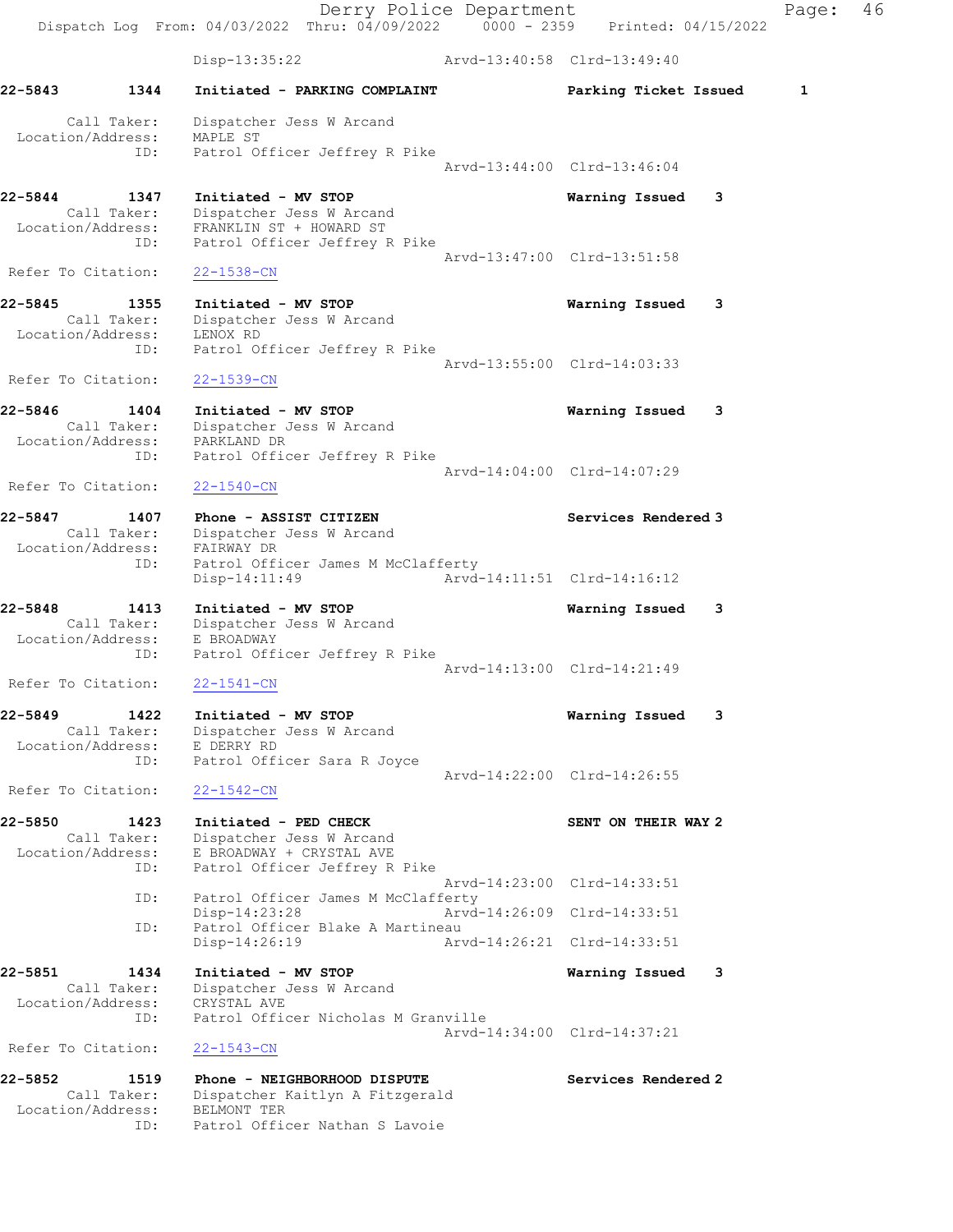Derry Police Department Fage: 47 Dispatch Log From: 04/03/2022 Thru: 04/09/2022 0000 - 2359 Printed: 04/15/2022 Disp-15:22:12 Arvd-15:31:25 Clrd-15:57:52 Narrative: 04/07/2022 1545 DOG WANDERING INTO NEIGHBORS YARD Narrative: 04/07/2022 1551 117 OFF ON DONOVAN DR Refer To Field Int: 22-1240-FI 22-5853 1525 Initiated - FOLLOW-UP No Action Required 2 Call Taker: Dispatcher Kaitlyn A Fitzgerald Location/Address: PARKLAND DR ID: Patrol Officer Ryan M Panaro Arvd-15:25:00 Clrd-15:33:51 22-5854 1533 Initiated - MV STOP Warning Issued 3 Call Taker: Dispatcher Kaitlyn A Fitzgerald Location/Address: ROCKINGHAM RD + LAWRENCE RD ID: Patrol Officer Joshua W Morse Arvd-15:33:00 Clrd-15:37:30 Refer To Citation: 22-1544-CN 22-5855 1548 Phone - ROAD RAGE ADVICE GIVEN 1 Call Taker: Dispatcher Kaitlyn A Fitzgerald Location/Address: TSIENNETO RD ID: Patrol Officer Samuel J Troy Disp-15:49:31 Arvd-15:52:40 Clrd-16:10:07 Narrative: 04/07/2022 1610 PAST TENSE Refer To Field Int: 22-1242-FI 22-5856 1548 Initiated - MV STOP Warning Issued 3 Call Taker: Sergeant Michael W Hughes Location/Address: ROCKINGHAM RD ID: Patrol Officer Joshua W Morse Arvd-15:48:00 Clrd-15:53:20 Cleared By: Dispatcher Kaitlyn A Fitzgerald Refer To Citation: 22-1545-CN 22-5857 1604 Initiated - SUBPOENA DELIVERY 1990 Not Served 1 Call Taker: Dispatcher Kaitlyn A Fitzgerald Location/Address: SUNSET CIR ID: Patrol Officer Joshua W Morse Arvd-16:04:00 Clrd-16:08:46 22-5858 1620 Initiated - INTERNET OFFENSES Report Taken 2<br>Call Taker: Dispatcher Kaitlyn A Fitzgerald Call Taker: Dispatcher Kaitlyn A Fitzgerald Location/Address: MUNICIPAL DR ID: Detective Scott A Tompkins Arvd-16:20:00 Clrd-16:20:52 Refer To Incident: 22-588-OF 22-5859 1620 Initiated - FOLLOW-UP No Action Required 2 Call Taker: Dispatcher Kaitlyn A Fitzgerald Location/Address: BELMONT TER ID: Patrol Officer Nathan S Lavoie Arvd-16:20:00 Clrd-16:29:18 22-5860 1635 Initiated - MV STOP Warning Issued 3 Call Taker: Dispatcher Kaitlyn A Fitzgerald Location/Address: ROCKINGHAM RD + LAWRENCE RD ID: Patrol Officer Joshua W Morse Arvd-16:35:00 Clrd-16:45:21<br>22-1546-CN Refer To Citation: 22-5862 1642 Initiated - SUBPOENA DELIVERY Served 1 Call Taker: Dispatcher Kaitlyn A Fitzgerald Location/Address: PINGREE HILL RD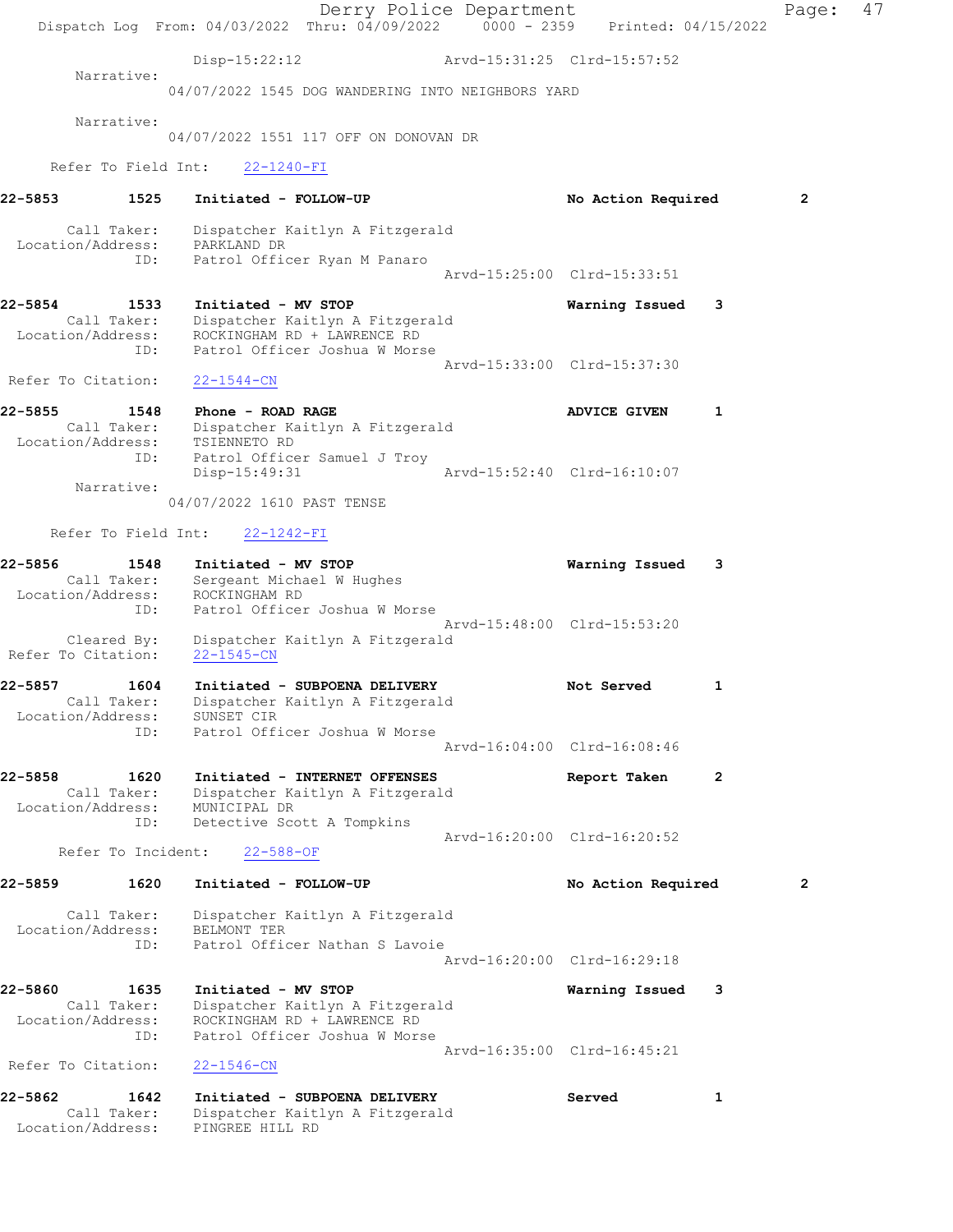Derry Police Department Page: 48 Dispatch Log From:  $04/03/2022$  Thru:  $04/09/2022$  0000 - 2359 Printed: 04/15/2022 ID: Patrol Officer Nathan S Lavoie Arvd-16:42:00 Clrd-16:49:14 22-5863 1650 Phone - ASSIST CITIZEN 1988 ADVICE GIVEN 3 Call Taker: Dispatcher Kaitlyn A Fitzgerald Location/Address: PINE ISLE DR ID: Patrol Officer Nathan S Lavoie<br>Disp-16:54:56 Disp-16:54:56 Arvd-16:57:27 Clrd-17:10:53 ID: Patrol Officer Samuel J Troy Disp-16:55:00 Arvd-16:57:19 Clrd-16:57:40 Disp-16:55:00<br>ID: Sergeant Jared Knox Disp-16:55:07 Clrd-17:00:10 ID: Patrol Officer Samuel J Troy<br>Disp-16:57:44 Disp-16:57:44 Arvd-16:57:46 Clrd-17:10:51 Refer To Field Int: 22-1248-FI 22-5864 1653 Initiated - MV STOP Warning Issued 3 Call Taker: Dispatcher Kaitlyn A Fitzgerald Location/Address: BIRCH ST ID: Patrol Officer Ryan M Panaro Arvd-16:53:00 Clrd-16:57:48 Refer To Citation: 22-1547-CN 22-5865 1659 Phone - MV ACCIDENT Report Taken 1 Call Taker: Dispatcher Kaitlyn A Fitzgerald Location/Address: LENOX RD + CRYSTAL AVE ID: Patrol Officer Joshua W Morse Disp-17:00:02 Arvd-17:02:32 Clrd-17:14:25 Arrived By: Dispatcher Christina L Power ID: Patrol Officer Ryan M Panaro Disp-17:00:06 Arvd-17:01:22 Clrd-17:25:01 ID: Sergeant Jared Knox<br>Disp-17:00:15 Disp-17:00:15 Arvd-17:00:26 Clrd-17:24:59 Narrative: 04/07/2022 1701 VEHICLE VS PEDESTRIAN Narrative: 04/07/2022 1704 OFF WITH NH 761P8 Narrative: 04/07/2022 1725 JUVENILE RELEASED TO PARENT ON SCENE Narrative: 04/07/2022 1828 HOUT VS PEDESTRIAN Refer To Accident: 22-185-AC 22-5866 1732 Initiated - PROPERTY CHECK Services Rendered 2 Call Taker: Dispatcher Kaitlyn A Fitzgerald Location/Address: HOOD RD ID: Patrol Officer Ryan M Panaro Arvd-17:32:00 Clrd-17:39:33 22-5867 1735 Initiated - ASSAULT Report Taken 1 Call Taker: Detective Victoria M Kidd Location/Address: HOOD RD + LENOX RD ID: Detective Victoria M Kidd Arvd-17:35:00 Clrd-17:40:23 Cleared By: Dispatcher Kaitlyn A Fitzgerald Refer To Incident: 22-589-OF 22-5868 1751 Phone - VIN CHECK North Services Rendered 3 Call Taker: Dispatcher Kaitlyn A Fitzgerald Location/Address: CRAVEN TER ID: Patrol Officer Joshua W Morse Disp-17:53:05 Arvd-17:57:36 Clrd-18:12:42 22-5869 1808 Initiated - FOLLOW-UP No Action Required 2 Call Taker: Dispatcher Kaitlyn A Fitzgerald

Location/Address: MUNICIPAL DR

ID: Patrol Officer Ryan M Panaro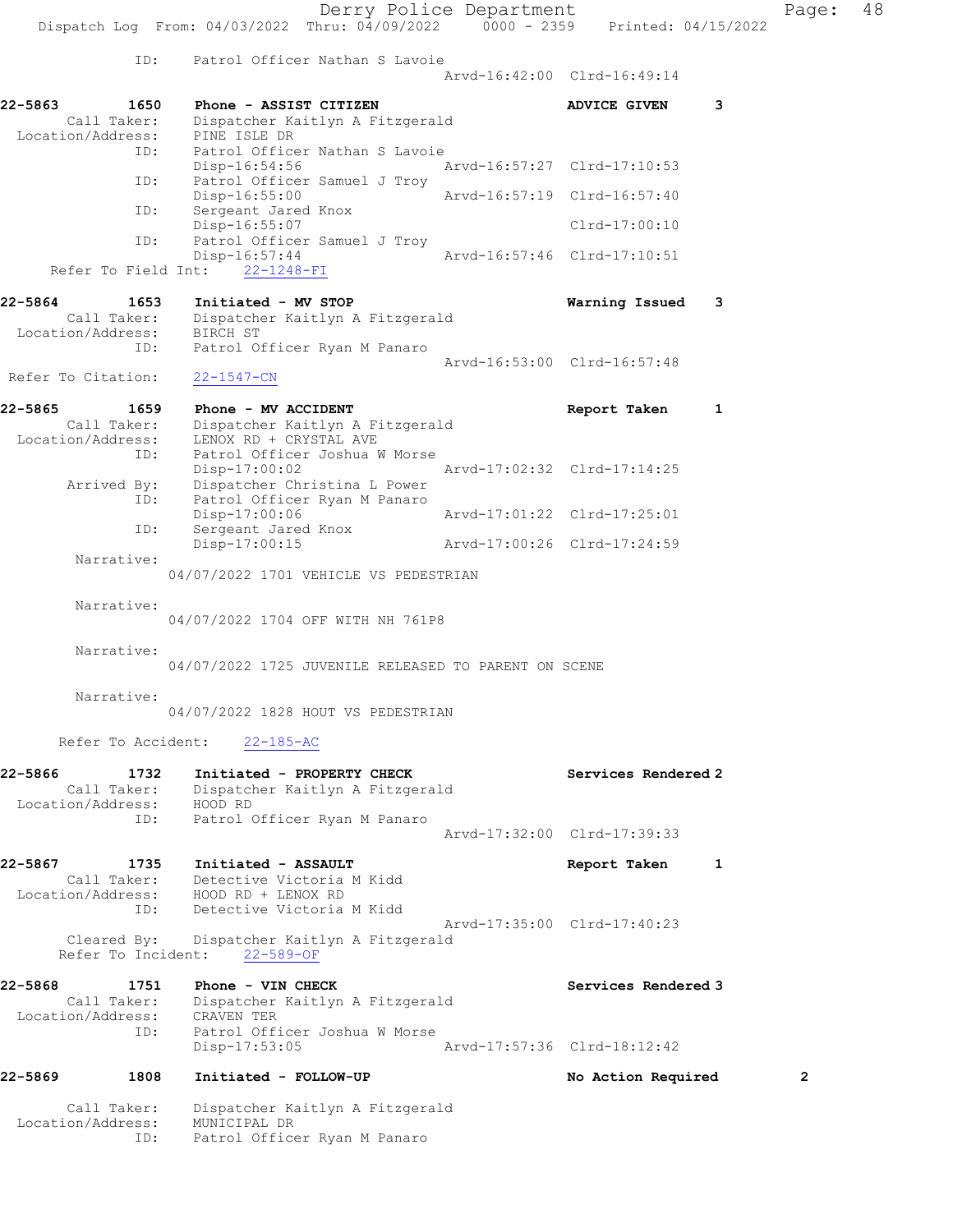Arvd-18:08:00 Clrd-19:12:21

| 22-5870 | 1813               | Initiated - MV STOP             | Summons Issued |  |
|---------|--------------------|---------------------------------|----------------|--|
|         | Call Taker:        | Dispatcher Kaitlyn A Fitzgerald |                |  |
|         | Location/Address:  | OLD CHESTER RD                  |                |  |
|         | TD:                | Patrol Officer Nathan S Lavoie  |                |  |
|         |                    | Arvd-18:13:00 Clrd-18:37:44     |                |  |
|         | Refer To Citation: | 22-816-000016                   |                |  |

22-5871 1815 Initiated - MV STOP Warning Issued 3 Call Taker: Dispatcher Kaitlyn A Fitzgerald Location/Address: ROCKINGHAM RD ID: Patrol Officer Joshua W Morse Arvd-18:15:00 Clrd-18:20:46

Refer To Citation: 22-1548-CN

22-5872 1823 Phone - WELFARE CHECK Services Rendered 2 Call Taker: Dispatcher Kaitlyn A Fitzgerald Location/Address: FAIRWAY DR ID: Patrol Officer Samuel J Troy Disp-18:25:34 Arvd-18:29:43 Clrd-18:39:49 Narrative:

04/07/2022 1840 DECLINED MEDICAL

# Refer To Field Int: 22-1246-FI

| 22-5873<br>Call Taker:                      | 1846       | Initiated - MV STOP<br>Dispatcher Kaitlyn A Fitzgerald                                                         | Warning Issued              | 3 |                |
|---------------------------------------------|------------|----------------------------------------------------------------------------------------------------------------|-----------------------------|---|----------------|
| Location/Address:                           | ID:        | CRYSTAL AVE<br>Patrol Officer Kevin L Davies                                                                   |                             |   |                |
| Refer To Citation:                          |            | $22 - 1549 - CN$                                                                                               | Arvd-18:46:00 Clrd-18:51:45 |   |                |
| 22-5874<br>Call Taker:<br>Location/Address: | 1853       | Initiated - TRAFFIC CONTROL<br>Dispatcher Kaitlyn A Fitzgerald<br>ADAMS POND RD                                | Cleared                     | 3 |                |
|                                             | ID:        | Patrol Officer Nathan S Lavoie                                                                                 | Arvd-18:53:00 Clrd-19:18:55 |   |                |
| 22-5875                                     | 1912       | Initiated - FOLLOW-UP                                                                                          | No Action Required          |   | $\overline{2}$ |
| Call Taker:<br>Location/Address:            | ID:        | Dispatcher Kaitlyn A Fitzgerald<br>MUNICIPAL DR<br>Patrol Officer Joshua W Morse                               |                             |   |                |
|                                             |            |                                                                                                                | Arvd-19:12:00 Clrd-19:34:10 |   |                |
| 22-5876<br>Call Taker:<br>Location/Address: | 1917       | Phone - DISTURBANCE<br>Dispatcher Kaitlyn A Fitzgerald<br>PARKLAND DR                                          | Report Taken                | 1 |                |
| Cleared By:                                 | ID:<br>ID: | Patrol Officer Kevin L Davies<br>Disp-19:18:01<br>Dispatcher Christina L Power<br>Patrol Officer Samuel J Troy | Arvd-19:24:02 Clrd-20:34:25 |   |                |
| Cleared By:                                 | ID:        | Disp-19:18:04<br>Dispatcher Christina L Power<br>Sergeant Jared Knox                                           | Arvd-19:22:56 Clrd-20:34:24 |   |                |
| Cleared By:<br>Narrative:                   |            | Disp-19:44:06<br>Dispatcher Christina L Power                                                                  | Arvd-19:51:00 Clrd-20:34:28 |   |                |
|                                             |            | 04/07/2022 1919 OLDER FEMALE CAUSING A DISTURBANCE IN ER<br>WAITING ROOM                                       |                             |   |                |
| Narrative:                                  |            | 04/07/2022 2001 SUBJECT IN CUSTODY. ADMITTED FOR IEA                                                           |                             |   |                |
| Narrative:                                  |            | turned over to PMC staff                                                                                       |                             |   |                |
| 22-5877                                     | 2029       | Phone - WELFARE CHECK                                                                                          | Services Rendered 2         |   |                |

Location/Address: PINE ISLE DR

Call Taker: Dispatcher Christina L Power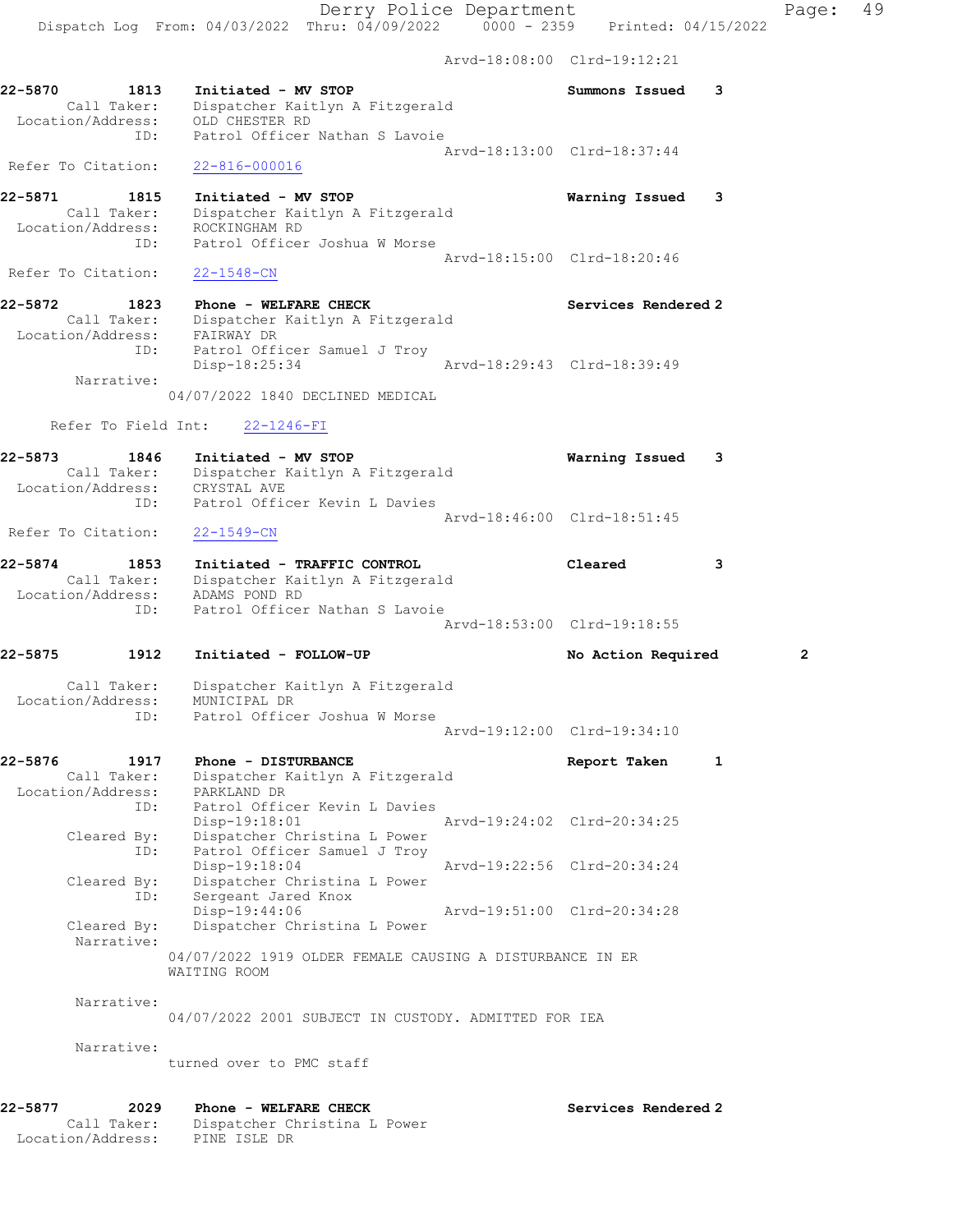|         |                                  |                                                                                      | Derry Police Department     |                             |              | Page:          | 50 |
|---------|----------------------------------|--------------------------------------------------------------------------------------|-----------------------------|-----------------------------|--------------|----------------|----|
|         |                                  | Dispatch Log From: 04/03/2022 Thru: 04/09/2022 0000 - 2359 Printed: 04/15/2022       |                             |                             |              |                |    |
|         | ID:                              | Patrol Officer Joshua W Morse                                                        |                             |                             |              |                |    |
|         |                                  | $Disp-20:31:15$                                                                      |                             | Arvd-20:34:51 Clrd-21:53:03 |              |                |    |
|         | Cleared By:<br>ID:               | Dispatcher Kaitlyn A Fitzgerald<br>Patrol Officer Ryan M Panaro                      |                             |                             |              |                |    |
|         |                                  | Disp-20:31:18                                                                        | Arvd-20:34:52 Clrd-21:53:01 |                             |              |                |    |
|         | Cleared By:<br>ID:               | Dispatcher Kaitlyn A Fitzgerald<br>Sergeant Jared Knox                               |                             |                             |              |                |    |
|         |                                  | Disp-20:38:55                                                                        |                             | Arvd-20:38:56 Clrd-21:52:54 |              |                |    |
|         | Cleared By:<br>Narrative:        | Dispatcher Kaitlyn A Fitzgerald                                                      |                             |                             |              |                |    |
|         |                                  | 04/07/2022 2117 CLM ON SCENE                                                         |                             |                             |              |                |    |
|         | Narrative:                       |                                                                                      |                             |                             |              |                |    |
|         |                                  | 04/07/2022 2117 JUVENILES TURNED OVER TO A FAMILY MEMBER                             |                             |                             |              |                |    |
|         |                                  |                                                                                      |                             |                             |              |                |    |
| 22-5878 | 2054                             | Phone - WELFARE CHECK                                                                |                             | Report Taken                | 2            |                |    |
|         | Location/Address:                | Call Taker: Dispatcher Kaitlyn A Fitzgerald<br>HALLS VILLAGE RD                      |                             |                             |              |                |    |
|         | ID:                              | Patrol Officer Nathan S Lavoie<br>$Disp-21:00:02$                                    |                             | Arvd-21:05:15 Clrd-21:39:45 |              |                |    |
|         | Refer To Incident:               | $22 - 590 - OF$                                                                      |                             |                             |              |                |    |
| 22-5879 | 2130                             | Initiated - FOLLOW-UP                                                                |                             | No Action Required          |              | $\overline{2}$ |    |
|         |                                  |                                                                                      |                             |                             |              |                |    |
|         | Call Taker:<br>Location/Address: | Dispatcher Kaitlyn A Fitzgerald<br>MUNICIPAL DR                                      |                             |                             |              |                |    |
|         | ID:                              | Patrol Officer Samuel J Troy                                                         |                             |                             |              |                |    |
|         |                                  |                                                                                      |                             | Arvd-21:30:00 Clrd-22:09:30 |              |                |    |
| 22-5880 | 2156                             | Initiated - FOLLOW-UP                                                                |                             | No Action Required          |              | $\mathbf{2}$   |    |
|         | Call Taker:                      | Dispatcher Kaitlyn A Fitzgerald                                                      |                             |                             |              |                |    |
|         | Location/Address:                | MUNICIPAL DR                                                                         |                             |                             |              |                |    |
|         | ID:                              | Patrol Officer Nathan S Lavoie                                                       |                             | Arvd-21:56:00 Clrd-21:59:41 |              |                |    |
|         |                                  |                                                                                      |                             |                             |              |                |    |
| 22-5882 | 2310                             | 911 - ATTEMPTED SUICIDE                                                              |                             | Transported to Hospital     |              | $\overline{2}$ |    |
|         | Location/Address:                | Call Taker: Patrol Officer Jeffrey R Pike<br>[DY 3742] FLOYD RD                      |                             |                             |              |                |    |
|         | ID:                              | Patrol Officer Kevin L Davies                                                        |                             |                             |              |                |    |
|         | ID:                              | Disp-23:12:36<br>Patrol Officer Jack Stafford                                        |                             | Arvd-23:17:19 Clrd-23:56:16 |              |                |    |
|         |                                  | Disp-23:12:40                                                                        | Arvd-23:16:22 Clrd-23:56:15 |                             |              |                |    |
|         | ID:                              | Sergeant Patrick H Dawson<br>Disp-23:12:46                                           |                             | Arvd-23:19:28 Clrd-23:56:13 |              |                |    |
|         | Narrative:                       |                                                                                      |                             |                             |              |                |    |
|         |                                  | 04/07/2022 2331 CLEAR RESIDENCE ENROUTE TO PMC                                       |                             |                             |              |                |    |
|         | Narrative:                       |                                                                                      |                             |                             |              |                |    |
|         |                                  | 04/07/2022 2338 ALL UNITS OF A PMC                                                   |                             |                             |              |                |    |
|         |                                  | Refer To Incident: 22-591-OF                                                         |                             |                             |              |                |    |
| 22-5881 |                                  | 2311 Initiated - MV STOP                                                             |                             | SENT ON THEIR WAY 3         |              |                |    |
|         |                                  | Call Taker: Patrol Officer Robert Corwin                                             |                             |                             |              |                |    |
|         |                                  | Location/Address: ASHLEIGH DR<br>ID: Patrol Officer Andrew R Kennedy                 |                             |                             |              |                |    |
|         |                                  | Cleared By: Patrol Officer Jeffrey R Pike                                            |                             | Arvd-23:11:00 Clrd-23:15:04 |              |                |    |
|         |                                  |                                                                                      |                             |                             |              |                |    |
|         |                                  | 22-5883 2333 Initiated - PROPERTY CHECK<br>Call Taker: Patrol Officer Jeffrey R Pike |                             | Cleared                     | $\mathbf{2}$ |                |    |
|         |                                  | Location/Address: ROLLINS ST                                                         |                             |                             |              |                |    |
|         |                                  | ID: Patrol Officer Andrew R Kennedy                                                  |                             | Arvd-23:33:00 Clrd-23:42:59 |              |                |    |
|         |                                  |                                                                                      |                             |                             |              |                |    |
|         | 22-5884 2348                     | Phone - MEDICAL EMERGENCY                                                            |                             | Transported to Hospital     |              | 1              |    |
|         |                                  | Call Taker: Patrol Officer Jeffrey R Pike<br>Location/Address: PINE ISLE DR          |                             |                             |              |                |    |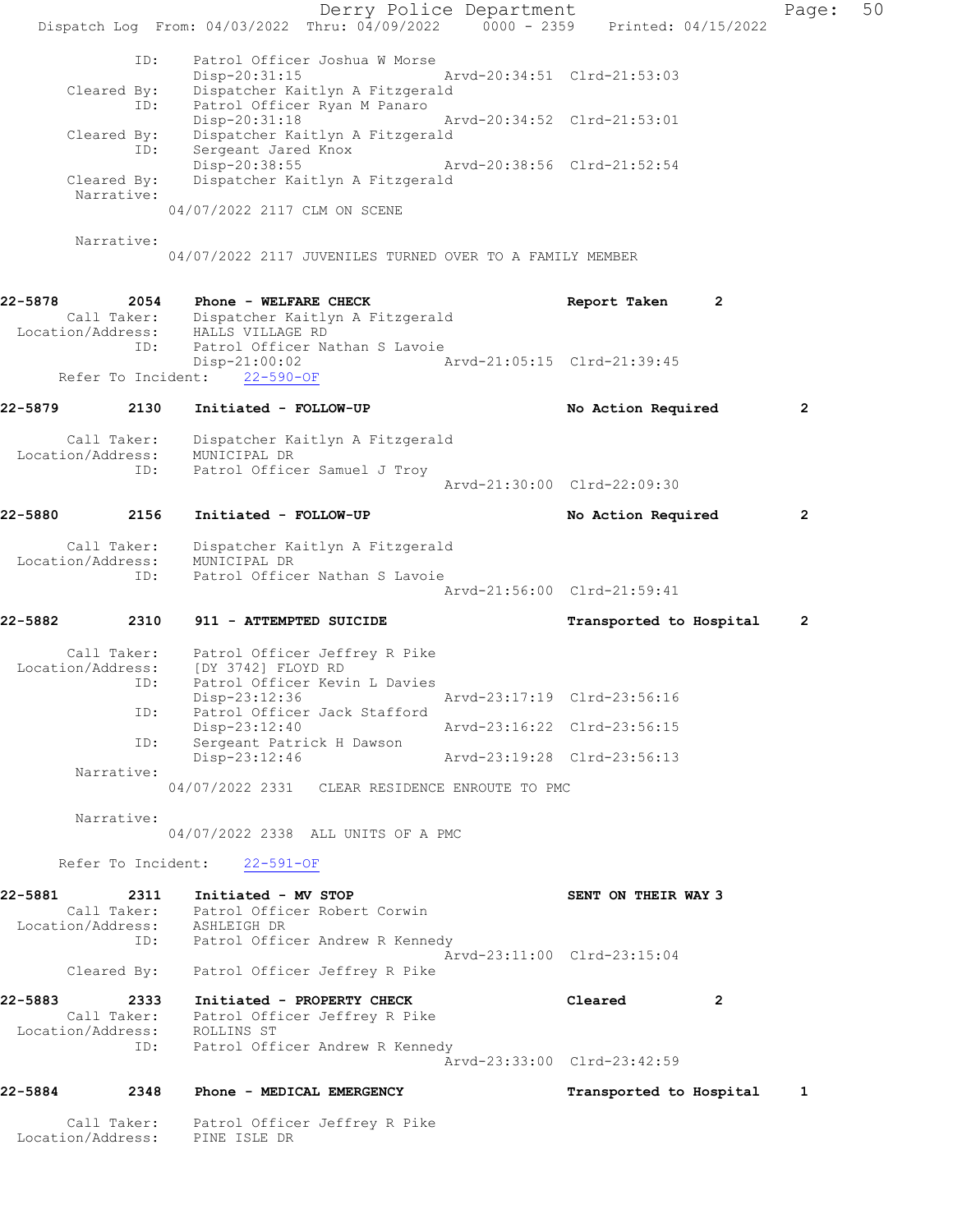Derry Police Department Fage: 51 Dispatch Log From: 04/03/2022 Thru: 04/09/2022 0000 - 2359 Printed: 04/15/2022 ID: Patrol Officer Andrew R Kennedy Disp-23:52:41 Arvd-23:56:33 Clrd-04/08/2022 @ 00:30:22<br>ID: Patrol Officer Nicholas M Granville Patrol Officer Nicholas M Granville<br>Disp-23:52:53 Arvd-2 Disp-23:52:53 Arvd-23:56:32 Clrd-04/08/2022 @ 00:30:21 ID: Sergeant Patrick H Dawson<br>Disp-23:56:42 Arvd-23:59:54 Clrd-04/08/2022 @ 00:30:23 Narrative: 04/08/2022 0003 S7 REQUESTING DFD Narrative: 04/08/2022 0003 DFD NOTIFIED AND RESPONDING Narrative: 04/08/2022 0007 DFD ON SCENE Narrative: 04/08/2022 0020 ALL UNITS OFF AT PMC Refer To Field Int: 22-1195-FI

## For Date: 04/08/2022 - Friday

| 22-5885                       | 0058 <b>Initiated - MV STOP</b><br>Call Taker: Patrol Officer Jeffrey R Pike<br>Location/Address: E BROADWAY + FRANKLIN ST<br>ID: Patrol Officer Andrew R Kennedy | Warning Issued              | 3   |
|-------------------------------|-------------------------------------------------------------------------------------------------------------------------------------------------------------------|-----------------------------|-----|
| Refer To Citation: 22-1551-CN |                                                                                                                                                                   | Arvd-00:58:00 Clrd-01:05:32 |     |
| 22-5886                       | 0144 Initiated - MV STOP<br>Call Taker: Patrol Officer Jeffrey R Pike<br>Location/Address: CRYSTAL AVE                                                            | Arrest(s) Made              | - 3 |
|                               | Sergeant Patrick H Dawson<br>ID:<br>ID:<br>Patrol Officer Andrew R Kennedy                                                                                        | Arvd-01:44:00 Clrd-02:17:39 |     |
|                               | $Disp-01:44:42$<br>Patrol Officer Nicholas M Granville<br>ID:<br>Arvd-01:47:53 Clrd-02:36:16<br>$Disp-01:47:51$                                                   | Arvd-01:45:11 Clrd-04:50:31 |     |
| Narrative:                    | Patrol Officer Kevin L Davies<br>ID:<br>$Disp-01:48:23$                                                                                                           | Arvd-01:48:24 Clrd-01:52:05 |     |
|                               | 04/08/2022 0151  10-19 CHECK                                                                                                                                      |                             |     |
| Narrative:                    | 04/08/2022 0211 S7 ADVISES ONE IN CUSTODY. REQUESTING NEXT<br>ON THE LIST                                                                                         |                             |     |
| Narrative:                    | 04/08/2022 0213 LBP NOTIFIED AND RESPONDING                                                                                                                       |                             |     |
| Narrative:                    | 04/08/2022 0215 ENROUTE TO DPDHQ SM: 57105.4                                                                                                                      |                             |     |
| Narrative:                    | 04/08/2022 0217 OFF AT DPDHO EM: 57105.6                                                                                                                          |                             |     |
| Narrative:                    | 04/08/2022 0223 ARRESTEE: AUTUMN SAVOY (10/26/89)<br>100 BARRETTS HILL RD<br>HUDSON, NH 03051<br>CHARGE: DWI                                                      |                             |     |
| Narrative:                    | 04/08/2022 0225 BAIL COMMISSIONER REQUESTED.                                                                                                                      |                             |     |
| Narrative:                    | 04/08/2022 0227 LBP ON SCENE                                                                                                                                      |                             |     |
| Narrative:                    | 04/08/2022 0229 BC MENCIS UNAVAILABLE. BC PACHECO                                                                                                                 |                             |     |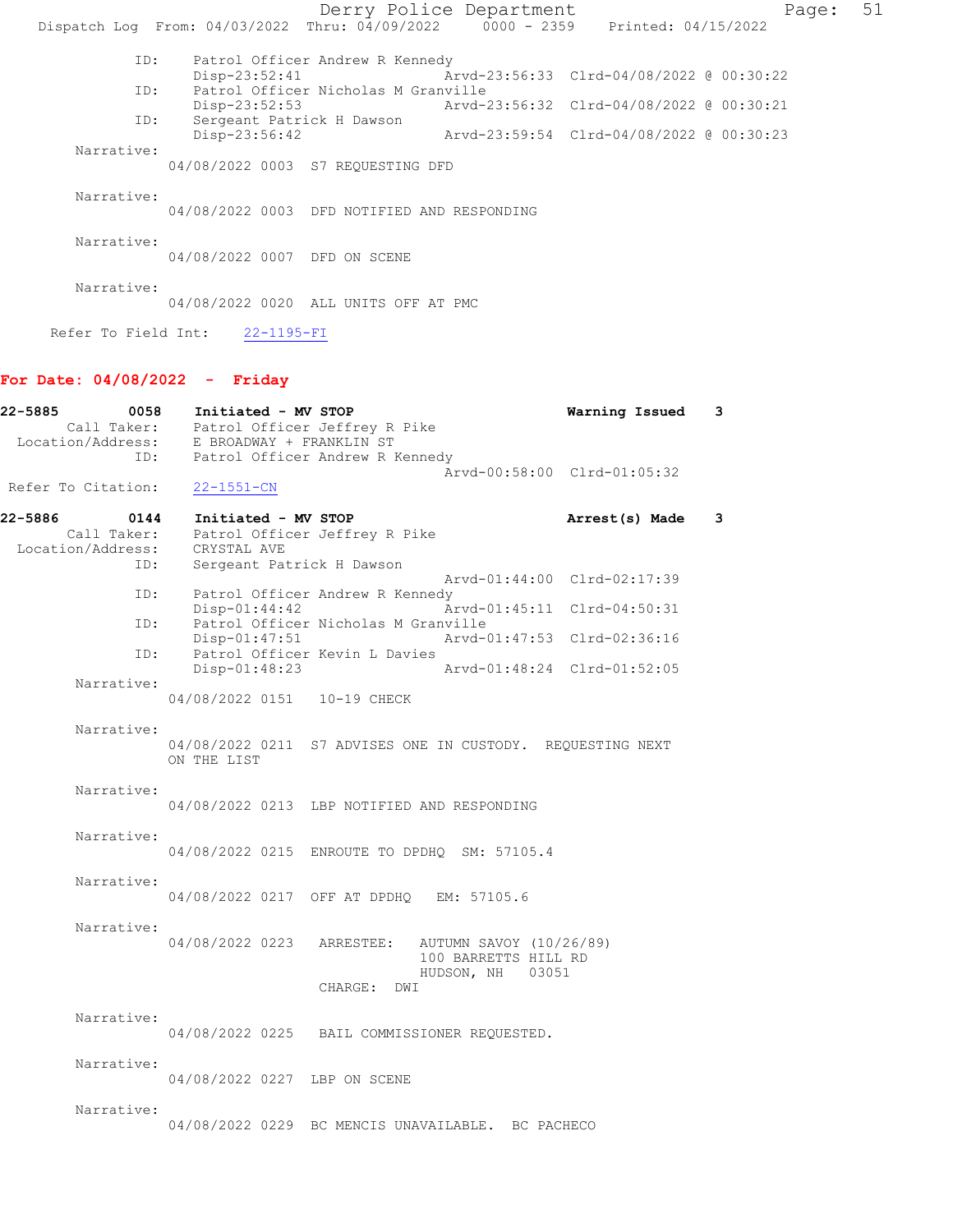| 22-5889<br>0348                      | 911 - WELFARE CHECK                                                           |                                                                                                           | Transported to Hospital     | 2              |    |
|--------------------------------------|-------------------------------------------------------------------------------|-----------------------------------------------------------------------------------------------------------|-----------------------------|----------------|----|
|                                      | OUT OF CONTROL PATIENT                                                        |                                                                                                           |                             |                |    |
| Narrative:                           | Disp-03:44:04                                                                 |                                                                                                           | Arvd-03:45:11 Clrd-04:06:38 |                |    |
| ID:                                  | Disp-03:39:10<br>Sergeant Patrick H Dawson                                    |                                                                                                           | Arvd-03:40:02 Clrd-04:06:40 |                |    |
| ID:                                  | Disp-03:39:06                                                                 | Patrol Officer Nicholas M Granville                                                                       | Arvd-03:40:32 Clrd-04:06:41 |                |    |
| Location/Address: PARKLAND DR<br>ID: |                                                                               | Patrol Officer Jack Stafford                                                                              |                             |                |    |
| 22-5888                              | 0337 Phone - ASSIST OTHER AGENCY<br>Call Taker: Patrol Officer Jeffrey R Pike |                                                                                                           | Services Rendered 3         |                |    |
| ID:                                  |                                                                               | Patrol Officer Jack Stafford                                                                              | Arvd-01:54:00 Clrd-02:02:54 |                |    |
| Location/Address: MANCHESTER RD      | Call Taker: Patrol Officer Jeffrey R Pike                                     |                                                                                                           |                             |                |    |
| 22-5887                              | 0154 Initiated - PROPERTY CHECK                                               |                                                                                                           | No Action Required          | $\overline{2}$ |    |
| Refer To Arrest:                     | $22 - 320 - AR$                                                               |                                                                                                           |                             |                |    |
| Narrative:                           |                                                                               | 04/08/2022 0450 RELEASED TO SOBER PARTY                                                                   |                             |                |    |
| Narrative:                           | 04/08/2022 0429 PRISONER CHECK                                                |                                                                                                           |                             |                |    |
| Narrative:                           |                                                                               | 04/08/2022 0359 PRISONER CHECKED                                                                          |                             |                |    |
| Narrative:                           |                                                                               | 04/08/2022 0327 PLACED IN CELL #3                                                                         |                             |                |    |
| Narrative:                           |                                                                               | 04/08/2022 0326 PR BAIL SET C/D 5/26/22                                                                   |                             |                |    |
| Narrative:                           |                                                                               | 04/08/2022 0236 WRECKER HAS VEHICLE                                                                       |                             |                |    |
|                                      | RESPONDING                                                                    |                                                                                                           |                             |                |    |
|                                      |                                                                               | Derry Police Department<br>Dispatch Log From: 04/03/2022 Thru: 04/09/2022 0000 - 2359 Printed: 04/15/2022 |                             | Page:          | 52 |

| Patrol Officer Jeffrey R Pike                        |  |
|------------------------------------------------------|--|
| [DY 2518] PINE ISLE DR                               |  |
| Patrol Officer Jack Stafford                         |  |
| Arvd-04:11:28 Clrd-06:20:24                          |  |
| Patrol Officer Nicholas M Granville                  |  |
| Arvd-04:11:27 Clrd-06:20:21                          |  |
| Sergeant Patrick H Dawson                            |  |
| Arvd-04:11:33 Clrd-05:52:25                          |  |
| Sergeant Patrick H Dawson                            |  |
| Arvd-06:15:52 Clrd-06:20:20                          |  |
|                                                      |  |
| 04/08/2022 0420 CLM DISPATCHING CRISIS UNIT TO SCENE |  |
|                                                      |  |

 Narrative: 04/08/2022 0448 CLM ON SCENE

Narrative:

04/08/2022 0555 TRANSPORTING I.E.A. TO PMC SM: 14412.1

Narrative:

04/08/2022 0600 EM: 14414.3

Refer To Summons: 22-321-AR

### 22-5890 0649 Phone - DISABLED MV Vehicle Towed 3 Call Taker: Dispatcher Jess W Arcand Location/Address: HIGH ST ID: Patrol Officer Nicholas M Granville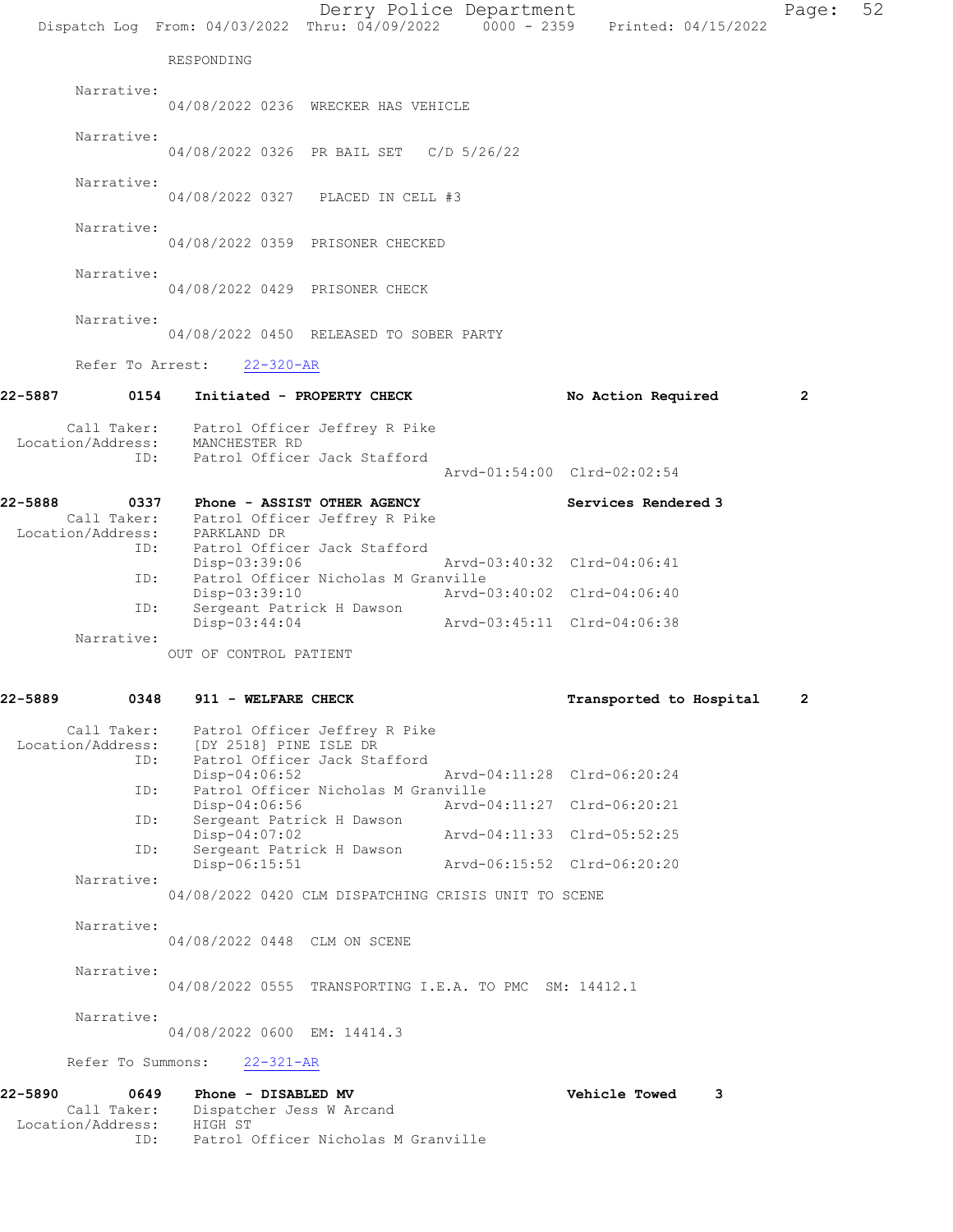Derry Police Department Fage: 53 Dispatch Log From: 04/03/2022 Thru: 04/09/2022 0000 - 2359 Printed: 04/15/2022 Disp-06:52:44 Arvd-06:56:57 Clrd-07:38:39 Narrative: 04/08/2022 0701 NEXT ON LIST BIRCH ST COLLISION NOTIFIED AND RESPONDING FOR NH 5011424 Narrative: 04/08/2022 0726 WRECKER ON SCENE 22-5891 0650 Initiated - PROPERTY CHECK ADVICE GIVEN 2 Call Taker: Dispatcher Jess W Arcand Location/Address: TSIENNETO RD ID: Patrol Officer Kevin L Davies Arvd-06:50:00 Clrd-07:28:11 22-5892 0709 Phone - ALARM, BURGLAR False Alarm 1 Call Taker: Dispatcher Jess W Arcand Location/Address: [DY 1262] MANCHESTER RD ID: Patrol Officer Sara R Joyce Disp-07:09:37 Arvd-07:16:09 Clrd-07:16:19 Refer To Field Int: 22-1212-FI 22-5893 0751 Initiated - MV STOP Warning Issued 3 Call Taker: Dispatcher Jess W Arcand Location/Address: S MAIN ST ID: Patrol Officer Blake A Martineau Arvd-07:51:00 Clrd-07:56:40 Refer To Citation: 22-1553-CN 22-5894 0807 Initiated - MV STOP Warning Issued 3 Call Taker: Dispatcher Jess W Arcand Location/Address: S MAIN ST ID: Patrol Officer Sara R Joyce Arvd-08:07:00 Clrd-08:14:08 Refer To Citation: 22-1552-CN 22-5895 0822 Initiated - MV STOP Warning Issued 3 Call Taker: Dispatcher Jess W Arcand Location/Address: S MAIN ST ESS: SAMAN SAMAN SURVERS: PARTICLE SARA R JOYCE Arvd-08:22:00 Clrd-08:32:15 Refer To Citation: 22-1554-CN 22-5896 0920 911 - MEDICAL EMERGENCY Assistance Rendered 1 Call Taker: Dispatcher Jess W Arcand Location/Address: W BROADWAY ID: Patrol Officer Nicholas M Granville Disp-09:20:43 Arvd-09:21:39 Clrd-09:39:23 Refer To Field Int: 22-1196-FI 22-5897 0928 Phone - Loose Dog Complaint Services Rendered 2 Call Taker: Dispatcher Jess W Arcand Location/Address: N HIGH ST ID: Patrol Officer Sara R Joyce Arvd-09:32:55 Clrd-09:55:32 ID: Sergeant Patrick H Dawson Disp-09:39:20 Arvd-09:43:38 Clrd-09:55:22 Narrative: 04/08/2022 0928 TWO LOOSE DOGS Narrative: 04/08/2022 0939 DFD NOTIFIED OF DOG IN HOOD POND Narrative: 04/08/2022 0944 DFD ON SCENE Refer To Field Int: 22-1217-FI 22-5898 1004 Initiated - THEFT Report Taken 2 Call Taker: Detective Victoria M Kidd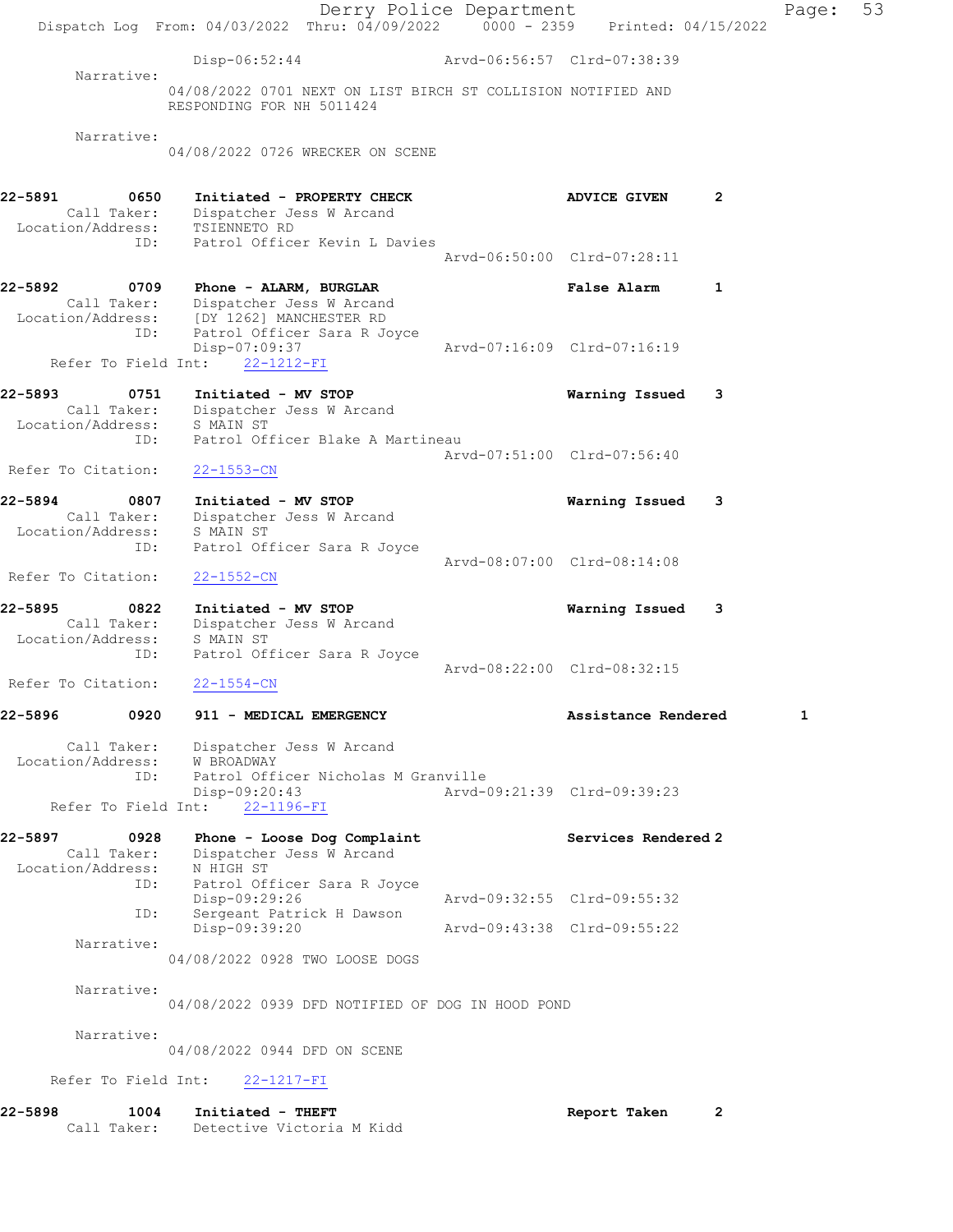Derry Police Department Page: 54 Dispatch Log From: 04/03/2022 Thru: 04/09/2022 0000 - 2359 Printed: 04/15/2022 Location/Address: [DY 2] MUNICIPAL DR ID: Detective Victoria M Kidd Arvd-10:04:00 Clrd-10:06:24 Narrative: license plate Refer To Incident: 22-592-OF 22-5899 1018 Initiated - FOLLOW-UP Services Rendered 2 Call Taker: Dispatcher Jess W Arcand Location/Address: JAMES ST ID: Patrol Officer Nicholas M Granville Arvd-10:18:00 Clrd-10:35:22 ID: Patrol Officer Blake A Martineau Disp-10:18:47 Arvd-10:24:12 Clrd-10:35:20 22-5900 1020 Initiated - MV STOP Warning Issued 3 Call Taker: Dispatcher Jess W Arcand Location/Address: S MAIN ST ID: Patrol Officer Sara R Joyce Arvd-10:20:00 Clrd-10:25:09 Refer To Citation: 22-1555-CN 22-5901 1027 Initiated - JUVENILE OFFENSES Could Not Locate 2 Call Taker: Dispatcher Jess W Arcand Location/Address: CRYSTAL AVE ID: Patrol Officer Brian J Landry Arvd-10:27:00 Clrd-10:33:18 ID: Patrol Officer Sara R Joyce Disp-10:29:20 Arvd-10:29:23 Clrd-10:33:17 22-5902 1033 Initiated - JUVENILE OFFENSES TRANSPORTED 2 Call Taker: Dispatcher Jess W Arcand Location/Address: CRYSTAL AVE<br>ID: Patrol Offic Patrol Officer Brian J Landry Arvd-10:33:00 Clrd-10:42:28<br>TD: Patrol Officer Sara R Joyce Patrol Officer Sara R Joyce<br>Disp-10:34:04 Disp-10:34:04 <br>D: Sergeant Patrick H Dawson<br>D: Sergeant Patrick H Dawson Sergeant Patrick H Dawson<br>Disp-10:35:13 Disp-10:35:13 Arvd-10:35:15 Clrd-10:41:18 Narrative: 04/08/2022 1040 602 TRANSPORTING ONE TO PINKERTON SM 104862 Narrative: 04/08/2022 1042 OFF AT PINKERTON ACADEMY EM 104862.5 Refer To Field Int: 22-1197-FI 22-5903 1045 Initiated - MV STOP Warning Issued 3 Call Taker: Dispatcher Jess W Arcand Location/Address: E DERRY RD ID: Patrol Officer Melissa M Houde Arvd-10:45:00 Clrd-10:49:01 Refer To Citation: 22-1556-CN 22-5904 1058 911 - MEDICAL EMERGENCY 1 Assistance Rendered 1 Call Taker: Dispatcher Jess W Arcand<br>ion/Address: BRADY AVE Location/Address:<br>ID: Patrol Officer Blake A Martineau<br>Disp-11:00:25 Ar Disp-11:00:25 Arvd-11:01:28 Clrd-11:12:44<br>ID: Patrol Officer Nicholas M Granville ID: Patrol Officer Nicholas M Granville Disp-11:00:28 Arvd-11:03:23 Clrd-11:12:51 ID: Sergeant Patrick H Dawson Disp-11:01:33 Arvd-11:01:35 Clrd-11:12:53 Narrative: 04/08/2022 1103 DFD ON SCENE Refer To Field Int: 22-1198-FI Refer To Field Int: 22-1199-FI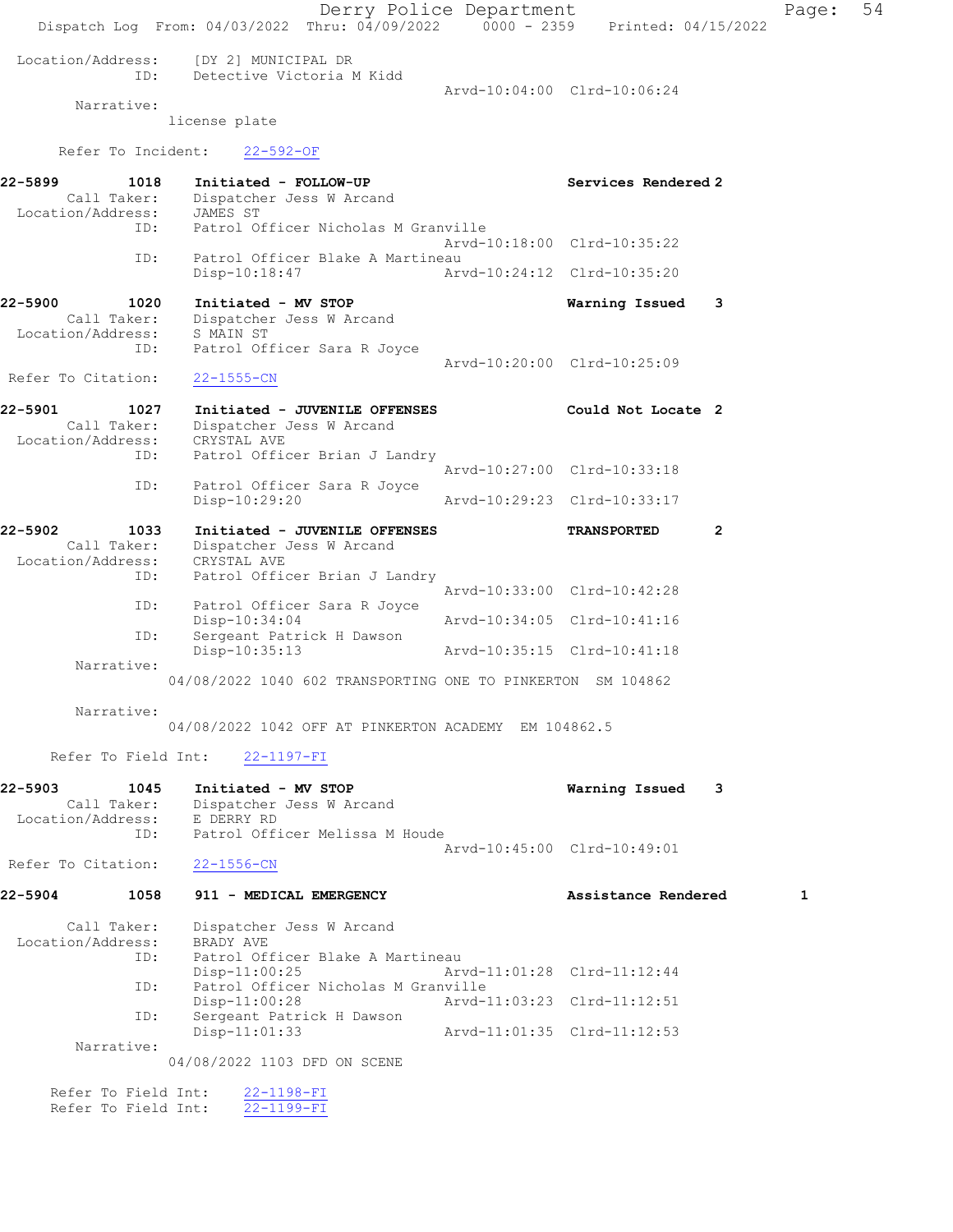Derry Police Department Fage: 55 Dispatch Log From: 04/03/2022 Thru: 04/09/2022 0000 - 2359 Printed: 04/15/2022 22-5905 1109 Initiated - MV STOP Warning Issued 3 Call Taker: Dispatcher Jess W Arcand Location/Address: CRYSTAL AVE ID: Patrol Officer Melissa M Houde Arvd-11:09:00 Clrd-11:14:28 Refer To Citation: 22-1557-CN 22-5906 1110 Initiated - MV STOP Warning Issued 3 Call Taker: Dispatcher Jess W Arcand Location/Address: N MAIN ST ID: Patrol Officer Sara R Joyce Arvd-11:10:00 Clrd-11:14:15<br>22-1558-CN Refer To Citation: 22-5907 1114 Initiated - MV STOP Warning Issued 3 Call Taker: Dispatcher Jess W Arcand Location/Address: CRYSTAL AVE ID: Patrol Officer Melissa M Houde Arvd-11:14:00 Clrd-11:19:42 Refer To Citation: 22-1559-CN 22-5908 1120 Initiated - MV STOP Warning Issued 3 Call Taker: Dispatcher Jess W Arcand Location/Address: BYPASS 28 + LINLEW DR ID: Patrol Officer Sara R Joyce Arvd-11:20:00 Clrd-11:24:37 Refer To Citation: 22-1560-CN 22-5909 1123 Initiated - MV STOP No Retion Required 3 Call Taker: Dispatcher Jess W Arcand Location/Address: CRYSTAL AVE ID: Patrol Officer Melissa M Houde Arvd-11:23:00 Clrd-11:25:25 22-5910 1124 Initiated - FINGERPRINTS Services Rendered 3 Call Taker: Detective Victoria M Kidd Location/Address: [DY 2] MUNICIPAL DR ID: Detective Victoria M Kidd Arvd-11:24:00 Clrd-11:31:00 Refer To Field Int: 22-1275-FI 22-5911 1133 Initiated - MV STOP Warning Issued 3 Call Taker: Dispatcher Jess W Arcand Location/Address: MANCHESTER RD ID: Patrol Officer Sara R Joyce Arvd-11:33:00 Clrd-11:37:03 Refer To Citation: 22-1561-CN 22-5912 1138 Initiated - MV STOP Warning Issued 3 Call Taker: Dispatcher Jess W Arcand Location/Address: CRYSTAL AVE ID: Patrol Officer Melissa M Houde Arvd-11:38:00 Clrd-11:42:36 Refer To Citation: 22-1562-CN 22-5913 1148 Initiated - MV STOP Warning Issued 3 Call Taker: Dispatcher Jess W Arcand Location/Address: W BROADWAY ID: Patrol Officer Melissa M Houde Arvd-11:48:00 Clrd-11:52:21 Refer To Citation: 22-1563-CN 22-5914 1156 Initiated - FOLLOW-UP No Action Required 2 Call Taker: Dispatcher Jess W Arcand Location/Address: MUNICIPAL DR ID: Patrol Officer Nicholas M Granville Arvd-11:56:00 Clrd-12:30:30 22-5915 1201 Initiated - MV STOP Summons Issued 3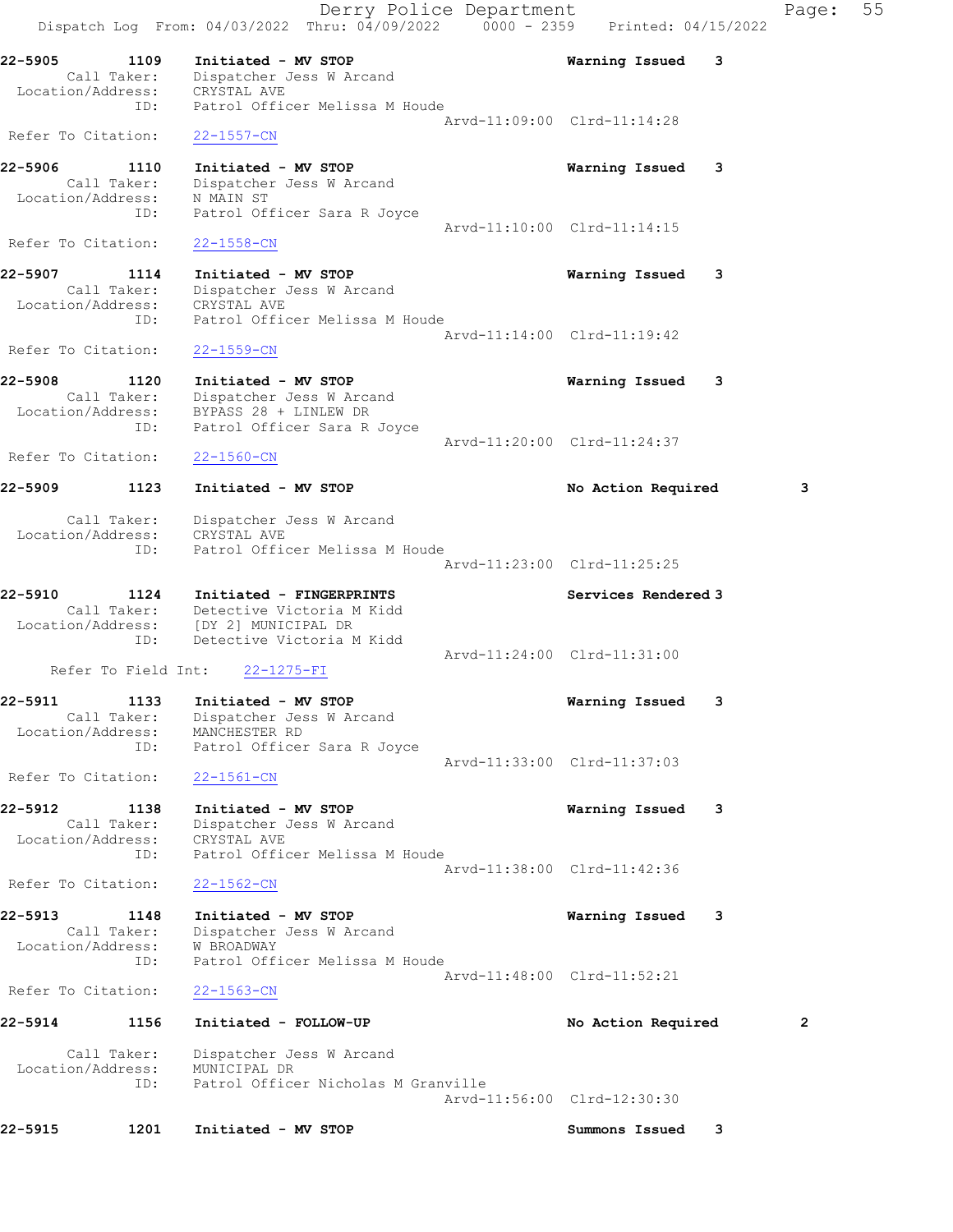Derry Police Department Fage: 56 Dispatch Log From: 04/03/2022 Thru: 04/09/2022 0000 - 2359 Printed: 04/15/2022 Call Taker: Dispatcher Jess W Arcand Location/Address: W BROADWAY ID: Patrol Officer Melissa M Houde Arvd-12:01:00 Clrd-12:23:11 Refer To Summons: 22-322-AR 22-5916 1233 911 - MEDICAL EMERGENCY 1990 - Assistance Rendered 1 Call Taker: Dispatcher Jess W Arcand Location/Address: E BROADWAY ID: Patrol Officer Nicholas M Granville Disp-12:33:41 Arvd-12:35:20 Clrd-13:35:22 ID: Patrol Officer Sara R Joyce<br>Disp-12:35:37 Disp-12:35:37 Arvd-12:39:16 Clrd-12:48:52 Refer To Field Int: 22-1201-FI 22-5917 1237 Initiated - FOLLOW-UP Cleared 2 Call Taker: Dispatcher Jess W Arcand Location/Address: MUNICIPAL DR ID: Patrol Officer Scott M Beegan Arvd-12:37:00 Clrd-13:08:37 22-5918 1245 Initiated - MV STOP Warning Issued 3 Call Taker: Dispatcher Jess W Arcand Location/Address: E BROADWAY + HOODKROFT DR ID: Patrol Officer Melissa M Houde Arvd-12:45:00 Clrd-12:49:25 Refer To Citation: 22-1564-CN 22-5919 1252 Initiated - FOLLOW-UP 1252 No Action Required 2 Call Taker: Dispatcher Jess W Arcand Location/Address: [DY 997] PARKLAND DR ID: Patrol Officer Blake A Martineau Arvd-12:52:00 Clrd-13:38:27 22-5920 1320 Initiated - MV STOP Warning Issued 3 Call Taker: Dispatcher Jess W Arcand Location/Address: W BROADWAY ID: Patrol Officer Melissa M Houde Arvd-13:20:00 Clrd-13:24:25 Refer To Citation: 22-1566-CN 22-5921 1329 Initiated - MV STOP Warning Issued 3 Call Taker: Dispatcher Jess W Arcand Location/Address: W BROADWAY ID: Patrol Officer Melissa M Houde Arvd-13:29:00 Clrd-13:36:53 Cleared By: Patrol Officer Melissa M Houde Refer To Citation: 22-1567-CN 22-5922 1333 Initiated - FOLLOW-UP 12 No Action Required 2 Call Taker: Dispatcher Jess W Arcand Location/Address: PARKLAND DR ID: Patrol Officer Scott M Beegan Arvd-13:33:00 Clrd-13:53:30 22-5923 1339 Initiated - MV STOP Warning Issued 3 Call Taker: Dispatcher Jess W Arcand Location/Address: CRYSTAL AVE ID: Patrol Officer Melissa M Houde Arvd-13:39:00 Clrd-13:43:58<br>22-1568-CN Refer To Citation: 22-5924 1352 Phone - ERRATIC OPERATION Services Rendered 2 Call Taker: Dispatcher Jess W Arcand Location/Address: FORDWAY ST ID: Patrol Officer Nicholas M Granville Disp-13:53:20 Arvd-13:54:13 Clrd-13:59:56 ID: Patrol Officer Scott M Beegan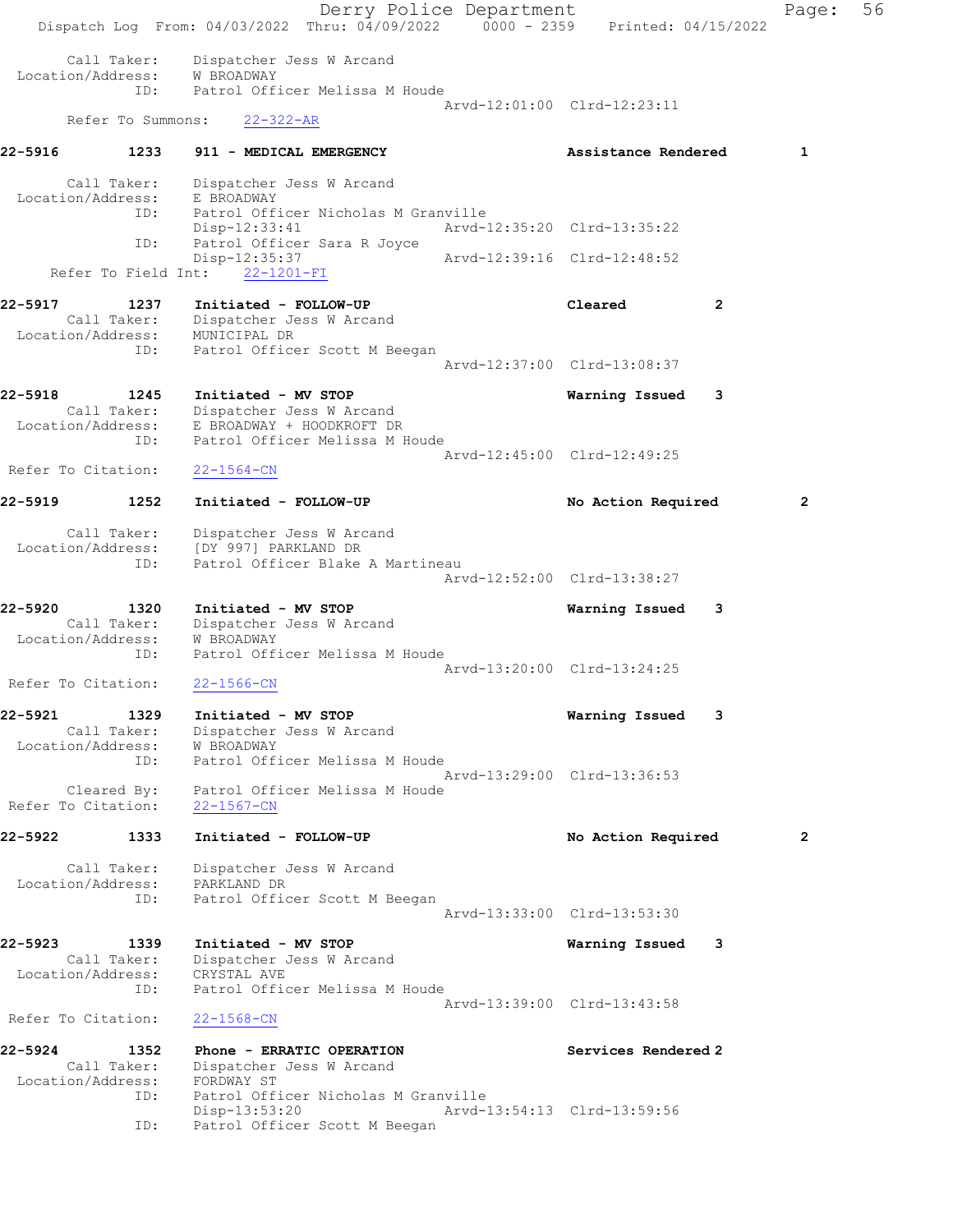Disp-13:54:11 Arvd-13:56:44 Clrd-13:59:10

22-5925 1355 Initiated - MV STOP Warning Issued 3 Call Taker: Dispatcher Jess W Arcand Location/Address: W BROADWAY ID: Patrol Officer Melissa M Houde Arvd-13:55:00 Clrd-14:00:06 Cleared By: Patrol Officer Melissa M Houde

22-5926 1421 Initiated - SUSPICIOUS ACTIVITY Services Rendered 2 Call Taker: Dispatcher Jess W Arcand Location/Address: DRIFTWOOD RD ID: Patrol Officer Scott M Beegan Arvd-14:21:00 Clrd-14:34:56 ID: Patrol Officer Blake A Martineau<br>Disp-14:21:53 Arv Disp-14:21:53 Arvd-14:27:17 Clrd-14:35:07

# Refer To Field Int: 22-1206-FI

Refer To Citation: 22-1569-CN

## 22-5927 1506 Phone - JUVENILE OFFENSES Services Rendered 2 Call Taker: Dispatcher Kaitlyn A Fitzgerald Location/Address: ROLLINS ST ID: Patrol Officer Nathan S Lavoie Disp-15:12:01 Arvd-15:13:10 Clrd-15:50:23 ID: Patrol Officer Ryan M Panaro Disp-15:17:55 Arvd-15:20:08 Clrd-15:50:25 Narrative:

04/08/2022 1513 JUVENILE BEING CHASED BY A GROUP OF JUVENILES

#### Narrative:

04/08/2022 1549 ALL PARENTS NOTIFIED

#### Refer To Field Int: 22-1207-FI

| 22-5928<br>1509    | Phone - VIN CHECK                                   | Services Rendered 3         |     |
|--------------------|-----------------------------------------------------|-----------------------------|-----|
| Call Taker:        | Dispatcher Kaitlyn A Fitzgerald                     |                             |     |
| Location/Address:  | REGENCY RD                                          |                             |     |
| ID:                | Patrol Officer Melissa M Houde                      |                             |     |
|                    | Arvd-15:21:11 Clrd-15:40:35<br>$Disp-15:16:47$      |                             |     |
| 22-5929<br>1528    | Initiated - ASSIST CITIZEN                          | <b>ADVICE GIVEN</b>         | 3   |
| Call Taker:        | Detective Victoria M Kidd                           |                             |     |
|                    | Location/Address: [DY 2] MUNICIPAL DR               |                             |     |
| ID:                | Detective Victoria M Kidd                           |                             |     |
|                    |                                                     | Arvd-15:28:00 Clrd-15:29:58 |     |
|                    | Refer To Field Int: 22-1216-FI                      |                             |     |
| 22-5930<br>1550    | Initiated - MV STOP                                 | Warning Issued              | - 3 |
| Call Taker:        | Dispatcher Kaitlyn A Fitzgerald                     |                             |     |
| Location/Address:  | ISLAND POND RD + CEMETERY RD                        |                             |     |
| ID:                | Patrol Officer Joshua W Morse                       |                             |     |
|                    |                                                     | Arvd-15:50:00 Clrd-15:55:51 |     |
| Refer To Citation: | $22 - 1570 - CN$                                    |                             |     |
| 22-5931<br>1602    | Initiated - MV STOP                                 | Warning Issued 3            |     |
| Call Taker:        | Dispatcher Kaitlyn A Fitzgerald                     |                             |     |
| Location/Address:  | CHESTER RD + ENGLISH RANGE RD                       |                             |     |
| ID:                | Patrol Officer Melissa M Houde                      |                             |     |
|                    |                                                     | Arvd-16:02:00 Clrd-16:06:14 |     |
| Refer To Citation: | $22 - 1571 - CN$                                    |                             |     |
| 22-5932<br>1605    | Phone - FOUND/LOST PROPERTY                         | Could Not Locate 3          |     |
|                    | $C_{2}$ ll Takor: Dispotshor Kaitlyn $R$ Fitzgorald |                             |     |

 Call Taker: Dispatcher Kaitlyn A Fitzgerald Location/Address: LINLEW DR ID: Patrol Officer Nathan S Lavoie Disp-16:09:11 Arvd-16:12:02 Clrd-16:17:17 Narrative:

04/08/2022 1609 VIOLIN CASE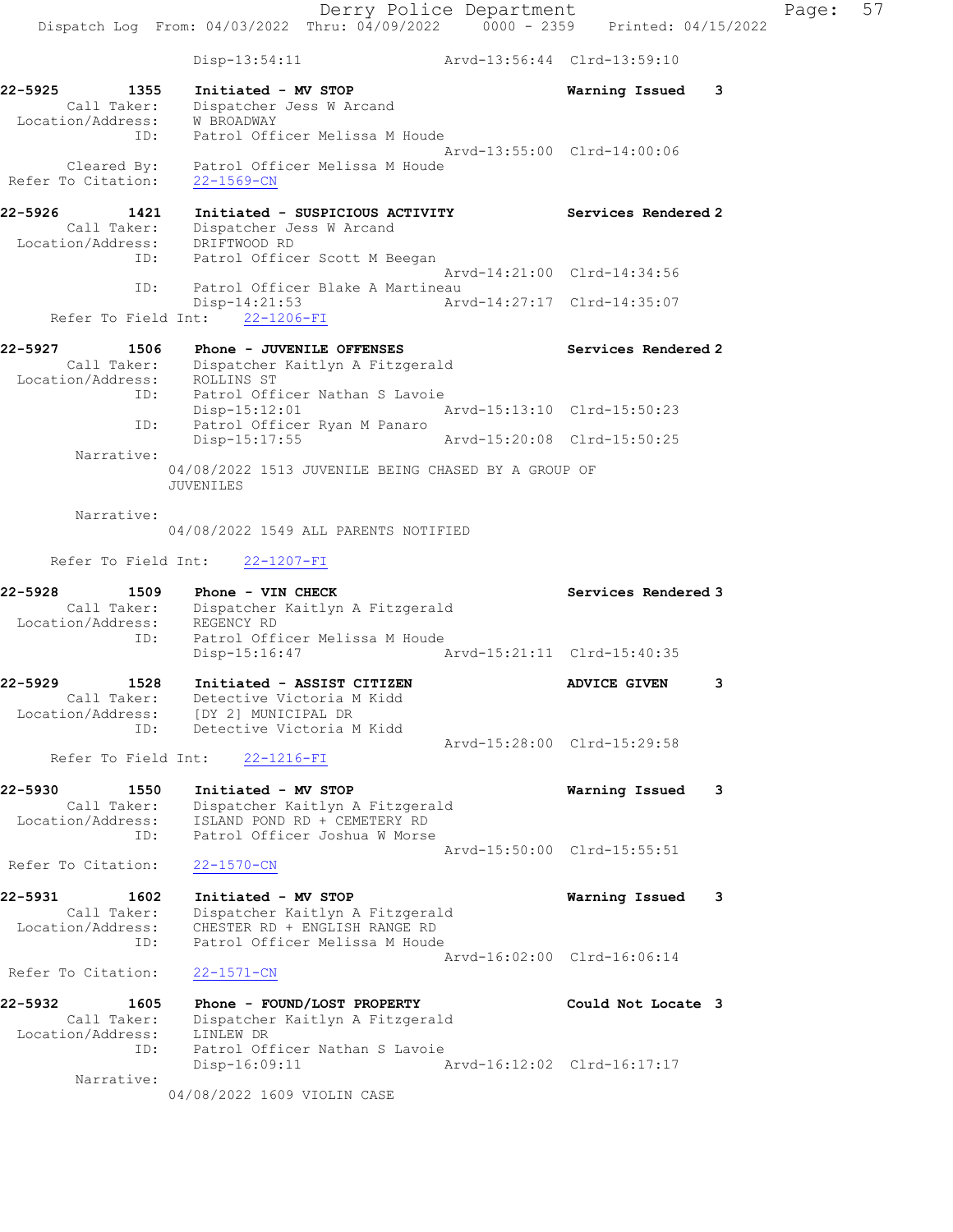Derry Police Department Fage: 58 Dispatch Log From:  $04/03/2022$  Thru:  $04/09/2022$  0000 - 2359 Printed: 04/15/2022 22-5933 1607 Phone - ASSAULT Report Taken 1 Call Taker: Dispatcher Kaitlyn A Fitzgerald Location/Address: WINDHAM RD ID: Detective Peter A Houlis Disp-16:07:26 Arvd-16:07:36 Clrd-16:07:39 Refer To Incident: 22-593-OF 22-5934 1612 Initiated - MV STOP Summons Issued 3 Call Taker: Dispatcher Kaitlyn A Fitzgerald Location/Address: TSIENNETO RD ID: Patrol Officer Melissa M Houde Arvd-16:12:00 Clrd-16:17:35 Refer To Citation: 22-816-000017 22-5935 1630 Phone - ASSIST OTHER AGENCY **Assistance Rendered** 3 Call Taker: Dispatcher Kaitlyn A Fitzgerald Location/Address: ASHLEIGH DR ID: Patrol Officer Ryan M Panaro Disp-16:31:10 Clrd-16:31:27 ID: Patrol Officer Scott M Beegan Disp-16:31:49 Arvd-16:31:51 Clrd-16:43:39 Narrative: 04/08/2022 1635 DFD ON SCENE Narrative: 04/08/2022 1643 DFD TRANSPORTING TO PMC VIA DFD Refer To Field Int: 22-1213-FI 22-5936 1631 Initiated - MV STOP Warning Issued 3 Call Taker: Dispatcher Kaitlyn A Fitzgerald Location/Address: WINDHAM RD + BERRY RD ID: Patrol Officer Joshua W Morse Arvd-16:31:00 Clrd-16:37:02 Refer To Citation: 22-1572-CN 22-5937 1654 Initiated - MV STOP Warning Issued 3 Call Taker: Dispatcher Kaitlyn A Fitzgerald Location/Address: MANCHESTER RD + A ST ID: Patrol Officer Nathan S Lavoie Arvd-16:54:00 Clrd-17:06:25 Refer To Citation: 22-1573-CN 22-5938 1700 Phone - PROPERTY CHECK Cleared Cleared 2 Call Taker: Dispatcher Kaitlyn A Fitzgerald Location/Address: HOOD RD ID: Patrol Officer Ryan M Panaro Disp-17:01:03 Arvd-17:01:05 Clrd-17:10:19 ID: Lieutenant Shawn P O'Donaghue Disp-17:01:09 Arvd-17:01:11 Clrd-17:10:17 22-5939 1704 Phone - MV CHECK Report Taken 1 Call Taker: Dispatcher Kaitlyn A Fitzgerald Location/Address: BOYD RD ID: Patrol Officer Ryan M Panaro<br>Disp-17:15:53 Arvd-17:17:52 Clrd-17:36:29 Disp-17:15:53 Narrative: 04/08/2022 1730 BLUE BMW SEDAN Refer To Incident: 22-594-OF 22-5940 1713 Phone - ASSIST OTHER AGENCY Assistance Rendered 3 Call Taker: Dispatcher Kaitlyn A Fitzgerald Location/Address: FAIRWAY DR ID: Patrol Officer Nathan S Lavoie Disp-17:14:57 Arvd-17:18:48 Clrd-17:37:52 Narrative: 04/08/2022 1737 ASSISTING DFD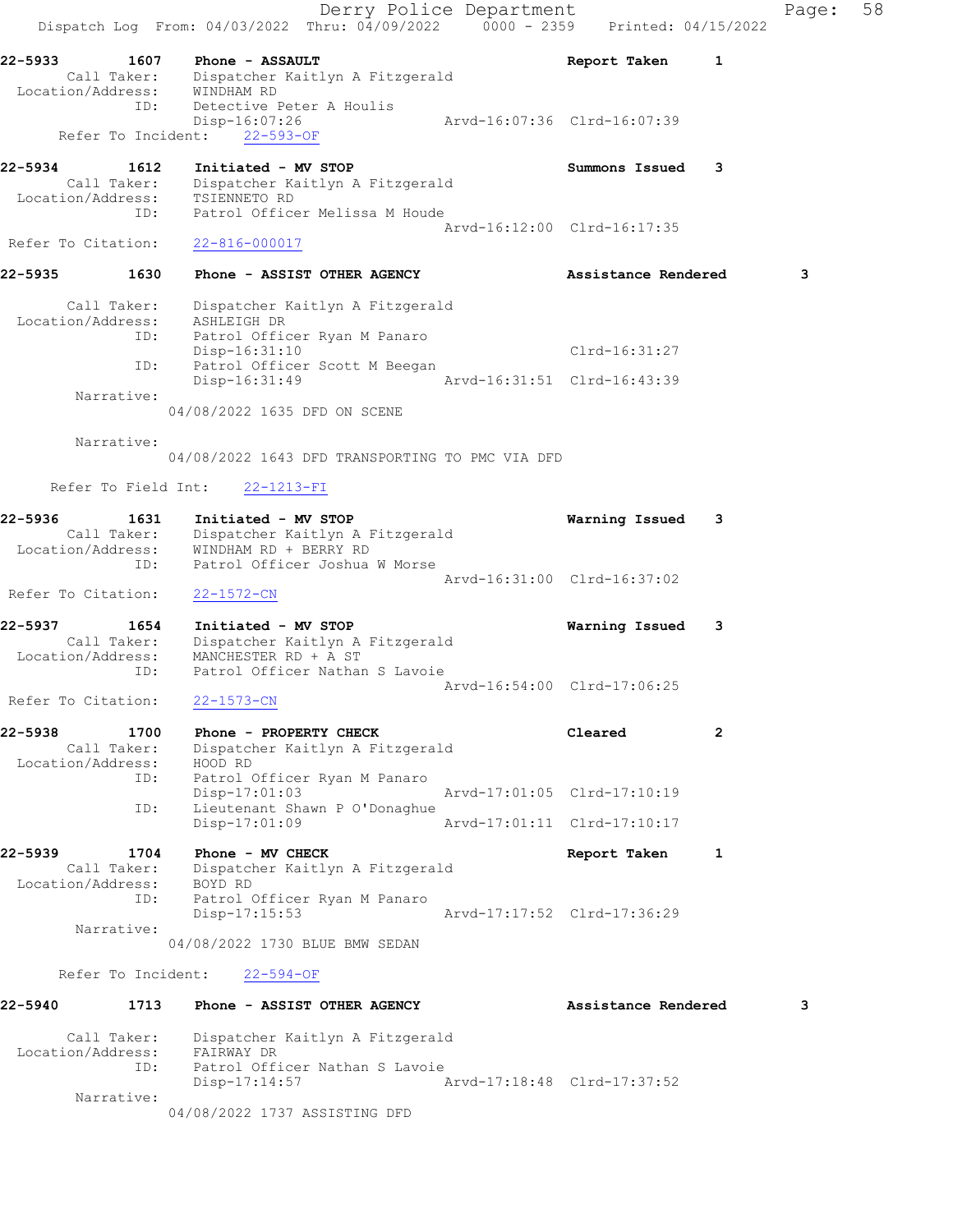Derry Police Department Fage: 59 Dispatch Log From: 04/03/2022 Thru: 04/09/2022 0000 - 2359 Printed: 04/15/2022 Narrative: 04/08/2022 1738 DFD TRANSPORTING SUBJECT TO PMC Refer To Field Int: 22-1208-FI 22-5941 1743 Initiated - SUBPOENA DELIVERY Not Served 1 Call Taker: Dispatcher Kaitlyn A Fitzgerald Location/Address: SUNSET CIR ID: Patrol Officer Joshua W Morse Arvd-17:43:00 Clrd-17:47:23 22-5942 1745 Initiated - PAPER SERVICE 1998 Not Served 3 Call Taker: Dispatcher Kaitlyn A Fitzgerald Location/Address: FAIRWAY DR ID: Patrol Officer Nathan S Lavoie Arvd-17:45:00 Clrd-17:54:21 Narrative: summons 22-5943 1750 Initiated - MV STOP Warning Issued 3 Call Taker: Dispatcher Kaitlyn A Fitzgerald Location/Address: ROCKINGHAM RD ID: Patrol Officer Joshua W Morse Arvd-17:50:00 Clrd-17:55:38 Refer To Citation: 22-1574-CN 22-5944 1757 Initiated - MV STOP Warning Issued 3 Call Taker: Dispatcher Kaitlyn A Fitzgerald Location/Address: E DERRY RD ID: Patrol Officer Melissa M Houde Arvd-17:57:00 Clrd-18:00:41 Refer To Citation: 22-1575-CN 22-5945 1759 Initiated - FOLLOW-UP No Action Required 2 Call Taker: Dispatcher Kaitlyn A Fitzgerald Location/Address: MUNICIPAL DR ID: Patrol Officer Collin Kennedy Arvd-17:59:00 Clrd-18:05:24 22-5946 1805 Phone - TRAFFIC CONTROL 1988 Services Rendered 3 Call Taker: Dispatcher Kaitlyn A Fitzgerald Location/Address: E BROADWAY ID: Patrol Officer Ryan M Panaro Disp-18:06:09 Arvd-18:06:28 Clrd-18:17:44 Narrative: . Narrative: 04/08/2022 1812 TRAFFIC CONTROL FOR DFD 22-5947 1814 Initiated - FOLLOW-UP 12 No Action Required 2 Call Taker: Dispatcher Kaitlyn A Fitzgerald Location/Address: SOUTH AVE ID: Patrol Officer Collin Kennedy Arvd-18:14:00 Clrd-18:18:00 22-5948 1847 Initiated - PED CHECK SENT ON THEIR WAY 2 Call Taker: Dispatcher Kaitlyn A Fitzgerald Location/Address: E BROADWAY ID: Patrol Officer Collin Kennedy Arvd-18:47:00 Clrd-19:01:42 ID: Patrol Officer Ryan M Panaro<br>Disp-18:51:46 Disp-18:51:46 Arvd-18:51:48 Clrd-18:54:41 Narrative: 04/08/2022 1851 GROUP OF JUVENILES Narrative: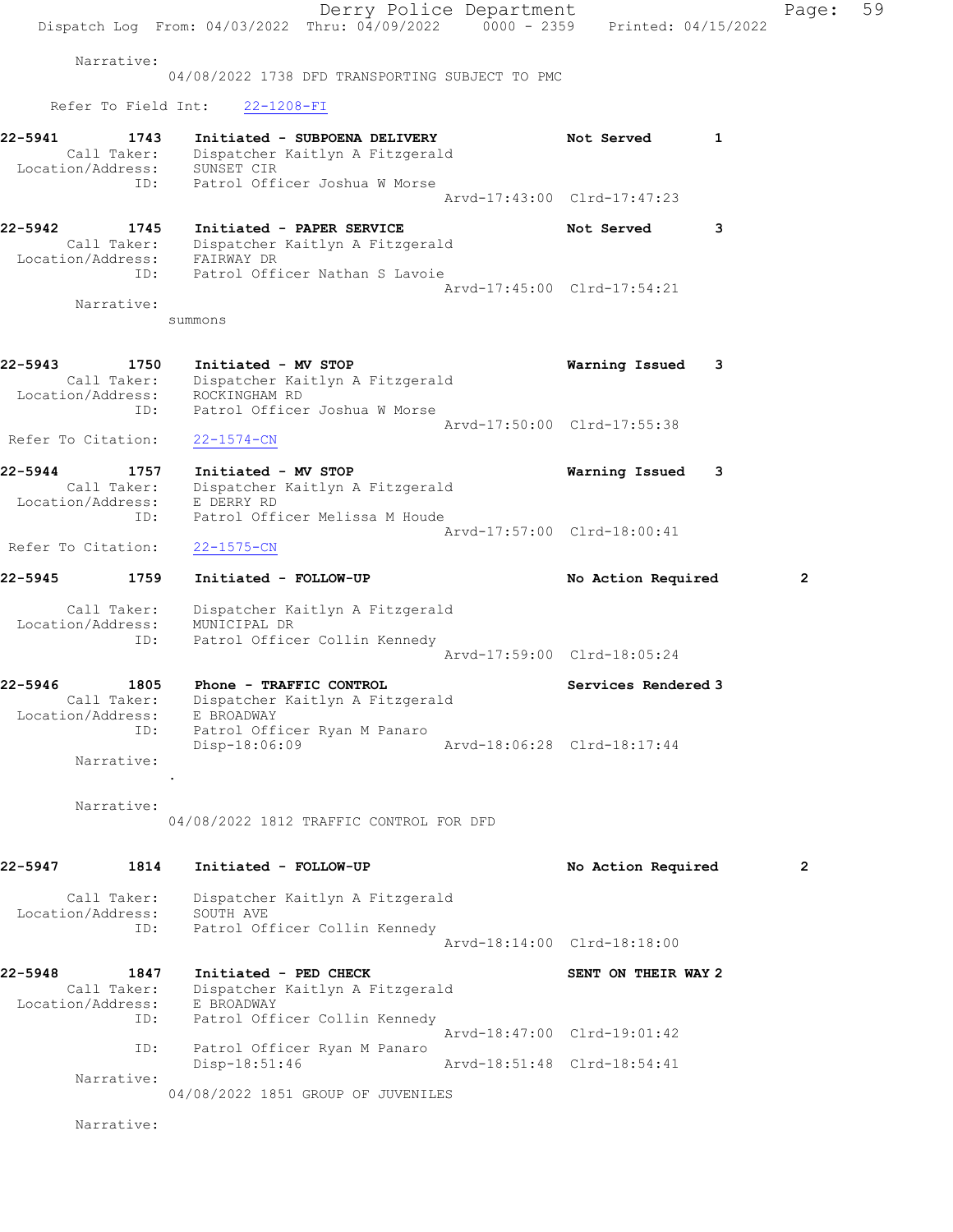Derry Police Department Fage: 60 Dispatch Log From: 04/03/2022 Thru: 04/09/2022 0000 - 2359 Printed: 04/15/2022 04/08/2022 1902 PARENTS CONTACTED Refer To Field Int: 22-1209-FI 22-5949 1853 Phone - SEXUAL OFFENDER REGISTRATION Services Rendered 1 Call Taker: Dispatcher Kaitlyn A Fitzgerald Location/Address: MUNICIPAL DR ID: Patrol Officer Cody Johnson Disp-18:53:52 Arvd-18:53:57 Clrd-18:53:59 22-5951 1907 Phone - NEIGHBORHOOD DISPUTE Services Rendered 2 Call Taker: Dispatcher Kaitlyn A Fitzgerald Location/Address: VILLAGE BROOK LN ID: Patrol Officer Collin Kennedy<br>Disp-19:10:18 Mrvd-19:16:44 Clrd-20:19:27 Disp-19:10:18 Narrative: 04/08/2022 1916 GROUP OF JUVENILES WITH BATS HITTING SIGNS Narrative: 04/08/2022 1933 OFF ON HARVEST DR Refer To Field Int: 22-1210-FI 22-5950 1909 Initiated - MV STOP Warning Issued 3 Call Taker: Dispatcher Christina L Power Location/Address: RT 28 ID: Patrol Officer Joshua W Morse<br>Arvd-19:09:00 Clrd-19:14:38 Arvd-19:09:00 Clrd-19:14:38 Cleared By: Dispatcher Kaitlyn A Fitzgerald Refer To Citation: 22-1576-CN 22-5952 1913 Initiated - FOLLOW-UP No Action Required 2 Call Taker: Dispatcher Kaitlyn A Fitzgerald Location/Address: MUNICIPAL DR ID: Patrol Officer Nathan S Lavoie Arvd-19:13:00 Clrd-19:38:53 22-5953 1913 Initiated - FOLLOW-UP No Action Required 2 Call Taker: Dispatcher Kaitlyn A Fitzgerald Location/Address: MUNICIPAL DR ID: Patrol Officer Melissa M Houde Arvd-19:13:00 Clrd-19:34:18 22-5954 1922 Phone - ASSIST CITIZEN 1928 ADVICE GIVEN 3 Call Taker: Dispatcher Kaitlyn A Fitzgerald Location/Address: ALADDIN CIR ID: Patrol Officer Ryan M Panaro Disp-19:23:13 Arvd-19:29:20 Clrd-19:41:08 Refer To Field Int: 22-1215-FI 22-5955 1950 Initiated - MV STOP Warning Issued 3 Call Taker: Dispatcher Kaitlyn A Fitzgerald Location/Address: SCOBIE POND RD ID: Patrol Officer Nathan S Lavoie Arvd-19:50:00 Clrd-19:56:18 Refer To Citation: 22-1577-CN 22-5956 1959 Initiated - MV STOP Warning Issued 3 Call Taker: Dispatcher Kaitlyn A Fitzgerald Location/Address: SCOBIE POND RD ID: Patrol Officer Nathan S Lavoie Arvd-19:59:00 Clrd-20:07:51 Refer To Citation: 22-1578-CN 22-5957 2013 Initiated - MV CHECK Vehicle checked 1 Call Taker: Dispatcher Kaitlyn A Fitzgerald Location/Address: HUMPHREY RD ID: Patrol Officer Joshua W Morse Arvd-20:13:00 Clrd-20:15:46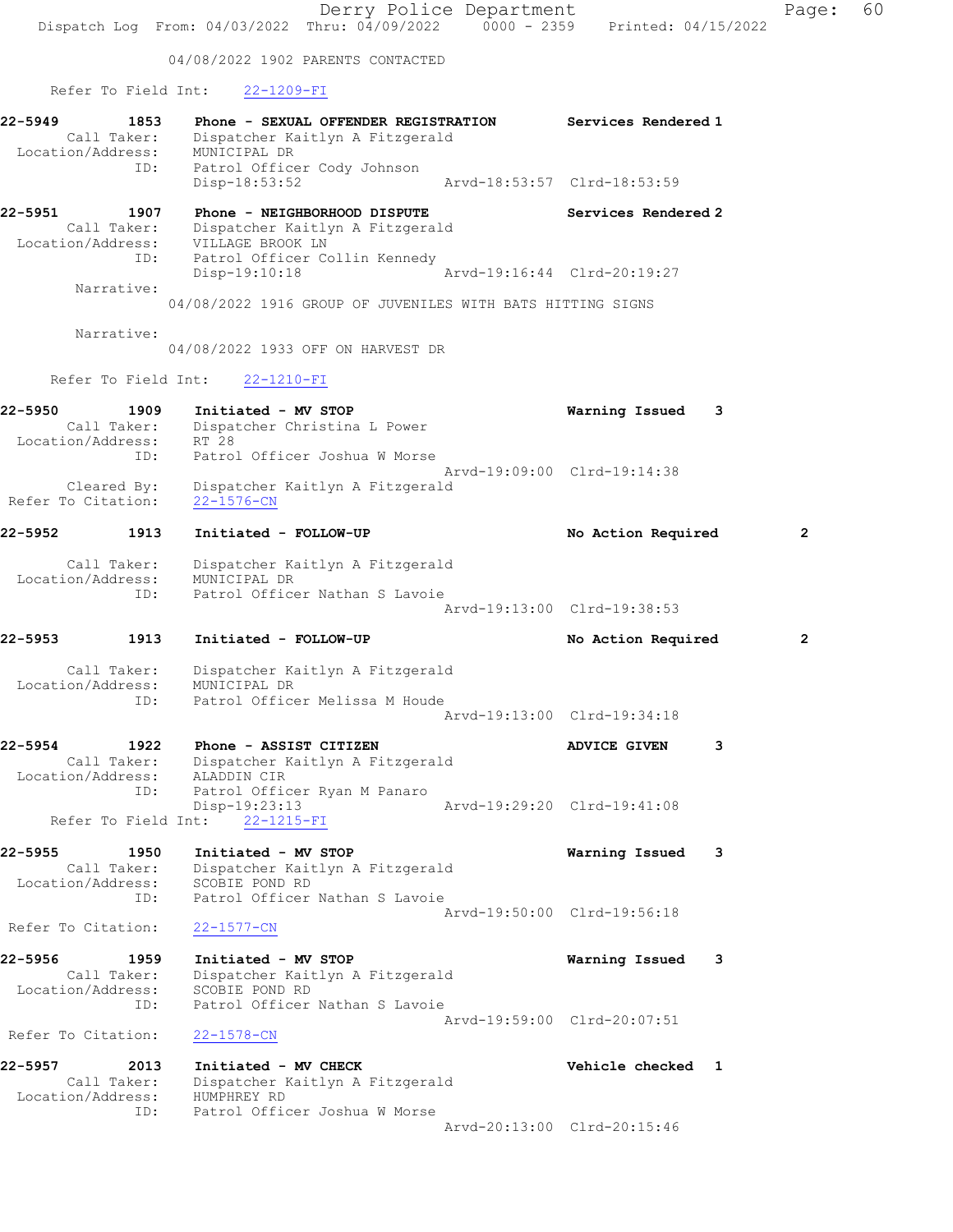22-5960 2018 Walk-In - RESTRAINING ORDER VIOLATION Report Taken 2 Call Taker: Patrol Officer Robert Corwin Location/Address: [DY 2] MUNICIPAL DR ID: Patrol Officer Robert Corwin Disp-20:20:57 Arvd-20:20:59 Clrd-20:43:43 Cleared By: Dispatcher Christina L Power Refer To Incident: 22-595-OF 22-5958 2019 Initiated - MV STOP Warning Issued 3 Call Taker: Dispatcher Kaitlyn A Fitzgerald Location/Address: SCOBIE POND RD ID: Patrol Officer Nathan S Lavoie Arvd-20:19:00 Clrd-20:26:37 Refer To Citation: 22-1579-CN 22-5959 2020 Initiated - FOLLOW-UP **No Action Required** 2 Call Taker: Dispatcher Kaitlyn A Fitzgerald Location/Address: VILLAGE BROOK LN ID: Patrol Officer Collin Kennedy Arvd-20:20:00 Clrd-20:31:20 22-5961 2023 Initiated - MV STOP Warning Issued 3 Call Taker: Dispatcher Kaitlyn A Fitzgerald Location/Address: PINKERTON ST + HOODKROFT DR ID: Patrol Officer Scott M Beegan Arvd-20:23:00 Clrd-20:34:13 Cleared By: Dispatcher Christina L Power Refer To Citation: 22-1580-CN 22-5962 2033 Initiated - MV STOP Warning Issued 3 Call Taker: Dispatcher Christina L Power Location/Address: SCOBIE POND RD ID: Patrol Officer Nathan S Lavoie Arvd-20:33:00 Clrd-20:41:48 Refer To Citation: 22-1581-CN 22-5963 2043 Initiated - MV STOP Warning Issued 3 Call Taker: Dispatcher Christina L Power Location/Address: CRYSTAL AVE ID: Patrol Officer Scott M Beegan Arvd-20:43:00 Clrd-20:49:34 Refer To Citation: 22-1583-CN Refer To Citation: 22-1582-CN 22-5964 2054 Initiated - MV STOP Warning Issued 3 Call Taker: Dispatcher Christina L Power Location/Address: RT 28 ID: Patrol Officer Joshua W Morse Arvd-20:54:00 Clrd-20:59:19 Refer To Citation: 22-1584-CN 22-5965 2101 Initiated - PED CHECK Services Rendered 2 Call Taker: Dispatcher Christina L Power Location/Address: ROLLINS ST ID: Patrol Officer Collin Kennedy Arvd-21:01:00 Clrd-21:42:54 Cleared By: Dispatcher Kaitlyn A Fitzgerald

ID: Patrol Officer Nathan S Lavoie

 Dispatched By: Dispatcher Kaitlyn A Fitzgerald Arrived By: Dispatcher Kaitlyn A Fitzgerald

Narrative:

 Dispatched By: Dispatcher Kaitlyn A Fitzgerald Cleared By: Dispatcher Kaitlyn A Fitzgerald ID: Patrol Officer Ryan M Panaro

Cleared By: Dispatcher Kaitlyn A Fitzgerald

Disp-21:05:35 Clrd-21:07:15

Disp-21:07:17 Arvd-21:08:05 Clrd-21:42:52

04/08/2022 2142 BROTHER PICKED JUVENILE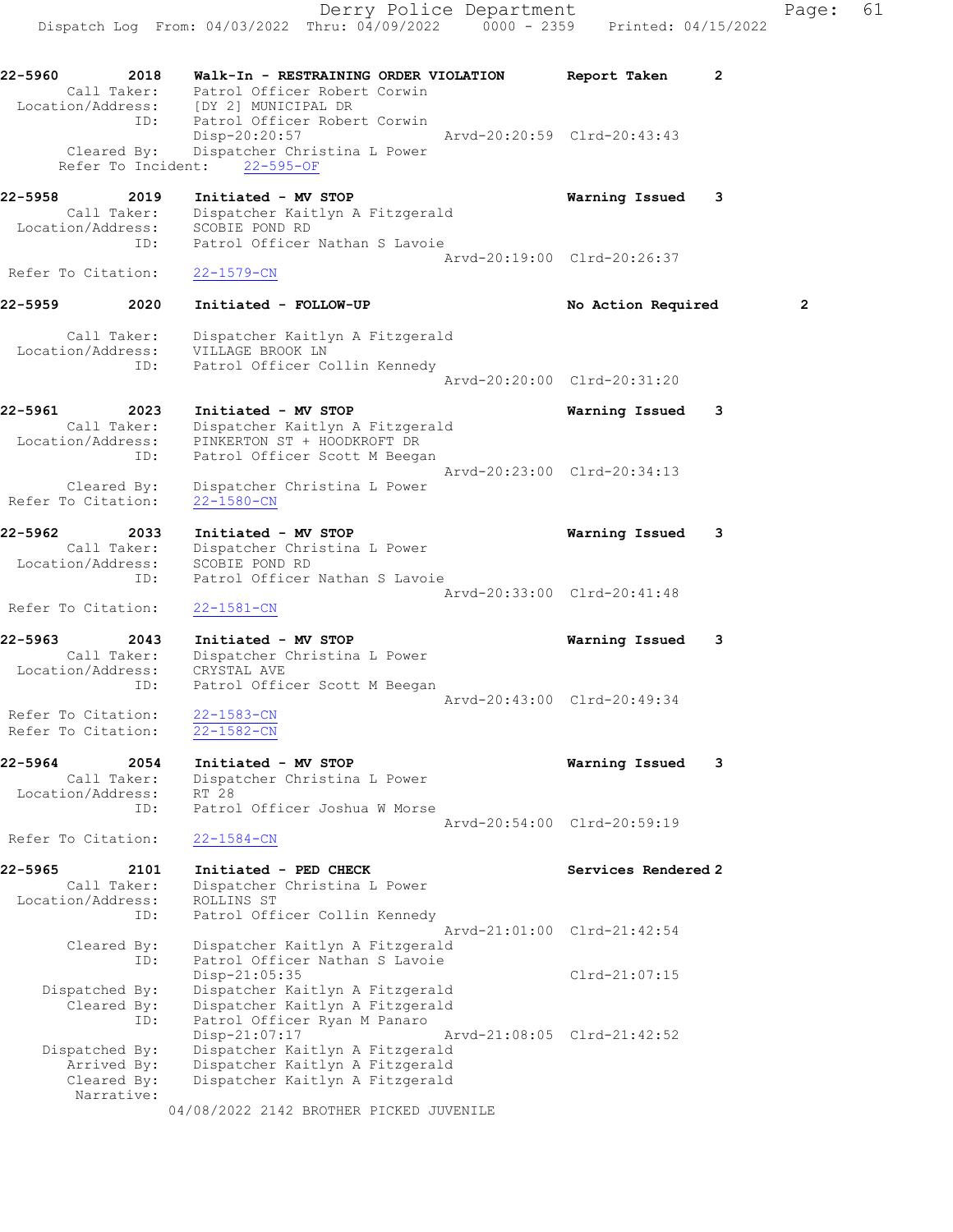Derry Police Department Fage: 62 Dispatch Log From: 04/03/2022 Thru: 04/09/2022 0000 - 2359 Printed: 04/15/2022 Refer To Summons: 22-323-AR 22-5966 2106 Walk-In - ASSIST CITIZEN **Assistance Rendered** 3 Call Taker: Patrol Officer Robert Corwin Location/Address: [DY 2] MUNICIPAL DR ID: Patrol Officer Robert Corwin Disp-21:07:29 Arvd-21:07:32 Clrd-21:07:33 22-5967 2111 Initiated - MV STOP Warning Issued 3 Call Taker: Dispatcher Kaitlyn A Fitzgerald Location/Address: ROCKINGHAM RD ID: Patrol Officer Scott M Beegan Arvd-21:11:00 Clrd-21:15:34 Refer To Citation: 22-1585-CN 22-5968 2121 Initiated - MV STOP Warning Issued 3 Call Taker: Dispatcher Kaitlyn A Fitzgerald Location/Address: S MAIN ST + FAIRWAY DR ID: Patrol Officer Scott M Beegan Arvd-21:21:00 Clrd-21:28:42 Refer To Citation: 22-1587-CN 22-5969 2134 Initiated - MV STOP Warning Issued 3 Call Taker: Dispatcher Kaitlyn A Fitzgerald Location/Address: CRYSTAL AVE ID: Patrol Officer Scott M Beegan Arvd-21:34:00 Clrd-21:39:00 Refer To Citation: 22-1588-CN 22-5970 2145 Initiated - FOLLOW-UP No Action Required 2 Call Taker: Dispatcher Kaitlyn A Fitzgerald Location/Address: MUNICIPAL DR ID: Patrol Officer Collin Kennedy Arvd-21:45:00 Clrd-22:57:13 Cleared By: Dispatcher Jonathon S Pickering 22-5971 2222 Initiated - MV STOP No Action Required 3 Call Taker: Dispatcher Kaitlyn A Fitzgerald Location/Address: ROCKINGHAM RD ID: Patrol Officer Scott M Beegan Arvd-22:22:00 Clrd-22:25:06 22-5972 2227 Initiated - MV STOP Warning Issued 3 Call Taker: Dispatcher Kaitlyn A Fitzgerald Location/Address: S MAIN ST + DEXTER ST ID: Patrol Officer Scott M Beegan Arvd-22:27:00 Clrd-22:32:48 Refer To Citation: 22-1589-CN 22-5973 2245 Initiated - MV STOP Warning Issued 3 Call Taker: Dispatcher Kaitlyn A Fitzgerald Location/Address: MANCHESTER RD ID: Patrol Officer Scott M Beegan Arvd-22:45:00 Clrd-22:51:13 Cleared By: Patrol Officer Robert Corwin Refer To Citation: 22-1590-CN 22-5974 2251 Initiated - MV STOP Warning Issued 3 Call Taker: Patrol Officer Robert Corwin Location/Address: CRYSTAL AVE ID: Patrol Officer Scott M Beegan Arvd-22:51:11 Clrd-22:53:50 Refer To Citation: 22-1591-CN 22-5975 2259 Initiated - MV STOP Warning Issued 3 Call Taker: Dispatcher Jonathon S Pickering

 Location/Address: E DERRY RD ID: Patrol Officer Scott M Beegan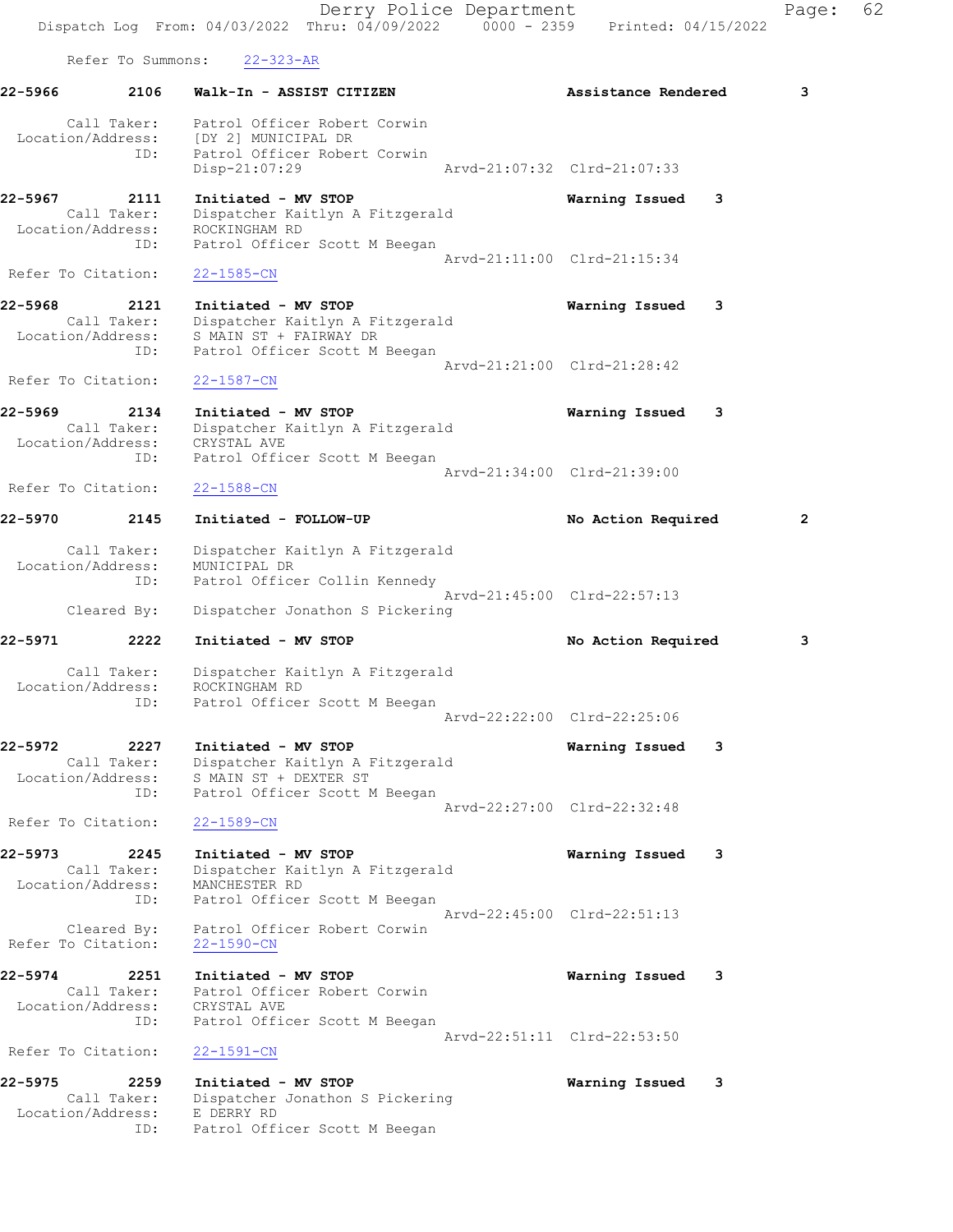Derry Police Department Fage: 63 Dispatch Log From:  $04/03/2022$  Thru:  $04/09/2022$  0000 - 2359 Printed: 04/15/2022 Arvd-22:59:00 Clrd-23:03:14 Refer To Citation: 22-1592-CN 22-5976 2309 Initiated - MV STOP Warning Issued 3 Call Taker: Dispatcher Jonathon S Pickering Location/Address: TSIENNETO RD ID: Patrol Officer Jack Stafford Arvd-23:09:00 Clrd-23:13:59 ID: Patrol Officer Jeffrey R Pike<br>Disp-23:10:50 Arvd-23:10:51 Clrd-23:13:58 Disp-23:10:50<br>22-1593-CN Refer To Citation: 22-5977 2314 Initiated - MV STOP Summons Issued 3 Call Taker: Dispatcher Jonathon S Pickering Location/Address: [DY 146] ASHLEIGH DR ID: Patrol Officer Jeffrey R Pike Arvd-23:14:00 Clrd-23:28:42 Refer To Citation: 22-816-003025 Narrative: 04/08/2022 2314 dodge ram p/u (maroon) no plate 22-5978 2315 Initiated - MV STOP Warning Issued 3 Call Taker: Dispatcher Jonathon S Pickering Location/Address: S MAIN ST ID: Patrol Officer Nikita Tomnyuk Arvd-23:15:00 Clrd-23:20:27 Refer To Citation: 22-1595-CN 22-5979 2318 Initiated - MV STOP Warning Issued 3 Call Taker: Dispatcher Jonathon S Pickering Location/Address: W BROADWAY + ELM ST ID: Patrol Officer Scott M Beegan Arvd-23:18:00 Clrd-23:23:04 Refer To Citation: 22-1594-CN 22-5980 2327 Initiated - MV STOP Warning Issued 3 Call Taker: Dispatcher Jonathon S Pickering Location/Address: CRYSTAL AVE ID: Patrol Officer Scott M Beegan Arvd-23:27:00 Clrd-23:32:10 Refer To Citation: 22-1596-CN 22-5981 2329 Initiated - MV STOP Warning Issued 3 Call Taker: Dispatcher Jonathon S Pickering Location/Address: MAPLE ST + ELM ST ID: Patrol Officer Joshua W Morse Arvd-23:29:00 Clrd-23:34:34 Refer To Citation: 22-1597-CN 22-5982 2342 Initiated - MV STOP Warning Issued 3 Call Taker: Dispatcher Jonathon S Pickering Location/Address: CRYSTAL AVE + MOODY ST ID: Patrol Officer Scott M Beegan Arvd-23:42:00 Clrd-23:47:35 Refer To Citation: 22-1598-CN For Date: 04/09/2022 - Saturday

### 22-5983 0019 Initiated - MV STOP Warning Issued 3 Call Taker: Dispatcher Jonathon S Pickering Location/Address: E BROADWAY + FENWAY ST ID: Patrol Officer Joshua W Morse Arvd-00:19:00 Clrd-00:42:42 Refer To Citation: 22-1599-CN

22-5984 0023 Initiated - MV CHECK Vehicle checked 1 Call Taker: Dispatcher Jonathon S Pickering Location/Address: RT 28 ID: Sergeant Patrick H Dawson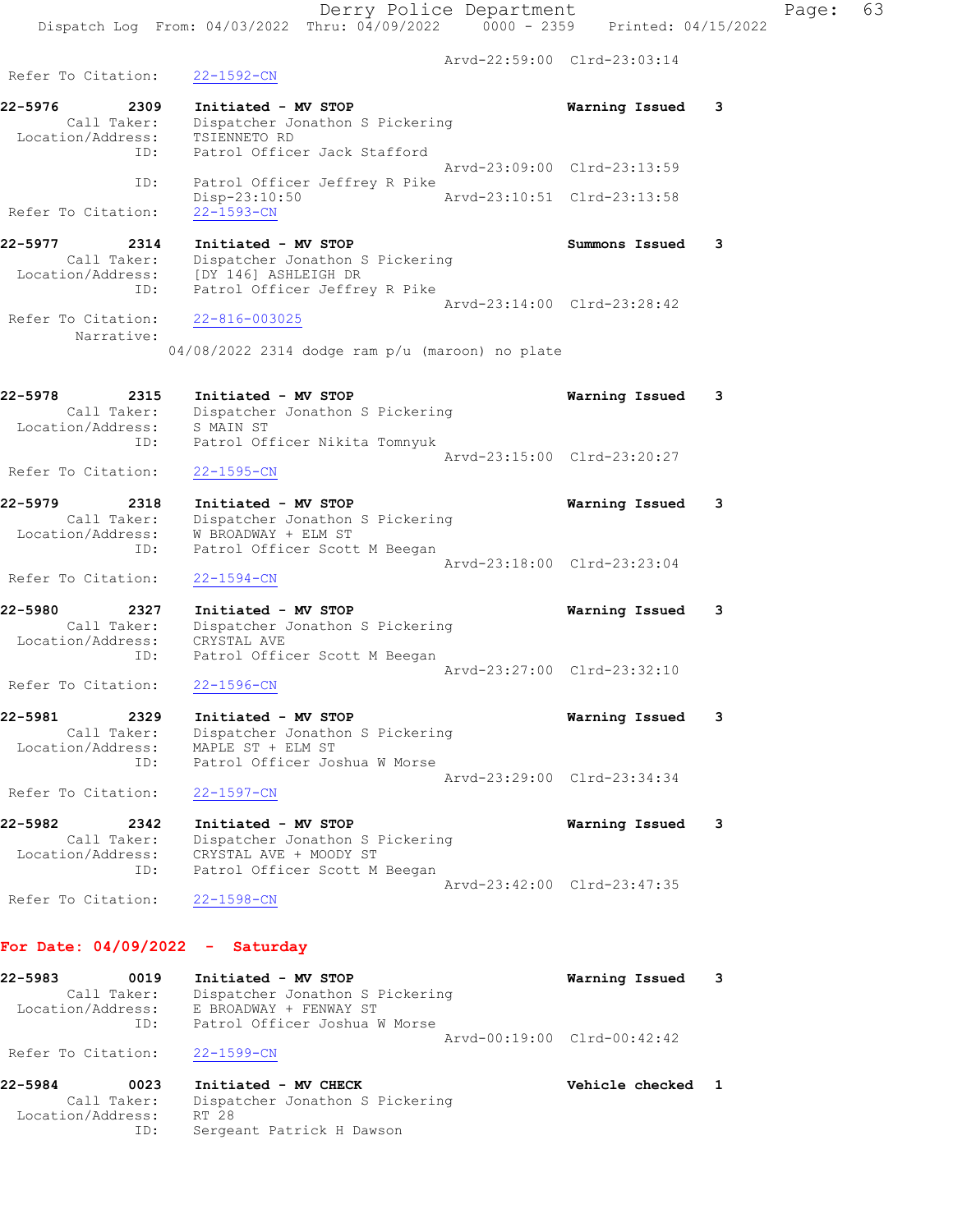|                                                            |                                                                                                                                                                |                             | Arvd-00:23:00 Clrd-00:25:12                                |   |
|------------------------------------------------------------|----------------------------------------------------------------------------------------------------------------------------------------------------------------|-----------------------------|------------------------------------------------------------|---|
| 22-5985<br>0025<br>Call Taker:<br>Location/Address:        | Initiated - PROPERTY CHECK<br>Dispatcher Jonathon S Pickering<br>RT 28                                                                                         |                             | Services Rendered 2                                        |   |
| ID:                                                        | Sergeant Patrick H Dawson                                                                                                                                      |                             | Aryd-00:25:00 Clrd-00:27:39                                |   |
| 22-5986<br>0047<br>Call Taker:<br>Location/Address:<br>ID: | Initiated - MV STOP<br>Dispatcher Jonathon S Pickering<br>[DY 2124] HAMPSTEAD RD<br>Sergeant Patrick H Dawson                                                  |                             | Warning Issued<br>3                                        |   |
| Refer To Citation:                                         | $22 - 1600 - CN$                                                                                                                                               |                             | Arvd-00:47:00 Clrd-00:52:22                                |   |
| 22-5987<br>0050<br>Call Taker:<br>Location/Address:        | Initiated - MV STOP<br>Dispatcher Jonathon S Pickering<br>RT 28                                                                                                |                             | Summons Issued<br>3                                        |   |
| ID:<br>Cleared By:<br>Refer To Citation:                   | Patrol Officer Jeffrey R Pike<br>Patrol Officer Robert Corwin<br>22-816-003027                                                                                 |                             | Arvd-00:50:00 Clrd-01:02:20                                |   |
| 22-5988<br>0110<br>Call Taker:<br>ID:                      | 911 - MV CHECK<br>Patrol Officer Robert Corwin<br>Call Taker: Patrol Officer Robert<br>Location/Address: [DY 466] CRYSTAL AVE<br>Patrol Officer Jeffrey R Pike |                             | Arrest(s) Made<br>1                                        |   |
| Cleared By:<br>ID:                                         | $Disp-01:10:45$<br>Dispatcher Jonathon S Pickering<br>Patrol Officer Collin Kennedy                                                                            |                             | Arvd-01:11:22 Clrd-02:34:31<br>Arvd-01:14:45 Clrd-01:53:28 |   |
| Arrived By:<br>Cleared By:<br>ID:                          | $Disp-01:10:46$<br>Dispatcher Jonathon S Pickering<br>Dispatcher Jonathon S Pickering<br>Sergeant Patrick H Dawson                                             |                             |                                                            |   |
| Cleared By:<br>Narrative:                                  | Disp-01:11:17<br>Dispatcher Jonathon S Pickering<br>04/09/2022 0114 DFD cleared by DPD                                                                         | Arvd-01:11:19 Clrd-01:21:41 |                                                            |   |
| Narrative:                                                 | 04/09/2022 0114 officers checking sobriety                                                                                                                     |                             |                                                            |   |
| Narrative:                                                 | 04/09/2022 0126 one in custody; next on the list requested,<br>Spacetown assigned                                                                              |                             |                                                            |   |
| Narrative:                                                 | 04/09/2022 0128 470 transporting subject to DPDHQ s/m:<br>57233.5                                                                                              |                             |                                                            |   |
| Narrative:                                                 | 04/09/2022 0132 off at DPDHO e/m: 57233.9                                                                                                                      |                             |                                                            |   |
| Narrative:                                                 | 04/09/2022 0132 Subject Info:<br>James Carr<br>110 N Shore Rd<br>Derry, NH DOB:12/31/91<br>Arrested for DWI                                                    |                             |                                                            |   |
| Narrative:                                                 | 04/09/2022 0228 released on PR bail, court date 5/26/22 per<br>BC Mencis                                                                                       |                             |                                                            |   |
| Refer To Arrest:<br>Refer To Arrest:                       | $22 - 324 - AR$<br>$22 - 327 - AR$                                                                                                                             |                             |                                                            |   |
| 0119<br>22-5989                                            | Phone - WELFARE CHECK                                                                                                                                          |                             | No Action Required                                         | 2 |
|                                                            | Call Taker: Patrol Officer Robert Corwin                                                                                                                       |                             |                                                            |   |

Location/Address: [DY 2] MUNICIPAL DR

Narrative: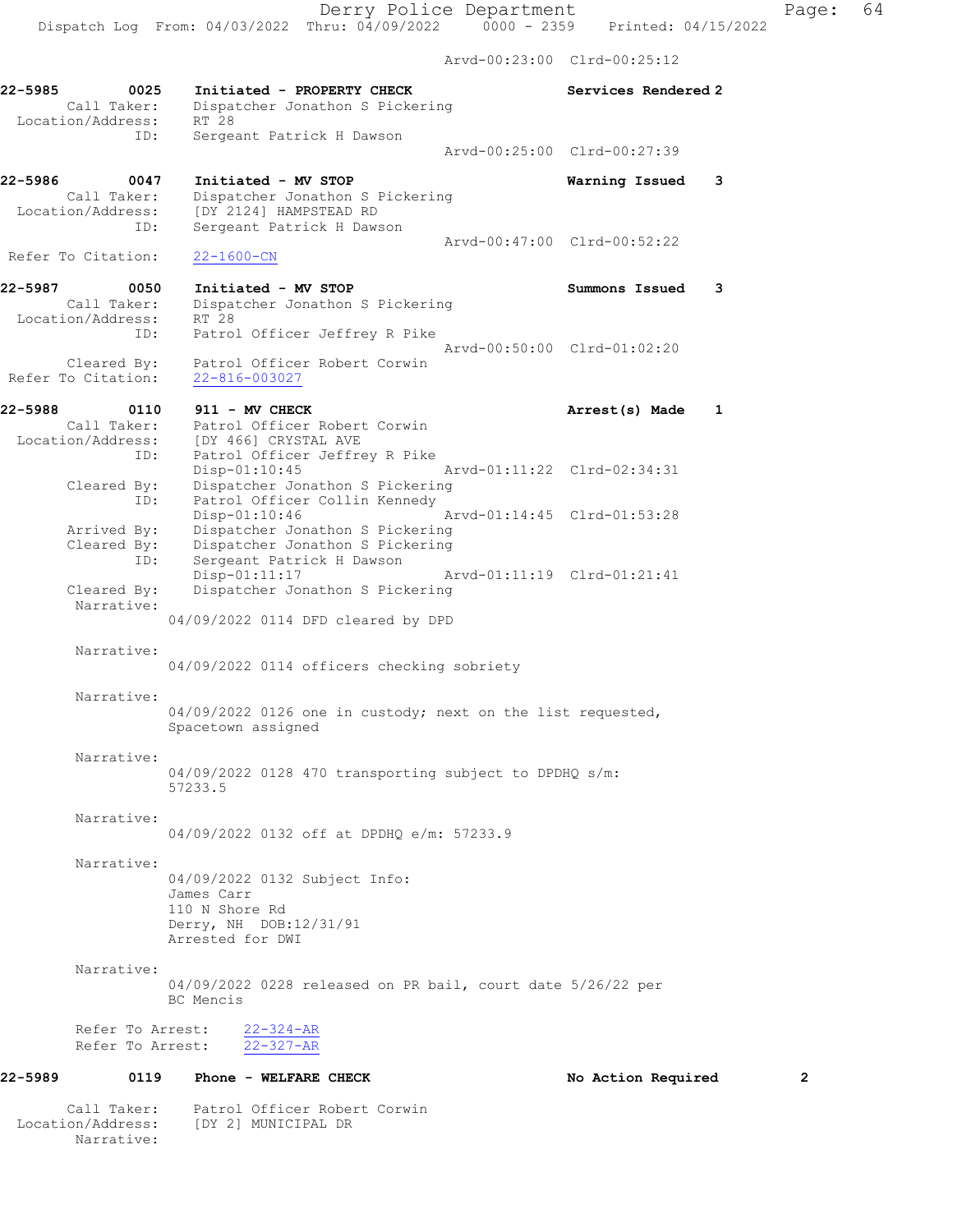04/09/2022 0148 duplicate entry

| 22-5990                                     | 0121<br>Phone - WELFARE CHECK                                                                                         | Transported to Hospital<br>2 |
|---------------------------------------------|-----------------------------------------------------------------------------------------------------------------------|------------------------------|
| Call Taker:<br>Location/Address:            | Dispatcher Jonathon S Pickering<br>ROLLINS ST<br>Sergeant Patrick H Dawson<br>ID:                                     |                              |
|                                             | $Disp-01:21:44$<br>Patrol Officer Joshua W Morse<br>ID:                                                               | Arvd-01:26:09 Clrd-01:58:24  |
|                                             | Disp-01:21:47<br>Patrol Officer Nikita Tomnyuk<br>ID:                                                                 | Aryd-01:24:12 Clrd-02:03:57  |
|                                             | $Disp-01:21:50$                                                                                                       | Arvd-01:24:13 Clrd-01:47:34  |
|                                             | Patrol Officer Nikita Tomnyuk<br>ID:<br>Disp-01:48:48                                                                 | Arvd-01:48:50 Clrd-02:03:57  |
| Narrative:                                  | 04/09/2022 0122 reported suicidal male subject                                                                        |                              |
| Narrative:                                  | 04/09/2022 0130 DFD on scene                                                                                          |                              |
| Narrative:                                  | 04/09/2022 0140 DFD cleared                                                                                           |                              |
| Narrative:                                  | 04/09/2022 0143 one in custody for an IEA                                                                             |                              |
| Narrative:                                  | 04/09/2022 0144 337 transporting subject to PMC s/m: 76057.8                                                          |                              |
| Narrative:                                  | 04/09/2022 0148 337 off at PMC e/m: 76059.0                                                                           |                              |
|                                             | Refer To Arrest:<br>$22 - 325 - AR$                                                                                   |                              |
| 22-5991<br>Call Taker:<br>Location/Address: | 0208<br>Initiated - MV STOP<br>Dispatcher Jonathon S Pickering<br>KENDALL POND RD<br>Sergeant Patrick H Dawson<br>ID: | Arrest(s) Made<br>3          |
|                                             | Patrol Officer Jack Stafford<br>ID:                                                                                   | Arvd-02:08:00 Clrd-02:35:29  |
|                                             | $Disp-02:11:05$<br>Patrol Officer Nikita Tomnyuk<br>ID:                                                               | Arvd-02:13:34 Clrd-04:25:08  |
|                                             | Disp-02:20:16<br>Patrol Officer Joshua W Morse<br>ID:                                                                 | Arvd-02:20:18 Clrd-02:35:28  |
| Narrative:                                  | $Disp-02:27:02$                                                                                                       | Arvd-02:30:13 Clrd-03:12:52  |
|                                             | 04/09/2022 0218 checking sobriety                                                                                     |                              |
| Narrative:                                  | 04/09/2022 0230 one in custody for DWI                                                                                |                              |
| Narrative:                                  | 04/09/2022 0232 next on the list requested, message left for<br>Recovery                                              |                              |
| Narrative:                                  | 04/09/2022 0235 130 transporting to DPDHQ s/m: 74341.8                                                                |                              |
| Narrative:                                  | 04/09/2022 0240 130 off at DPDHO e/m: 74343.9                                                                         |                              |
| Narrative:                                  | 04/09/2022 0242 no answer with Recovery, LBP Towing assigned                                                          |                              |
| Narrative:                                  | 04/09/2022 0251 130 transporting to PMC s/m: 74343.9                                                                  |                              |
| Narrative:                                  | 04/09/2022 0255 130 off at PMC e/m: 74345.5                                                                           |                              |
| Narrative:                                  |                                                                                                                       |                              |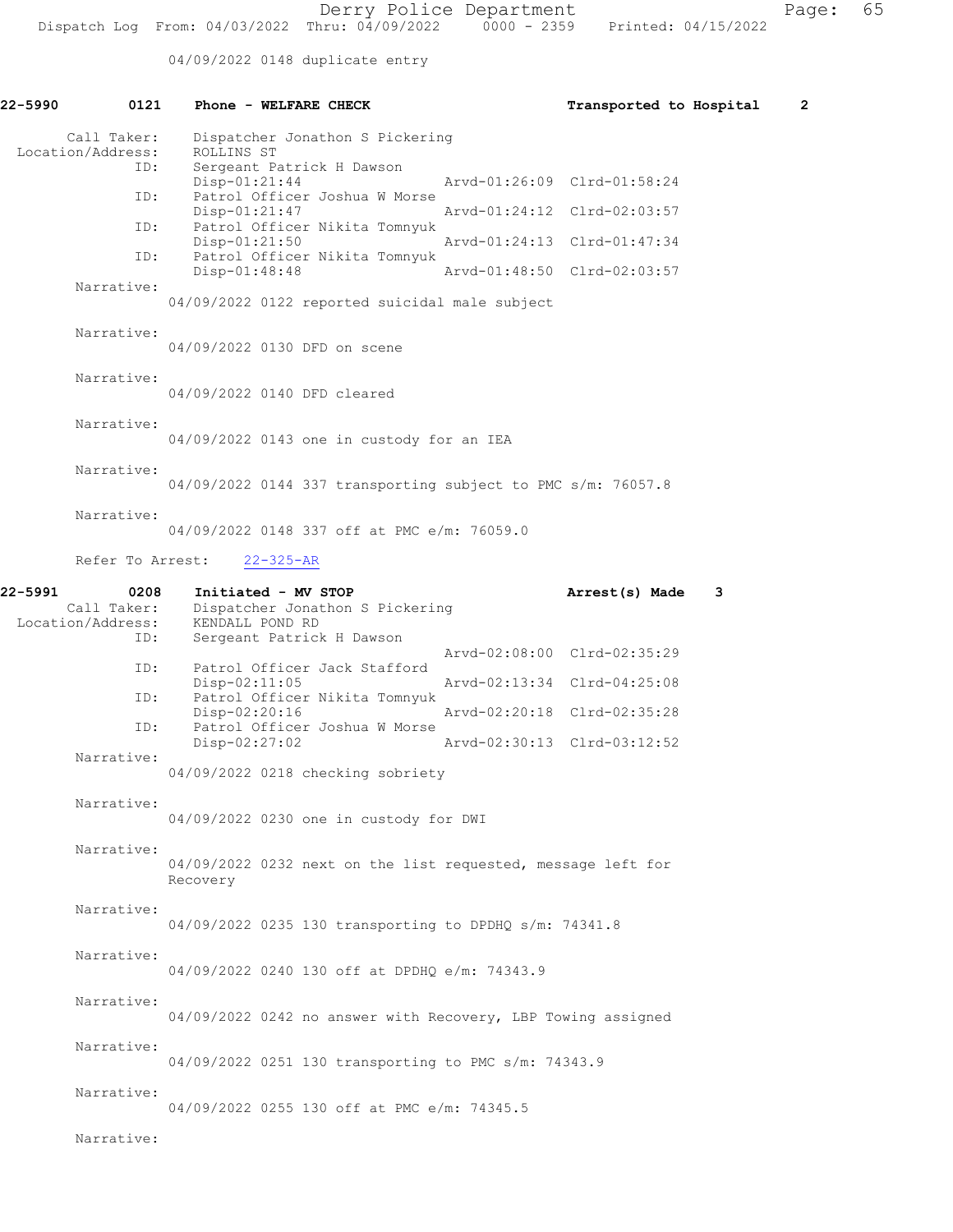Derry Police Department Page: 66 Dispatch Log From: 04/03/2022 Thru: 04/09/2022 0000 - 2359 Printed: 04/15/2022 04/09/2022 0255 Subject Info: Chelsea Ewing 3R Phillip Rd Derry, NH DOB:10/8/89 Arrested for DWI Narrative: 04/09/2022 0258 LBP Towing on scene Narrative: 04/09/2022 0319 130 transporting to DPDHQ s/m: 74345.5 Narrative: 04/09/2022 0323 130 off at DPDHQ e/m: 74347.0 Narrative: 04/09/2022 0403 located in cell #1 Narrative: 04/09/2022 0425 subject checked Narrative: 04/09/2022 0442 released to sober party Refer To Arrest: 22-326-AR 22-5992 0210 Initiated - MV STOP Warning Issued 3 Call Taker: Dispatcher Jonathon S Pickering<br>on/Address: PHILLIP RD Location/Address: ID: Patrol Officer Joshua W Morse Arvd-02:10:00 Clrd-02:20:09<br>TD: Patrol Officer Nikita Tompyuk Patrol Officer Nikita Tomnyuk<br>Disp-02:11:01 Disp-02:11:01 Arvd-02:17:32 Clrd-02:20:11 22-5993 0435 Phone - DOMESTIC DISTURBANCE Verbal in Nature 1<br>Call Taker: Dispatcher Jonathon S Pickering Dispatcher Jonathon S Pickering<br>DERRY WAY Location/Address: ID: Patrol Officer Jeffrey R Pike Disp-04:36:18 Arvd-04:43:30 Clrd-05:01:45<br>TD: Patrol Officer Joshua W Morse Patrol Officer Joshua W Morse<br>Disp-04:36:21 Disp-04:36:21 Arvd-04:43:30 Clrd-04:45:00<br>ID: Patrol Officer Nikita Tomnyuk Patrol Officer Nikita Tomnyuk<br>Disp-04:38:47 -04:38:47 Arvd-04:43:31 Clrd-05:01:46<br>22-1211-FI Refer To Field Int: 22-5994 0444 Phone - SUSPICIOUS ACTIVITY Report Taken 2 Call Taker: Dispatcher Jonathon S Pickering<br>ion/Address: E BROADWAY Location/Address:<br>ID: Patrol Officer Joshua W Morse<br>Disp-04:45:09 Disp-04:45:09 Arvd-04:48:59 Clrd-05:13:38 Patrol Officer Jack Stafford<br>Disp-04:45:11 Disp-04:45:11 Arvd-04:49:00 Clrd-05:13:39 Narrative: 04/09/2022 0448 report of juveniles in the road Narrative: 04/09/2022 0450 off with a subject on E Broadway Narrative: 04/09/2022 0451 clear the check, not involved Narrative: 04/09/2022 0451 off with second subject Narrative: 04/09/2022 0457 clear the second check, off with juveniles Narrative: 04/09/2022 0502 337 transporting female juvenile to Boyd Rd s/m: 76072.8 Narrative: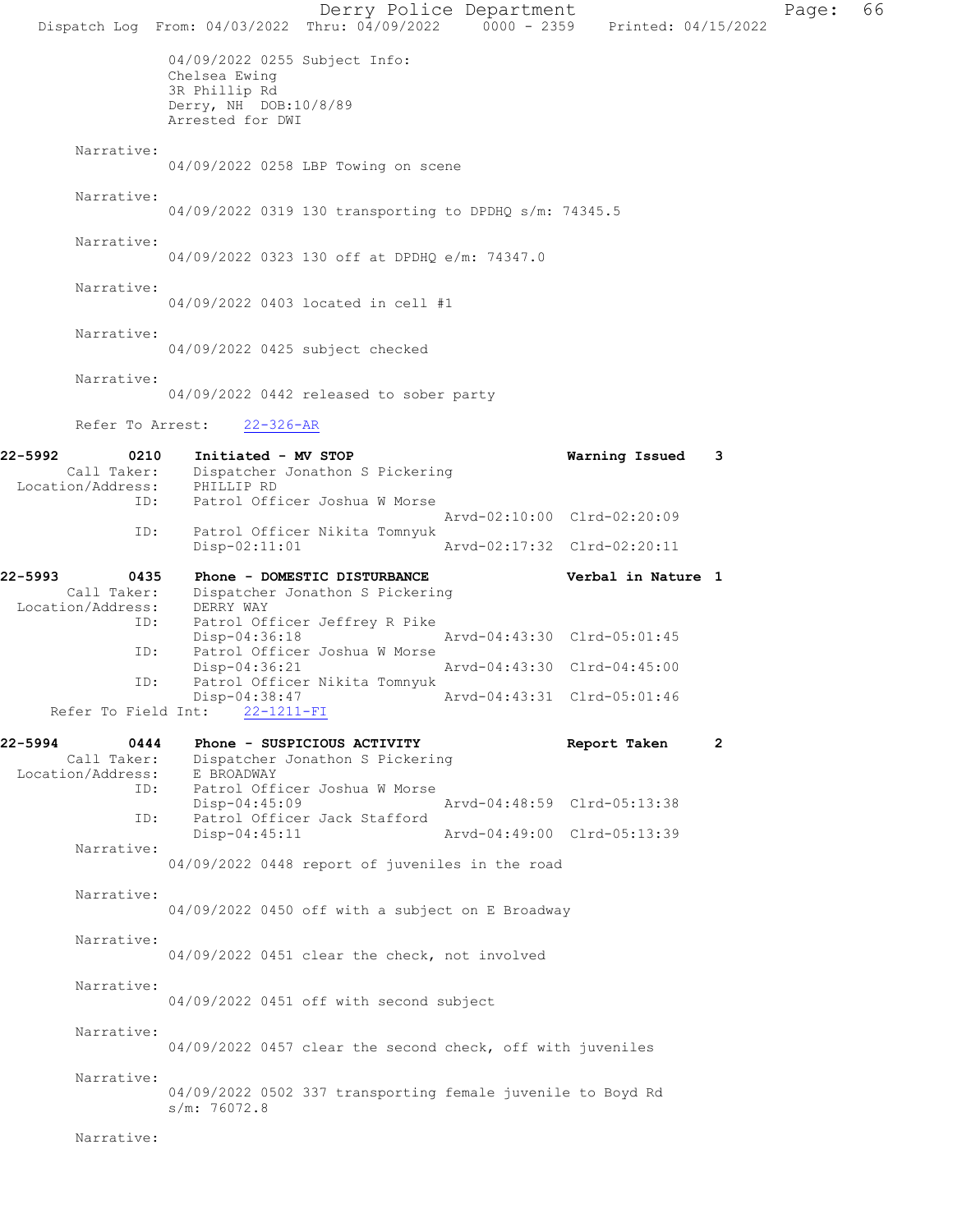Derry Police Department Fage: 67 Dispatch Log From: 04/03/2022 Thru: 04/09/2022 0000 - 2359 Printed: 04/15/2022 04/09/2022 0503 130 transporting male juvenile to Boyd Rd s/m: 74349.8 Narrative: 04/09/2022 0504 337 off on Boyd Rd e/m: 76073.4 Narrative: 04/09/2022 0505 130 off on Boyd Rd e/m: 74350.4 Narrative: 04/09/2022 0513 turned over to a parent Refer To Arrest: 22-328-AR Refer To Arrest: 22-329-AR 22-5995 0710 Phone - NEIGHBORHOOD DISPUTE Matter Mediated 2 Call Taker: Dispatcher Jess W Arcand Location/Address: W BROADWAY ID: Patrol Officer Blake A Martineau Disp-07:14:27 Arvd-07:22:53 Clrd-07:59:38 22-5996 0901 Initiated - MV STOP Warning Issued 3 Call Taker: Dispatcher Jess W Arcand Location/Address: S MAIN ST ID: Patrol Officer Sara R Joyce Arvd-09:01:00 Clrd-09:04:50 Refer To Citation: 22-1601-CN 22-5997 0919 Initiated - MV STOP Warning Issued 3 Call Taker: Dispatcher Jess W Arcand Location/Address: PINKERTON ST<br>ID: Detective Vio Detective Victoria M Kidd Arvd-09:19:00 Clrd-09:20:50 ID: Patrol Officer Sara R Joyce Disp-09:20:43 Arvd-09:20:45 Clrd-09:23:42 Refer To Citation: 22-5998 0943 Phone - DOMESTIC DISTURBANCE Report Taken 1 Call Taker: Patrol Officer Robert Corwin Location/Address: DERRY WAY ID: Patrol Officer Sara R Joyce<br>Disp-09:45:04 Arvd-09:53:05 Clrd-10:58:08 Arrived By: Dispatcher Jess W Arcand Cleared By: Dispatcher Jess W Arcand Refer To Incident: 22-596-OF 22-5999 1048 Phone - WELFARE CHECK TRANSPORTED Transported to Hospital 2 Call Taker: Patrol Officer Robert Corwin Location/Address: KENDALL POND RD ID: Patrol Officer Blake A Martineau<br>Disp-10:49:34 Art Disp-10:49:34 Arvd-10:51:09 Clrd-11:46:40 Arrived By: Dispatcher Jess W Arcand ID: Patrol Officer Timothy J Underhill Disp-10:49:37 Arvd-10:50:54 Clrd-11:46:42 Arrived By: Dispatcher Jess W Arcand<br>ID: Lieutenant Michael T Munc Lieutenant Michael T Muncey Disp-10:54:25 Arvd-10:54:27 Clrd-11:10:05 Dispatched By: Dispatcher Jess W Arcand Arrived By: Dispatcher Jess W Arcand<br>Cleared By: Dispatcher Jess W Arcand Dispatcher Jess W Arcand Narrative: 04/09/2022 1059 ONE IN CUSTODY Narrative: 04/09/2022 1107 325 TRANSPORTING ONE TO PMC SM 14634.1 Narrative: 04/09/2022 1110 OFF AT PMC EM 14634.7 Refer To Arrest: 22-330-AR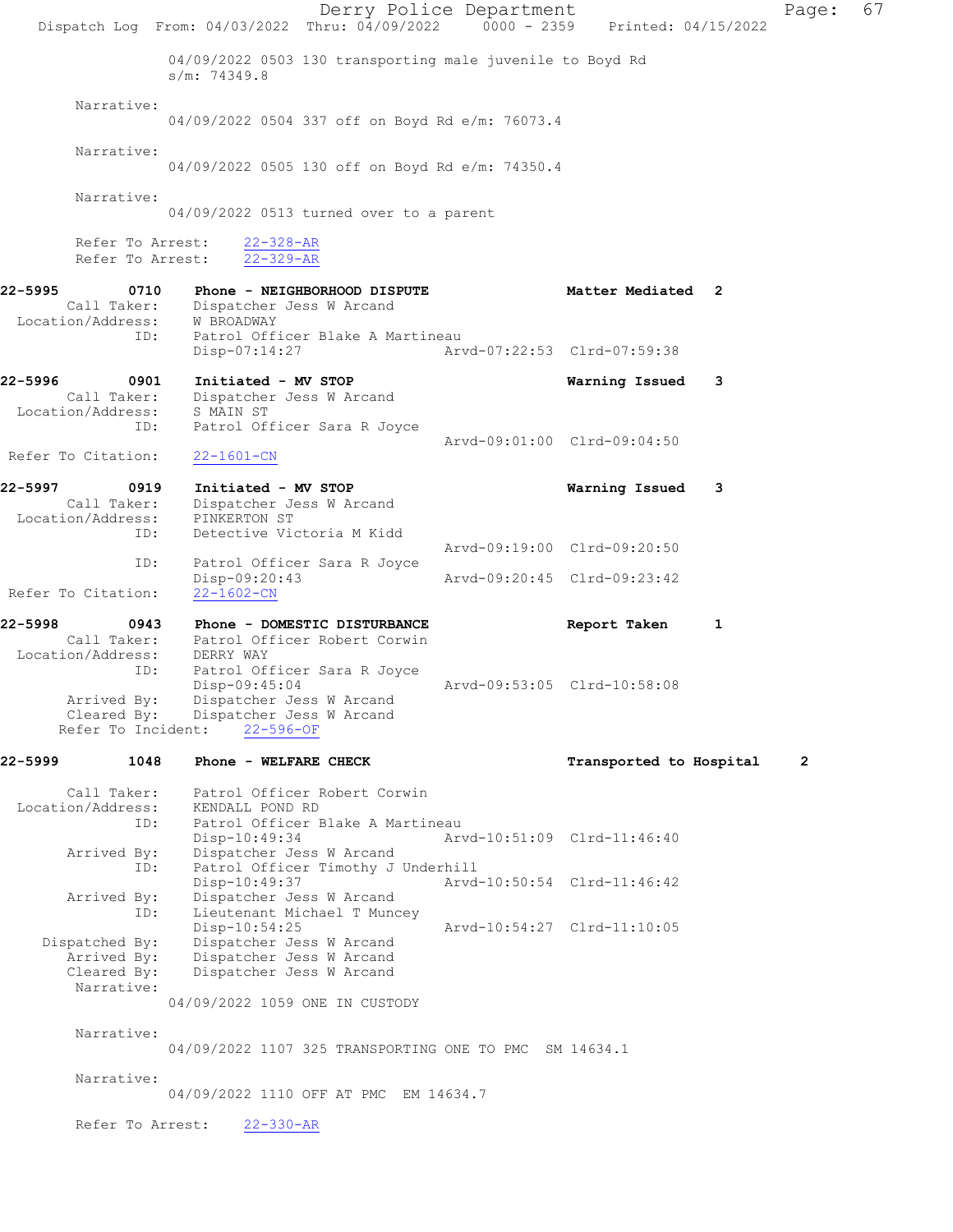22-6000 1209 Phone - ASSIST OTHER AGENCY Services Rendered 3 Call Taker: Patrol Officer Robert Corwin Location/Address: KENDALL POND RD ID: Patrol Officer Blake A Martineau Disp-12:10:03 Arvd-12:19:42 Clrd-12:37:42 Cleared By: Dispatcher Jess W Arcand Narrative: 04/09/2022 1237 MESSAGE DELIVERED

22-6001 1221 Phone - MV ACCIDENT Report Taken 1 Call Taker: Patrol Officer Robert Corwin Location/Address: [DY 146] ASHLEIGH DR ID: Patrol Officer Sara R Joyce Disp-12:23:03 Arvd-12:33:26 Clrd-13:05:08 Arrived By: Dispatcher Jess W Arcand Cleared By: Dispatcher Jess W Arcand Narrative:

04/09/2022 1234 OFF WITH NH 5001536 AND NH 5046449

Narrative:

04/09/2022 1258 REPORTABLE. Dascoli v. Grieco

#### Refer To Accident: 22-186-AC

| 22-6002 | 1304              | Phone - DOMESTIC DISTURBANCE            | Verbal in Nature 1          |  |
|---------|-------------------|-----------------------------------------|-----------------------------|--|
|         | Call Taker:       | Patrol Officer Robert Corwin            |                             |  |
|         | Location/Address: | PINGREE HILL RD                         |                             |  |
|         | ID:               | Detective Victoria M Kidd               |                             |  |
|         |                   | Disp-13:05:28                           | Arvd-13:11:13 Clrd-14:18:20 |  |
|         | Arrived By:       | Dispatcher Jess W Arcand                |                             |  |
|         | Cleared By:       | Dispatcher Jess W Arcand                |                             |  |
| 22-6003 | 1323.             | Tritisted - FMFDCFNCY DFSTDATNING OPDFD | Penort Taken                |  |

| 22-6003           | 1323.       | Initiated - EMERGENCY RESTRAINING ORDER |                             | keport Taken |  |
|-------------------|-------------|-----------------------------------------|-----------------------------|--------------|--|
|                   | Call Taker: | Dispatcher Jess W Arcand                |                             |              |  |
| Location/Address: |             | MUNICIPAL DR                            |                             |              |  |
|                   | TD:         | Patrol Officer Robert Corwin            |                             |              |  |
|                   |             |                                         | Arvd-13:23:00 Clrd-14:53:06 |              |  |

Narrative:

04/09/2022 1338 ERO GRANTED BY JUDGE ALFANO

Refer To Incident: 22-597-OF

| 22-6004           | 1413 | Phone - SUSPICIOUS ACTIVITY        | Report Taken                | $\overline{2}$ |
|-------------------|------|------------------------------------|-----------------------------|----------------|
| Call Taker:       |      | Dispatcher Jess W Arcand           |                             |                |
| Location/Address: |      | DRIFTWOOD RD                       |                             |                |
|                   | ID:  | Patrol Officer Timothy J Underhill |                             |                |
|                   |      | $Disp-14:14:18$                    | Aryd-14:18:10 Clrd-19:03:59 |                |
| Cleared By:       |      | Dispatcher Christina L Power       |                             |                |
|                   | ID:  | Patrol Officer Blake A Martineau   |                             |                |
|                   |      | $Disp-14:14:22$                    | Aryd-14:17:07 Clrd-19:04:02 |                |
| Cleared By:       |      | Dispatcher Christina L Power       |                             |                |
|                   | ID:  | Patrol Officer Sara R Joyce        |                             |                |
|                   |      | Disp-14:14:27                      | Arvd-14:17:21 Clrd-19:04:06 |                |
| Cleared By:       |      | Dispatcher Christina L Power       |                             |                |
|                   | ID:  | Lieutenant Michael T Muncey        |                             |                |
|                   |      | Disp-14:14:41                      | Arvd-14:21:16 Clrd-19:03:37 |                |
| Cleared By:       |      | Dispatcher Christina L Power       |                             |                |
|                   | ID:  | Detective Victoria M Kidd          |                             |                |
|                   |      | $Disp-14:21:20$                    | Aryd-14:21:22 Clrd-19:03:57 |                |
| Cleared By:       |      | Dispatcher Christina L Power       |                             |                |
|                   | ID:  | Patrol Officer Jeffrey R Pike      |                             |                |
|                   |      | Disp-14:34:38                      | Arvd-14:34:42 Clrd-18:37:53 |                |
| Dispatched By:    |      | Dispatcher Kaitlyn A Fitzgerald    |                             |                |
| Arrived By:       |      | Dispatcher Kaitlyn A Fitzgerald    |                             |                |
| Cleared By:       |      | Dispatcher Christina L Power       |                             |                |
|                   | ID:  | Patrol Officer Melissa M Houde     |                             |                |
|                   |      | $Disp-14:34:53$                    | Arvd-14:34:56 Clrd-18:37:46 |                |
| Dispatched By:    |      | Dispatcher Kaitlyn A Fitzgerald    |                             |                |
| Arrived By:       |      | Dispatcher Kaitlyn A Fitzgerald    |                             |                |
| Cleared By:       |      | Dispatcher Christina L Power       |                             |                |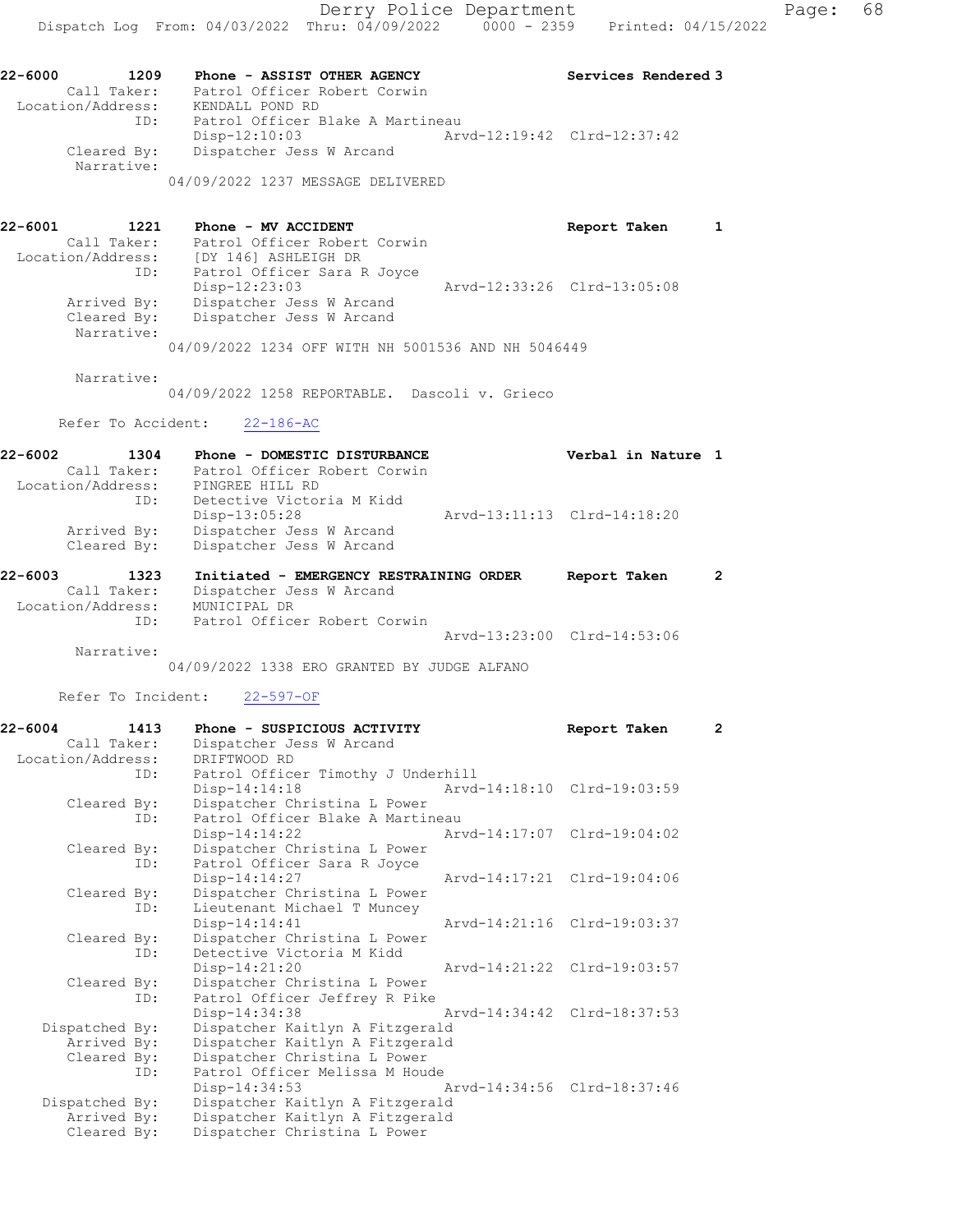Derry Police Department Page: 69 Dispatch Log From: 04/03/2022 Thru: 04/09/2022 ID: Deputy Chief George R Feole Disp-14:37:54 Arvd-14:38:07 Clrd-19:03:42 Cleared By: Dispatcher Christina L Power ID: Patrol Officer Nathan S Lavoie<br>Disp-14:44:27 Disp-14:44:27 Arvd-14:44:29 Clrd-18:46:15 Cleared By: Dispatcher Christina L Power ID: Captain Vernon L Thomas<br>Disp-14:52:39 Disp-14:52:39 Arvd-14:52:40 Clrd-19:03:33<br>Cleared By: Dispatcher Christina L Power Dispatcher Christina L Power ID: Patrol Officer Robert Corwin Disp-14:53:15 Arvd-14:53:19 Clrd-19:22:29 Cleared By: Dispatcher Christina L Power<br>TD: Patrol Officer Michael P Acco Patrol Officer Michael P Accorto<br>Disp-15:06:25 Ar Disp-15:06:25 Arvd-15:07:31 Clrd-15:35:39 Arrived By: Dispatcher Kaitlyn A Fitzgerald Cleared By: Dispatcher Kaitlyn A Fitzgerald<br>ID: Lieutenant Shawn P O'Donaghue Lieutenant Shawn P O'Donaghue Disp-15:29:46 Arvd-15:29:47 Clrd-19:03:40<br>Dispatched By: Dispatcher Christina L Power patched By: Dispatcher Christina L Power<br>Arrived By: Dispatcher Christina L Power Dispatcher Christina L Power Cleared By: Dispatcher Christina L Power<br>TD: Patrol Officer Michael P Acc Patrol Officer Michael P Accorto Disp-15:36:19 Arvd-15:36:20 Clrd-16:44:54<br>Dispatched By: Dispatcher Christina L Power patched By: Dispatcher Christina L Power<br>Arrived By: Dispatcher Christina L Power Dispatcher Christina L Power Cleared By: Dispatcher Christina L Power ID: Administrative Sergeant Christopher R Talbot Disp-15:49:13 Arvd-15:49:15 Clrd-19:22:49<br>Dispatched By: Dispatcher Christina L Power patched By: Dispatcher Christina L Power<br>Arrived By: Dispatcher Christina L Power Dispatcher Christina L Power Cleared By: Dispatcher Christina L Power ID: Patrol Officer Cody Johnson Disp-16:05:54 Arvd-16:07:03 Clrd-19:03:45<br>Dispatched By: Dispatcher Christina L Power patched By: Dispatcher Christina L Power<br>Arrived By: Dispatcher Christina L Power Arrived By: Dispatcher Christina L Power<br>Cleared By: Dispatcher Christina L Power Dispatcher Christina L Power ID: Detective Benjamin J Doyle Disp-16:06:06 Arvd-16:07:44 Clrd-21:01:45<br>Dispatched By: Dispatcher Christina L Power Dispatcher Christina L Power Arrived By: Dispatcher Christina L Power<br>Cleared By: Dispatcher Christina L Power Dispatcher Christina L Power ID: Patrol Officer Ryan M Panaro Disp-16:23:07 Arvd-16:25:54 Clrd-18:42:17<br>Dispatched By: Dispatcher Christina L Power patched By: Dispatcher Christina L Power<br>Arrived By: Dispatcher Christina L Power Dispatcher Christina L Power Cleared By: Dispatcher Christina L Power ID: Detective Scott A Tompkins Disp-16:33:16 Arvd-16:36:41 Clrd-19:03:50<br>Dispatched By: Dispatcher Christina L Power patched By: Dispatcher Christina L Power<br>Arrived By: Dispatcher Christina L Power Dispatcher Christina L Power Cleared By: Dispatcher Christina L Power<br>ID: Patrol Officer Awess Abdulka Patrol Officer Awess Abdulkadir<br>Disp-18:12:55 A Disp-18:12:55 Arvd-18:12:56 Clrd-18:20:48 Patrol Officer Charles L Doherty<br>Dispatched By: Dispatcher Christina L Power Dispatcher Christina L Power Arrived By: Dispatcher Christina L Power<br>Cleared By: Dispatcher Christina L Power Dispatcher Christina L Power ID: Patrol Officer Brendan S Holden Disp-18:20:56 Arvd-18:24:20 Clrd-20:25:26<br>Dispatched By: Dispatcher Christina L Power Dispatcher Christina L Power Arrived By: Dispatcher Christina L Power Cleared By: Dispatcher Christina L Power<br>ID: Patrol Officer Samuel J Troy Patrol Officer Samuel J Troy<br>Disp-18:36:38 Disp-18:36:38 Arvd-18:36:40 Clrd-20:28:57<br>Dispatched By: Dispatcher Christina L Power patched By: Dispatcher Christina L Power<br>Arrived By: Dispatcher Christina L Power Dispatcher Christina L Power Cleared By: Dispatcher Christina L Power<br>ID: Patrol Officer Andrew R Kenn Patrol Officer Andrew R Kennedy<br>Disp-18:47:00 A Disp-18:47:00 Arvd-18:49:11 Clrd-21:04:54 Dispatched By: Dispatcher Christina L Power Arrived By: Dispatcher Christina L Power Cleared By: Dispatcher Christina L Power

ID: Patrol Officer Jack Stafford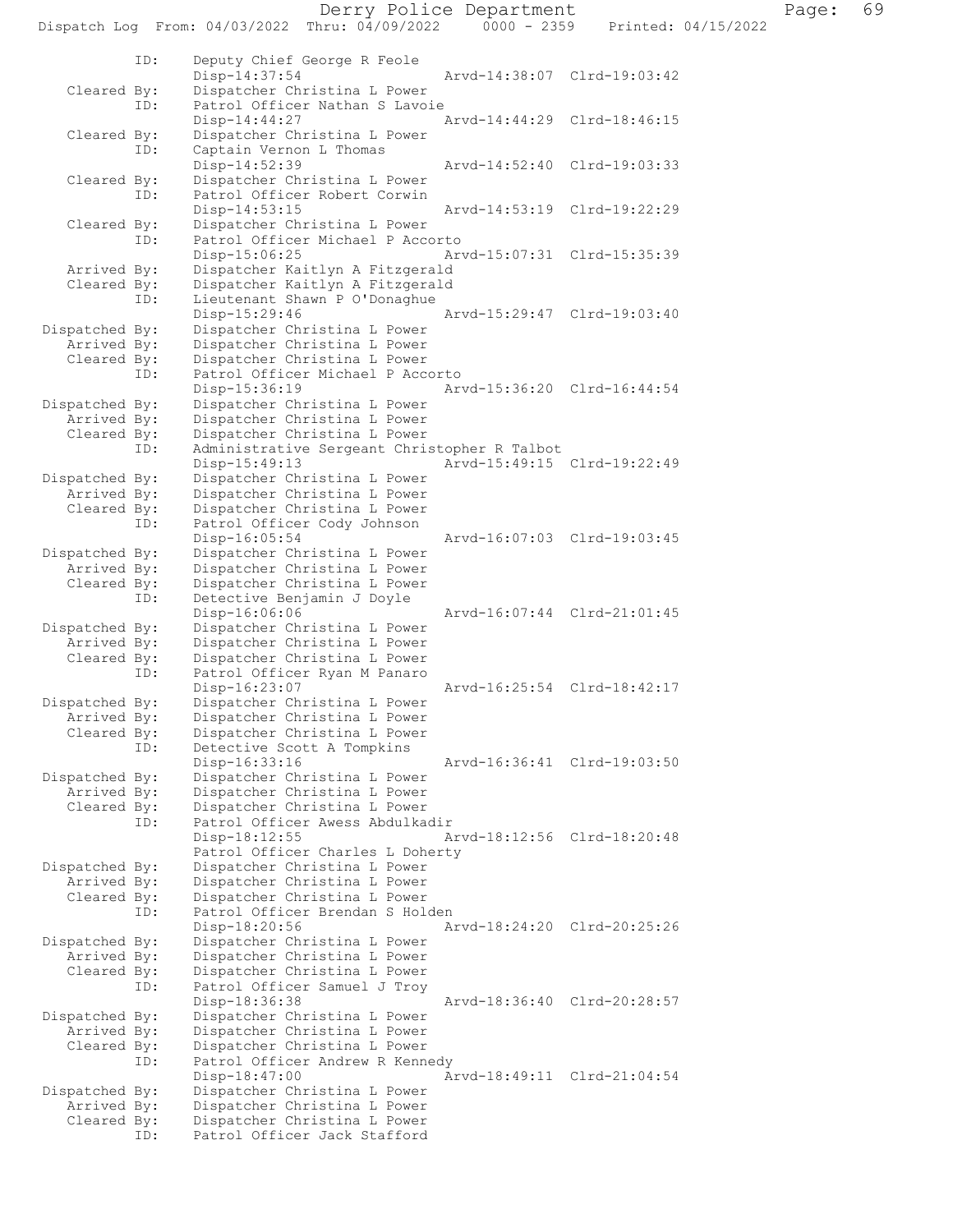Dispatch Log From: 04/03/2022 Thru: 04/09/2022 Disp-18:48:42 Arvd-18:51:01 Clrd-20:20:26<br>Dispatched By: Dispatcher Christina L Power patched By: Dispatcher Christina L Power<br>Arrived By: Dispatcher Christina L Power Dispatcher Christina L Power Cleared By: Dispatcher Kaitlyn A Fitzgerald ID: Patrol Officer Cody Johnson Disp-19:04:19 Arvd-19:04:21 Clrd-19:22:54 Dispatched By: Dispatcher Christina L Power Arrived By: Dispatcher Christina L Power<br>Cleared By: Dispatcher Christina L Power Dispatcher Christina L Power ID: Patrol Officer Cody Johnson Disp-19:23:27 Arvd-19:23:28 Clrd-19:41:38<br>Dispatched By: Dispatcher Christina L Power patched By: Dispatcher Christina L Power<br>Arrived By: Dispatcher Christina L Power Arrived By: Dispatcher Christina L Power<br>Cleared By: Dispatcher Christina L Power Dispatcher Christina L Power ID: Patrol Officer Collin Kennedy Disp-20:20:33 Arvd-20:21:16 Clrd-22:43:19<br>Dispatched By: Dispatcher Kaitlyn A Fitzgerald patched By: Dispatcher Kaitlyn A Fitzgerald<br>Arrived By: Dispatcher Kaitlyn A Fitzgerald Arrived By: Dispatcher Kaitlyn A Fitzgerald<br>Cleared By: Dispatcher Christina L Power By: Dispatcher Christina L Power<br>ID: Patrol Officer Awess Abdulka Patrol Officer Awess Abdulkadir<br>Disp-20:38:03 A Disp-20:38:03 Arvd-20:38:18 Clrd-20:40:51<br>Dispatched By: Dispatcher Christina L Power Dispatcher Christina L Power Arrived By: Dispatcher Christina L Power<br>Cleared By: Dispatcher Christina L Power By: Dispatcher Christina L Power<br>ID: Patrol Officer Charles L Doh Patrol Officer Charles L Doherty Disp-20:42:40 Arvd-20:42:41 Clrd-21:00:37<br>Dispatched By: Dispatcher Christina L Power patched By: Dispatcher Christina L Power<br>Arrived By: Dispatcher Christina L Power Arrived By: Dispatcher Christina L Power<br>Cleared By: Dispatcher Christina L Power By: Dispatcher Christina L Power<br>ID: Patrol Officer Ryan M Panaro Patrol Officer Ryan M Panaro Disp-20:42:48 Arvd-20:42:50 Clrd-22:29:44<br>Dispatched By: Dispatcher Christina L Power patched By: Dispatcher Christina L Power<br>Arrived By: Dispatcher Christina L Power Arrived By: Dispatcher Christina L Power<br>Cleared By: Dispatcher Christina L Power Dispatcher Christina L Power ID: Patrol Officer Andrew R Kennedy<br>Disp-21:17:13 A Disp-21:17:13 Arvd-21:17:15 Clrd-04/10/2022 @ 01:13:51<br>Dispatched By: Dispatcher Christina L Power patched By: Dispatcher Christina L Power<br>Arrived By: Dispatcher Christina L Power Dispatcher Christina L Power Cleared By: Patrol Officer Jeffrey R Pike ID: Patrol Officer Charles L Doherty<br>Disp-21:51:31 Arv Arvd-21:51:33 Clrd-22:29:57 Dispatched By: Dispatcher Christina L Power Arrived By: Dispatcher Christina L Power<br>Cleared By: Dispatcher Christina L Power By: Dispatcher Christina L Power<br>ID: Patrol Officer Nathan S Lavo: Patrol Officer Nathan S Lavoie<br>Disp-22:29:49 Disp-22:29:49 Arvd-22:33:02 Clrd-04/10/2022 @ 01:13:54<br>Dispatched By: Dispatcher Christina L Power patched By: Dispatcher Christina L Power<br>Arrived By: Dispatcher Kaitlyn A Fitzger Arrived By: Dispatcher Kaitlyn A Fitzgerald<br>Cleared By: Patrol Officer Jeffrey R Pike By: Patrol Officer Jeffrey R Pike<br>ID: Patrol Officer Cody Johnson Patrol Officer Cody Johnson Disp-22:30:08 Arvd-22:56:08 Clrd-04/10/2022 @ 01:13:55<br>Dispatched By: Dispatcher Christina L Power patched By: Dispatcher Christina L Power<br>Arrived By: Patrol Officer Jeffrey R Pike Arrived By: Patrol Officer Jeffrey R Pike<br>Cleared By: Patrol Officer Jeffrey R Pike Patrol Officer Jeffrey R Pike ID: Patrol Officer Jack Stafford Disp-22:43:14 Arvd-22:43:15 Clrd-04/10/2022 @ 01:13:49<br>Dispatched By: Dispatcher Christina L Power patched By: Dispatcher Christina L Power<br>Arrived By: Dispatcher Christina L Power Dispatcher Christina L Power Cleared By: Patrol Officer Jeffrey R Pike Narrative: 04/09/2022 1422 DFD NOTIFIED AND STAGING Narrative: 04/09/2022 1426 SHOTS FIRED Narrative: 04/09/2022 1427 DFD NOTIFIED Narrative: 04/09/2022 1437 A3 NOTIFIED AND EN ROUTE

Narrative: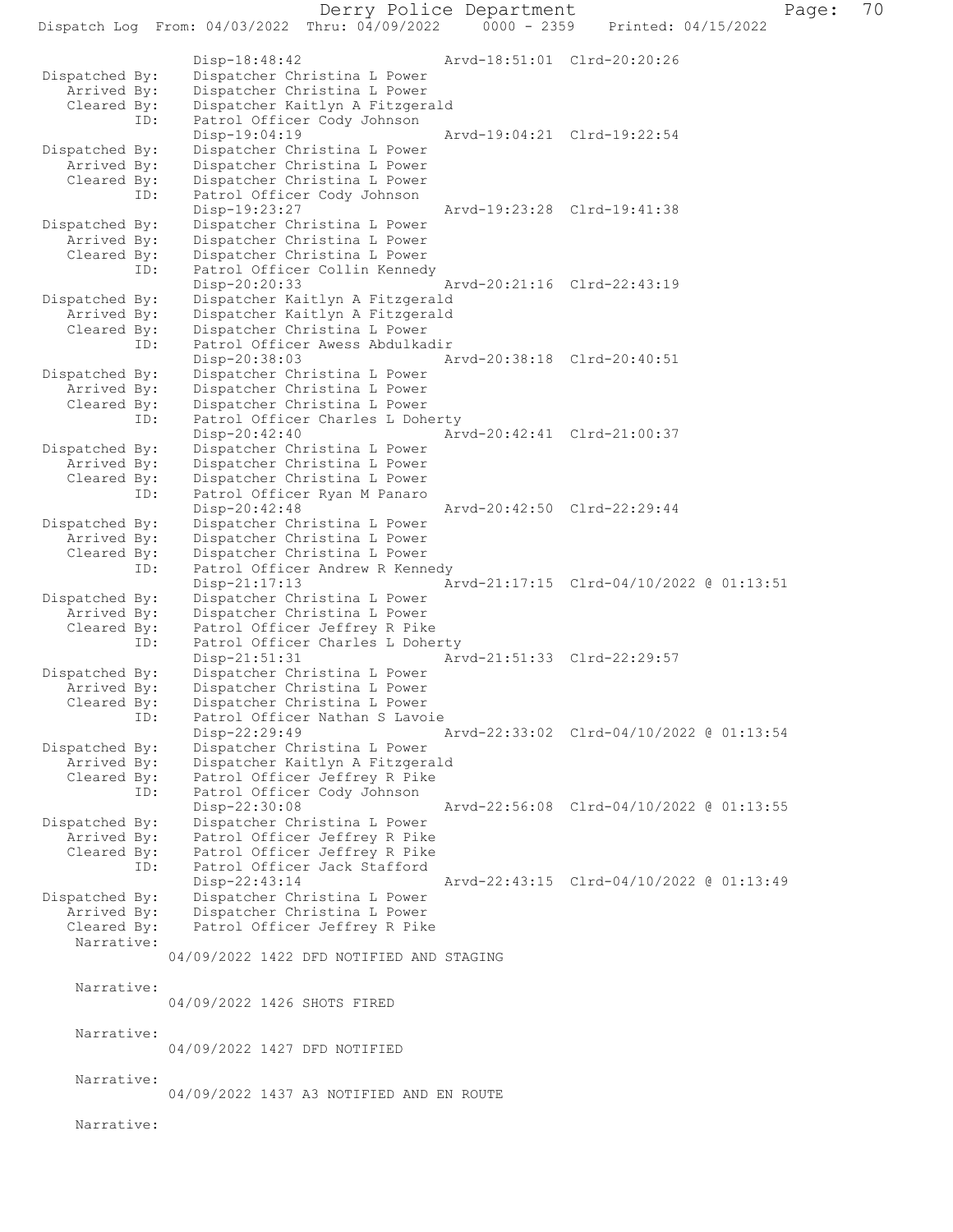|            |                              | Derry Police Department<br>71<br>Page:<br>Dispatch Log From: 04/03/2022 Thru: $04/09/2022$ 0000 - 2359 Printed: 04/15/2022 |  |
|------------|------------------------------|----------------------------------------------------------------------------------------------------------------------------|--|
|            |                              | 04/09/2022 1441 L4 NOTIFIED AND RESPONDING                                                                                 |  |
| Narrative: |                              | 04/09/2022 1441 S2 NOTIFIED AND RESPONDING                                                                                 |  |
| Narrative: | AID                          | 04/09/2022 1447 LONDONDERRY NOTIFIED IN THE EVENT OF MUTUAL                                                                |  |
| Narrative: |                              | 04/09/2022 1449 112 OFF AT PMC WITH AMBULANCE                                                                              |  |
| Narrative: |                              | 04/09/2022 1450 NHSP NOTIFIED TO PAGE NH AG OFFICE                                                                         |  |
| Narrative: |                              | 04/09/2022 1451 A3 OFF ON OLDE COACH                                                                                       |  |
| Narrative: |                              | 04/09/2022 1458 607 OFF AT PMC                                                                                             |  |
| Narrative: |                              | 04/09/2022 1506 STATE POLICE NOTIFIED                                                                                      |  |
| Narrative: |                              | 04/09/2022 1506 612 CLEARED FROM PMC                                                                                       |  |
| Narrative: |                              | 04/09/2022 1507 222 ON SCENE AT DRIFTWOOD                                                                                  |  |
| Narrative: |                              | 04/09/2022 1507 NHSP AND NHAG EN ROUTE                                                                                     |  |
| Narrative: |                              | 04/09/2022 1511 L4 OFF ON DRIFTWOOD                                                                                        |  |
| Narrative: |                              | 04/09/2022 1524 S2 EN ROUTE TO PMC                                                                                         |  |
| Narrative: |                              | 04/09/2022 1527 det's 903, 904 and 915, L1 and S5 notified                                                                 |  |
| Narrative: |                              | 04/09/2022 1529 L4, 417 and 222 off at 5 Driftwood                                                                         |  |
| Narrative: |                              | 04/09/2022 1543 STATE POLICE MAJOR CRIMES RESPONDING                                                                       |  |
| Narrative: |                              | 04/09/2022 1544 S7 NOTIFIED AND RESPONDING                                                                                 |  |
| Narrative: |                              | 04/09/2022 1549 DEPT OF JUSTICE NOTIFIED AND RESPONDING                                                                    |  |
| Narrative: |                              | 04/09/2022 1559 23 NOTIFIED AND RESPONDING                                                                                 |  |
| Narrative: | 04/09/2022 1600 915 ON SCENE |                                                                                                                            |  |
| Narrative: |                              | 04/09/2022 1600 33 NOTIFIED AND RESPONDING                                                                                 |  |
| Narrative: |                              | 04/09/2022 1610 SP AG on scene                                                                                             |  |
| Narrative: |                              | 04/09/2022 1612 915 OFF AT PMC                                                                                             |  |
| Narrative: |                              | 04/09/2022 1626 716 on scene at 5 Driftwood                                                                                |  |
|            |                              |                                                                                                                            |  |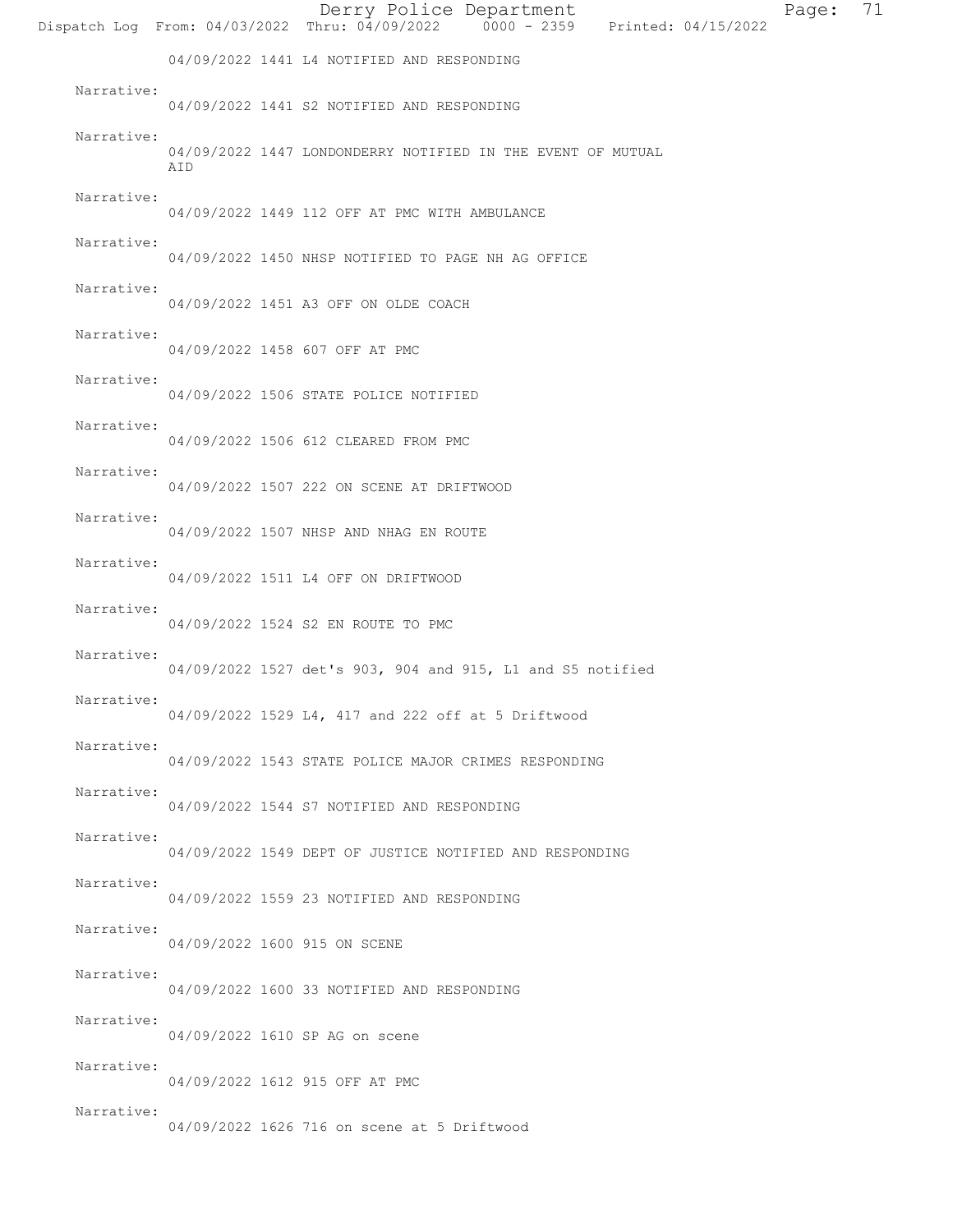Narrative: 04/09/2022 1637 904 EN ROUTE TO ELLIOT WITH 24, 25 AND 36 Narrative: 04/09/2022 163704/09/2022 1637 Elliott notified of officers enroute Narrative: 04/09/2022 1659 904 OFF AT ELLIOT WITH 24, 25 AND 36 Narrative: 04/09/2022 1718 ME ON SCENE AT PMC Narrative: 04/09/2022 1727 915 AND L5 ARE CLEAR FROM ELLIOT Narrative: 04/09/2022 1805 904, 736, 725 and 724 clear the Elliot and enroute to hq's Narrative: 04/09/2022 1813 133 and 118 off on Olde Coach Rd Narrative: 04/09/2022 1813 SP on scene at PMC Narrative: 04/09/2022 1818 Peabody requested. Narrative: 04/09/2022 1819 118 returned car # 29 Narrative: 04/09/2022 1824 Peabody notified and responding Narrative: 04/09/2022 1845 A3 clear the scene Narrative: 04/09/2022 1904 915 enroute to hq's with car 6 Narrative: 04/09/2022 1910 915 off at hq's Narrative: 04/09/2022 1913 Peabody's on scene at PMC Narrative: 04/09/2022 1921 Peabody clear the scene and enroute to Concord with SP Narrative: 04/09/2022 1923 915 enroute to hq's with car 4 Narrative: 04/09/2022 1926 915 off at hq's Narrative: 04/09/2022 2145 S9 EN ROUTE TO DPDHQ WITH CAR 9 Refer To Incident: 22-598-OF

22-6005 1445 Phone - ERRATIC OPERATION Gone on Arrival 2<br>Call Taker: Dispatcher Kaitlyn A Fitzgerald Dispatcher Kaitlyn A Fitzgerald<br>A ST Location/Address: ID: Patrol Officer Samuel J Troy<br>Disp-17:09:05 Disp-17:09:05 Arvd-17:09:07 Clrd-17:15:32 Dispatched By: Dispatcher Christina L Power Arrived By: Dispatcher Christina L Power Cleared By: Dispatcher Christina L Power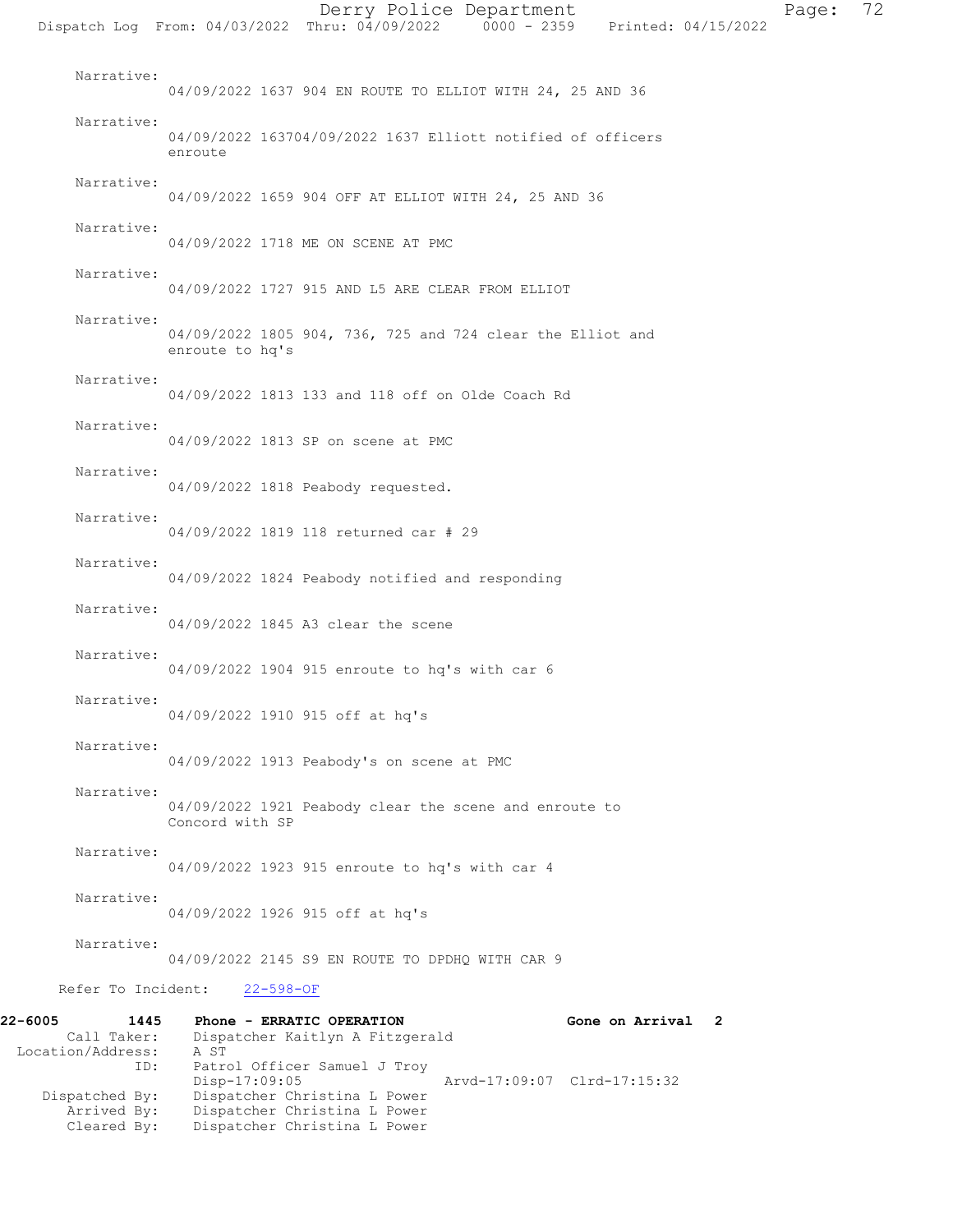Refer To Field Int: 22-1265-FI

| 1506                                           |                     | Services Rendered 1                                                    |
|------------------------------------------------|---------------------|------------------------------------------------------------------------|
| Dispatcher Jess W Arcand<br>Call Taker:        |                     |                                                                        |
| HAMPSTEAD RD                                   |                     |                                                                        |
| Patrol Officer Ryan M Panaro                   |                     |                                                                        |
| Disp-16:04:59                                  |                     | Arvd-16:12:46 Clrd-16:14:32                                            |
| Dispatcher Christina L Power<br>Dispatched By: |                     |                                                                        |
| Dispatcher Christina L Power<br>Arrived By:    |                     |                                                                        |
|                                                |                     |                                                                        |
|                                                |                     |                                                                        |
|                                                |                     |                                                                        |
|                                                | 911 - ABANDONED 911 | Dispatcher Kaitlyn A Fitzgerald<br>04/09/2022 1616 CHECKED. NO ISSUES. |

## 22-6007 1530 Phone - WELFARE CHECK **Transported to Hospital** 2 Call Taker: Dispatcher Kaitlyn A Fitzgerald Location/Address: WINDHAM DEPOT RD

| ID:        | Dispatcher Kaitlyn A Fitzgerald |                                                        |  |  |  |                             |  |
|------------|---------------------------------|--------------------------------------------------------|--|--|--|-----------------------------|--|
|            | Disp-15:35:18                   |                                                        |  |  |  | Arvd-15:57:49 Clrd-16:14:59 |  |
| ID:        |                                 | Sergeant Patrick H Dawson                              |  |  |  |                             |  |
|            | Disp-16:08:29                   |                                                        |  |  |  | Arvd-16:14:03 Clrd-16:14:05 |  |
| Narrative: |                                 |                                                        |  |  |  |                             |  |
|            |                                 | 04/09/2022 1533 LONDONDERRY PD NOTIFIED AND RESPONDING |  |  |  |                             |  |
|            |                                 |                                                        |  |  |  |                             |  |
| Narrative: |                                 |                                                        |  |  |  |                             |  |

04/09/2022 1557 LONDONDERRY ON SCENE

Narrative:

04/09/2022 1558 DFD NOTIFIED AND REPSONDING

Narrative:

04/09/2022 1613 LDP TRANSPORTING ONE TO HOSPITAL

## 22-6008 1549 Phone - ASSAULT Report Taken 1 Call Taker: Dispatcher Christina L Power Location/Address: PARKLAND DR ID: Patrol Officer Collin Kennedy Disp-15:55:08 Arvd-16:15:40 Clrd-17:25:57 Dispatched By: Dispatcher Kaitlyn A Fitzgerald Refer To Incident: 22-599-OF

| 22-6009<br>1556   | Phone - FOUND/LOST PROPERTY                                                      | Services Rendered 3         |
|-------------------|----------------------------------------------------------------------------------|-----------------------------|
| Call Taker:       | Dispatcher Jess W Arcand                                                         |                             |
| Location/Address: | CRYSTAL AVE                                                                      |                             |
| ID:               | Dispatcher Jess W Arcand                                                         |                             |
|                   | Disp-15:57:40                                                                    | Arvd-15:57:43 Clrd-15:57:46 |
| Narrative:        |                                                                                  |                             |
|                   | 04/09/2022 1556 FOUND WALLET. OWNER CONTACTED AND WILL BE IN<br>TO HO TO PICK UP |                             |

Narrative:

04/09/2022 1624 RETURNED TO OWNER

22-6010 1704 Initiated - FOLLOW-UP Cleared 2 Call Taker: Dispatcher Christina L Power Location/Address: [DY 2] MUNICIPAL DR ID: Patrol Officer Michael P Accorto Arvd-17:04:00 Clrd-19:28:47

22-6011 1736 Initiated - FOLLOW-UP Cleared 2 Call Taker: Dispatcher Christina L Power Location/Address: PARKLAND DR ID: Patrol Officer Collin Kennedy Arvd-17:36:00 Clrd-18:25:54

22-6012 1821 Phone - THEFT Arrest(s) Made 2 Call Taker: Dispatcher Kaitlyn A Fitzgerald Location/Address: ASHLEIGH DR ID: Patrol Officer Awess Abdulkadir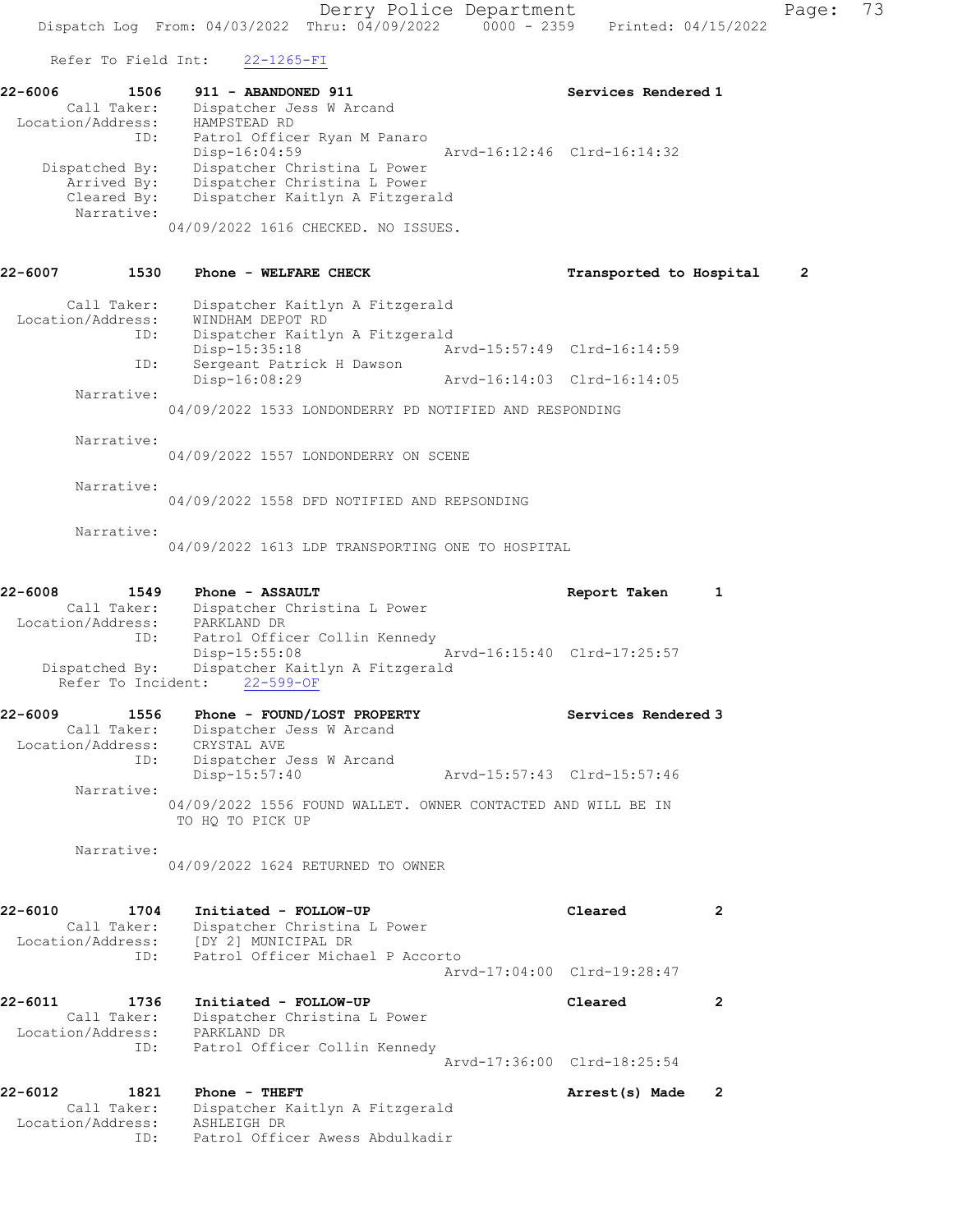Derry Police Department Page: 74 Dispatch Log From: 04/03/2022 Thru: 04/09/2022 0000 - 2359 Printed: 04/15/2022 Disp-18:22:14 Arvd-18:25:23 Clrd-19:42:42 Patrol Officer Charles L Doherty Arrived By: Dispatcher Christina L Power Cleared By: Dispatcher Christina L Power ID: Patrol Officer Robert Corwin Disp-19:42:18 Arvd-19:42:30 Clrd-20:41:25 Dispatched By: Dispatcher Christina L Power Arrived By: Dispatcher Christina L Power Cleared By: Dispatcher Christina L Power Narrative: 04/09/2022 1835 one in custody for theft and possession of a controlled substance Narrative: 04/09/2022 1841 enroute to hq's s/m 104881 Narrative: 04/09/2022 1844 off at hq's e/m 10488.2 with; Grieco,Alayna 77 Rockingham Rd Derry, NH dob 071001 Narrative: 04/09/2022 2012 courtesy ride back to Walmart e/m 104883 Narrative: released on \$1000 PR bail with a SCD of 5/12 Refer To Arrest: 22-331-AR 22-6013 1939 Phone - NEIGHBORHOOD DISPUTE Services Rendered 2 Call Taker: Dispatcher Christina L Power Location/Address: DERRY WAY ID: Patrol Officer Melissa M Houde Disp-19:41:58 Arvd-19:44:06 Clrd-19:52:00 Narrative: neighborhood issue over dogs. Narrative: 04/09/2022 1952 one neighbor uncooperative 22-6014 2005 Initiated - FOLLOW-UP Services Rendered 2 Call Taker: Dispatcher Kaitlyn A Fitzgerald Location/Address: CRYSTAL AVE ID: Patrol Officer Jeffrey R Pike Arvd-20:05:00 Clrd-20:05:34 22-6015 2016 Phone - ALARM, BURGLAR False Alarm 1 Call Taker: Dispatcher Christina L Power Location/Address: [DY 1822] CRYSTAL AVE ID: Patrol Officer Jeffrey R Pike<br>Disp-20:21:53 Arvd-20:22:00 Clrd-20:23:42 Disp-20:21:53 Arvd-20:22:00 Clrd-20:23:42 Cleared By: Dispatcher Kaitlyn A Fitzgerald ID: Patrol Officer Melissa M Houde Disp-20:21:58 Arvd-20:22:01 Clrd-20:23:41 Cleared By: Dispatcher Kaitlyn A Fitzgerald Narrative: 04/09/2022 2024 BUILDING CLEARED 22-6016 2040 Initiated - FOLLOW-UP Cleared 2 Call Taker: Dispatcher Christina L Power Location/Address: MUNICIPAL DR ID: Patrol Officer Awess Abdulkadir Arvd-20:40:00 Clrd-23:20:09 Cleared By: Patrol Officer Jeffrey R Pike 22-6017 2041 Phone - KEEP THE PEACE Services Rendered 2 Call Taker: Dispatcher Christina L Power Location/Address: BOYD RD ID: Patrol Officer Jeffrey R Pike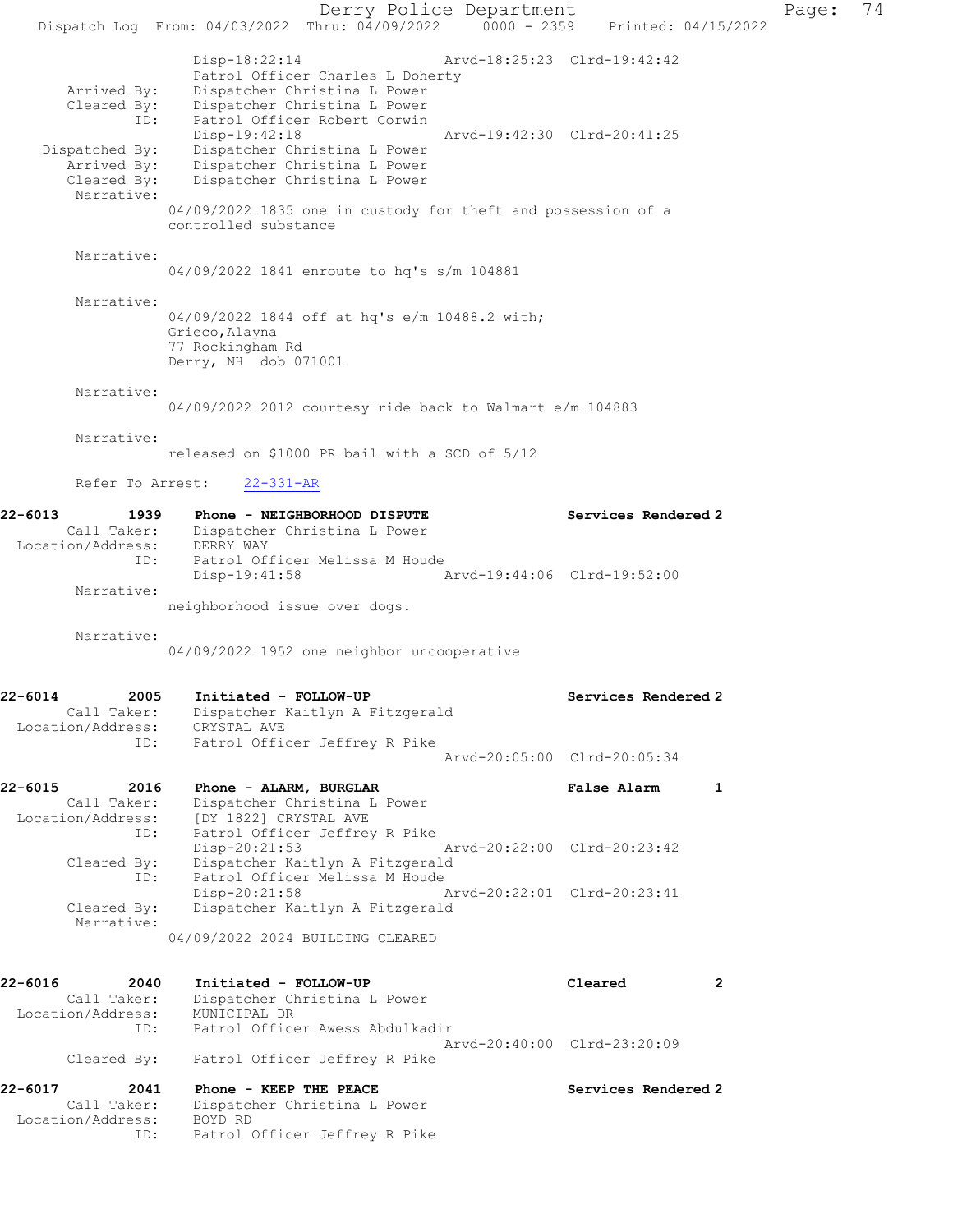|                                                     | Dispatch Log From: 04/03/2022 Thru: 04/09/2022 0000 - 2359 Printed: 04/15/2022                         | Derry Police Department                                    |                     |              | Page: | 75 |
|-----------------------------------------------------|--------------------------------------------------------------------------------------------------------|------------------------------------------------------------|---------------------|--------------|-------|----|
| Cleared By:<br>ID:                                  | Disp-20:41:57<br>Dispatcher Kaitlyn A Fitzgerald<br>Patrol Officer Jack Stafford                       | Arvd-20:51:23 Clrd-21:18:03                                |                     |              |       |    |
| Refer To Incident:                                  | Disp-20:42:00<br>Cleared By: Dispatcher Kaitlyn A Fitzgerald<br>$22 - 597 - OF$                        | Arvd-20:51:25 Clrd-21:17:55                                |                     |              |       |    |
| 22-6018<br>2118<br>Call Taker:<br>Location/Address: | Initiated - FOLLOW-UP<br>Dispatcher Kaitlyn A Fitzgerald<br>MUNICIPAL DR                               |                                                            | Cleared             | $\mathbf{2}$ |       |    |
| ID:<br>Cleared By:                                  | Patrol Officer Jack Stafford<br>Dispatcher Christina L Power                                           | Arvd-21:18:00 Clrd-22:43:03                                |                     |              |       |    |
| 22-6019<br>2126                                     | Initiated - MV STOP                                                                                    |                                                            | Warning Issued      | -3           |       |    |
| Call Taker:<br>Location/Address:<br>ID:             | Dispatcher Kaitlyn A Fitzgerald<br>E BROADWAY + MOUNT WASHINGTON ST<br>Patrol Officer Brendan S Holden |                                                            |                     |              |       |    |
| Cleared By:                                         | Dispatcher Christina L Power                                                                           | Arvd-21:26:00 Clrd-21:36:09                                |                     |              |       |    |
| 22-6020<br>2133<br>Location/Address: KRISTIN DR     | Phone - SUSPICIOUS ACTIVITY<br>Call Taker: Dispatcher Kaitlyn A Fitzgerald                             |                                                            | Services Rendered 2 |              |       |    |
| ID:<br>Narrative:                                   | Patrol Officer Brendan S Holden<br>Disp-21:36:56                                                       | Arvd-21:55:18 Clrd-22:00:59                                |                     |              |       |    |
|                                                     | 04/09/2022 2200 FEMALE INDIVIDUAL KNOCKING ON DOOR TO BUY<br><b>ITEMS</b>                              |                                                            |                     |              |       |    |
| 22-6021<br>2146<br>Call Taker:                      | Initiated - MV STOP<br>Dispatcher Kaitlyn A Fitzgerald                                                 |                                                            | Warning Issued      | 3            |       |    |
| Location/Address:<br>ID:                            | CRYSTAL AVE<br>Patrol Officer Jeffrey R Pike                                                           |                                                            |                     |              |       |    |
| Cleared By:<br>Refer To Citation:                   | Dispatcher Christina L Power<br>$22 - 1603 - CN$                                                       | Arvd-21:46:00 Clrd-21:52:52                                |                     |              |       |    |
| 22-6022<br>2148<br>Call Taker:                      | Phone - SUSPICIOUS ACTIVITY<br>Dispatcher Kaitlyn A Fitzgerald                                         |                                                            | Could Not Locate 2  |              |       |    |
| Location/Address:<br>TD:                            | REBECCA LN<br>Patrol Officer Nathan S Lavoie<br>$Disp-21:52:18$                                        | Arvd-21:59:14 Clrd-22:11:08                                |                     |              |       |    |
| Dispatched By:                                      | Dispatcher Christina L Power<br>ID: Patrol Officer Samuel J Troy<br>Disp-21:52:22                      | Arvd-21:58:06 Clrd-22:11:05                                |                     |              |       |    |
| Dispatched By:<br>Narrative:                        | Dispatcher Christina L Power                                                                           |                                                            |                     |              |       |    |
|                                                     | 04/09/2022 2201 MALE AND FEMALE CLIMBING THE PUMP HOUSE<br>FENCE                                       |                                                            |                     |              |       |    |
| 22-6023<br>2154<br>Call Taker:                      | Initiated - MV STOP<br>Dispatcher Kaitlyn A Fitzgerald                                                 |                                                            | Warning Issued      | - 3          |       |    |
| Location/Address:<br>ID:                            | CRYSTAL AVE<br>Patrol Officer Jeffrey R Pike                                                           | Arvd-21:54:00 Clrd-21:55:00                                |                     |              |       |    |
| ID:                                                 | Patrol Officer Melissa M Houde<br>Disp-21:56:33                                                        | Arvd-21:56:35 Clrd-22:04:24                                |                     |              |       |    |
| ID:                                                 | Patrol Officer Jeffrey R Pike<br>Disp-22:03:56                                                         | Arvd-22:04:07 Clrd-22:04:09                                |                     |              |       |    |
| 22-6024<br>2155<br>Call Taker:                      | Initiated - MV STOP<br>Dispatcher Kaitlyn A Fitzgerald                                                 |                                                            | Warning Issued      | -3           |       |    |
| Location/Address:<br>ID:                            | CRYSTAL AVE<br>Patrol Officer Jeffrey R Pike                                                           |                                                            |                     |              |       |    |
| ID:                                                 | Detective Scott A Tompkins<br>Disp-22:02:52                                                            | Arvd-21:55:00 Clrd-22:03:56<br>Arvd-22:02:54 Clrd-22:04:14 |                     |              |       |    |
| Dispatched By:<br>Arrived By:                       | Dispatcher Christina L Power<br>Dispatcher Christina L Power                                           |                                                            |                     |              |       |    |
|                                                     |                                                                                                        |                                                            |                     |              |       |    |